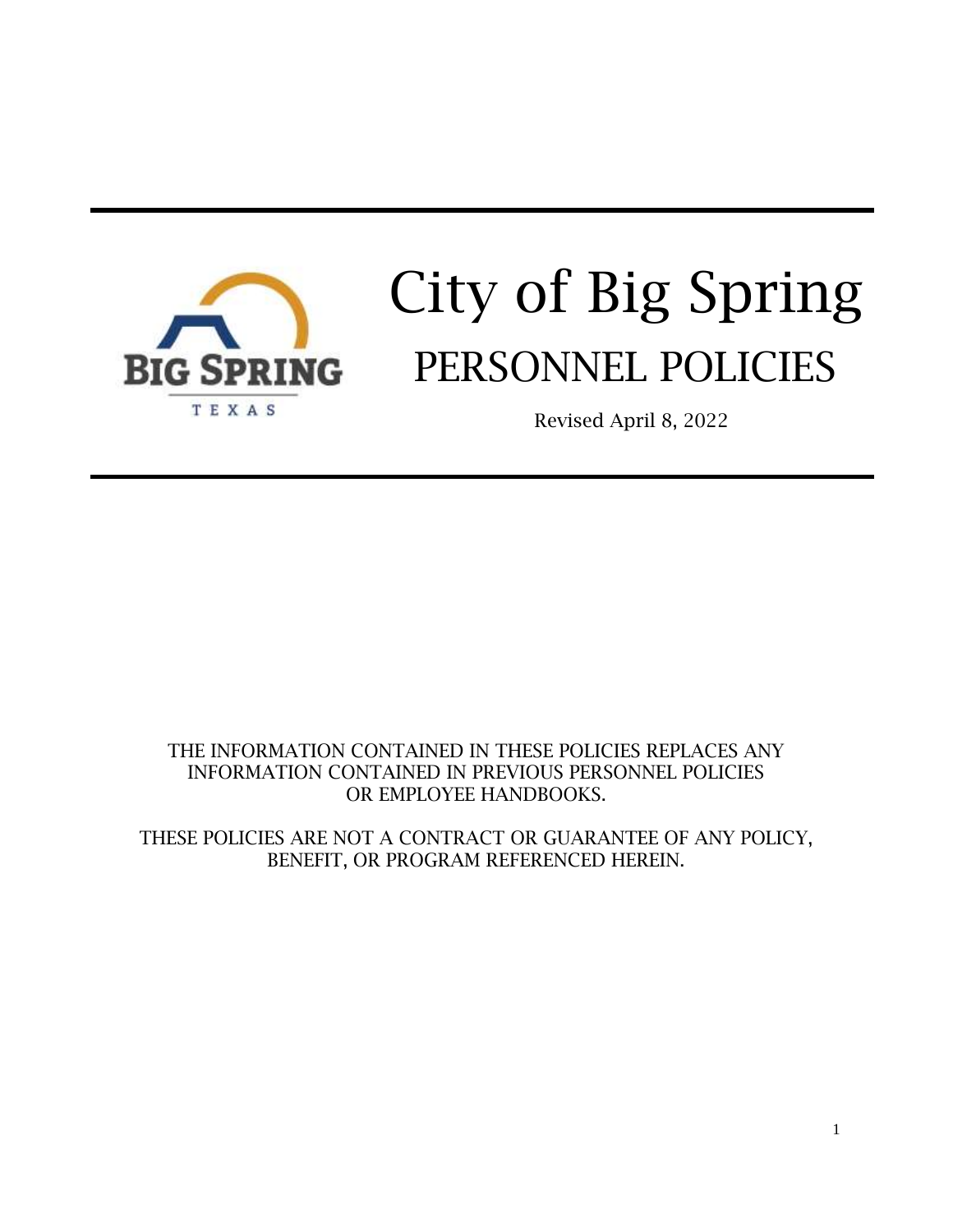#### **PERSONNEL POLICIES OF THE CITY OF BIG SPRING TABLE OF CONTENTS**

# **Chapter Title Page**

# **I Introduction**

| <b>Section 1</b> | <b>Objectives</b>                          |   |
|------------------|--------------------------------------------|---|
| <b>Section 2</b> | <b>Equal Employment Opportunity Policy</b> |   |
|                  | <b>Affirmative Action Plan</b>             |   |
| <b>Section 3</b> | <b>Applicability</b>                       |   |
| <b>Section 4</b> | <b>Dissemination</b>                       |   |
| <b>Section 5</b> | <b>Division of Responsibility</b>          |   |
| <b>Section 6</b> | <b>Reasonable Accommodations</b>           | 6 |
| <b>Section 7</b> | <b>Modified Duty Assignments</b>           |   |

# **II Method of Filling Vacancies**

| <b>Section 1</b>  | <b>Vacancy Identification</b>       | q  |
|-------------------|-------------------------------------|----|
| <b>Section 2</b>  | <b>Announcement of Vacancies</b>    | q  |
| <b>Section 3</b>  | <b>Promotion Policy</b>             | 9  |
| <b>Section 4</b>  | <b>Temporary Promotions</b>         | 9  |
| <b>Section 5</b>  | <b>Transfers</b>                    | 10 |
| <b>Section 6</b>  | <b>Non-Disciplinary Separations</b> | 10 |
| <b>Section 7</b>  | <b>Applications</b>                 | 10 |
| <b>Section 8</b>  | <b>Evaluation</b>                   | 10 |
| <b>Section 9</b>  | <b>Disqualification</b>             | 11 |
| <b>Section 10</b> | <b>Referral and Selection</b>       | 11 |

#### **III Appointment**

| <b>Section 1</b> | <b>Basis</b>                           | 12 |
|------------------|----------------------------------------|----|
| <b>Section 2</b> | <b>Type</b>                            | 12 |
| <b>Section 3</b> | <b>Emergency Temporary Appointment</b> | 12 |
| <b>Section 4</b> | <b>Nepotism</b>                        | 12 |
| <b>Section 5</b> | <b>Residence</b>                       | 13 |
| <b>Section 6</b> | <b>Medical Examinations</b>            | 13 |
| <b>Section 7</b> | <b>Driving Records</b>                 | 14 |

## **IV Probation**

| <b>Section 1</b> | <b>Probationary Period</b>  | 16 |
|------------------|-----------------------------|----|
| <b>Section 2</b> | Purpose                     | 16 |
| <b>Section 3</b> | <b>Failure of Probation</b> | 16 |

#### **V Performance Evaluation**

| <b>Section 1</b> | <b>Performance Evaluation Report</b> |  |
|------------------|--------------------------------------|--|
| <b>Section 2</b> | Purpose                              |  |
| <b>Section 3</b> | <b>Counseling</b>                    |  |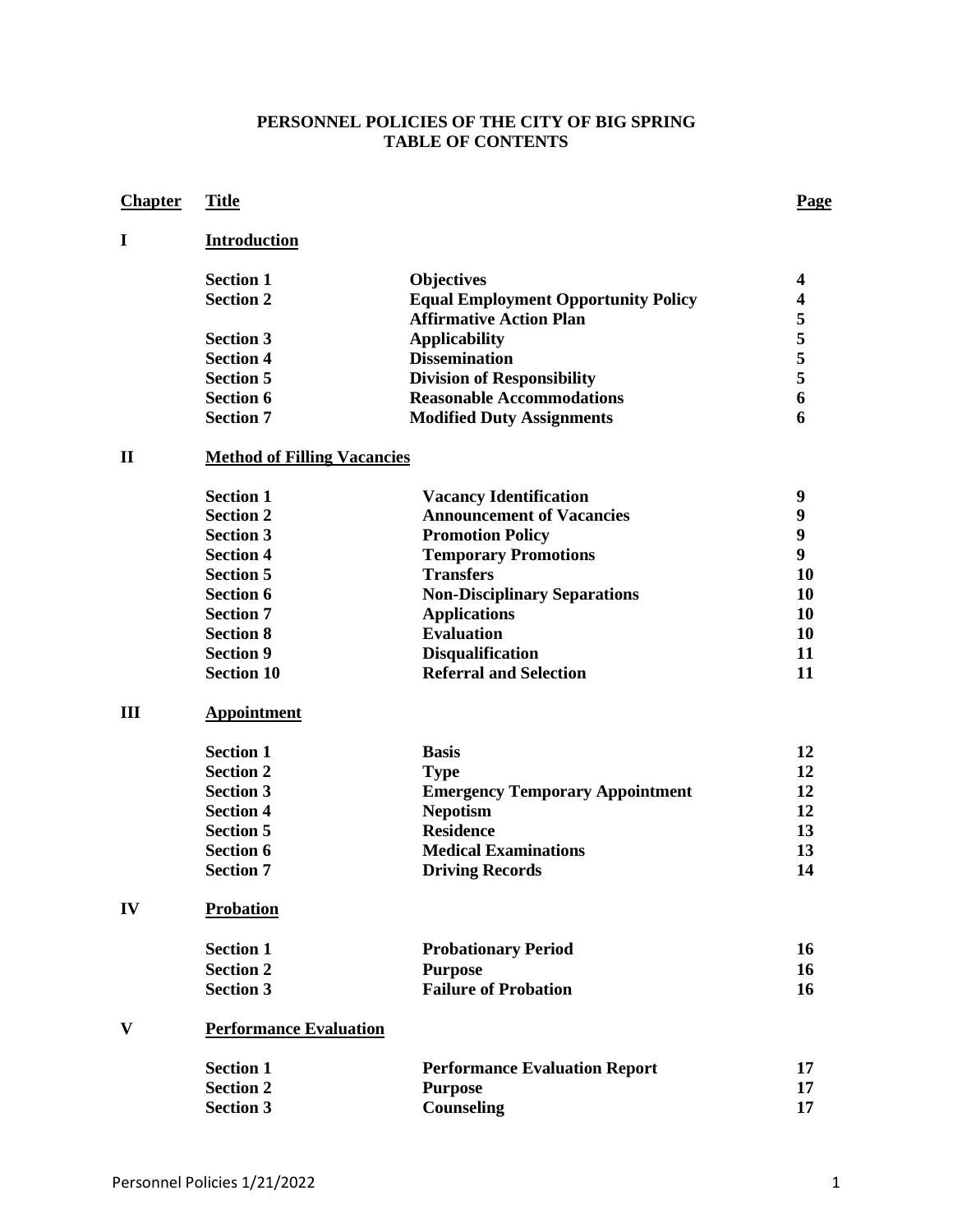|             | <b>Section 4</b>           | Reconsideration                                                                                    | 17 |
|-------------|----------------------------|----------------------------------------------------------------------------------------------------|----|
| VI          | <b>Classification</b>      |                                                                                                    |    |
|             | <b>Section 1</b>           | Plan                                                                                               | 18 |
|             | <b>Section 2</b>           | <b>Official Titles</b>                                                                             | 18 |
| VII         | <b>Compensation</b>        |                                                                                                    |    |
|             | <b>Section 1</b>           | <b>Basis</b>                                                                                       | 19 |
|             | <b>Section 2</b>           | <b>Administration of Range/Step Salary Schedules</b>                                               | 19 |
|             | <b>Section 3</b>           | Overtime                                                                                           | 20 |
|             | <b>Section 4</b>           | <b>Compensatory Time</b>                                                                           | 20 |
|             | <b>Section 5</b>           | <b>Standby Pay</b>                                                                                 | 20 |
|             | <b>Section 6</b>           | <b>Insurance and Retirement</b>                                                                    | 20 |
|             | <b>Section 7</b>           | <b>Longevity Pay</b>                                                                               | 21 |
|             | <b>Section 8</b>           | <b>Dress Standards</b>                                                                             | 21 |
|             | <b>Section 9</b>           | <b>Vehicles</b>                                                                                    | 24 |
|             | <b>Section 10</b>          | <b>Parks &amp; Recreational Privileges</b>                                                         | 24 |
| <b>VIII</b> | <b>Leave</b>               |                                                                                                    |    |
|             | <b>Section 1</b>           | <b>Holidays</b>                                                                                    | 25 |
|             | <b>Section 2</b>           | <b>Vacation</b>                                                                                    | 26 |
|             | <b>Section 3</b>           | <b>Sick Leave</b>                                                                                  | 27 |
|             |                            | <b>Family Medical Leave</b>                                                                        | 27 |
|             | <b>Section 4</b>           | <b>Pregnancy and Maternity</b>                                                                     | 36 |
|             | <b>Section 5</b>           | Injury on the Job                                                                                  | 37 |
|             | <b>Section 6</b>           | <b>Military Leave</b>                                                                              | 37 |
|             | <b>Section 7</b>           | <b>Emergency Leave</b>                                                                             | 37 |
|             | <b>Section 8</b>           | <b>Administrative Absence with Pay</b>                                                             | 37 |
|             | <b>Section 9</b>           | <b>Authorized Leave Without Pay</b>                                                                | 38 |
|             | <b>Section 10</b>          | <b>Absence Without Leave</b>                                                                       | 38 |
|             | <b>Section 11</b>          | <b>Emergency/Disaster/Inclement Weather</b><br><b>Employees and Working Conditions Designation</b> | 38 |
| IX          | Conduct                    |                                                                                                    |    |
|             | <b>Section 1</b>           | <b>Attendance</b>                                                                                  | 44 |
|             | <b>Section 2</b>           | <b>Work Standards</b>                                                                              | 44 |
|             | <b>Section 3</b>           | <b>Political Activity</b>                                                                          | 44 |
|             | <b>Section 4</b>           | Solicitation                                                                                       | 45 |
|             | <b>Section 5</b>           | <b>Outside Employment</b>                                                                          | 45 |
|             | <b>Section 6</b>           | <b>Acceptance of Gifts</b>                                                                         | 45 |
|             | <b>Section 7</b>           | <b>Relations with Mayor and City Council</b>                                                       | 45 |
| X           | <b>Disciplinary Action</b> |                                                                                                    |    |
|             | <b>Section 1</b>           | <b>Grounds</b>                                                                                     | 48 |
|             | <b>Section 2</b>           | <b>Types</b>                                                                                       | 48 |
|             | <b>Section 3</b>           | <b>Documentation</b>                                                                               | 48 |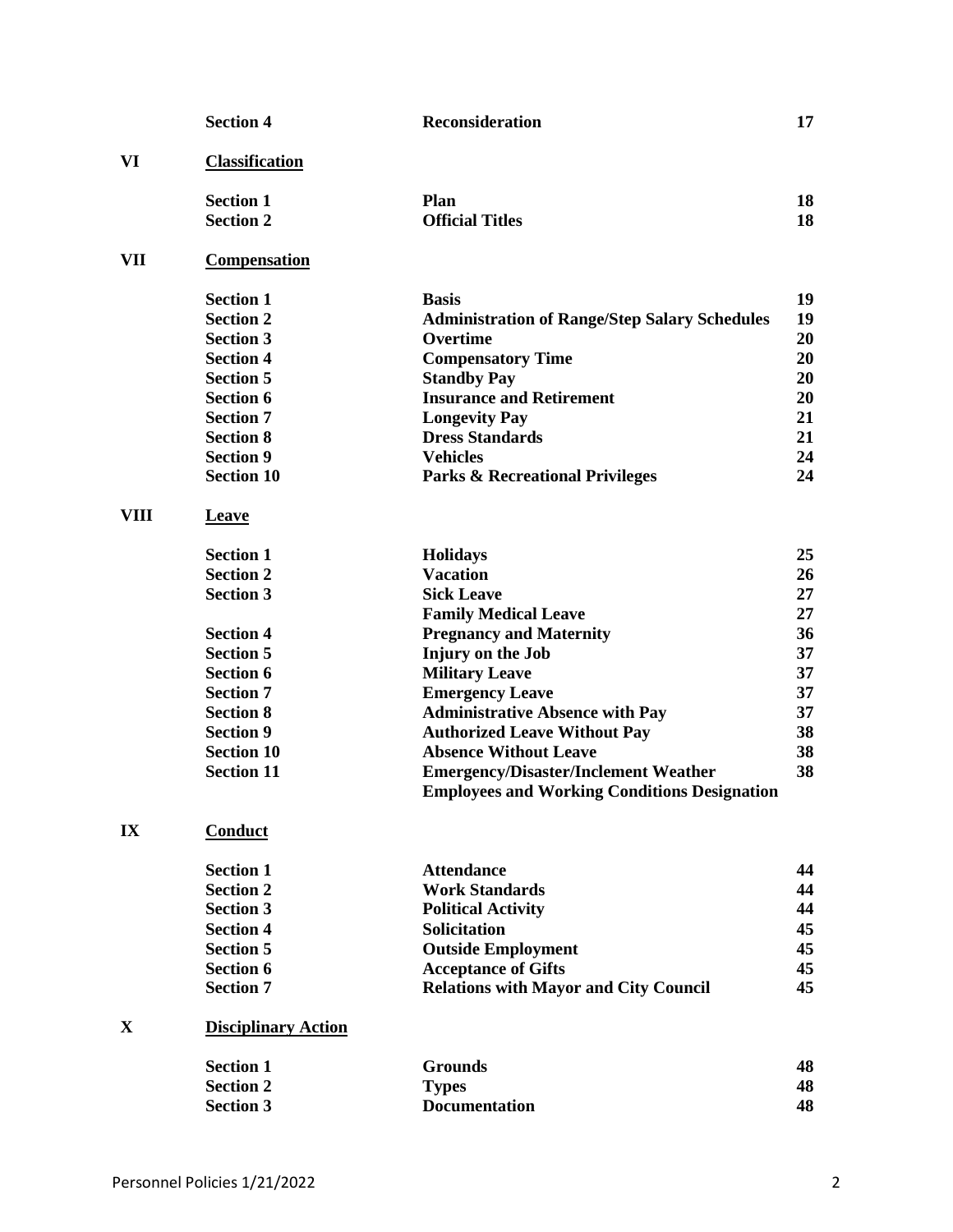| XI           | <b>Employee Appeals</b>                     |                                                  |    |
|--------------|---------------------------------------------|--------------------------------------------------|----|
|              | <b>Section 1</b>                            | <b>Grounds</b>                                   | 49 |
|              | <b>Section 2</b>                            | <b>Appeal Procedures</b>                         | 49 |
|              | <b>Section 3</b>                            | <b>Disciplinary Hearing</b>                      | 50 |
| XII          | <b>Non-Disciplinary Separation</b>          |                                                  |    |
|              | <b>Section 1</b>                            | <b>Resignation</b>                               | 52 |
|              | <b>Section 2</b>                            | Layoff                                           | 52 |
|              | <b>Section 3</b>                            | <b>Incapacity</b>                                | 52 |
| <b>XIII</b>  | <b>Reinstatement</b>                        |                                                  |    |
|              | <b>Section 1</b>                            | <b>After Separation</b>                          | 53 |
|              | <b>Section 2</b>                            | <b>After Layoff</b>                              | 53 |
|              | <b>Section 3</b>                            | <b>Veterans</b>                                  | 53 |
|              | <b>Section 4</b>                            | Re-employment                                    | 53 |
| <b>XIV</b>   | <b>Personnel Files and Reports</b>          |                                                  |    |
|              | <b>Section 1</b>                            | <b>Personnel Files</b>                           | 55 |
|              | <b>Section 2</b>                            | <b>Status Changes</b>                            | 55 |
|              | <b>Section 3</b>                            | <b>Personnel Reports</b>                         | 55 |
|              | <b>Section 4</b>                            | <b>Application Forms</b>                         | 55 |
|              | <b>Section 5</b>                            | <b>Exit Interviews</b>                           | 55 |
| XV           | <b>Drugs Usage and Treatment</b>            |                                                  | 57 |
| <b>XVI</b>   | <b>Sexual and Other Unlawful Harassment</b> |                                                  | 59 |
| <b>XVII</b>  | <b>Drug and Alcohol Use Policy</b>          |                                                  | 63 |
|              | <b>Section 1</b>                            | <b>Drug and Alcohol Policy for DOT Employees</b> | 68 |
| <b>XVIII</b> | <b>Social Media</b>                         |                                                  | 80 |
| XIX          | <b>Travel Policy</b>                        |                                                  | 83 |
| XX           | <b>Security Awareness Policy</b>            |                                                  | 90 |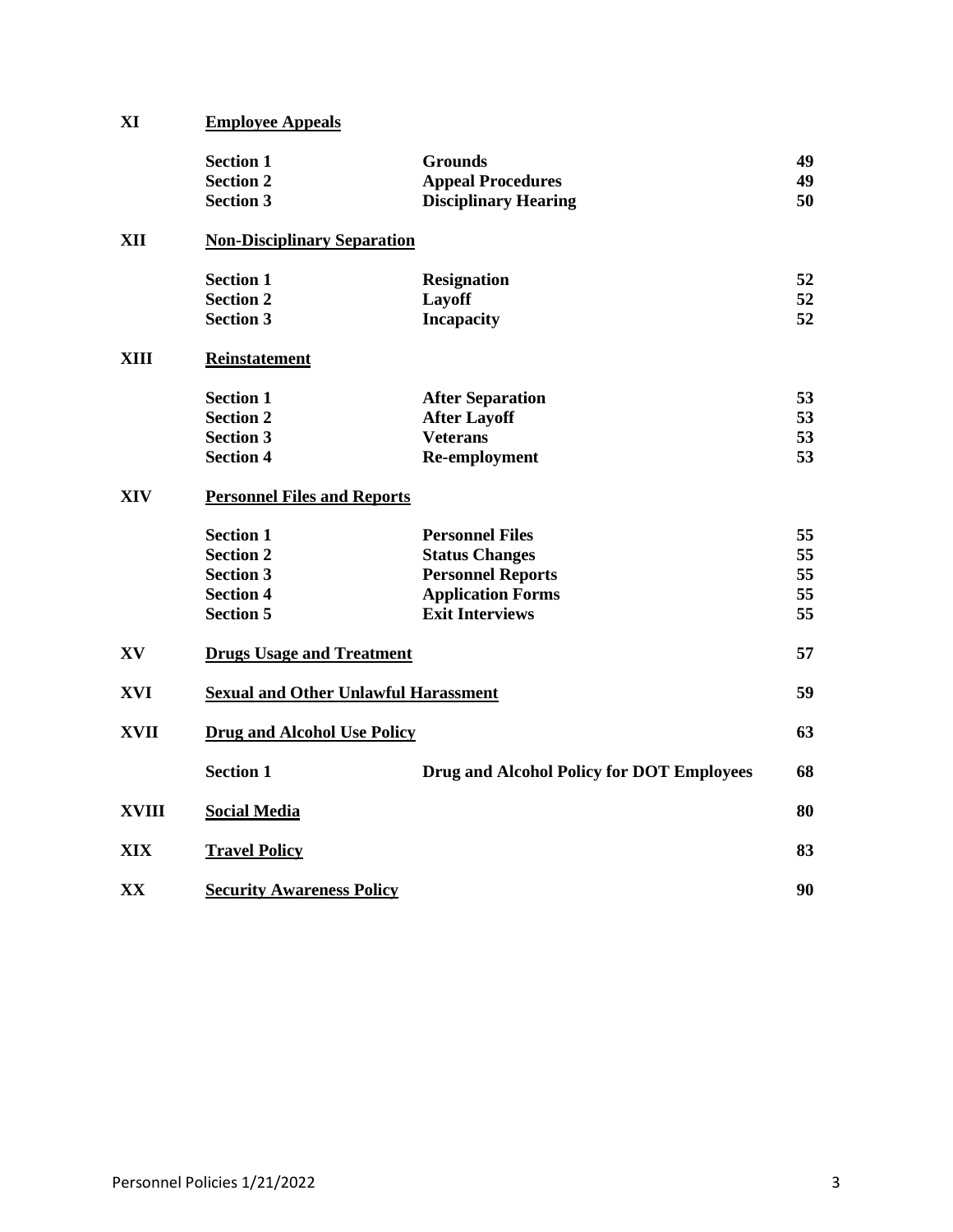#### **CHAPTER I**

#### **Introduction**

#### Section 1 – Objectives

These policies are designed to bring to the City of Big Spring a service of a high degree of understanding, cooperation, efficiency, and unity through systematic, uniform application of modern personnel practices. Objectives of the City personnel management system, which includes these policies, are:

- A. To promote and increase productivity, efficiency, responsiveness to the public, and economy in the City service;
- B. To provide fair and equal opportunity for qualified persons to enter and progress in the City service in a manner based on merit and fitness as ascertained through fair and practical personnel management methods;
- C. To maintain recruitment, advancement, and tenure practices enhancing the attractiveness of a City career and encouraging each employee to give his/her best effort to the job and the public;
- D. To develop and maintain consistent, up-to-date position classification and compensation plans;
- E. To develop high morale among City employees for fostering good working relationships and by providing uniform personnel policies, opportunity for advancement, and consideration of employee needs and desires;
- F. To retain employees on the basis of the adequacy of their performance, correct inadequate performance, and separate employees whose inadequate performance cannot be corrected; and
- G. To assure that employees are protected against coercion for partisan political purposes and are prohibited from using their positions with the City for the purpose of interfering with or affecting the results of any kind of official election.

#### Section 2 – Equal Employment Opportunity Policy

The City of Big Spring does not discriminate in employment on the basis of race, color, religion, sex (including pregnancy and gender identity), national origin, political affiliation, sexual orientation, transgender status, marital status, disability, genetic information, age, or membership in an employee organization.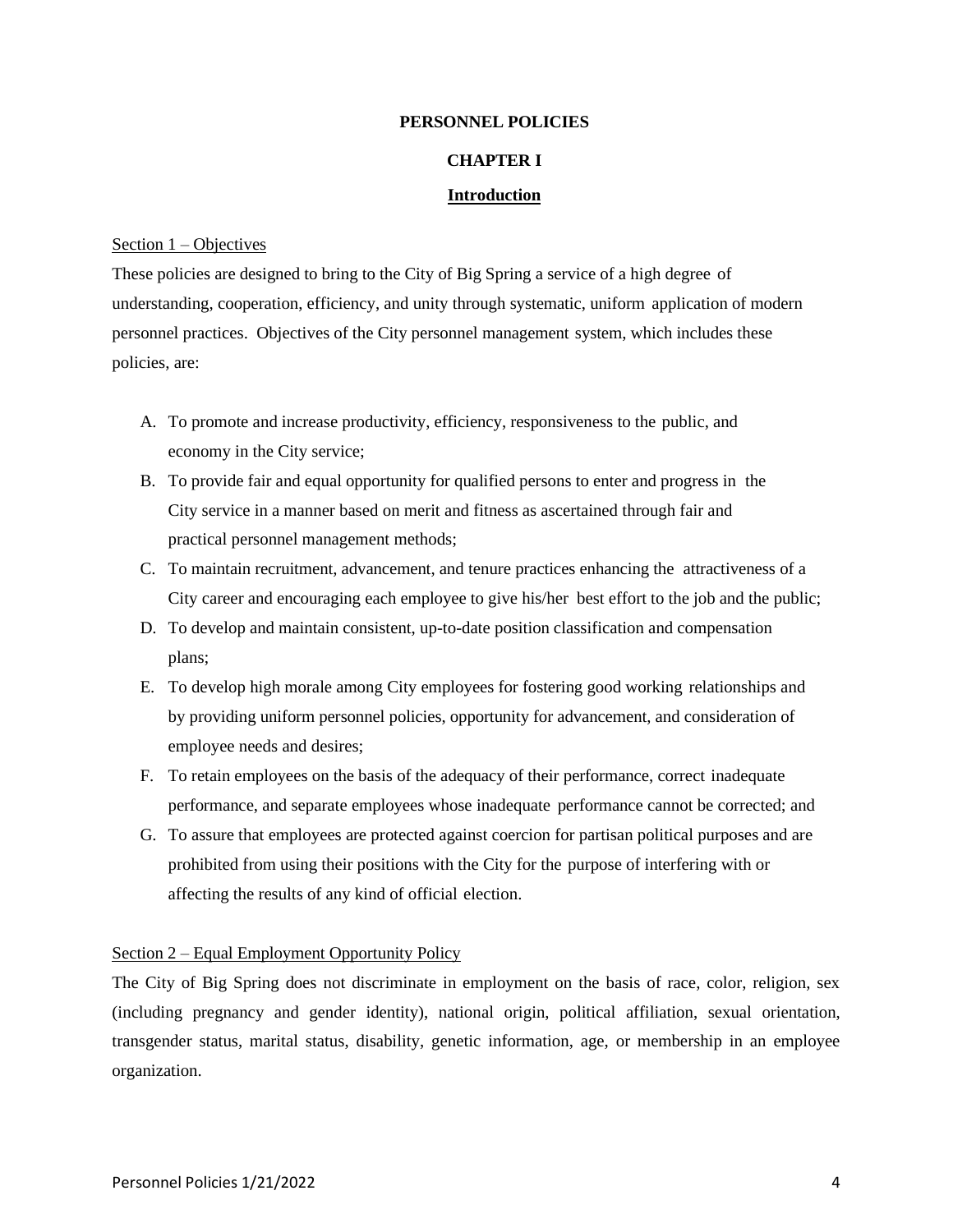Any employee who feels he/she has been improperly discriminated against may appeal in accordance with the procedures specified in Chapter XI.

#### Affirmative Action Plan

An affirmative action plan shall be developed and maintained to foster equal employment opportunity in the City service.

Affirmative action is a management responsibility to take necessary steps to eliminate the effects of past and present job discrimination, intended or unintended, which is evident from an analysis of employment practices and policies.

The Human Resources Director is the designated person with the executive authority responsible for the implementation of this affirmative action plan. Policy information on affirmative action and equal employment opportunity shall be disseminated through employee meetings, bulletin boards, and any newsletters prepared by this agency.

#### Section 3-Applicability

These rules apply to all City employees except where inconsistent with statute, charter, or ordinance.

#### Section 4 – Dissemination

All City employees shall be informed of the existence of these policies, and each department shall keep at least one copy available for reference by its employees. These policies as approved and amended by the City Council shall be the official personnel policies of the City.

#### Section 5 – Division of Responsibility

With the exception of matters reserved to the City Council, the general and final authority for personnel management rests with the City Manager, who may delegate authority as necessary and proper.

The Personnel Director is delegated the authority for recommending, and interpreting personnel policies and procedures as they apply to all departments and employees, subject to discretionary review and approval by the City Manager. The Personnel Director shall advise management in all areas of personnel administration, including but not limited to employee-management relations, training and career development, and employee health, safety, and morale.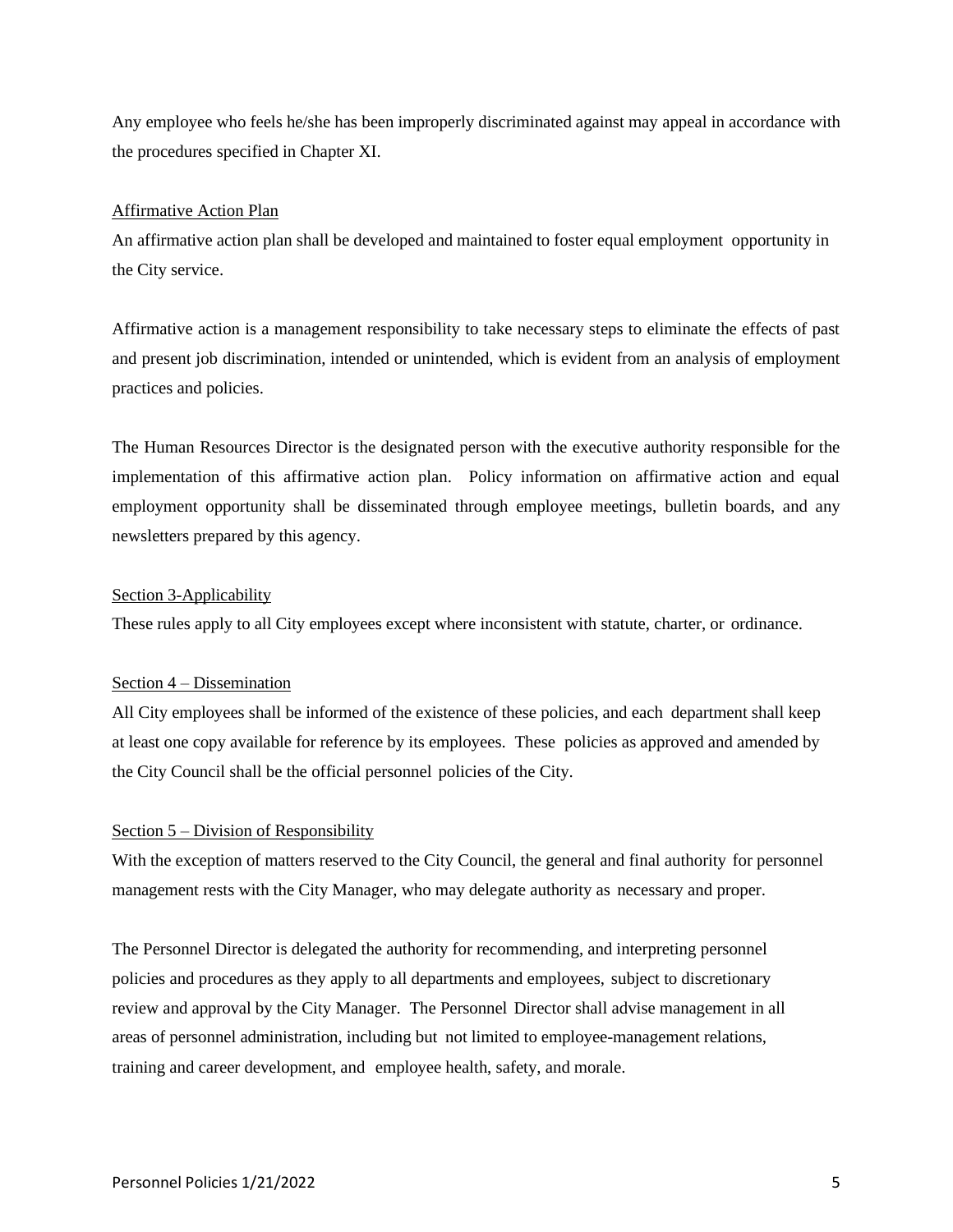Department heads and supervisory personnel are responsible for enforcing the provisions of these policies and for cooperating with the Personnel Director on all related matters pertinent to their organizational units. Department heads may adopt supplemental personnel policies, procedures, and work rules not in conflict with these City-wide policies.

The City shall make every effort to thoroughly acquaint employees with the materials in these personnel policies and any subsequent revisions. Employees are encouraged to submit suggestions for changes and improvements in personnel policies and procedures.

#### Section 6 – Reasonable Accommodations

To ensure compliance with the Americans with Disabilities Act and Americans with Disabilities Act as Amended (ADAA), the City offers equal employment opportunity to qualified individuals and strictly prohibits discrimination against qualified individuals on the basis of disability.

The City will provide reasonable accommodation to the known physical (including the effects of a pregnancy or childbirth) or mental impairments of an otherwise qualified individual with a disability if such reasonable accommodation will enable the individual to perform the essential functions of the position at issue. The City's obligation under this policy is limited to providing reasonable accommodations that will not result in undue hardship to the City. The City will follow State law regarding accommodating pregnant Police Officers.

Any employee seeking a reasonable accommodation for a disability that affects the employee's ability to perform the essential functions of the position shall make a written application on a form provided by the City of Big Spring Human Resources office.

Employees who have a complaint involving potential violations of the Americans with Disabilities Act or ADAA, including but not limited to harassment, discrimination, or failure to provide a reasonable accommodation, must immediately contact the immediate Supervisor, Human Resources, the City Manager or designee.

#### Section 7 – Modified Duty Assignments

The City may modify duty assignments available to ill or injured employees who are temporarily unable to perform their regular job duties. The decision to offer an employee a modified duty assignment is made in the City's sole discretion. A modified duty assignment may be in the employee's own or another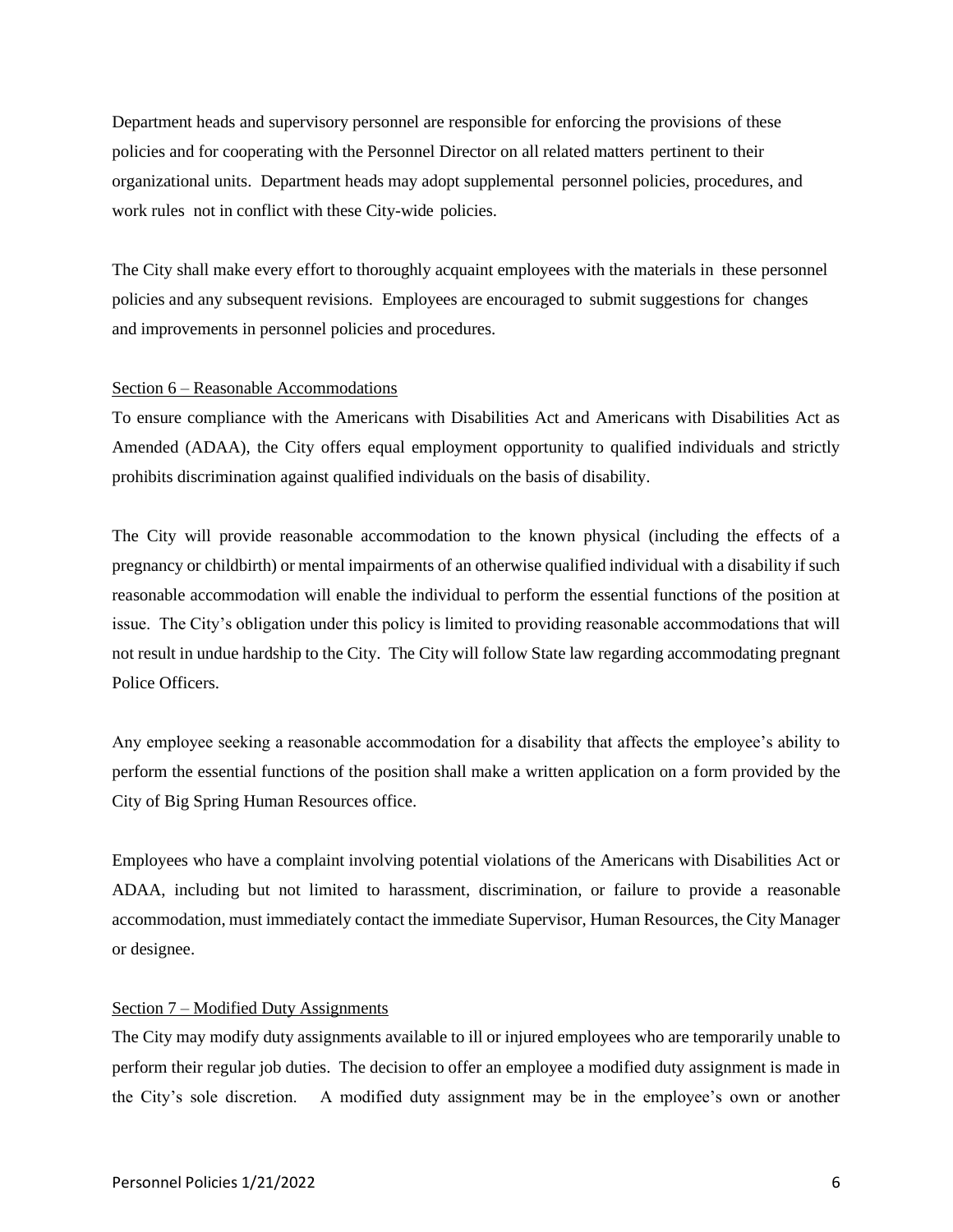department in the City. Factors considered by the City in making its decision include, but are not limited to: the nature of the employee's illness or injury; the medical release provided in support of modified duty; the risk that a modified duty assignment may result in aggravation of the employee's injury or illness; the type of modified duty work available; the length of the employee's employment with the City; the employee's performance and disciplinary history; and whether the illness or injury occurred on or off duty.

Employees who are released for and given a modified duty assignment may not perform work duties in violation of their medical release. An employee, who violates the terms of the medical release while on a modified duty assignment may (1) lose the modified duty assignment, (2) be returned to leave status the employee had prior to obtaining the modified duty assignment, and (3) in addition, may be disciplined up to and including termination of employment.

Modified duty will not normally extend beyond thirty (30) calendar days without an evaluation by the employee's treating physician and a recommendation from the Department Director and Director of Human Resources to the City Manager. Only the City Manager may approve an extension of a modified duty assignment. Employees still unable to return to regular duty within the time limit established for modified duty must re-qualify for modified duty through evaluation by the treating physician or revert to workers' compensation indemnity payment, accumulated sick leave, Family Medical Leave Act (FMLA) or vacation benefits, if available.

An employee who is released for and offered modified duty by the City, but who elects not to accept such an assignment, will be ineligible for paid sick leave benefits under the City's Sick Leave policy and salary continuation benefits under workers' compensation, but may still be entitled to unpaid leave under the City's Family Medical Leave Act policy.

During a modified duty assignment, employees will typically work an 8-hour workday, Monday through Friday. This means that 24-hour shift employees, as well as other employees who work a non-traditional schedule, will usually be temporarily reassigned to an 8-hour workday, Monday through Friday, for the duration of their modified duty assignment.

An employee's salary during any modified duty assignment shall be at the same rate as the salary received prior to the injury.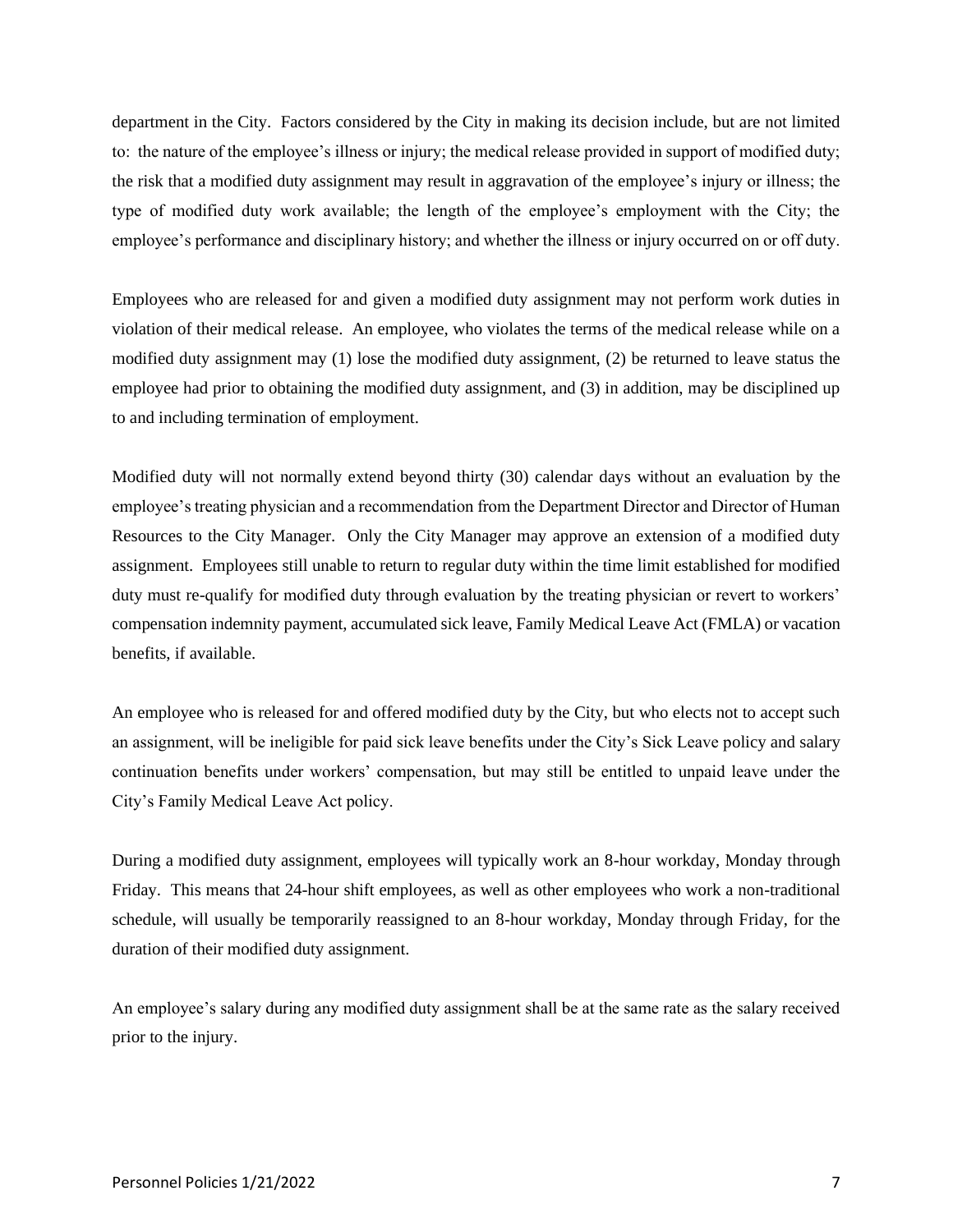All modified duty requests and assignments will be reviewed by and coordinated through the Director of Human Resources. The Director of Human Resources will work with the employee's department in making its decision whether modified duty work will be offered. Before returning to regular job duties following a modified duty assignment, the employee must provide a release from the physician to return to work, including any accommodation(s) that may be required, and coordinate the return through the Director of Human Resources.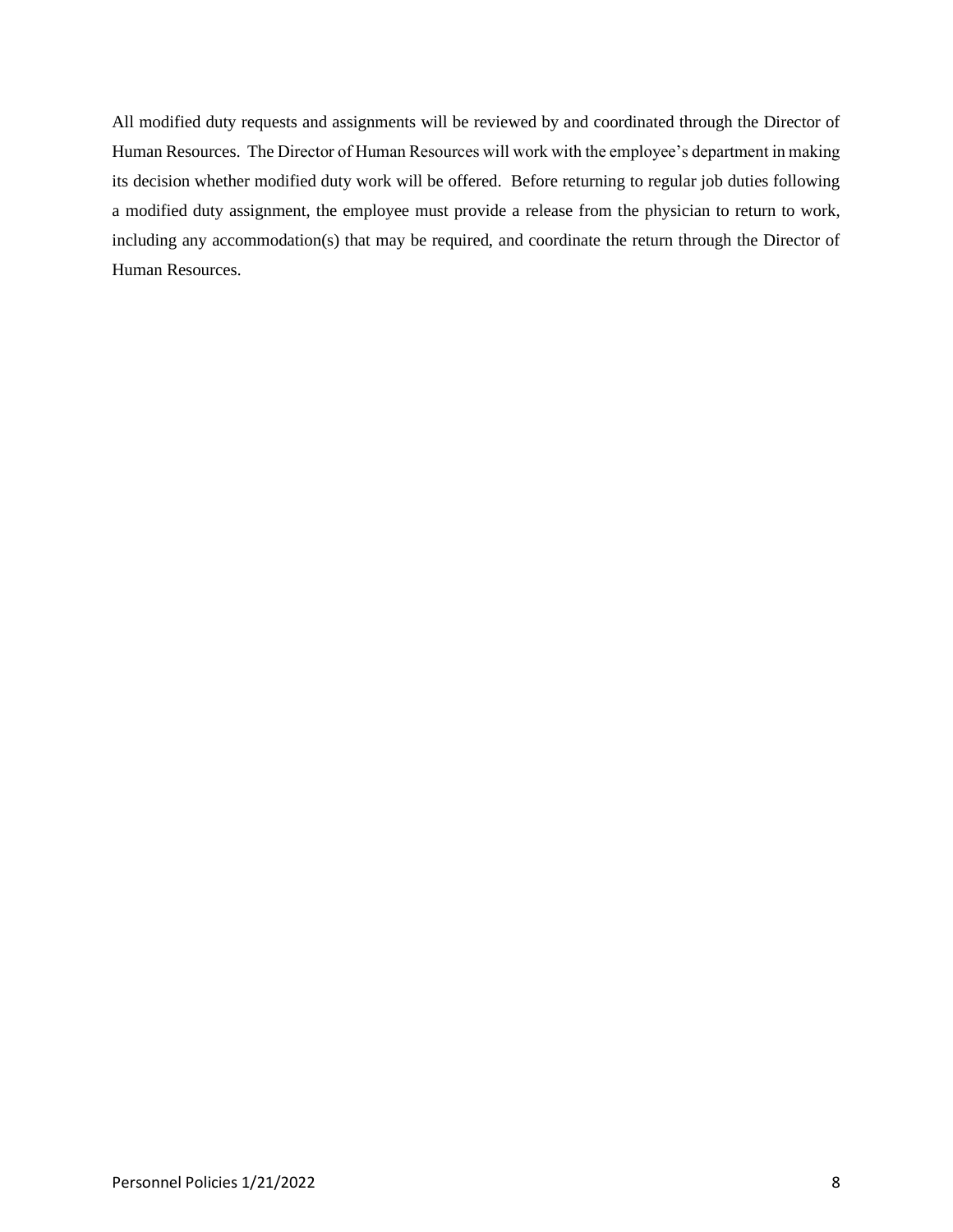#### **CHAPTER II**

#### **Method of Filling Vacancies**

#### Section 1 – Vacancy Identification

Department heads shall notify the Personnel Director when vacancies occur or are imminent in the manner prescribed by the Personnel Director.

#### Section 2 – Announcement of Vacancies

The Personnel Director shall publicly announce by appropriate means all vacancies to be filled in the City service by other than demotion, transfer, temporary promotion, or reinstatement and shall maintain a list of current announced vacancies for public inspection.

Each job announcement, insofar as practicable, shall specify the title, salary, and nature of the job; the required minimum qualifications; whether competition is open to the general public or restricted to City employees; the type of selection procedure to be utilized; and the deadline for and method of application. Each announcement shall contain a statement confirming the City commitment of a policy of equal employment opportunity and nondiscrimination with respect to handicap status.

#### Section 3 – Promotion Policy

A promotion is the assignment of an employee from a position in one class to a position in another class having a higher maximum salary.

It is City policy to promote from within the service whenever possible. Applications for any particular job may be limited to qualified City employees. Opportunities for promotion across organizational line shall be maximized.

#### Section 4 – Temporary Promotions

The City Manager may authorize a temporary promotion to ensure the proper performance of City functions if a position is vacant or its regular incumbent is absent. Employees given temporary promotions shall be compensated in accordance with Section 2b of Chapter VII of these policies.

Temporary promotions shall not be used to circumvent normal selection procedures. The employees involved shall not acquire any status or rights in the classes to which temporarily promoted except as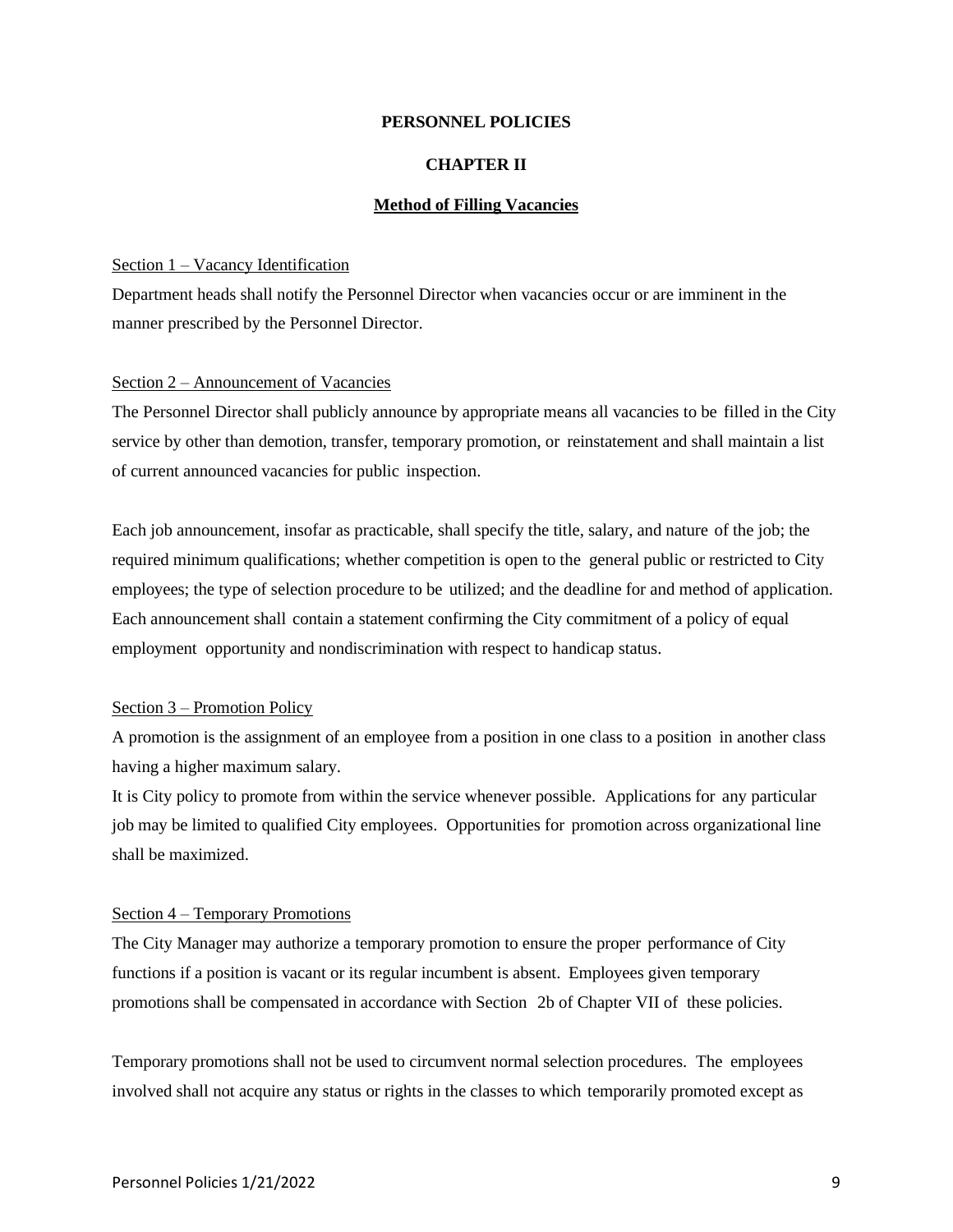provided above. Nothing in these rules shall be continued to prevent the temporary or intermittent assignment of some higher-level duties to an employee without additional compensation. Additional compensation shall be paid only in cases of formal temporary promotion effected in accordance with this section.

#### Section 5 – Transfers

A transfer is an assignment of an employee from one position to another, not involving promotion or demotion. A transfer may occur for administrative convenience or upon the request of the employee. Transfers may be made administratively or in conjunction with an announced selection process.

Inter-departmental transfers within the same class may be approved by the department head. Interdepartmental transfers between classes must be approved by the affected department heads and the Personnel Director. Approval to transfer shall signify certification that the employee is qualified to perform the duties of the position to which the transfer is contemplated.

#### Section 6 – Non-disciplinary Demotions

A demotion is the assignment of an employee from a position in one class to a position in another class having a lower maximum salary. With the approval of the City Manager and if the employee is qualified to perform the duties of the lower level position, an employee may be administratively demoted at his/her own request or as an alternative to being laid off. Demotions of this nature shall not be considered disciplinary actions or disqualify the employees involved from consideration for later advancement. Demotions effected as alternatives to layoffs may be fully or partially rescinded at any time.

#### Section 7 – Applications

Applications for employment, promotion, transfer, reinstatement, and other personnel actions shall be submitted as prescribed by the Personnel Director. Only applications officially received in the prescribed manner shall be considered. Information submitted in connection with applications for City employment is subject to verification. The Personnel Director may require supplemental information relevant to an applicant's qualifications as appropriate.

#### Section 8 – Evaluation

The Personnel Director shall determine the most appropriate means of evaluating applications against job qualified applicants. Interviews, medical examination, background checks, performance tests, written tests, and/or other **job-related** screening procedures may be used as appropriate. Applicants shall be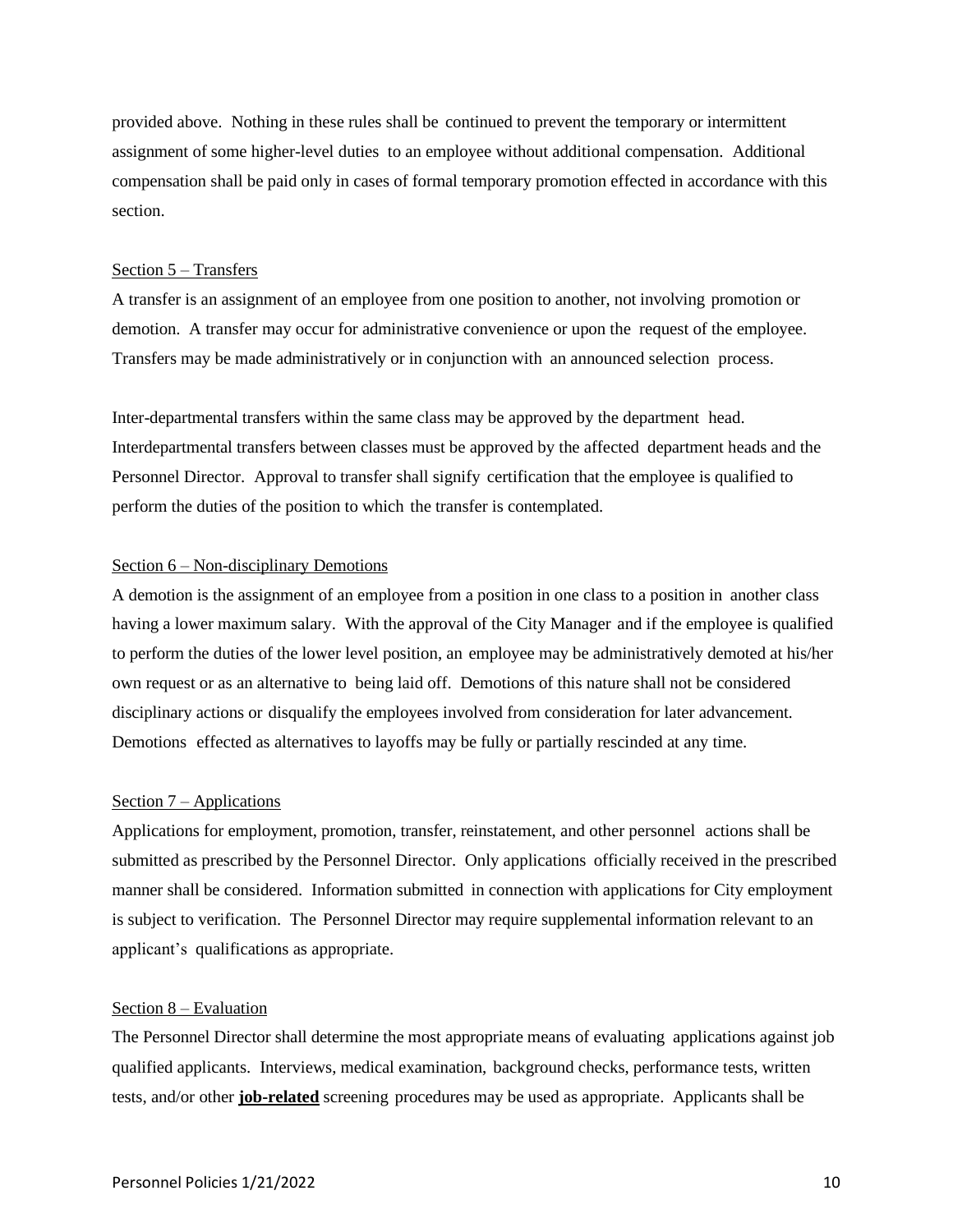required to provide any job-related information and undergo any job-related examinations necessary to demonstrate compliance with prescribed minimum qualification requirements for the positions involved.

#### Section 9 – Disqualification

An applicant shall be disqualified from consideration if he/she:

- A. Does not possess the qualifications necessary for performance of the duties of the position involved;
- B. Has made a false statement of material fact on the application form or supplements;
- C. Has committed or attempted to commit a fraudulent act on any stage of the selection process;
- D. Is an alien not legally permitted to work;
- E. Is below the minimum employable age prescribed by law; or
- F. Has established an unsatisfactory employment record of such nature as to demonstrate unsuitability for the position for which he/she has applied.
- G. An applicant may be disqualified from consideration upon other reasonable grounds relating to job requirements.

#### Section 10 – Referral and Selection

The Personnel Director shall develop standard operating procedures for referral of applicants to departments for final selection. The procedures shall provide for selecting officials to report the disposition of all referred applications and the reasons, therefore.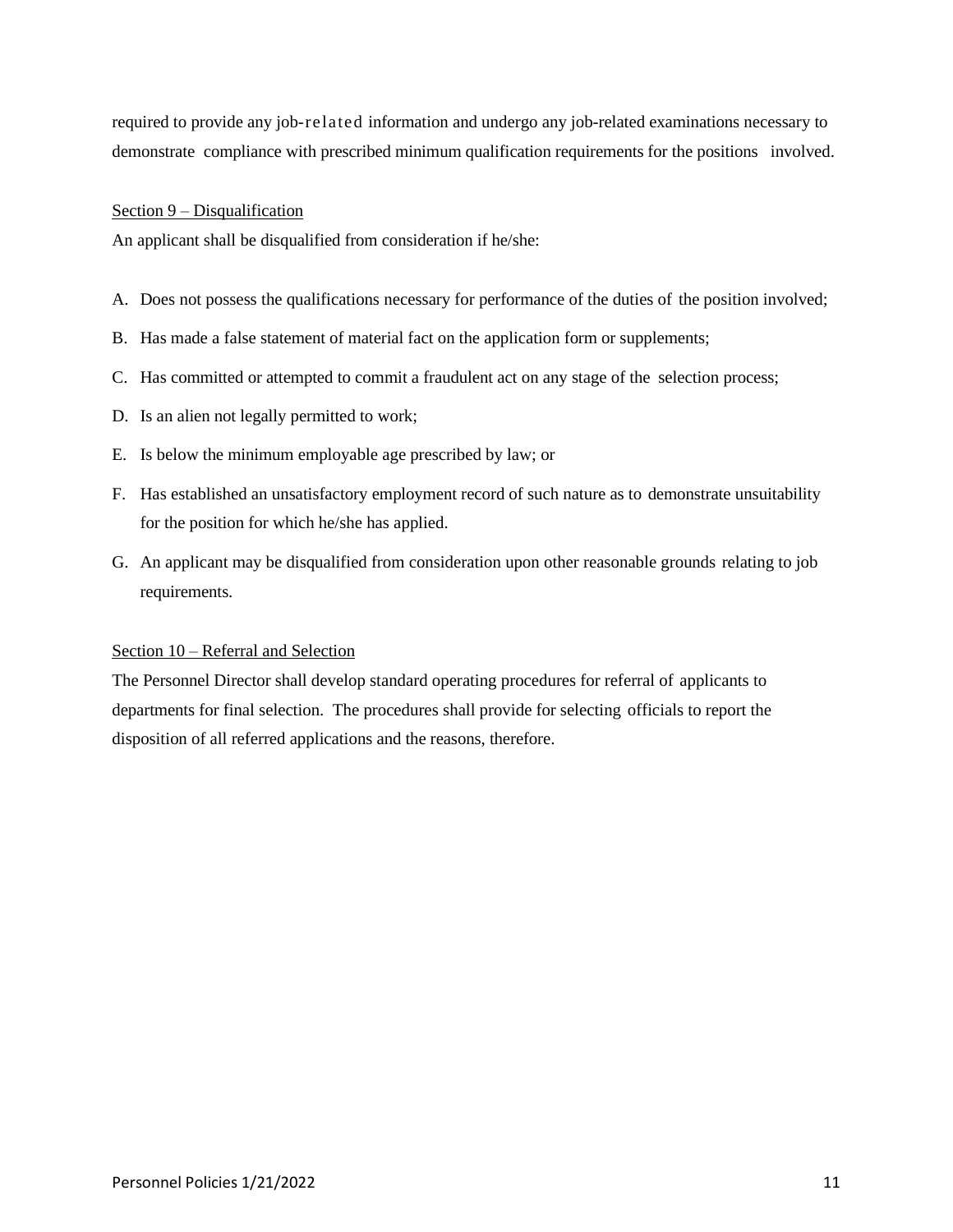#### **CHAPTER III**

#### **Appointment**

#### Section  $1 - Basis$

Appointments shall be made based on the qualifications of applicants as ascertained through fair and practical selection methods.

#### Section 2 – Type

Appointments shall be designated permanent or temporary. Permanent appointments shall ordinarily be of indefinite duration and may be made to full-time or part-time positions. All permanent appointments are subject to the policies covering probation.

Temporary appointments may be made to full-time or part-time positions requiring continuous, seasonal or intermittent performance.

#### Section 3 – Emergency Temporary Appointments

Whenever an emergency exists which requires the services of personnel who are not otherwise available, such personnel may be immediately appointed for a period not to exceed 30 working days without regard to normal recruitment and selection requirements. Emergency temporary appointments shall not be renewable.

#### Section 4 – Nepotism (Employment of Relatives)

Nepotism is the showing of favoritism toward a relative. The City forbids nepotism in hiring personnel or awarding contracts.

Neither a sitting mayor or member of the City Council or a member of the immediate family of a sitting mayor, member of the City Council of the City Manager may be appointed to serve or to be employed in any paid position in any department of the City.

Under no circumstances will any person be employed in any position in which he or she may directly or indirectly supervise or be supervised by a member of his or her immediate family.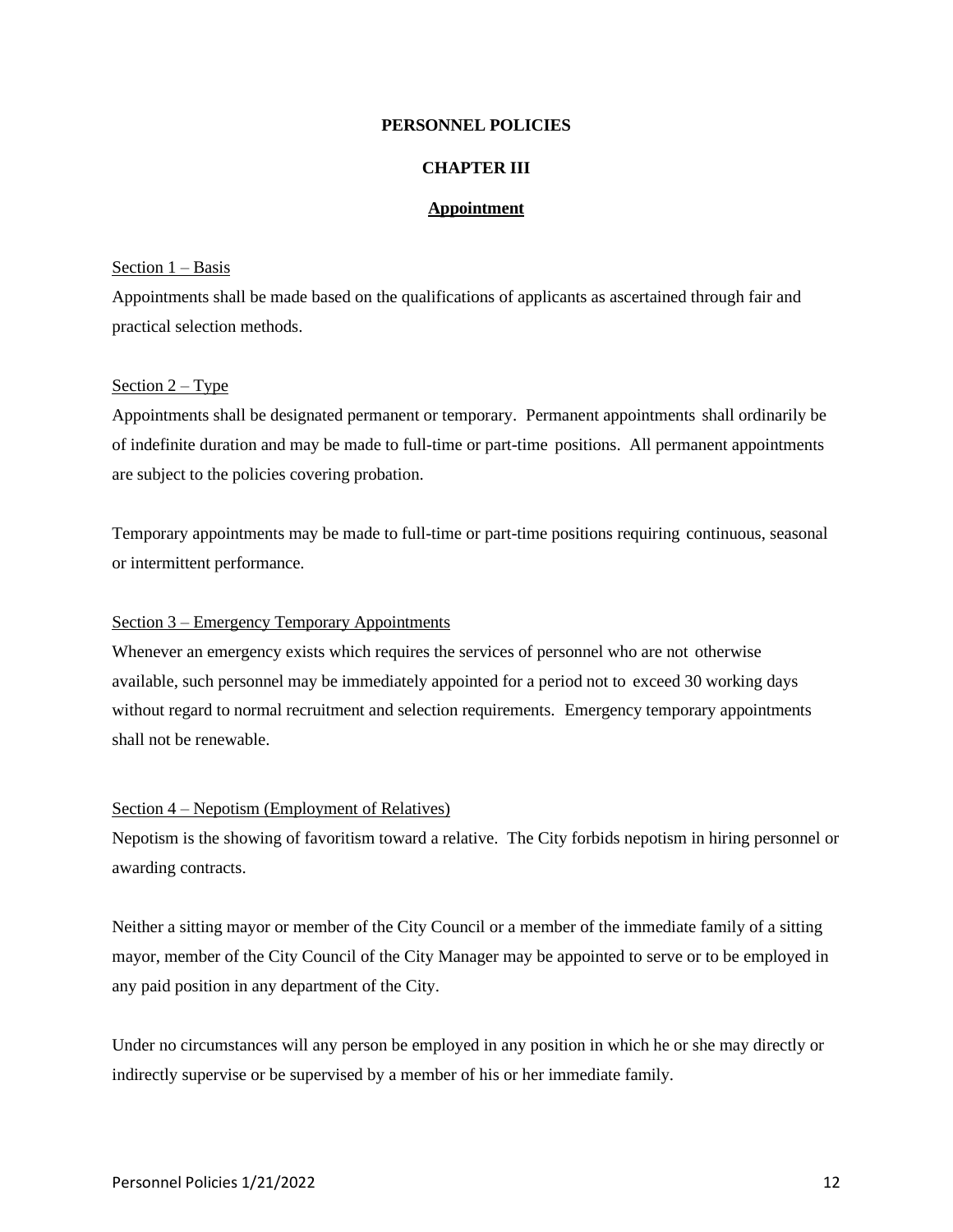For purposes of this policy, the immediate family includes:

- A. Spouse, parent, stepparent, parent-in-law, child, stepchild, brother, sister, stepbrother, stepsister, brother-in-law, sister-in-law, aunt, uncle, grandparent, grandchild, first cousin.
- B. Significant others living in the same household as the employee.

Relatives employed in positions that violate this policy prior to the first implementation of a nepotism policy by the City (1993) are exempt from this policy. In the event of a marriage between two City employees, a promotion, reorganization, or any other situation giving rise to a relationship prohibited by this policy, one or both of the affected employees must immediately seek a transfer to another available position within the City for which he or she is qualified and that meets the requirements of this policy. If a suitable transfer cannot be made within ninety (90) days of the event giving rise to a relationship prohibited by this policy, one or both of the affected employees will be required to resign from employment.

This policy applies to all full-time, part-time, and temporary seasonal employees of the City. The City Manager may apply the nepotism prohibition in the case of other organizational and/or personal relationships when failure to do so would be detrimental to the City.

#### Section 5 – Residence

There shall be no absolute residence requirement for City employment except as may be provided by law. Employees likely to be called to work in cases of emergency may be required to reside within reasonable commuting range of their places of work.

#### Section 6 – Medical Examinations

A person selected for initial appointment or reinstatement to certain job classifications as designated by the City Manager shall undergo a medical examination at City expense in a manner prescribed by the Personnel Director. Employment shall be contingent upon successful completion of the medical examination in relation to the standards of fitness required for the position involved.

The City Manager shall be the final authority in determining medical suitability for employment based on information provided by medical personnel. The City Manager may waive or modify the medical examination requirement for any or all part-time positions or for reinstatements following short breaks in service. With the approval of the City Manager, a department head may require that a current employee successfully undergo a medical examination to determine fitness for continued employment or for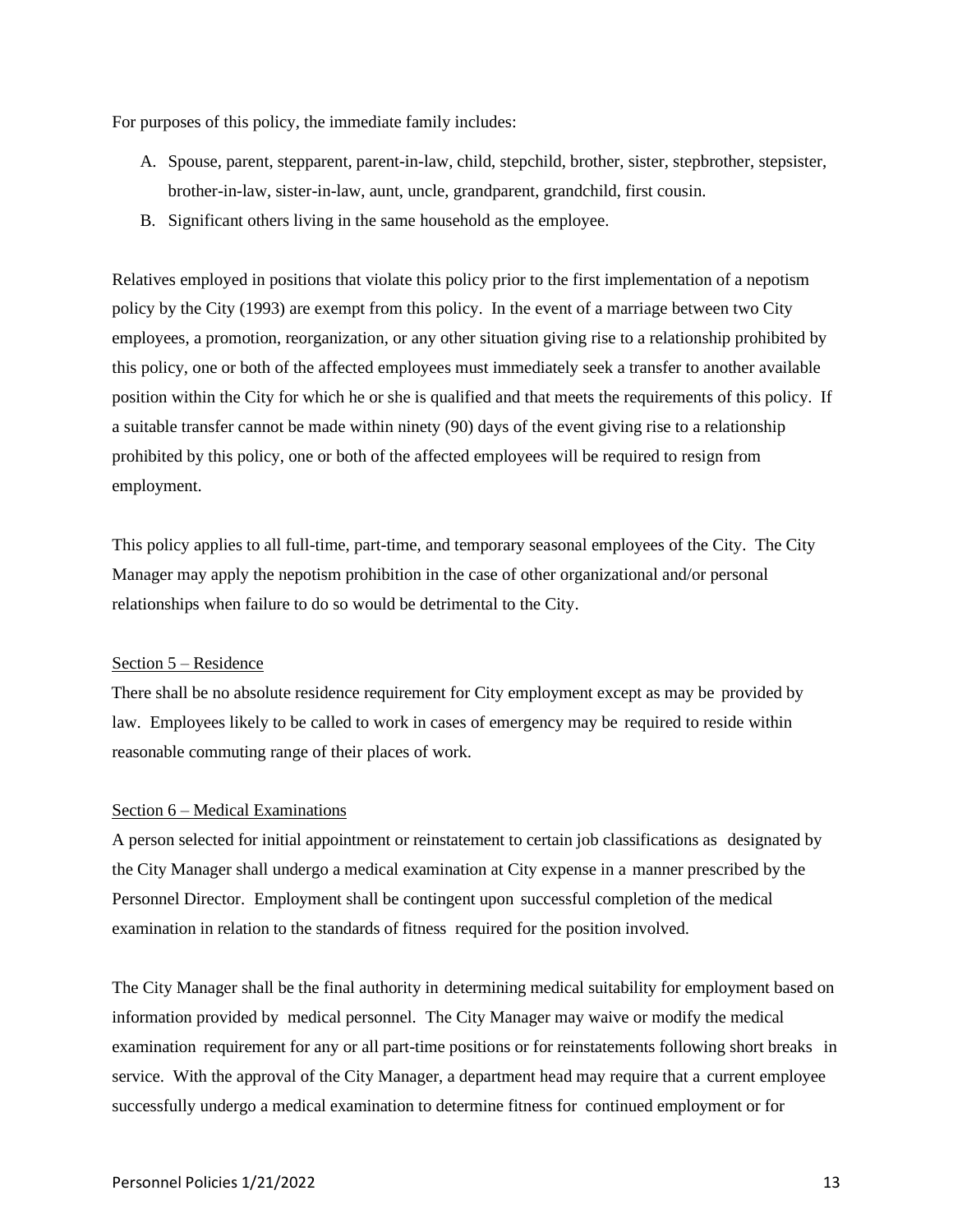promotion or other personnel action.

#### **Section 7- Driving Records**

**Rev. 6-10-86 In accordance with State Law and safe driving practices the City of Big Spring requires all drivers of City vehicles to maintain a driving record that meets City approval and standards. Failure to meet these standards will result in dismissal for current driving employees and denial of employment to prospective driving employees.**

**The City shall determine acceptability prior to the hiring of an applicant and shall annually check current drivers to assure all records meet the required standards for continued employment.**

**The guidelines listed below will be used in evaluating the driving records of both current driving employee and applicants of driving positions. A point value will be given to each incident with a total grading point system used to make an analysis and final decision in each driver's case.**

#### A. **NUMBER OF AT FAULT ACCIDENTS (within last 3 years)**

|  | <b>POINTS</b> |
|--|---------------|

| NONE | 0 |
|------|---|
| 1    | 1 |
| 2    | 2 |
| 3    | 5 |

#### B. **MAJOR MOVING VIOLATION CONVICTIONS POINT (within last 3 years)**

| Hit & run, leaving the scene of accident          | 6 each        |
|---------------------------------------------------|---------------|
| Driving under the influence of alcohol $\&$ drugs | 6 each        |
| Any felony, homicide or manslaughter              |               |
| involving use of motor vehicle                    | 6 each        |
| Racing or excessive speed (20 mph over limit)     | 4 each        |
| Reckless, negligent or careless driving           | <b>4 each</b> |
| <b>License suspension or revocation</b>           | 3 each        |
| <b>Speeding</b>                                   | 2 each        |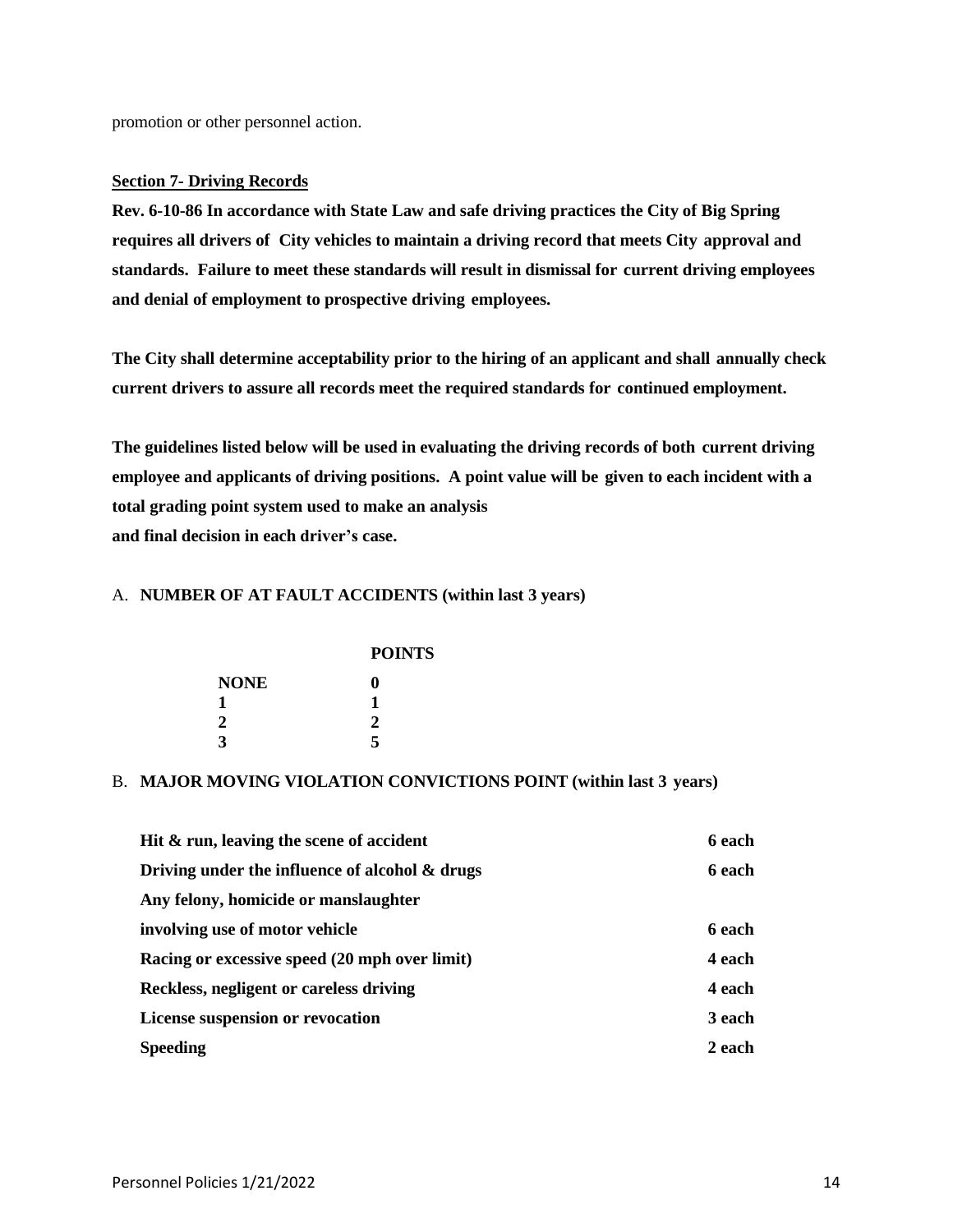#### C. **OTHER MOVING VIOLATIONS CONVICTIONS (Within last 3 years)**

**POINT**

|                     | <b>None</b>  |         | $\boldsymbol{0}$ |
|---------------------|--------------|---------|------------------|
|                     | 1 or 2       |         | 1                |
|                     | 3 and over   |         | 1                |
| <b>TOTAL POINTS</b> |              |         |                  |
|                     | <b>Best</b>  | $0 - 2$ |                  |
|                     | Average      | $3-4$   |                  |
|                     | Questionable | $5-6$   |                  |
|                     | Poor         | Over 6  |                  |

**Questionable risk group employees shall be counseled with and alerted to the fact that any further violations will result in their dismissal.**

**Poor risk group employees will be dismissed from service and marked not eligible for rehire until such time their driving records, once again, meet City standards.**

**Questionable risk group applications may be considered for employment with the understanding that any further violations will result in dismissal. Poor risk group applicants will not be considered for employment.**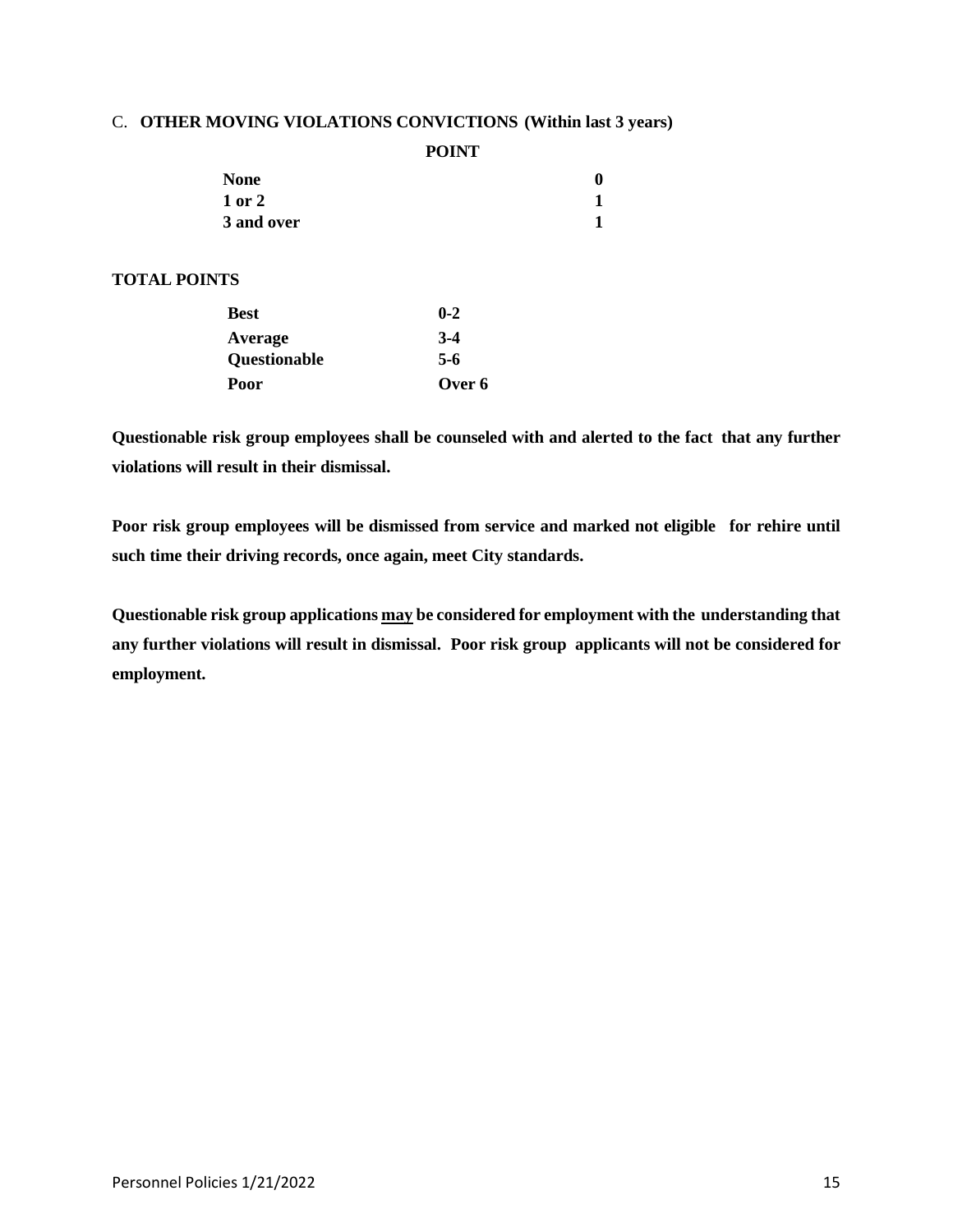#### **CHAPTER IV**

#### **Probation**

#### Section 1 – Probation Period

Every person initially appointed to the City service under a Permanent appointment shall be required to successfully complete a probationary period of six months. Every person promoted in the City service shall be required to successfully complete a probationary period of six months.

If circumstances so warrant and with the approval of the City Manager, initial or promotional probation may be extended for a specified period not to exceed additional months.

This section does not apply to firefighters.

#### Section 2 – Purpose

Department heads and supervisors shall use the probationary period to closely observe and evaluate the work and fitness of employees and to encourage adjustment to their jobs and the City service. Only those employees who meet acceptable standards during the probationary period shall be retained in their positions.

#### Section 3 – Failure of Probation

An employee shall fail probation when, in the judgment of the department head, the employee's fitness and/or quality of work are not such as to merit continuation on the job.

Failure of probation (initial or promotional) may occur at any time within the probationary period and shall not be considered part of the disciplinary process.

A promoted employee who fails probation may, at the City Manager's discretion, be returned to his/her former type of job or to any other type of job for which he/she is qualified. The employee shall be eligible for consideration for later advancement.

Department heads shall ensure documentation of all cases of failure of probation as well as counseling and other efforts to help employees during the probationary period.

Employees who fail the probationary period may appeal to the department head and then, if necessary, to the City Manager in accordance with the established appeal procedures.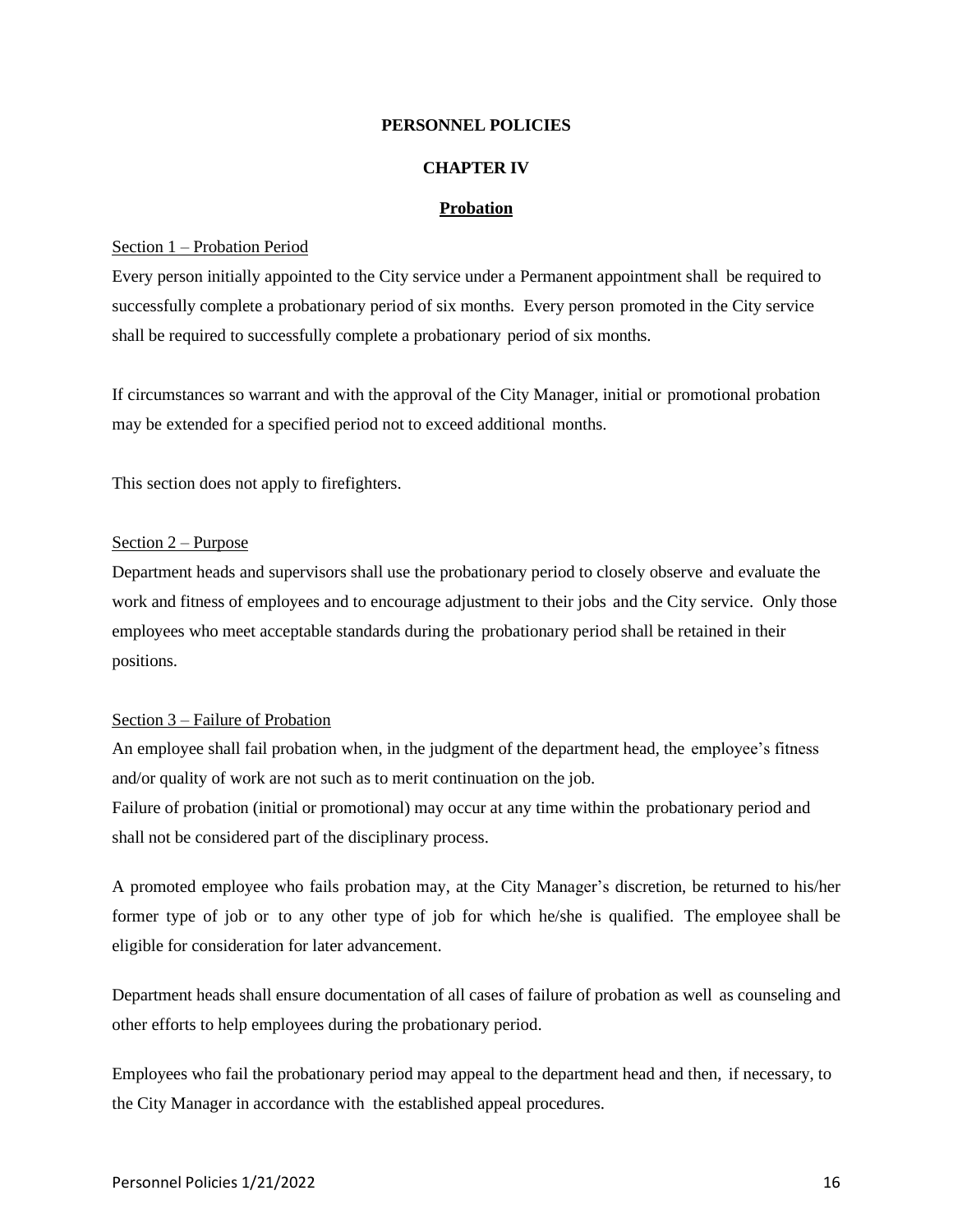#### **CHAPTER V**

#### **Performance Evaluation**

#### Section 1 – Performance Evaluation Report

The work performance of each permanent employee shall be evaluated in accordance with procedures developed by the Personnel Director. Evaluations for employees on probation shall be conducted at the midpoint and upon completion of the probationary period and shall be conducted annually for other employees. Additional evaluating may be conducted annually for other employees. Additional evaluating may be conducted if requested by the department head and approved by the Personnel Director. The Personnel Director shall maintain a schedule for performance evaluations and shall send an evaluation form to the proper department head at least 10 days prior to the date each evaluation is due.

#### Section 2 – Purpose

The performance evaluation is designed to help supervisors and employees measure how well work is being performed and to provide a tool for management decisions regarding training, assignment, promotion, and retention of employees.

#### Section 3 – Counseling

Employees shall be provided copies of their performance evaluation reports. Evaluators shall individually discuss the reports with the employees and shall counsel them regarding their careers and any improvements in performance which appear desirable or necessary.

#### Section 4 – Reconsideration

Employees dissatisfied with their performance evaluations may seek reconsideration by using the established appeal procedures.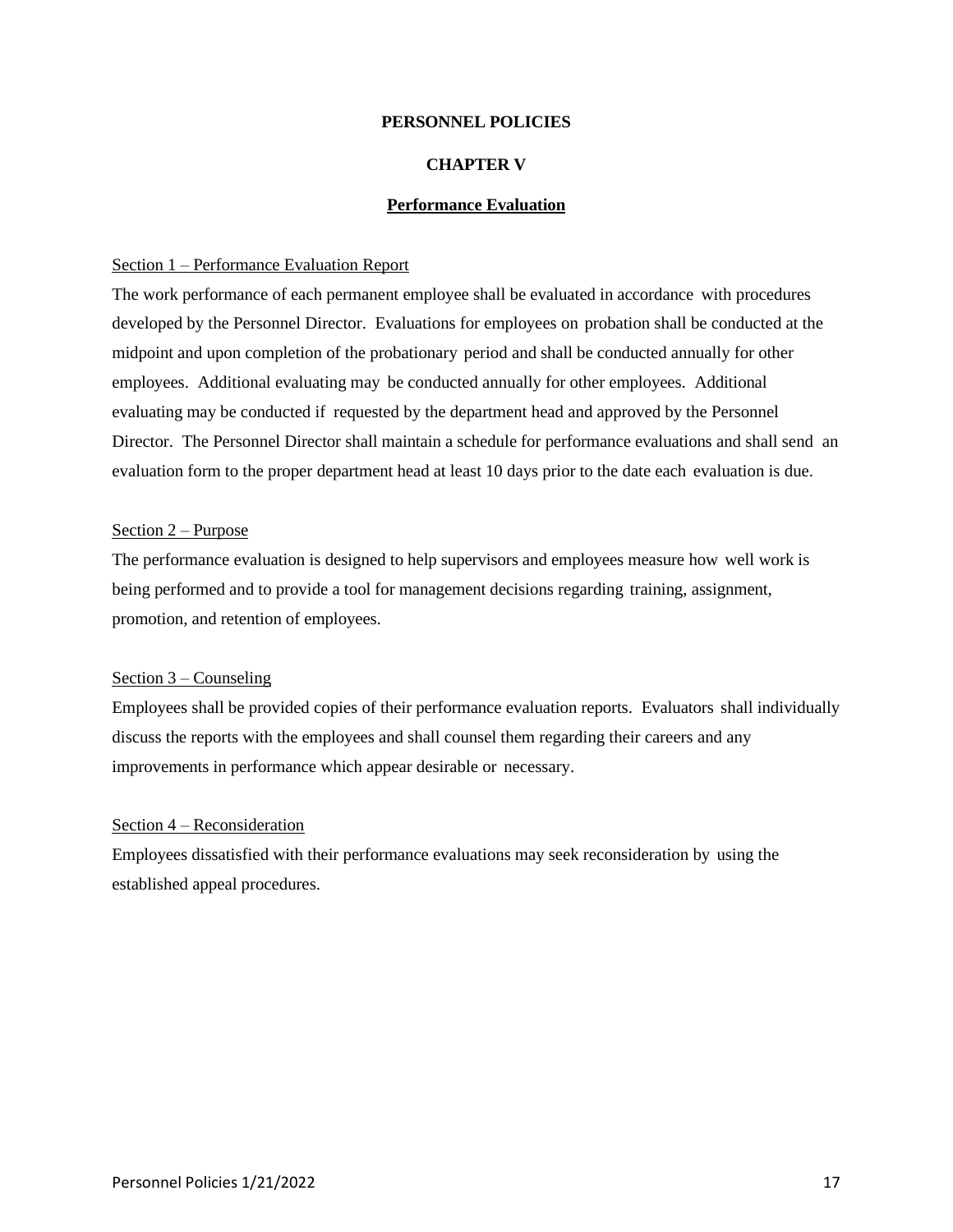#### **CHAPTER VI**

#### **Classification**

### Section 1 – Plan

The Personnel Director shall prepare and administer a position classification plan based on an analysis of the characteristics of City positions. Positions shall be allocated to appropriate classes based on objective factors. The Personnel Director shall review the duties and responsibilities of City Positions when they become vacant and shall make any necessary adjustments to the classification plan. An employee may request that his/her position be reviewed for proper classification by using the established appeal procedures.

#### Section 2 – Official Titles

Official class titles shall be sued in all personnel matters. Working or functional titles may be otherwise used as appropriate.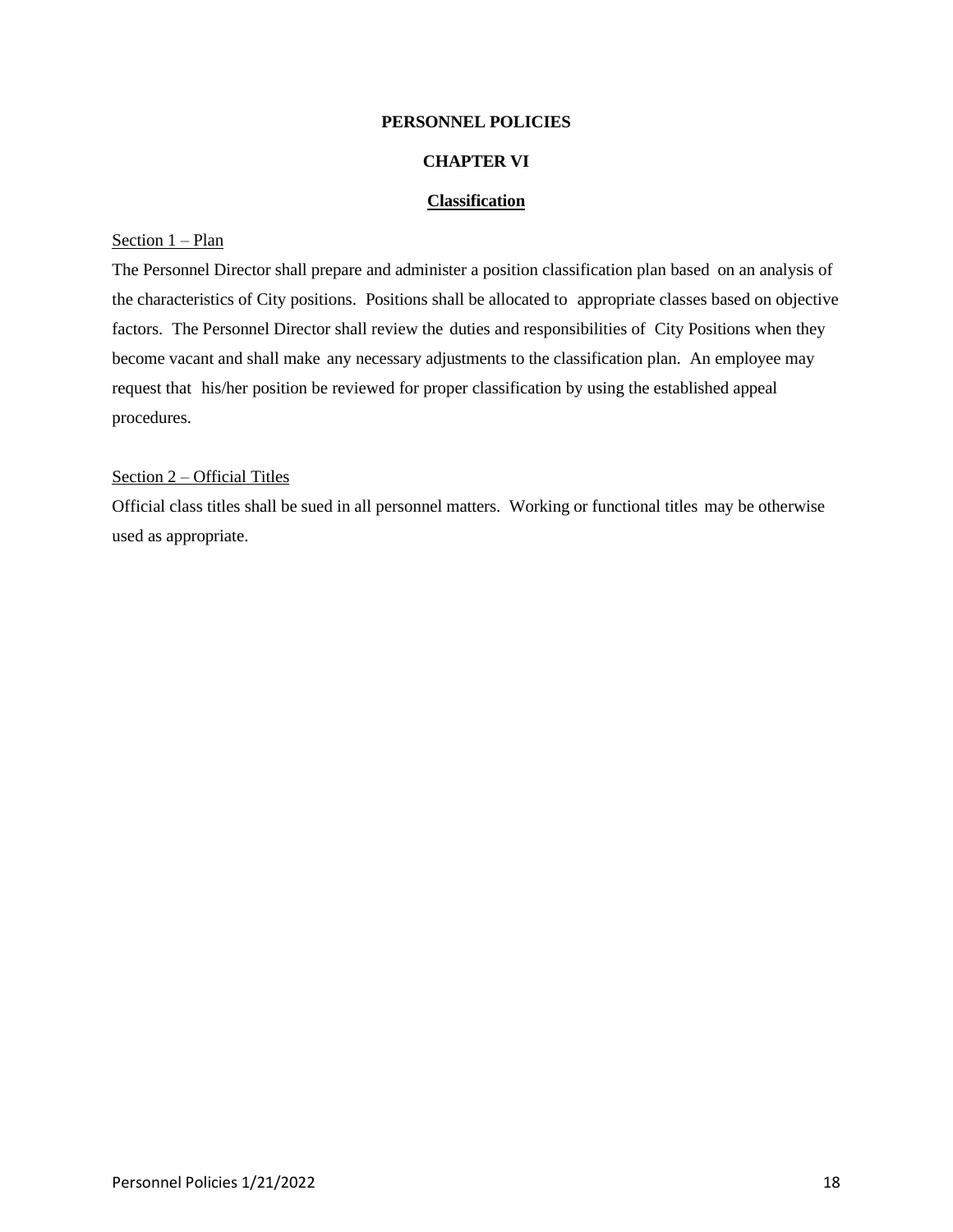# **PERSONNEL POLICIES CHAPTER VII Compensation**

#### Section 1 – Basis

The Personnel Director shall prepare and administer a comprehensive compensation plan for City employees subject to required City Manager and City Council approval. Employees shall be paid in accordance with the compensation plan, which may include one or more salary schedules. In positioning classes on salary schedules, consideration shall be given to internal alignment; prevailing rates of pay among public and private employers; the availability of qualified applicants; the duties, responsibilities, and qualifications required of employees in the classes; and other relevant factors.

#### Section 2 – Administration of Range/Step Salary Schedules

Range/Step salary schedules shall be administered in accordance with the following policies:

- A. A new employee shall normally be compensated at the minimum step of the approved salary range. In exceptional circumstances, the City Manager may authorize hiring above the minimum step. If such authorization is based on general recruitment difficulties rather than on unique qualifications of the new employee, all employees in the same class shall receive any step increases necessary to ensure that they are not compensated less than the new employee.
- B. A newly promoted employee shall ordinarily be compensated at the lowest step of the approved range which would provide an increase in pay of at least five percent over that received in the previous class. On the date of promotion, the newly promoted employee receiving a pay increase shall begin a new waiting period for further increases. An employee being transferred shall ordinarily continue to receive the same salary and shall retain the same eligibility date for pay increases.
- C. Individual increases are given at the 5-year anniversary date in the increment of 2.5% of the base hourly rate for retention purposes.
- D. No employee shall be paid more than the maximum rate established for his/her class, except that an employee whose job was downgraded by reclassification or changes in the labor market through no fault of his/her own may continue to receive his/her former rate of pay until a rate on the new salary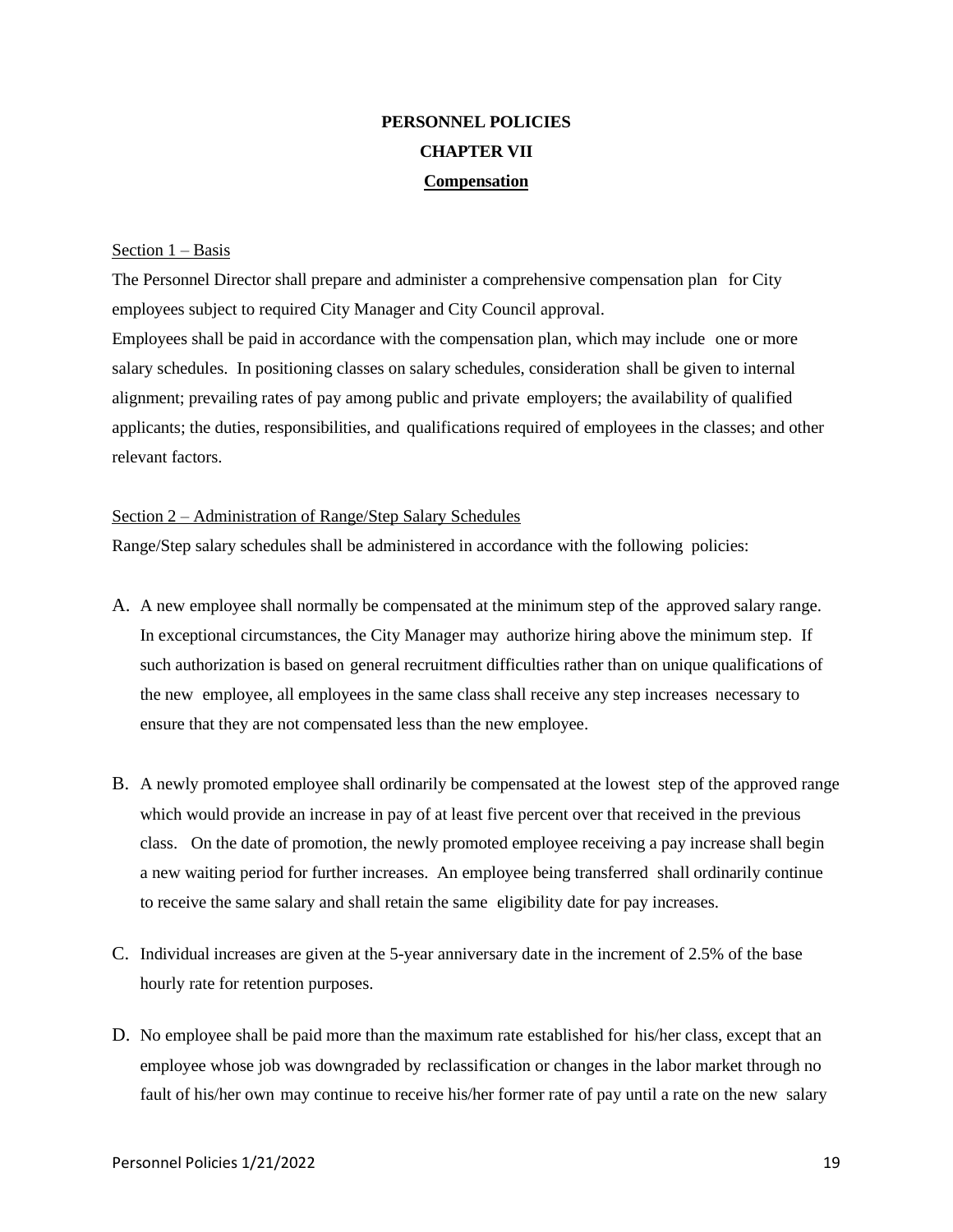range equals or surpasses the old rate or until the employee's job changes.

- E. An employee voluntarily or involuntarily demoted for any reason shall be compensated on a step of new range as administratively determined.
- F. A former employee reinstated in accordance with Chapter XIII of these policies shall be compensated on a step of the approved range as administratively determined.

#### Section 3 – Overtime

Overtime is paid time worked in excess of an employee's regularly scheduled work week. The overtime rate of pay shall be time and a half. Other considerations pertaining to overtime shall be addressed by administrative directives. Supervisors may authorize overtime based on prior approval of the City Manager. No overtime shall be paid unless approval is obtained from the City Manager or his designee. The City Manager's designee shall be all Division Directors, who in turn may assign Department Heads with the authority to grant prior approval.

#### Section 4 – Compensatory Time

Authorized time worked in addition to the normally scheduled work week is considered compensatory time, unless overtime is authorized. Compensatory time shall be given at the rate of time and a half. The employee must physically work more than their scheduled work week to earn compensatory time.

#### Section 5 – Standby Pay

When employees are required to remain in standby status, they shall be paid on a set basis as determined by the City Manager.

#### Section 6 – Insurance and Retirement

Eligible employees shall receive insurance and retirement benefits as prescribed in the applicable programs.

The City elects to provide health benefits coverage to its retirees and eligible dependents through the Texas Municipal League Multistate Intergovernmental Employee Benefit Pool Interlocal Agreement. The City adopts the same medical plan offered to active employees to be provided to its retirees through the Texas Municipal League Multistate Intergovernmental Employee Benefit Pool. The City authorizes the provision of retiree medical coverage at a contribution rate to be evaluated on an annual basis, adjusting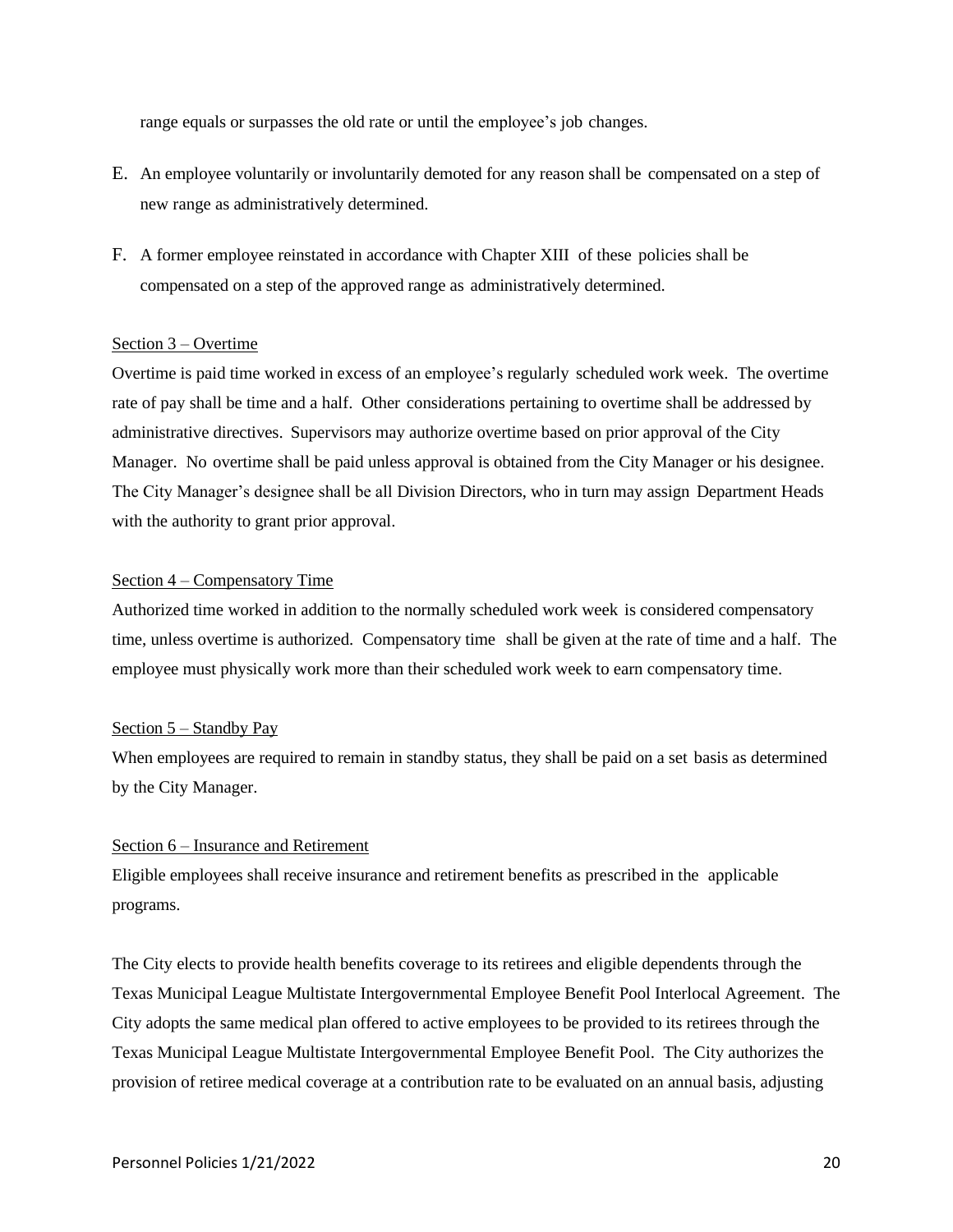premiums based on a funding ratio.

The City recognizes and intends to grandfather retirees and their dependents enrolled prior to April 26, 2016. To qualify for medical coverage, individuals retiring after the effective date of April 26, 2016, must enroll for this coverage within thirty (30) days of retirement. Dependents of a retiree, except those grandfathered, will be eligible for coverage under the City's plan only so long as the City of Big Spring retiree is eligible.

#### Section 7 – Longevity Pay

All permanent employees shall accumulate longevity pay at the rate of:

| Tenure            | Amount per Year per Month |
|-------------------|---------------------------|
| 1 to 9 years      | \$6                       |
| 10 to 14 years    | \$8                       |
| 15 to 19 years    | \$10                      |
| 20 years and over | \$12                      |

#### Section 8 – Dress Standards

In order to enhance and maintain a good image to the general public, City employees must maintain the highest standards of personal cleanliness and grooming and shall present a businesslike appearance during working hours. Presenting a professional appearance creates a favorable public impression for the City, promotes respect among co-workers and encourages higher working standards. Due to the many different types of jobs within the City, several different dress standards are necessary. Employees who are in doubt as to which dress applies should contact their supervisor. In times of extreme snow or ice, when a specific short-term job dictates, or when medical conditions exist, variations may be made in this policy by each department head.

#### All Employees:

- 1. Clothing appropriate to the scope of the job should be neat and well fitted. It should also be free of rips, holes and tears. Tight fitting clothing is not acceptable.
- 2. Clothing with inappropriate words, phrases, pictures or designs is not acceptable.
- 3. Body jewelry other than traditional earrings, rings and bracelets are not allowed. This includes, but is not limited to, nose rings, lip rings, body piercings or an inappropriate number of earrings.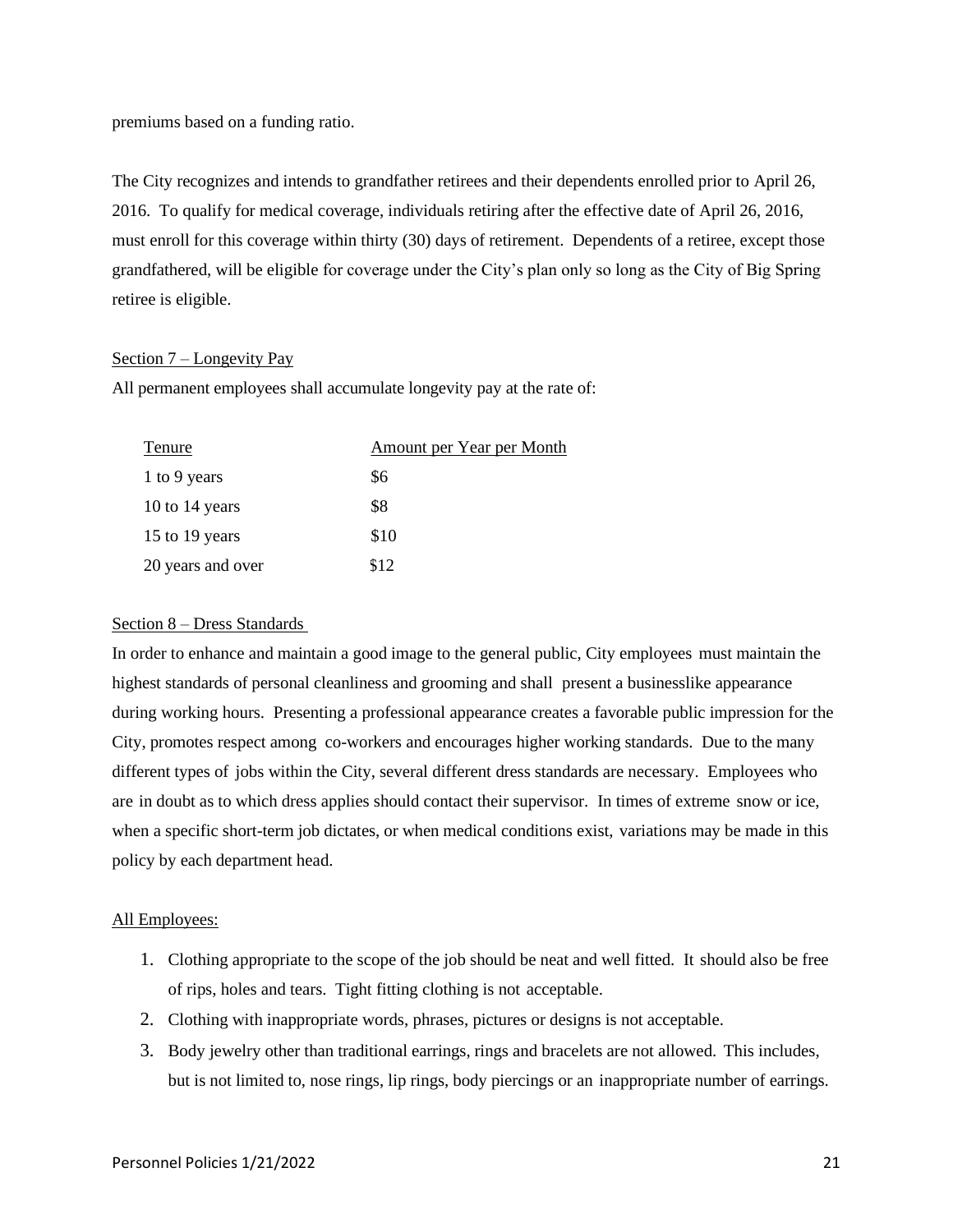#### Uniformed Employees:

Employees required to wear a uniform on the job will be furnished a uniform or provided with a uniform allowance. Uniforms must be worn during all working hours. Employees are responsible for maintaining their uniforms. Replacement of uniforms will be on an as needed basis with proper authorization from the department head. New uniforms will be issued only when an old uniform is turned in at the same time.

City uniforms are to be worn only while working for the City or in accordance with departmental instructions/policies.

Some departments will not issue uniforms until the employee successfully completes the six-month probationary period. While on probation, these employees may wear suitable work pants or jeans and appropriate work shirts or tee shirts. Shirts should not have inappropriate words, phrases or designs. Both shirts and pants should be neat and free of rips, holes and tears.

#### Non-Uniformed Employees:

A non-uniformed employee is one who is not provided with uniform clothing or a clothing allowance by the City. "Business Casual" is the standard of dress adopted for all non-uniformed employees.

#### *Examples of Appropriate Clothing:*

- Slacks (twill, khaki, etc. no jeans of any type or color)
- Long or short sleeved shirts with a collar or banded collar
- Blazer or sports coat
- Sweaters or cardigans
- Knit golf shirts, polo shirts, City logo shirts
- Skirts and dresses (no more than 4 inches from the top of the knee)
- Blouses and shells
- Pant suits
- Dress footwear (leather or leather-look shoes with closed or open toes, i.e. loafers, lace-ups, pumps, **dress sandals**, boots)

#### *Examples of Inappropriate Clothing:*

- Jeans of any type or color
- Shorts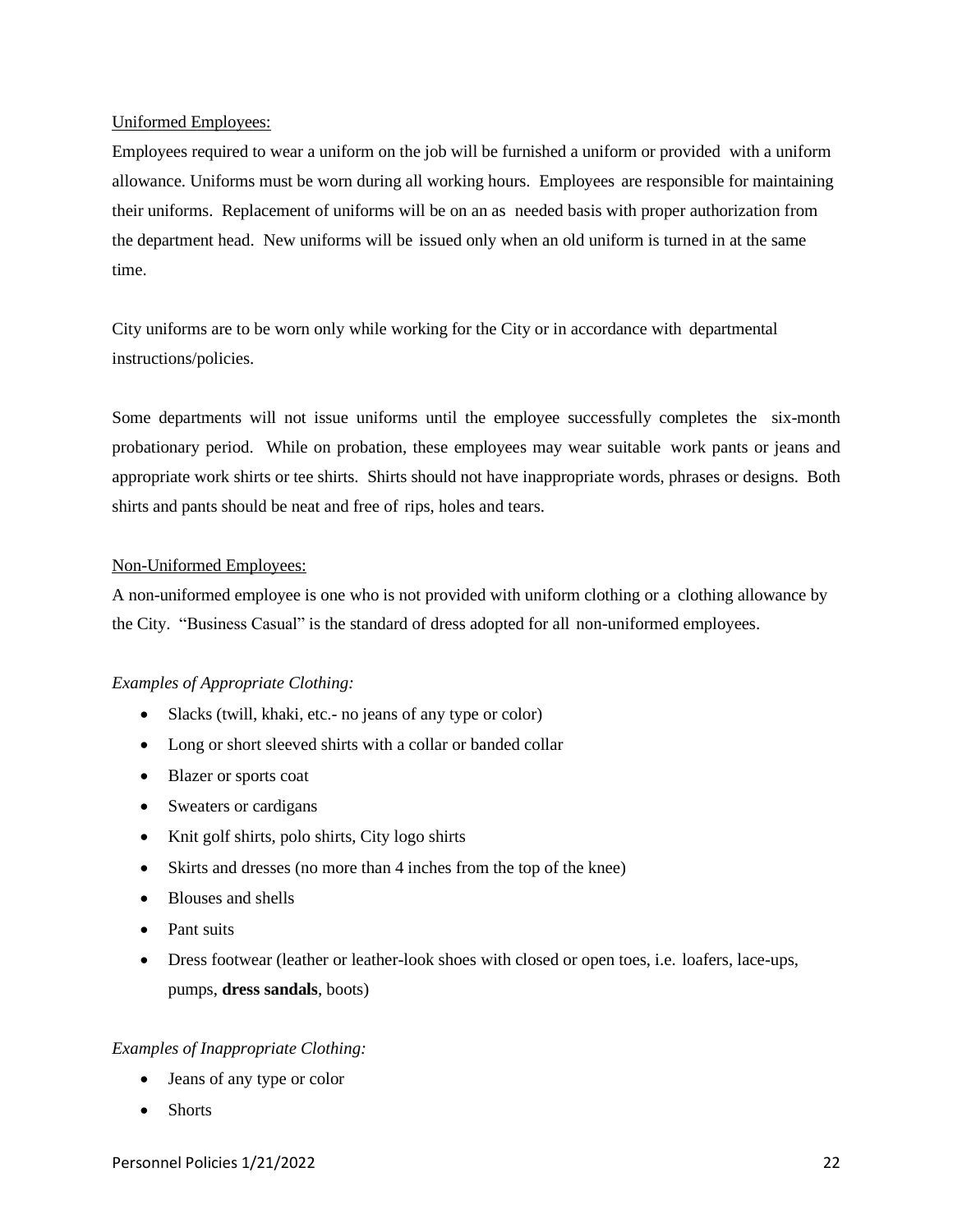- Skorts
- Casual tee-shirts, tank tops, halter tops, off-the-shoulder blouses
- Dresses or skirts more than 4 inches from the top of the knee
- Capri pants, leggings
- Sun Dresses with narrow straps
- Provocative, low-cut, or tight-fitting attire
- Sweat suits, wind suits
- **Floppy shoes, thong sandals, rubber or vinyl sandals**
- Athletic footwear

#### *Casual Fridays:*

Non-uniformed employees will be allowed to dress casually every Friday. The above standards will apply except that employees will be allowed to wear jeans and athletic footwear. If City offices are closed on Friday, employees will be allowed to observe casual dress standards on the day before the holiday.

Please remember that even on casual days, the City is still a business and must conduct and present itself in the most professional manner possible. Any deviations from this standard may cause employees to lose the casual day privilege.

#### Department Dress Standards:

Some departments have uniform and clothing standards that are stricter than the standards in this policy. When this policy conflicts with a department policy, the more restrictive policy will apply. However, the department standards should be in writing as a department policy, directive or SOP.

#### Policy Violations:

Employees who are inappropriately dressed will be asked by their supervisor or the Personnel Director to leave the workplace until properly attired. Any employee asked to leave will not be paid for time off the job for changing clothes. Continued violations of this policy will result in disciplinary action up to and including termination.

Questions regarding the implementation or interpretation of this policy should be directed to the Personnel Director who has the authority to make a final determination regarding policy compliance. Employees should refrain from making policy interpretations to other employees about the suitability of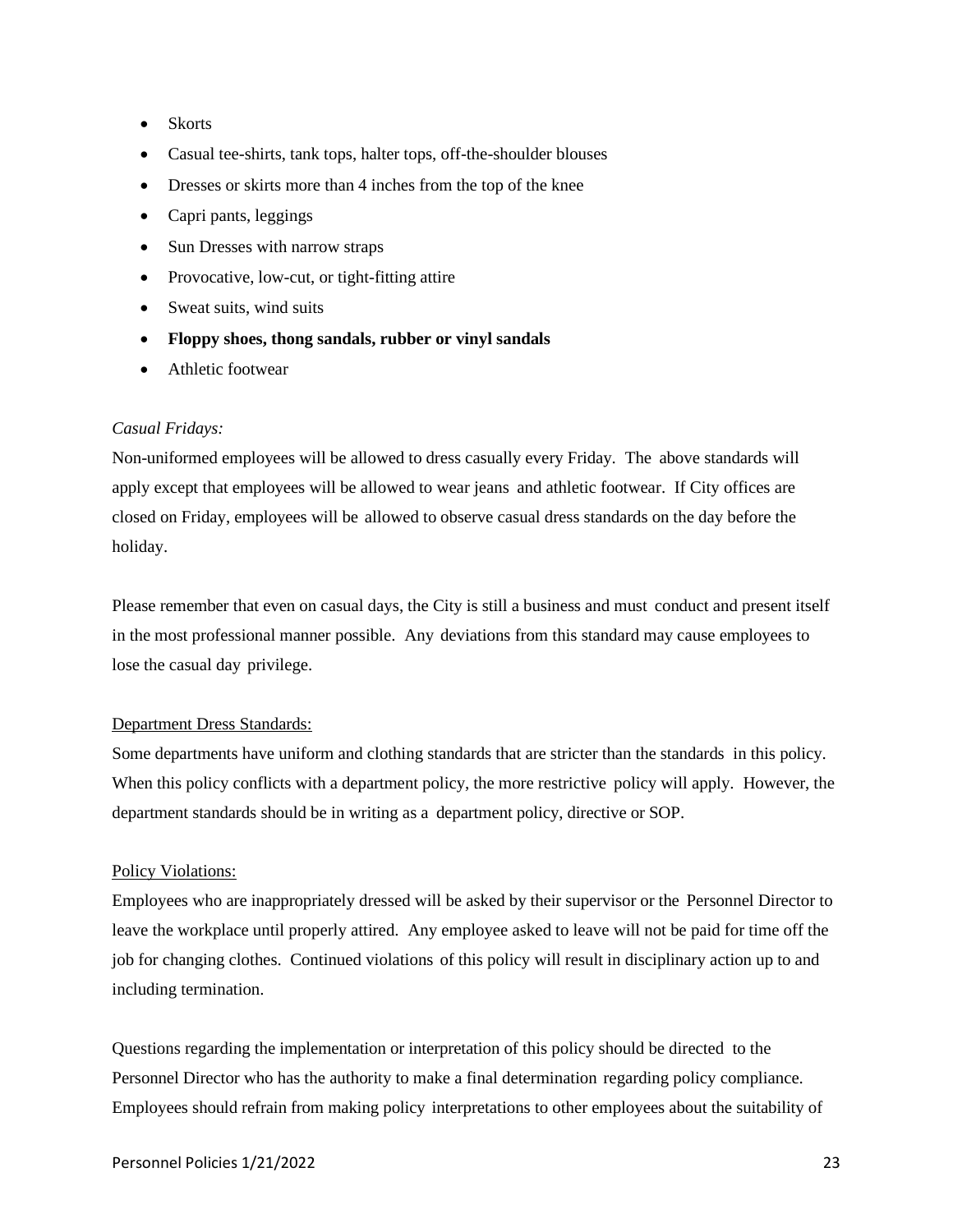their attire and, instead refer their questions or concerns to their supervisor or the Personnel Director.

#### Section 9 – Vehicles

Employees in positions designated by the City Manager shall be provided with City vehicles or vehicle allowances.

#### Section 10 – Parks & Recreational Privileges

All City employees, their spouse and unmarried children living in the same household, are entitled to use Moss Lake free of charge. The Municipal Golf Course will be at a rate designated by the City Council. This privilege covers only daily entrance fee. Employees and family members are expected to comply with the rules of operation and good conduct at all times. Ineligible persons, using the privileges under the employee's name will result in the immediate loss of this benefit to the employee and his family. This privilege will expire upon termination of employment.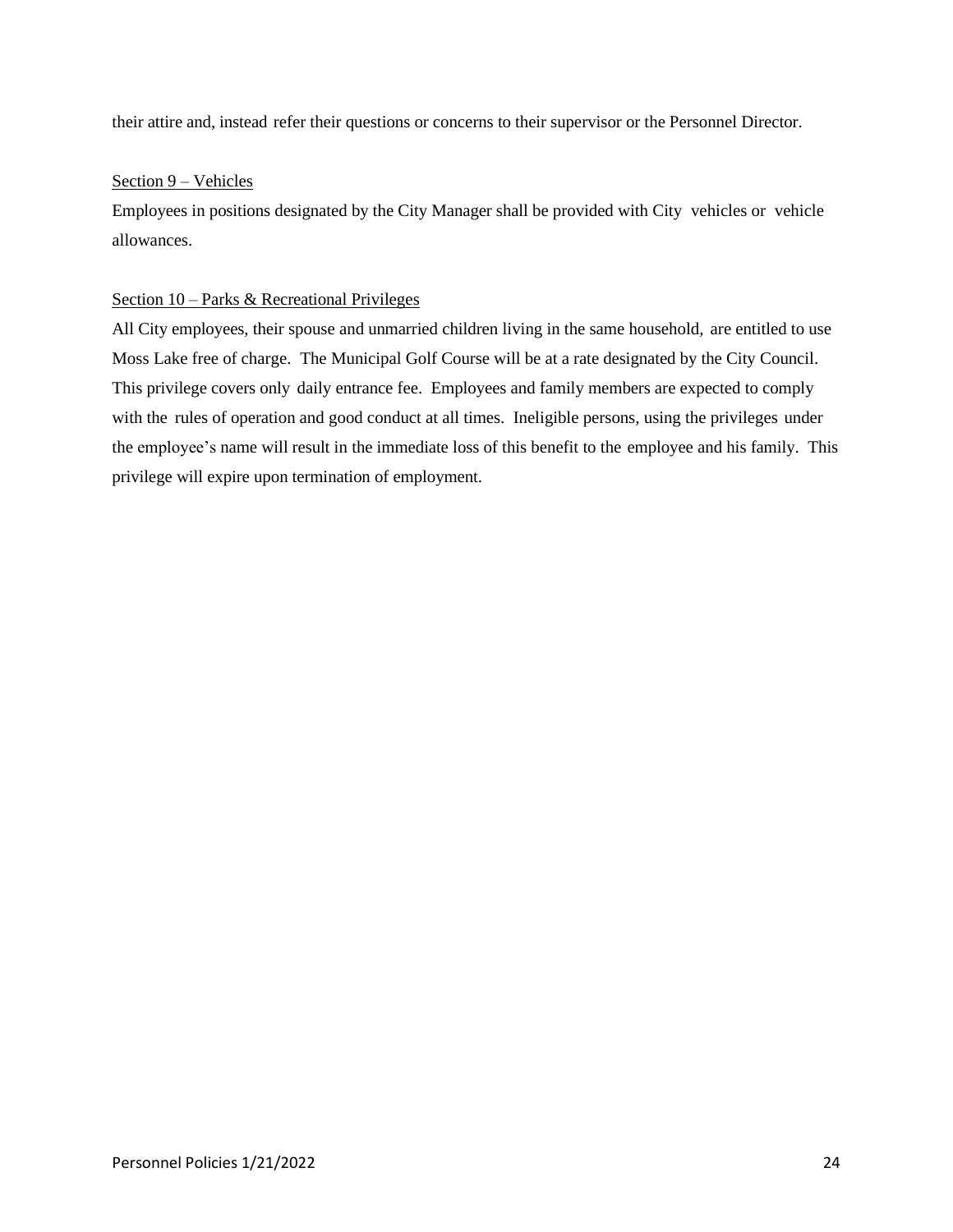#### **CHAPTER VIII**

#### **Leave**

#### Section 1 – Holidays

New Year's Day, Martin Luther King Jr. Day, Good Friday, Memorial Day, Independence Day, Labor Day, Veteran's Day, Thanksgiving Day, the day following Thanksgiving, two days at Christmas, and such other holidays as may be declared by the City Council/City Manager shall be observed as official holidays for City employees in accordance with the following policies:

Employees who work unusual schedules such as 10- or 12-hour shifts will be allowed eight hours of holiday pay if they are scheduled to work the holiday but elect to take off on the holiday. The remaining two or four hours must be made up with comp time or vacation time. Those employees who work a holiday will receive their regular pay plus eight hours of holiday pay.

- A. As many employees as possible shall be given each holiday off consistent with the maintenance of City functions.
- B. Full-time permanent employees shall be entitled to paid holidays.
- C. Part-time permanent employees and temporary employees who would normally have worked on a day of the week observed as a holiday shall be entitled to a paid holiday for the number of hours they would have worked on that day if the holiday had not occurred.
- D. Department heads shall ensure that eligible employees working unusual schedules or on shifts receive benefits for the full number of holidays.
- E. If the holiday falls on Saturday, the preceding Friday shall be observed, and if the holiday falls on Sunday, the following Monday shall be observed.
- F. An employee in a non-pay status on the holiday or on the scheduled workday immediately preceding or following shall not receive pay for the holiday.
- G. Employees desiring to observe the religious holidays coinciding with the official holidays may be given time off without pay or may be authorized to use accrued vacation leave or compensatory time.
- H. Full-time permanent employees required to work on a holiday shall be given compensatory time off at the authorized rate, except those referenced in paragraph d.

Employees regularly scheduled to work a holiday will receive pay at double time in lieu of comp time.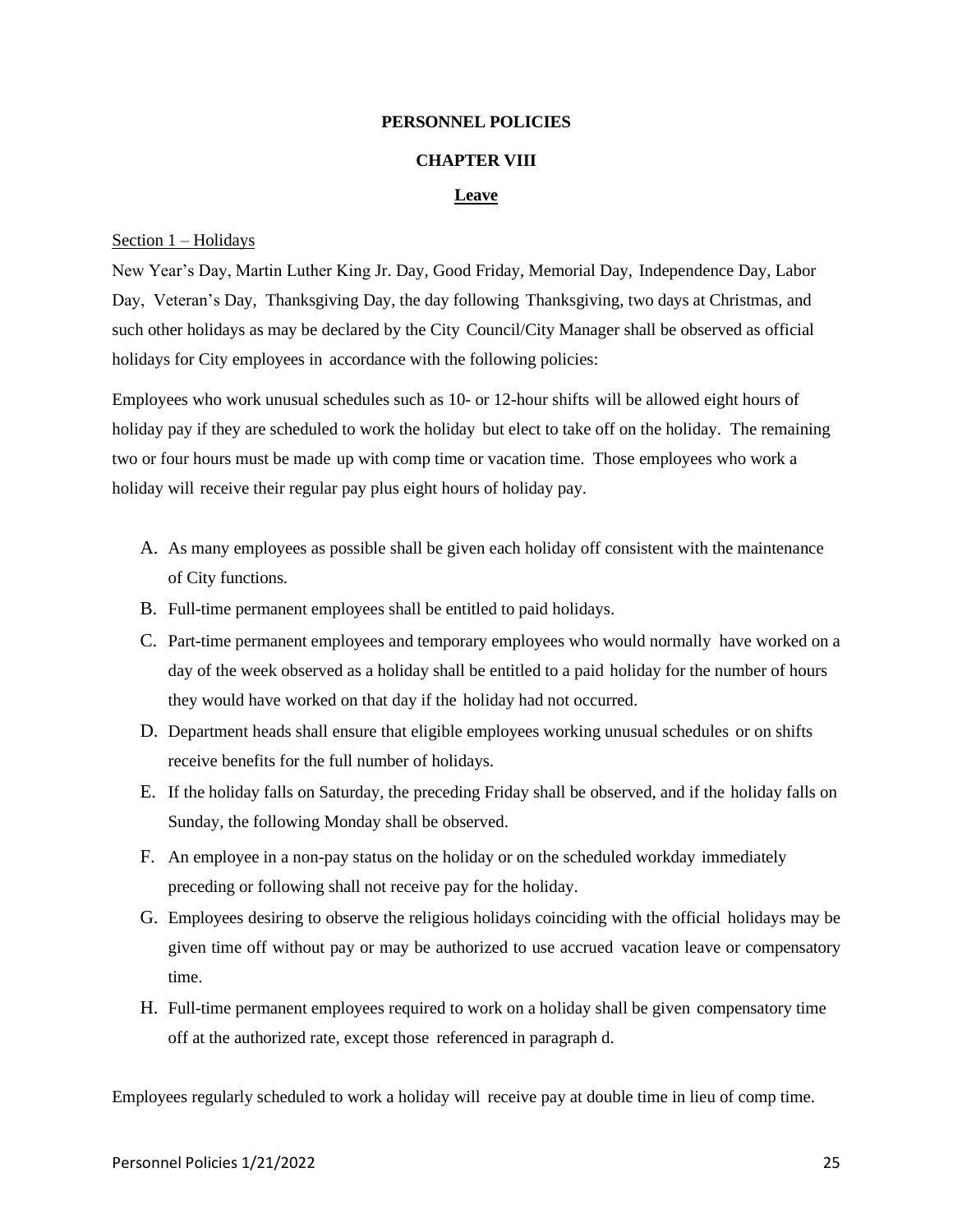Firefighters may, at their option, be paid for one holiday shift (24 hours) each year. Dates for double pay – June 1, September 1, April 1, (Firefighter's option). This will be in lieu of compensation time later for that holiday shift.

#### Section 2 – Vacation

Full time permanent employees shall earn time based on the following schedule:

1 thru 2 years earn – 40 hours per year 3 thru 4 years earn – 80 hours per year 5 thru 9 years earn – 120 hours per year 10 thru 14 years earn – 136 hours per year 15 thru 19 years earn – 144 hours per year 20 thru 24 years earn – 152 hours per year 25 or more years earn – 160 hours per year

Part time permanent employees shall earn vacation leave in proportion to time worked at the above stated schedule.

Vacation leave shall be administered according to the following policies:

- A. At the discretion of the department head, an employee may use accumulated vacation leave after six months of continuous service, provided that the employee has successfully completed the probationary period.
- B. Vacation leave shall not be earned for any time in which an employee is in time without pay status.
- C. An employee may carry over accumulated vacation leave at the end of any calendar year never to exceed each yearly category's maximum accumulation, unless the City Manager approves a greater carryover.
- D. Employees shall be encouraged to use a substantial portion of their vacation leave each year.
	- 1. Employees shall be paid for vacation leave accumulated in accordance with Paragraph C, upon separation, retirement, or death of the employee only if the employee has completed one year of employment at the time of separation, retirement, or death. Employees terminated for reasons other than non-disciplinary separation shall not be paid vacation leave.
	- 2. In November of each year, an employee may sell back to the City, for cash, up to sixty-eight (68) hours of accumulated vacation leave if a 2080 employee, and ninety-six (96) hours if a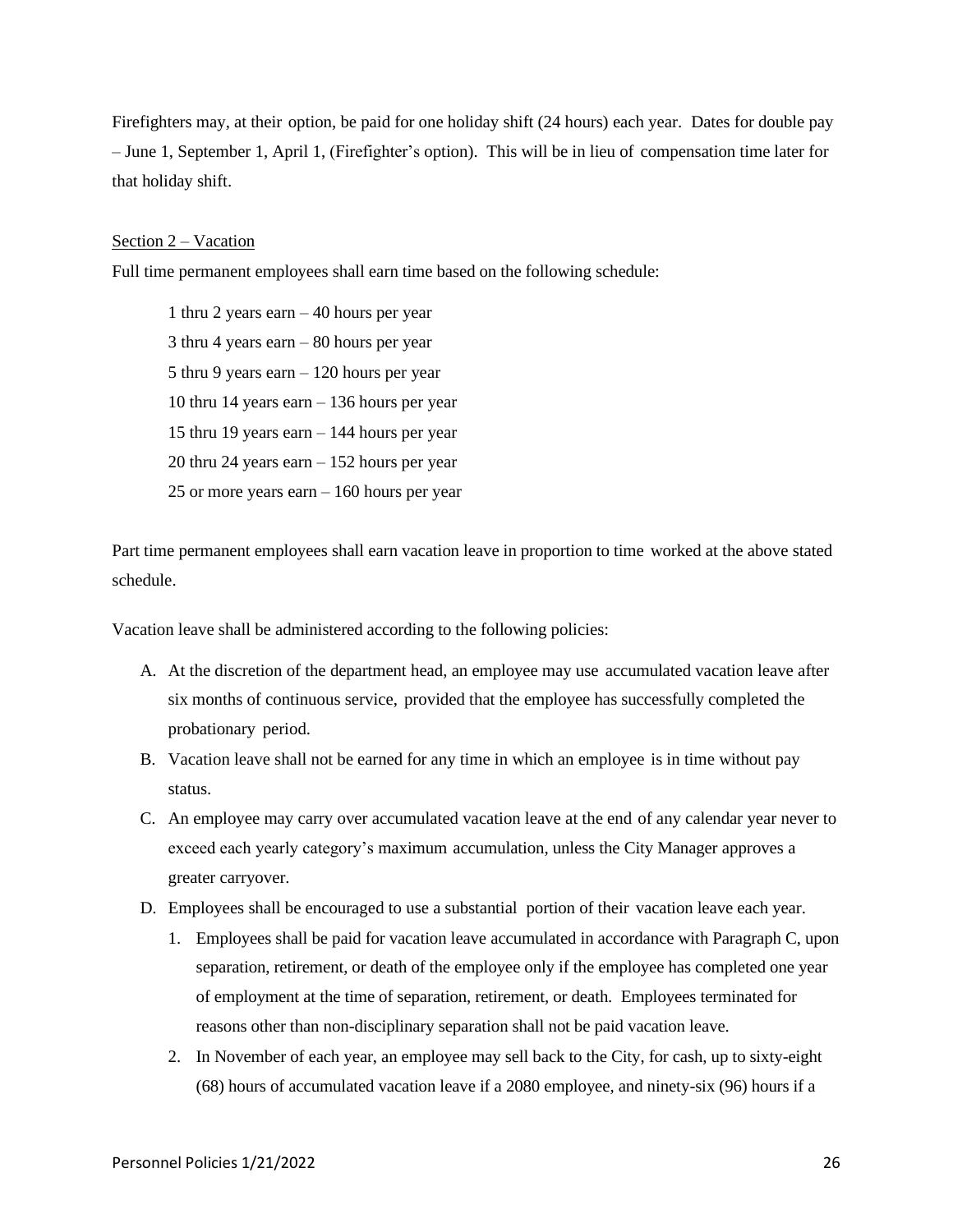2912 employee. Payment for such accumulated leave shall be paid the week immediately preceding the Thanksgiving holiday.

- E. Department heads shall schedule or approve vacations giving due consideration to the needs of the service and the interests of the employee.
- F. Vacation leave shall be charged only for time during which the employee would ordinarily have worked.
- G. Employees being transferred, promoted, or demoted shall retain accrued vacation leave.
- H. Official holidays occurring during a vacation shall not be charged to vacation leave.
- I. Vacation leave day increments with the approval of the department head.
- J. Vacation leave shall not be advanced to employees except in unusual circumstances with the approval of the City Manager.
- K. Vacation leave credits are not transferable between employees.

The above provision will become effective for all employees hired after October 1, 1987. Civil Service employees under Chapter 143 of the Texas Local Government code shall earn time based on the following schedule:

0 through 9 years – 180 hours per year 10 through 14 years earn – 196 hours per year 15 through 19 years earn – 204 hours per year 20 through 24 years earn 212 hours per year 25 years or more earn – 220 hours per years

#### Section 3 – Sick Leave

Permanent employees shall be allowed paid sick leave in accordance with the following policies:

A. A full-time employee shall earn time based on the following schedule:

 thru 2 years earn – 5 days per year thru 4 years earn – 10 days per year thru 9 years earn – 12 days per year 10 years  $\&$  up earn  $-15$  days per year

Part-time employees shall earn leave in proportion to time worked at the above stated schedule. The above provision will become effective for all employees hired after October 1, 1987, with the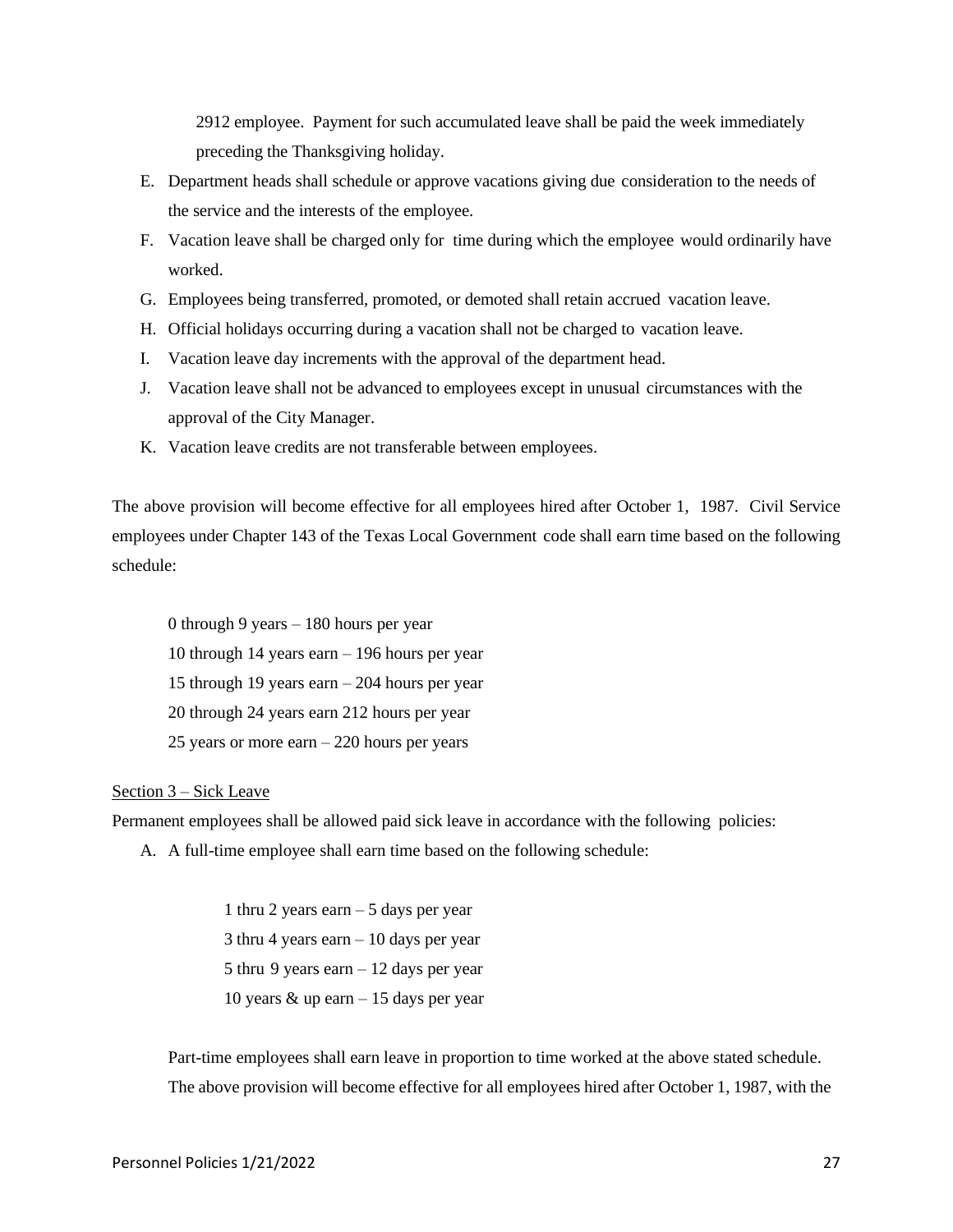exception of Firefighters. They shall earn as per 1269M. All other employees will earn time at the current 15 days per year.

The City Manager shall have the authority to advance sick leave. Advanced sick leave must be paid back from future accumulated sick time.

- A. Sick leave shall not be earned for any time in which an employee is in time without pay status.
- B. If an employee requesting sick leave does not properly notify the supervisor or Department head, he/she shall be considered absent without leave during any time away from work.
- C. Sick leave may be taken in increments of one hour of work because of personal illness, illness of a member of the immediate family resident in the employee's household, injury, legal quarantine, or routine health care appointment which cannot reasonably be scheduled outside working hours.
- D. The City may request and obtain verification surrounding any use of sick leave: an employee who takes one day of sick leave in conjunction with other time off must furnish a doctor's excuse or time will automatically be charged to vacation. An employee who uses three consecutive days of sick leave, Firefighters more than one shift, must furnish a doctor's excuse. At the supervisor's discretion, he may request a doctor's excuse for time off other than mentioned above. A doctor's excuse must come from a health care provider as defined in the Family and Medical Leave Act.
- E. Earned vacation leave may be used to supplement sick leave.
- F. Sick leave credits are not transferable between employees.
- G. Employees shall not be entitled to sick leave when absent from work for the following reasons: sickness or disability purposely inflicted or caused by willful misconduct; sickness or disability sustained during periods of leave without pay or absence without leave; or sickness or disability acquired as a result of another job.
- H. Upon separation, except by reason of layoff, all sick leave shall be canceled. If an employee returns to work with the City within three months of his/her separation sick leave that had been accumulated shall be restored.
- I. After an ill or injured employee uses all available sick leave, vacation leave, and compensatory time, the employee shall be placed on leave without pay.
- J. Five days of sick leave shall be granted for funeral leave for immediate family further defined as parents, brothers, sisters, parents-in- laws, grandparents, children, and stepchildren even if they live outside the employee's household.
- K. Employees with 10 years of service and up will earn payable sick leave but will only receive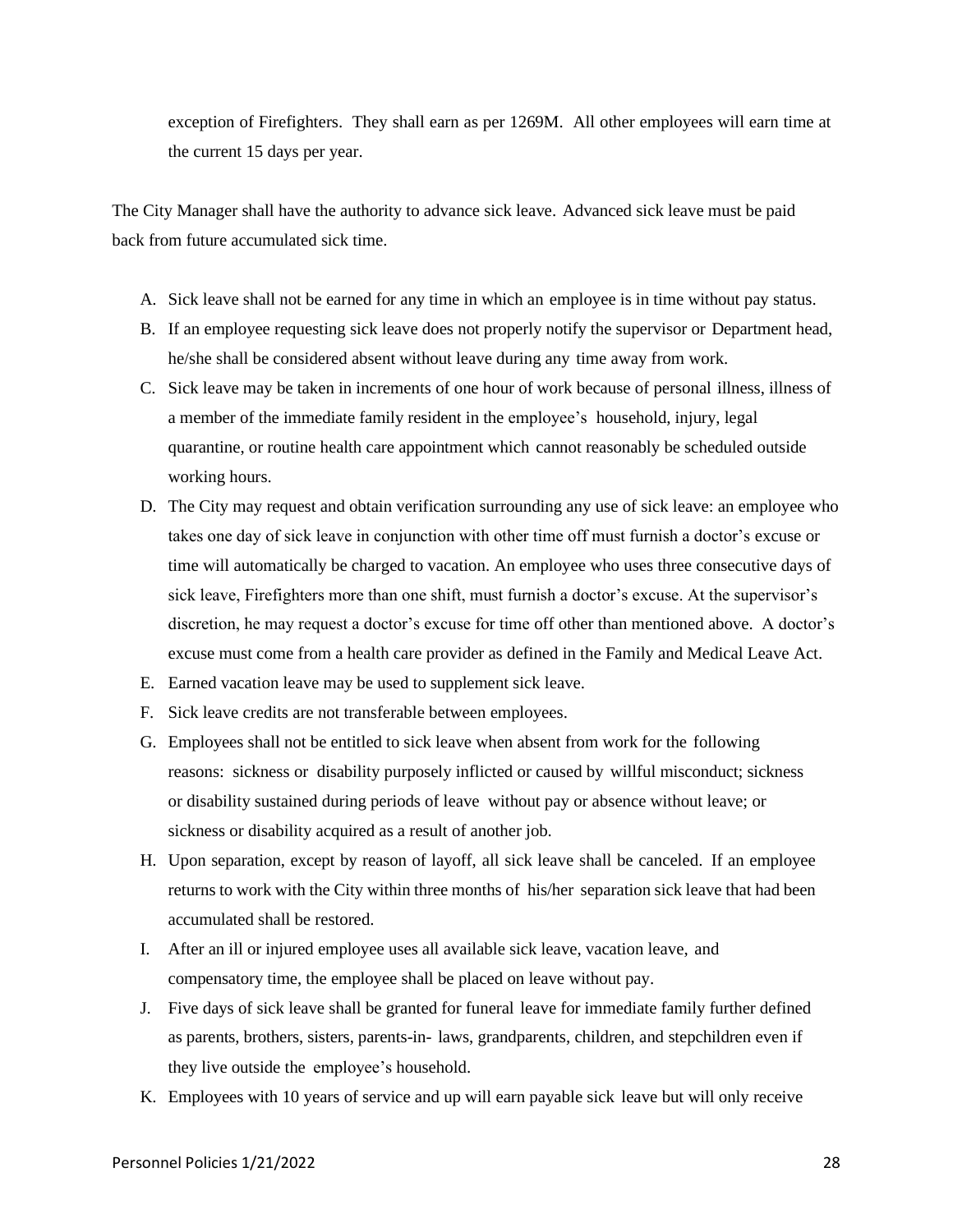pay if the employee retires under the Texas Municipal Retirement System with the City of Big Spring. Payable sick time at retirement may not exceed 90 days. Firefighter's sick leave shall be as per chapter 143.

- L. Sick time accumulated from October 1, 1985 thru September 30, 1987 is payable and will be paid anytime the employee leaves employment. After the above cutoff date sick leave will not be paid unless provisions in the above paragraph are met.
- M. Sick time taken will be charged against the following earned balances: First – Balances earned from October 1, 1985 thru September 30, 1987. Second – Balances

earned after October 1, 1987.

Third – Balances earned prior to October 1, 1985.

Sick leave taken will always be charged to payable sick balances first. Sick leave taken by Firefighters will always be charged to payable sick balance first.

- N. Annually, an employee may elect to sell back a portion of their accumulated sick leave if the accumulated balance has reached a level greater than the maximum retirement benefit, as defined in paragraph m, plus an additional fifteen days. For purposes of this section, a day shall mean:
	- 1. 12 hours For a firefighter who works 2,912 regular hours per year
	- 2. 8 hours For an employee who works 2,080 hours per year.

An employee may sell up to fifteen days at a two to one ratio and up to ten additional days at a three to one ratio, based on the employee's current rate of pay. For instance, if an employee has an accumulated sick leave balance of 150 days, the employee may elect to reduce that balance by:

- 1. Fifteen days, which will be paid at a two for one ratio, and
- 2. Ten days, which will be paid at a three to one ratio.

This option is at the sole discretion of the employee. An employee may choose to participate in option (a) above and elect not to sell the additional ten days described by option (b) In no case will an employee be allowed to sell sick leave if it would reduce their sick leave balance to a level below the required balance of 105 days. Sick leave may only be sold in whole-day increments.

In determining the amount of accumulated sick leave that an employee may sell, the twenty-five day maximum will be reduced by the number of days of sick leave used by an employee in the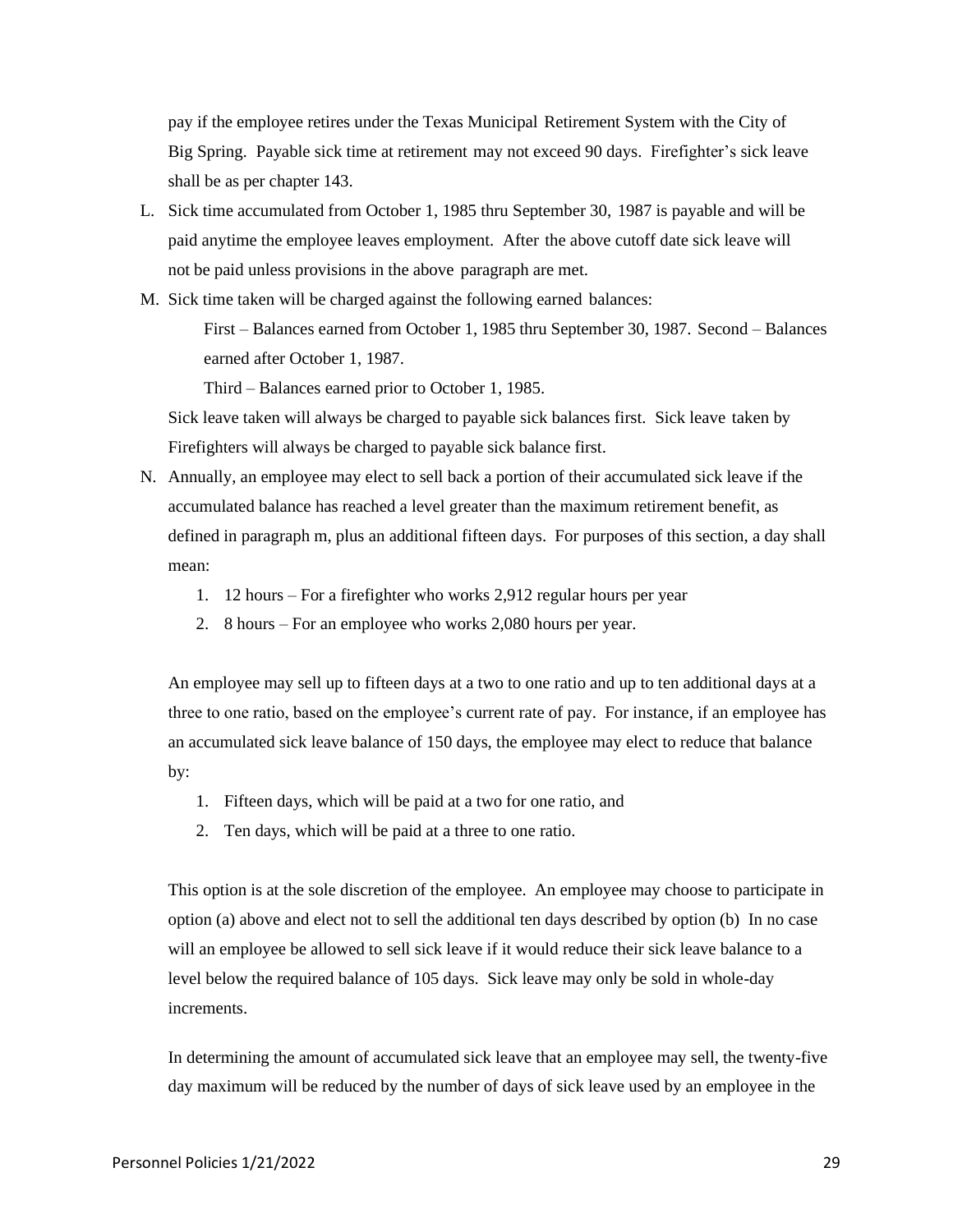previous twelve month period, beginning November  $1<sup>st</sup>$  and ending October  $31<sup>st</sup>$  prior to the current sell back period. For example, if an employee used two (2) days of sick leave, he/she would only be allowed to sell twenty-three (23) days of sick leave, assuming that he/she had twenty-three (23) days of accumulated sick leave in excess of the required 105 day retirement benefit plus one year accrual of an additional fifteen days. The two-day reduction would be applied to the fifteen days at the two to one ratio described in option (a) above.

However, sick leave used for funeral leave, as defined in paragraph 1, and sick leave used in accordance with the "Family Leave and Medical Act" as defined in paragraph q are exempt and will not reduce the amount of time an employee may sell.

Employees must make the election to sell excess accumulated sick leave once a year approximately two weeks prior to Thanksgiving pay week, as directed by the Human Resources Department.

#### O. Family Leave and Medical Act

In accordance with the Family and Medical Leave Act of 1993, an employee may be eligible to take up to twelve (12) weeks of family and medical leave during a rolling twelve (12) month period. An eligible employee is one who has worked for the City for twelve (12) months and has worked at least 1,250 hours during the twelve (12) months preceding the first date leave is to be taken. Leave can be taken for any of the following reasons:

- 1. Birth of a child;
- 2. Placement with the employee of a child for adoption or foster care (entitlement to family and medical leave expires twelve months after birth or placement);
- 3. When the employee is needed to care for a child, spouse, or parent who has a serious health condition; or
- 4. When the employee is unable to perform the essential functions of the position because of the employee's own serious health condition.
- 5. Because of any qualifying exigency arising out of the fact that the employee's spouse, son, daughter, or parent is a military member on covered active duty, or has been notified of an impending call or order to covered active-duty status.
- 6. To care for a covered servicemember with a serious injury or illness if the employee is the spouse, son, daughter, parent, or next of kin of the covered servicemember.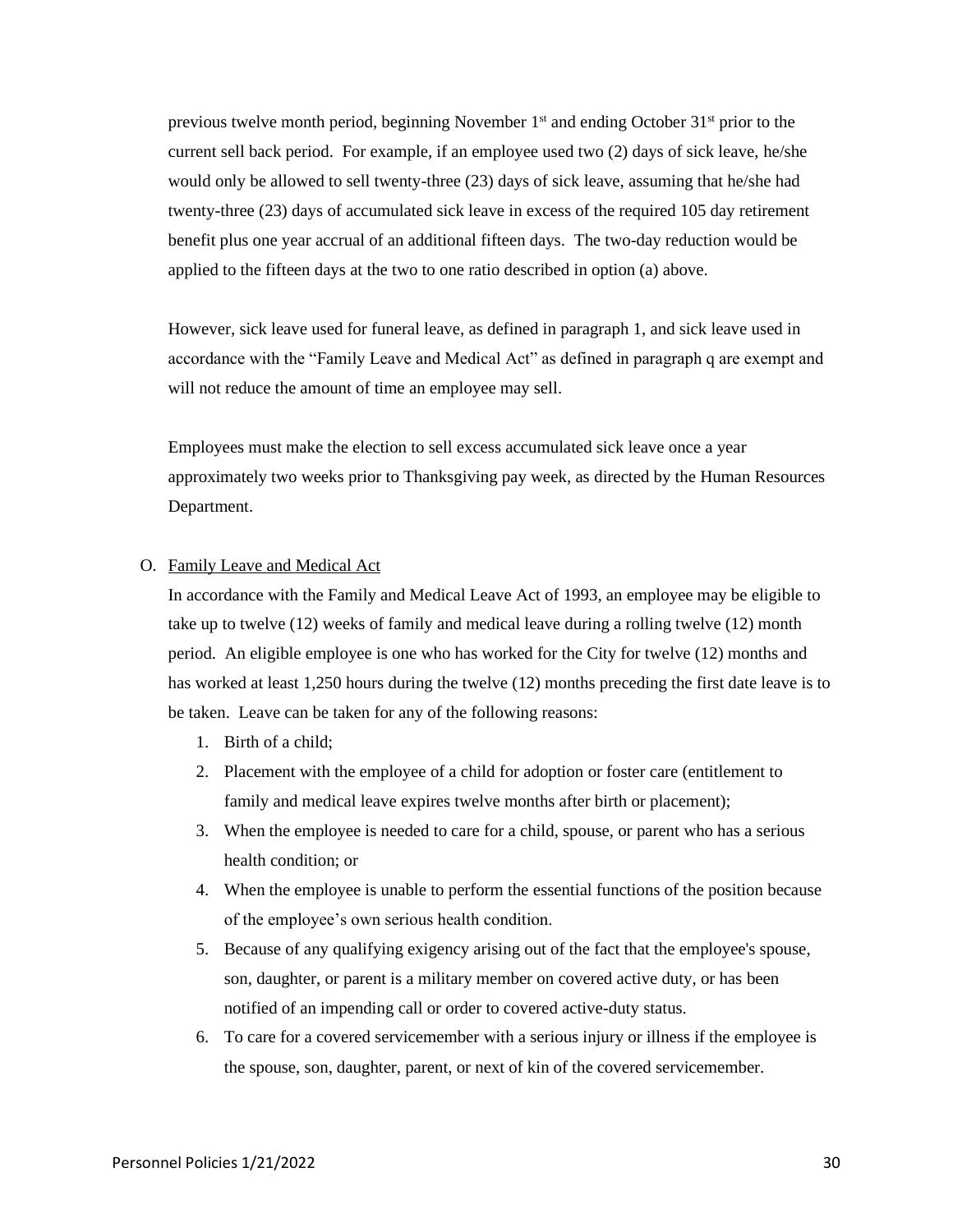#### **Procedure**

**Twelve Month Period:** The twelve (12) month period for counting family and medical leave is a "rolling" 12-month period measured backward from the date an employee requests or is placed on FMLA leave. Each time an employee takes FMLA leave, the remaining leave entitlement would be any balance of the 12 weeks which has not been used during the immediately preceding 12 months, or 26 weeks provided in certain circumstances.

**Employee Notification:** An employee must give at least thirty (30) days' advance notice for the need to take foreseeable family and medical leave, unless the need is unforeseeable, in which case, as much notice as is practicable should be given. A form for requesting family and medical leave is available in the Human Resources Department. If it is determined that the need for family and medical leave was foreseeable, the leave may be delayed until at least thirty (30) days after the date that the employee provides notice to the City.

**Department Notification:** Each department supervisor is responsible for notifying the Human Resource Department immediately when an employee is away from work for a family and medical leave qualifying event (if family and medical leave has not been approved), even if the employee is utilizing paid vacation, sick or personal leave, or is out due to a work-related injury. An employee using sick leave should be reported to the Human Resource Department if it is anticipated that the duration of the illness will be three (3) or more days, or two (2) or more shifts for Big Spring Fire Department employees, or once the employee exceeds three (3) days, or two (2) or more shifts for Big Spring Fire Department employees of sick leave use.

**Human Resource Responsibility:** Human Resources is responsible for central administration of all requests for family and medical leave. The Human Resource Department reserves the right to automatically place an employee on family and medical leave if it is determined that a qualifying event has occurred. The Human Resource Department may retroactively designate the beginning date of FMLA to the beginning date of the employee's absence for the qualifying event.

**Approval:** An employee shall submit a request for family and medical leave through proper channels to the Department Director who will then forward it to the Human Resource Department for approval. Confidential medical information that accompanies the application can be submitted directly to the Human Resource Department.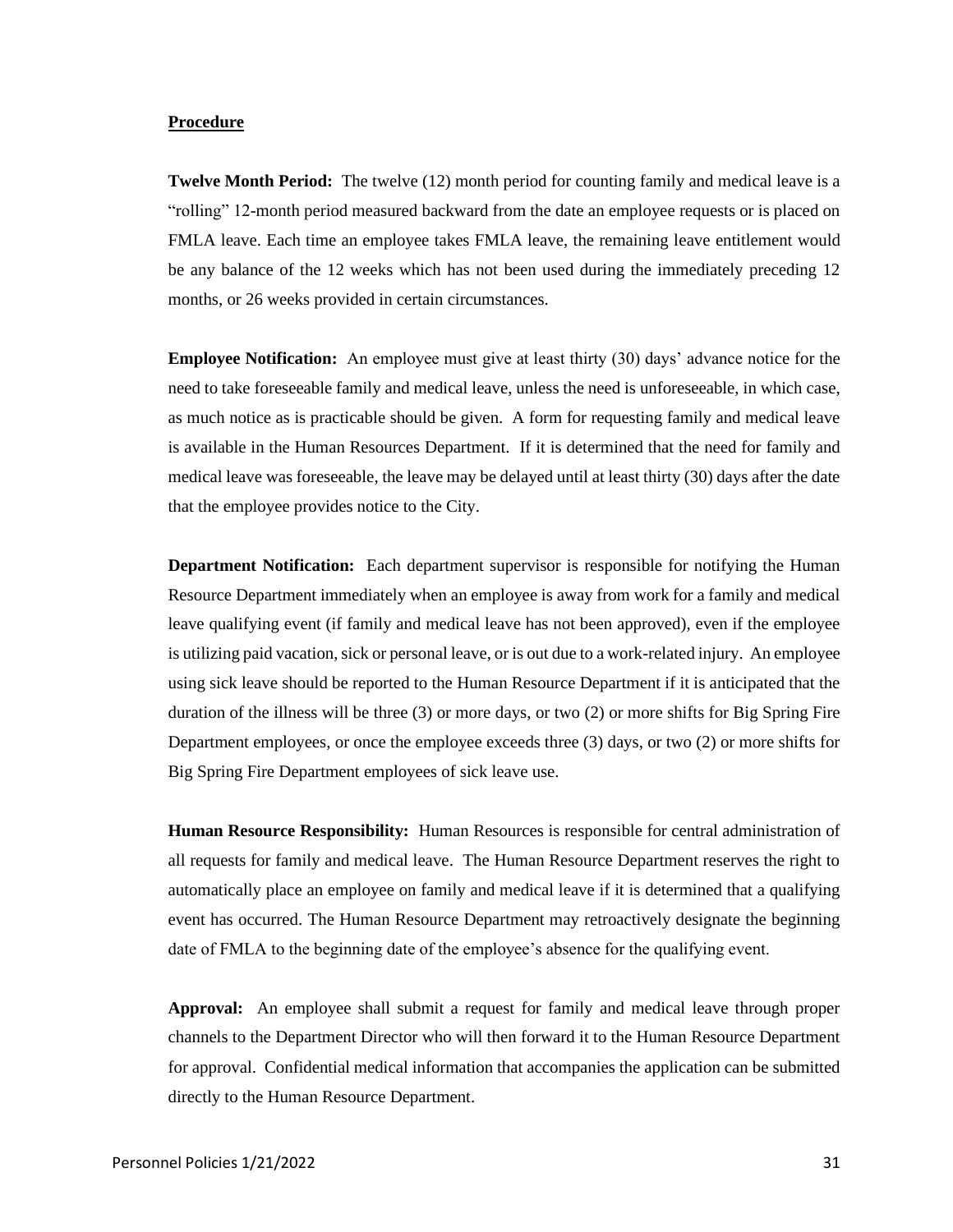**Substitution of Paid Leave:** An employee utilizing this policy for the placement of a child for adoption or foster care with the employee shall be required to exhaust all accrued vacation and any other applicable paid leave prior to going on unpaid leave. An employee utilizing this policy for the serious illness of a child, spouse or parent must exhaust all accrued personal leave, vacation leave and any other applicable paid leave prior to going on unpaid leave.

If an employee gives birth to a child, sick leave can be utilized until the employee receives a release from the doctor. After being released, the employee may use additional sick leave if permitted in accordance with the sick leave policy. Once all applicable sick leave has been used, the employee shall be required to exhaust all accrued vacation, compensatory time, holiday leave and any other accrued paid leave, prior to going on unpaid leave.

An employee utilizing this policy for the employee's own serious health condition shall exhaust all accrued sick leave, vacation leave and personal leave prior to going on unpaid leave. Once paid leave has been exhausted, unpaid leave can be used up to the twelve (12) week maximum.

If an employee is off work due to a work-related injury and the employee qualifies for family and medical leave, it will run concurrently with any paid leave. *The City reserves the right to count any paid leave that qualifies for family and medical leave toward the twelve (12) or twenty-six (26) weeks allowed under this policy.*

**Maximum Time Allowed:** The maximum amount of family and medical leave available is twelve (12) weeks during a twelve (12) month period even if there is more than one family and medical leave qualifying event. The only exception to the twelve (12) week maximum is the leave to provide care of an injured service member, described below, which allows for an extended FMLA leave of 26 weeks.

**Medical Certification:** The City requires medical certification from a health care provider to support a claim for leave to care for a seriously ill child, spouse, or parent, or for the employee's own serious health condition. Medical certifications must be returned to the Human Resource Department within fifteen (15) working days. Recertification may also be required every thirty (30) days. An employee will be notified if recertification is required. For leave to care for a seriously ill child, spouse, or parent, the certification must include an estimate of the amount of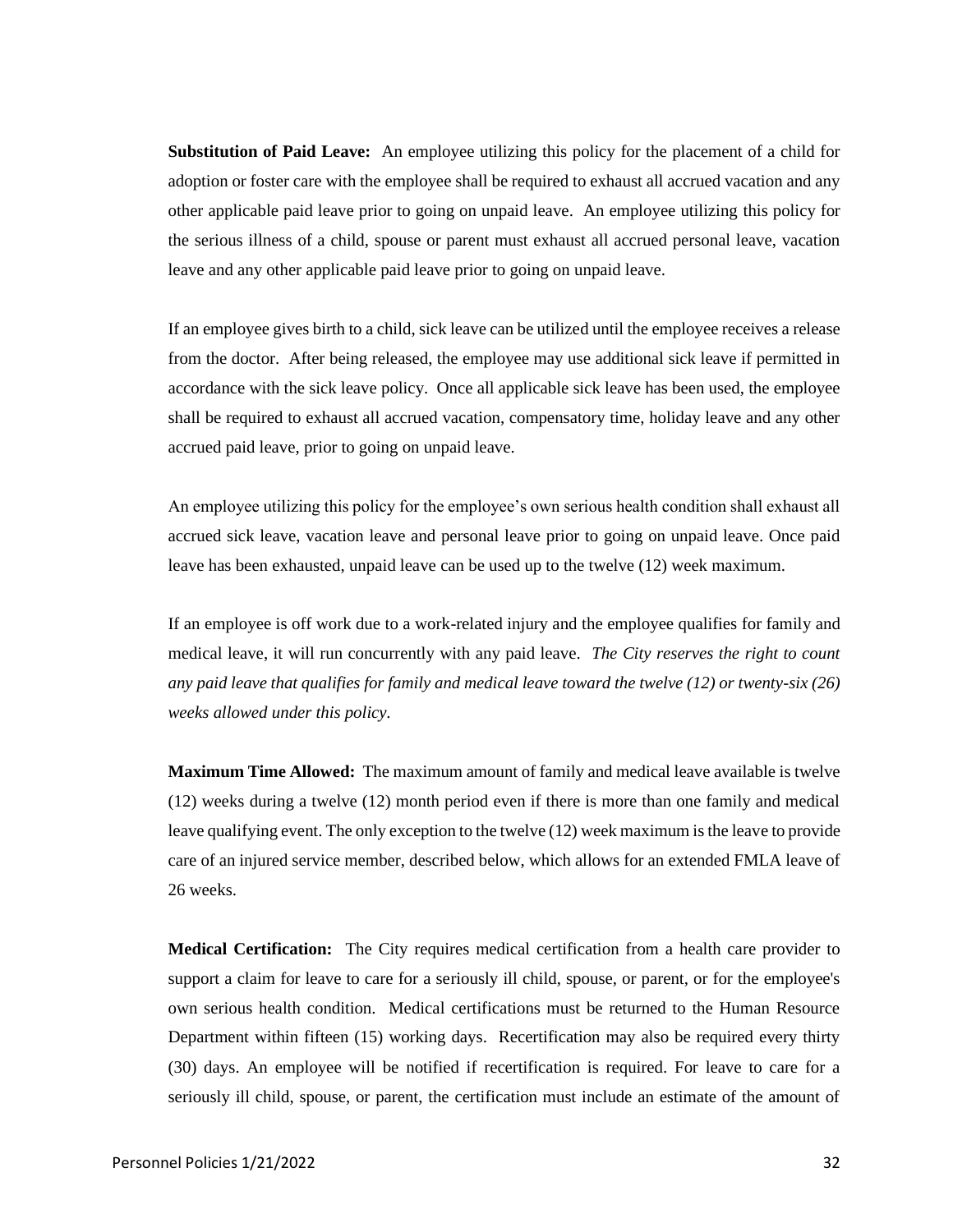time the employee is needed to provide care. For the employee's own serious health condition, the certification must include a statement that the employee is unable to perform the essential functions of the position and expected duration. The City does not seek and should not be provided genetic information. If an employee or applicant's genetic information is inadvertently received by the City; the City will return it to the health care provider and not use genetic information for any employment decision or action.

Employees on an extended FMLA leave must check in every week by phone or email with the Human Resources Department or Department supervisor.

Upon returning to work after leave for the employee's own illness, an employee is required to provide certification to the supervisor that the employee is able to return to regular duties. If the validity of a certification is questioned, the City may require that a second opinion be obtained. If the first and second opinions differ, the City may require a third opinion be obtained. The employee and the City must agree upon a health care provider for the third opinion and this opinion shall be binding on both parties. The City shall bear the expense of second and third opinions.

**Return to Work:** When an employee returns to work after family and medical leave, the employee shall be restored to the same position or to an equivalent position involving the same or substantially similar duties and responsibilities. An employee will be restored to the same worksite or to a geographically proximate worksite. The employee is also entitled to return to the same shift or an equivalent schedule. Employees will be required to submit a medical certification before returning to work following leave for their own serious health condition.

**Effect on Married Couples:** If a City employee is married to another City employee and either or both employees request family and medical leave for the birth or placement of a child with the employee for adoption or foster care, the total time allowed shall be limited to no more than twelve (12) weeks combined during any rolling twelve (12) month period. For other qualifying family and medical leave events, each employee is entitled to leave as long as the total amount of leave taken during any twelve (12) month period does not exceed twelve (12) weeks or twenty-six (26) weeks if applicable for one employee.

**Continuation of Insurance Benefits:** While utilizing unpaid family and medical leave, an employee's insurance benefits will continue without interruption as long as the employee pays his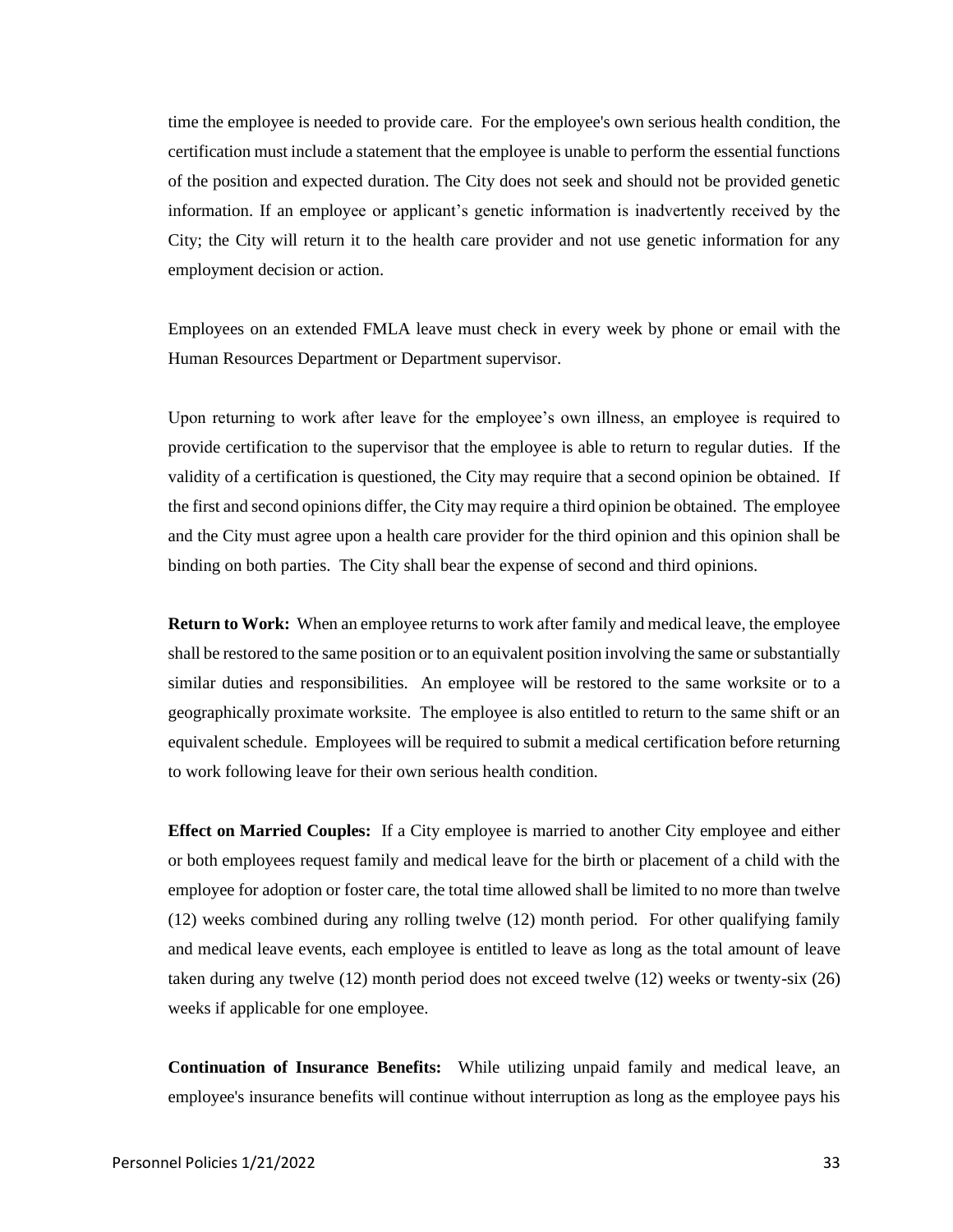or her portion of the insurance premiums. Payments should be made to the City of Big Spring on a monthly schedule. Insurance premiums can be deducted from the paycheck before the leave begins, or during the leave, if the employee continues to receive pay (pre-tax), paid monthly or bi-weekly.

If you do not return to work following FMLA leave, the City of Big Spring is allowed to recover its share of the health care contributions paid during the FMLA leave unless specifically excepted by law.

**Intermittent Leave:** When medically necessary, an employee may take family and medical leave on an intermittent basis or work a reduced schedule. Arrangements should be made with the employee's immediate supervisor so that the operations of the department are not unduly disrupted. An employee taking intermittent leave or leave on a reduced schedule may be temporarily assigned to an alternative position with equivalent pay and benefits if it better accommodates the needs of the department.

Family and medical leave for the birth/adoption or placement must be within twelve (12) months of birth or placement and may begin before the birth of the child.

**Holidays:** Holidays will be paid in accordance with the holidays policy. City holidays will be counted as part of the twelve (12) or twenty-six (26) weeks of family and medical leave, whether the employee is on paid or unpaid leave.

**TMRS:** Employee contributions to TMRS may be made on a voluntary basis through a special arrangement with the City while an employee is in a leave without pay status. It is the employee's responsibility to initiate such an arrangement by timely contacting Human Resources and completing the necessary paperwork.

**Recordkeeping:** Family medical leave time will be tracked on an hourly basis for payroll and compliance purposes. To determine entitlement for employees who work variable hours, the minimum hours required for eligibility is calculated on a pro rata or proportional basis by averaging the weekly hours worked during the twelve (12) weeks prior to the start of family and medical leave.

**Exempt Employees:** Paid leave accounts may be charged for less than one (1) full workday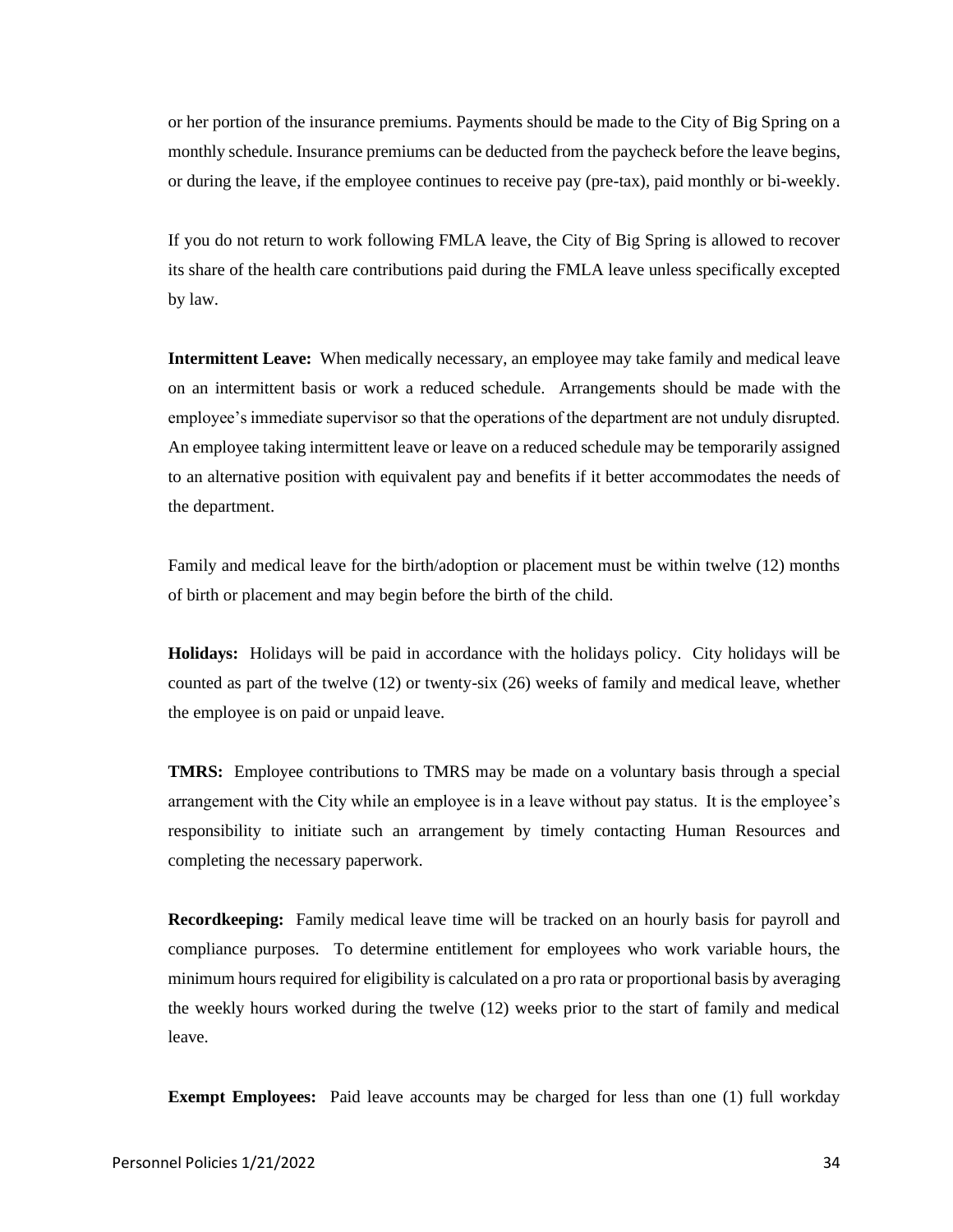according to department policy and the salary of an exempt employee may be docked for absences of less than one (1) full workday. Salaried executive, administrative, professional, and other employees of the City who meet the Fair Labor Standards Act (FLSA) criteria for exemption from overtime do not lose their FLSA-exempt status by using any unpaid FMLA leave.

#### **Definitions**

**12-Month Period:** A rolling 12-month period measured backward from the date leave is taken.

**12-Month Service member Period:** A single 12-month period measured forward from the first day Service member Family Leave is taken.

**Child:** A biological, adopted, or foster child; a stepchild; a legal ward; or a child of a person standing in loco parentis, who is standing in the place of a parent, who is either under age 18, or age 18 or older and requires active assistance or supervision to provide daily self-care. A biological or legal relationship is not necessary. A more detailed definition is provided in the Family and Medical Leave Act of 1993 which is available in the Human Resource or Legal Department.

**Health Care Provider:** A Doctor of Medicine or osteopathy who is authorized to practice medicine or surgery (as appropriate) by the State in which the doctor practices; or any other person determined by the Secretary of Labor to be capable of providing health care services. A more expansive definition is provided in the Family and Medical Leave Act of 1993 and regulations pursuant to it, a copy of which is available in the Human Resource Department.

**Next of Kin:** The nearest blood relative of a Covered Service member.

**Parent:** A biological parent or an individual who stands or stood in the place of a parent to an employee when the employee was a child. This term does not include parents-in-law.

**Spouse:** A husband or wife as defined or recognized under state or federal law for purposes of marriage, including common law marriage.

#### **Military Family Leave Entitlement**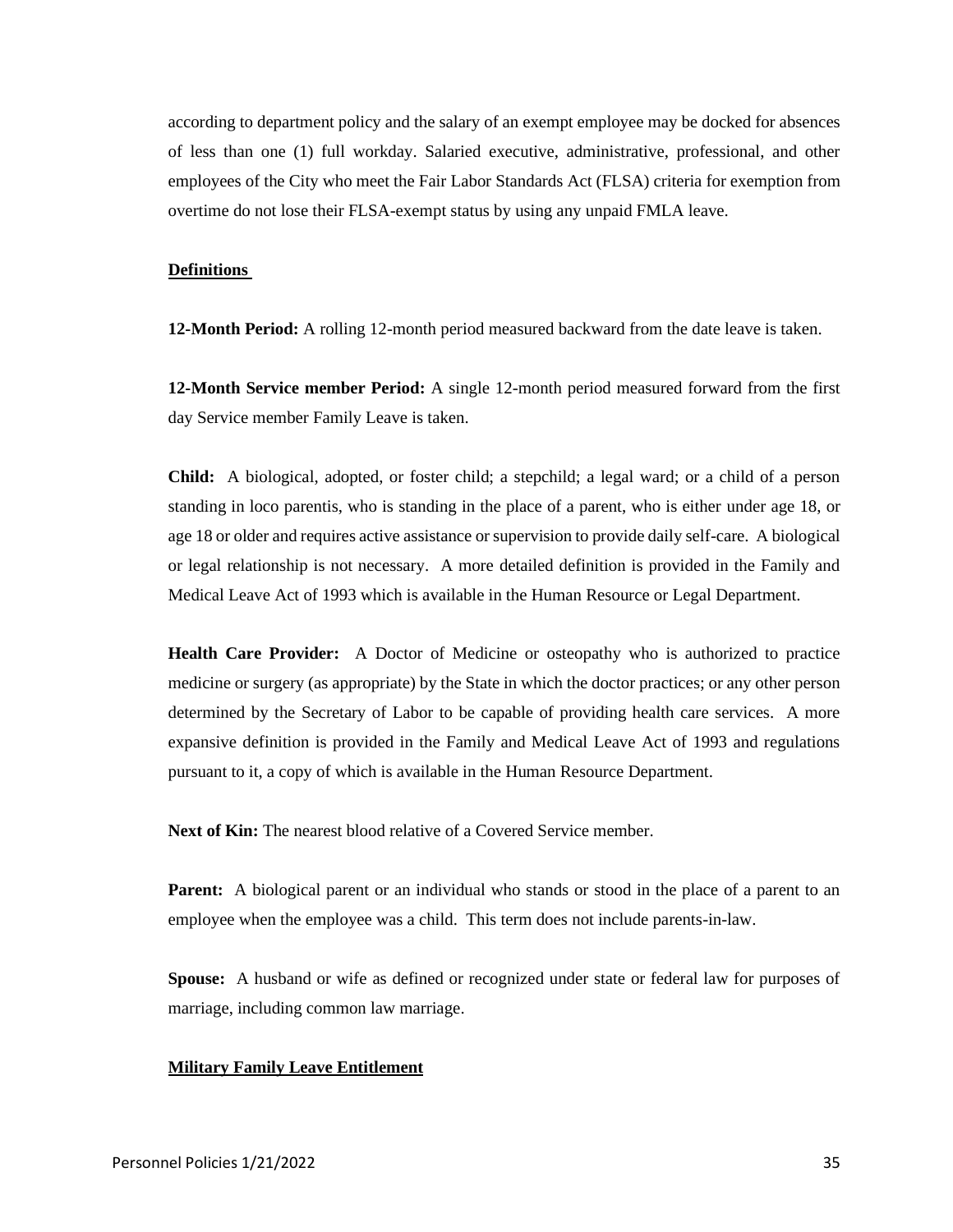**Military Exigency Leave** – Employees who are otherwise eligible for FMLA and have a spouse, child, or parent on covered active duty (deployed to a foreign country) or called to covered active duty status in the National Guard or Reserves (deployment to a foreign country or in support of a contingency operation) may use their 12-week leave entitlement to address certain qualifying exigencies including eligible: short-notice deployments; attendance at military events and related activities; childcare and school activities; addressing financial and legal arrangements; attending counseling sessions; attending post-deployment activities; up to 15 days of rest and recuperation; and parental care.

**Military Caregiver Leave** – Employees who are the spouse, parent, child or next of kin of a service member who incurred a serious injury or illness while on active duty in the Armed Forces and is undergoing medical treatment, recuperation, or therapy, may take up to 26 weeks of leave to care for the injured service member in one 12-month period. The covered service member must be a current member or eligible veteran of the Armed Forces (including a member of the National Guard or Reserves) with a serious injury or illness incurred in, or aggravated by, service in the line of duty on active duty that may render him/her medically unfit to perform his/her duties.

#### Section 4 – Pregnancy and Maternity

A pregnant employee is expected to make her own decision, in consultation with her physician, as to when she will cease working. Except in emergencies, at least 10 working days' written notice of cessation of work shall be required. When giving notice of cessation of work, the employee shall include a statement of her intentions concerning resumption of work. If an employee desires to return to work after pregnancy, the employee's contributions to the retirement fund must remain on deposit during the period of leave.

When the employee seeks to return to work, she shall be required to furnish a statement from her physician to the effect that her physical condition permits the resumption of employment without endangering her health.

Employees with illnesses or disabilities arising from pregnancy or maternity shall be entitled to benefits on the same basis as employees with other types of temporary illnesses or disabilities.

Available sickness or disability benefits may be used for the time during which the employee is medically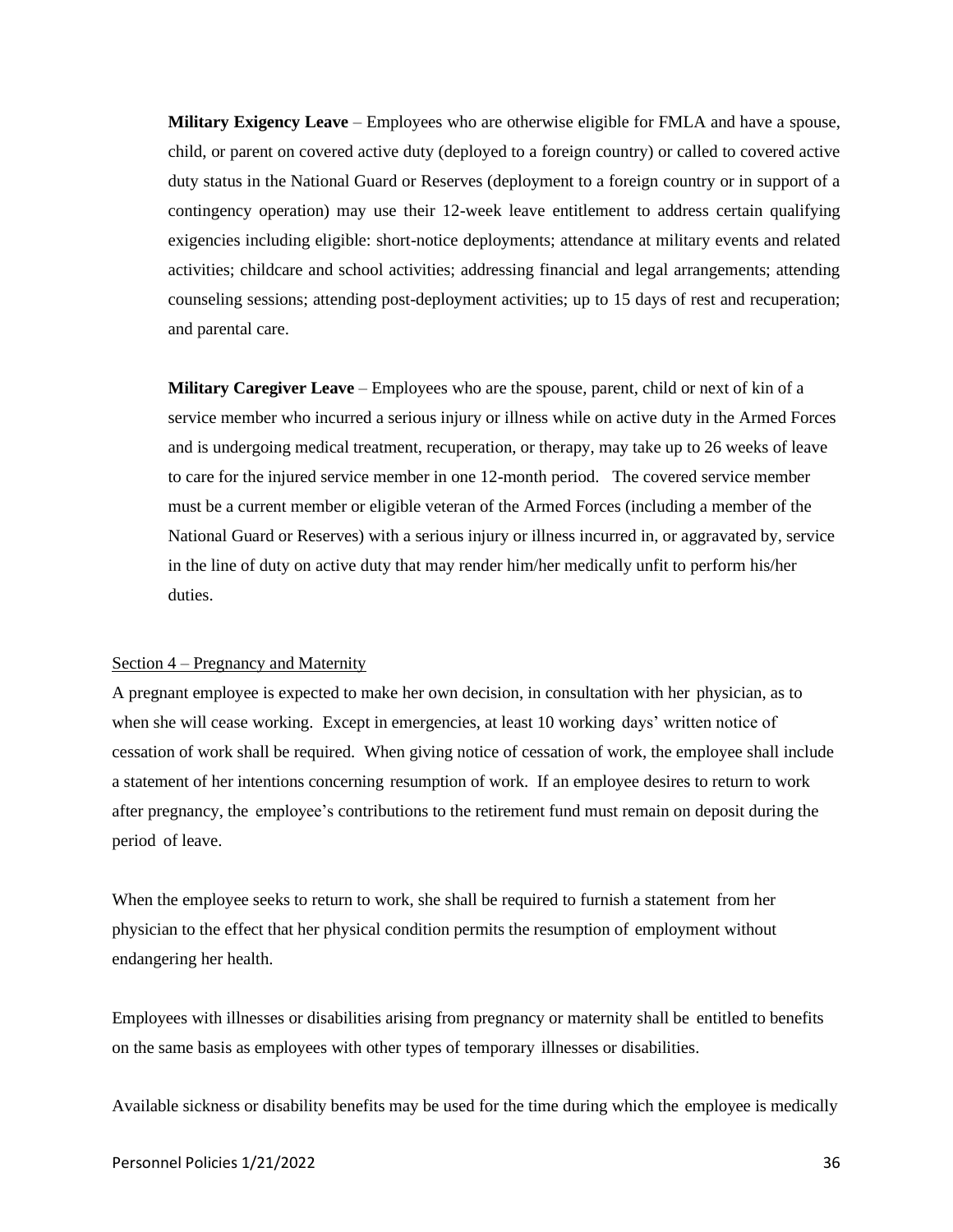unable to work.

The City may require periodic medical reports concerning the employee's status and availability to return to duty.

## Section 5- Injury on the Job

An employee injured in the line of duty shall receive workers' compensation and injury leave benefits under terms and conditions prescribed in the applicable programs.

Workers' compensation benefits shall be turned over to the City so the employee can receive full salary checks. An employee must report any job-related injury, however minor, to his/her supervisor within 48 hours.

Time lost because of any injury sustained during the course of employment shall not be charged against the employee's sick leave. During such absence, sick leave and vacation leave shall continue to accumulate not to exceed the prescribed maximums. Reports of medical condition may be required by the City. The City Manager shall periodically review all cases and make a determination regarding continuation, reduction, or termination of salary benefits.

## Section 6 – Military Leave

Military leave shall be granted in accordance with applicable State and Federal laws. Employees preparing to take authorized military leave shall furnish their department heads with copies of military orders or other appropriate certification.

## Section 7 – Emergency Leave

Five days of sick leave shall be granted for funeral leave for immediate family further defined as parents, brothers, sisters, parent-in-laws, grandparents, children, and stepchildren even if they live outside the employee's household.

## Section 8 – Administrative Absence with Pay

Employees shall be granted sufficient administrative absence with pay, when necessary, in order to vote in an official election. Employees called for jury service shall be granted administrative absence with pay during such service and shall retain fees paid by the courts. Employees excused or released from jury service during working hours shall report to their workstations unless otherwise instructed.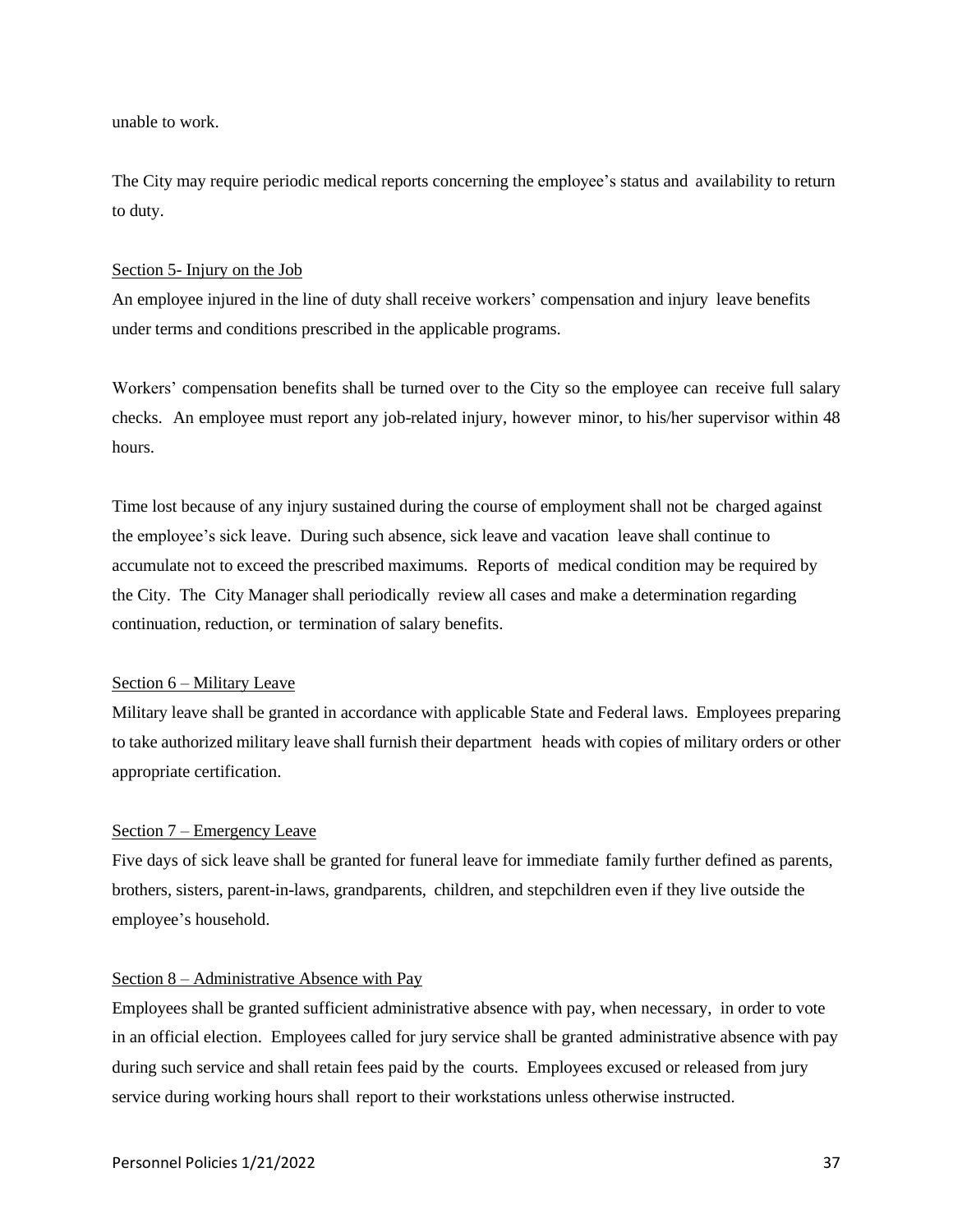All employees in the City service shall be entitled to necessary time off with pay for the purpose of taking qualifying or promotional examinations for other positions within City service. This shall also include hiring interviews. The amount of time allowed for this activity shall be limited as prescribed by the City Manager.

## Section 9 – Authorized Leave Without Pay

In circumstances not falling within other provisions of these policies, the City Manager may authorize an employee to take leave without pay under such terms and conditions as may be mutually agreeable.

Benefits shall not accrue for any month during which an employee on leave without pay is in pay status for less than half the standard number of paid days for his/her type of job. An employee returning to work after leave without pay which extends for more than three months shall be given adjusted service or seniority date and an adjusted anniversary date for merit increase purposes. An employee on leave without pay who desires to continue insurance and/or retirement coverage must arrange to make payments required for such coverage.

## Section 10 – Absence Without Leave

An employee failing to report for duty or remain at work as scheduled without proper notification, or excuse shall be considered absent without leave and shall not be in pay status for the time involved. Being absent without leave constitutes abandonment of duties which may result in dismissal.

# Section 11 – Emergency/Disaster/Inclement Weather Employee and Working Conditions Designation; Telecommuting and Leave; and Exceptional Conditions Paid Leave (EC Paid Leave)

A. Definitions.

Compromised Employee: An employee that has been exposed to an infectious disease, such as SARS-CoV-2, and has either tested positive for the disease or has been ordered or recommended by medical advice into isolation or quarantine as a precautionary measure.

Curtailed Operations: A change or reduction to the routine services, service levels, activities and functions of any given office, department or division.

Declared Emergency/Disaster: A state of emergency or disaster declared by the federal or state government or municipal government under Government Code Section 418, or a state of public health emergency or public health disaster declared by the federal, state or municipal government.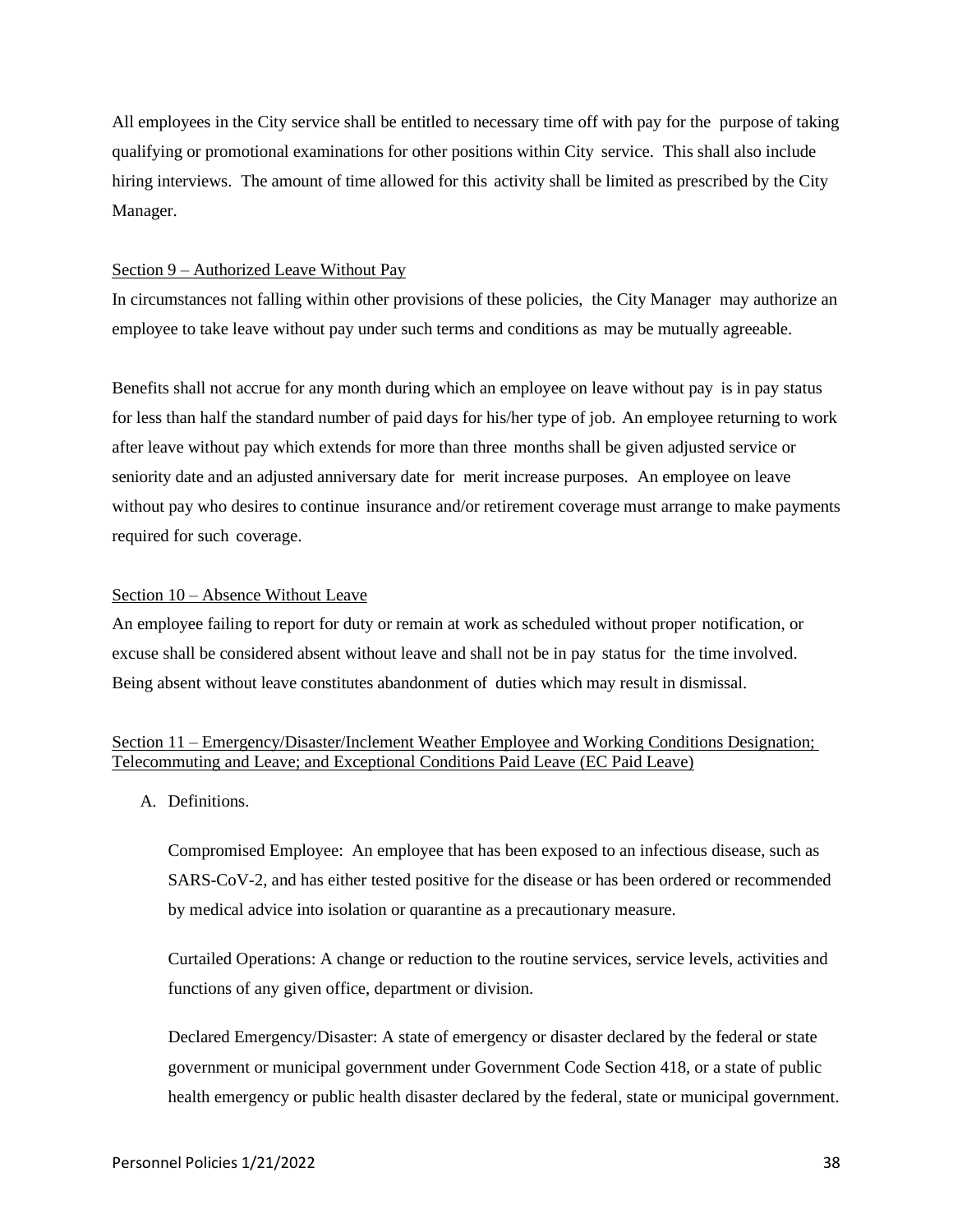Such a state of emergency or disaster could be in reference to an epidemic, pandemic, or another reason.

Epidemic: A widespread occurrence of an infectious, contagious, or communicable disease in a community at a particular time.

Essential Employee: An employee that is classified as essential to public safety and/or core City operations during the timeframe specified by the City Manager.

Household Member: Any other person who resides in the employee's household. Isolation: A method to separate sick people with a contagious disease from people who are not sick. Isolation is a term applied to infection control actions that are taken by public health officials to stop or slow down the spread of a highly contagious disease.

Inclement or Hazardous Weather Conditions: Wet weather and/or abnormal climatic conditions including, but not limited to, hail, cold, high winds, severe dust storms, extreme high temperatures, or any combination thereof, that causes a major disruption to transportation and the operation of businesses and schools in the area.

Immunocompromised: A reduced ability to fight infections and other diseases. This may be caused by certain diseases or conditions, such as AIDS, cancer, diabetes, malnutrition, and certain genetic disorders. It may also be caused by certain medicines or treatments.

Medical Advice: Information or advice received from a medical professional.

Novel Coronavirus/COVID-19: A respiratory disease caused by a novel (new) coronavirus. The virus has been named "SARS-CoV-2" and the disease it causes has been named "coronavirus disease 2019" (abbreviated "COVID-19").

Pandemic: an infectious disease that occurs over a wide geographic area and affects an exceptionally high proportion of the population.

Quarantine: Quarantine separates and restricts the movement of people exposed to a contagious disease to see if they become sick.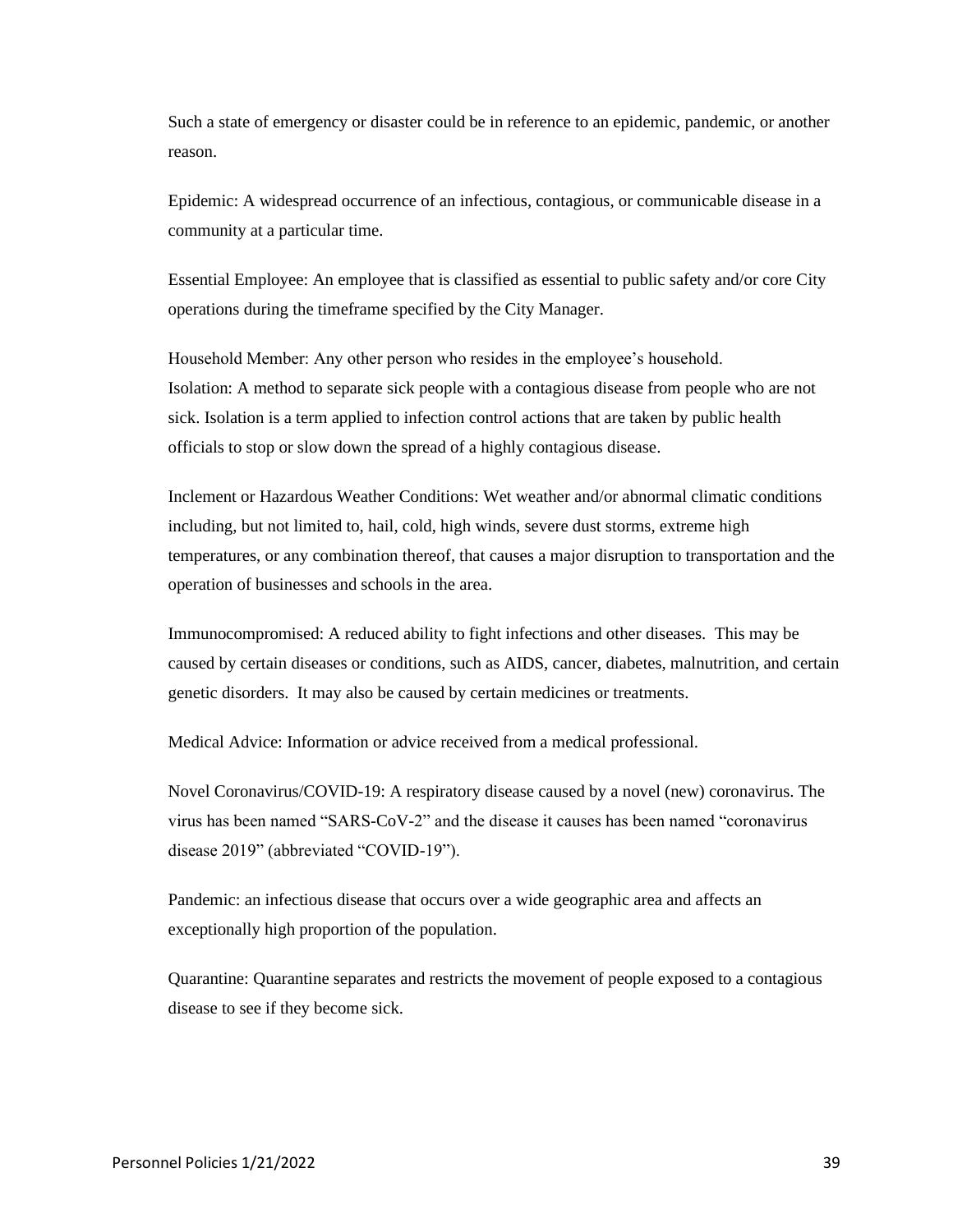Social Distancing: Measures taken to restrict when and where people can gather to stop or slow the spread of infectious diseases. Social distancing measures include limiting large groups of people coming together, closing buildings, and canceling events.

Telecommuting: A work arrangement in which the employee works outside the normal work site at a suitable work site, often working from home. City employees who are telecommuting may not take any city equipment or documents home or off-site to work on except with department head approval. Telecommuting cannot be done from a City building.

- B. Employee Designations.
	- 1. Each Director shall classify all employees under their direction as E1 (Essential-1 or "skeleton crew"), E2 (Essential-2), or as N (Non-Essential)
	- 2. The Department Director may change an employee's designation at any time. The City Manager may change an employee's designation at his/her discretion.
- C. Working Condition Designations.
	- 1. All working conditions shall receive a designation as either: Exceptional Conditions (EC) or Normal Conditions (NC) based on the circumstances existing.
	- 2. Exceptional Conditions are temporary periods of time in which public safety, employee safety, or both are at increased risk.
	- 3. Exceptional Conditions may include:
		- i. Inclement or hazardous weather;
		- ii. Epidemics or pandemics;
		- iii. immunocompromised employee working during epidemic or pandemic;
		- iv. isolation, quarantine, or social distancing to limit and slow the spread of an epidemic or pandemic;
		- v. employees with household members testing positive for SARS-CoV-2, treated for COVID-19, or having another disease or condition that causes them to be more susceptible during an epidemic or pandemic;
		- vi. employees with young children that cannot be placed in school, day care; or otherwise supervised by an adult due to SARS-CoV-2, or other disease or condition that causes them to be more susceptible during an epidemic or pandemic;
		- vii. on medical advice;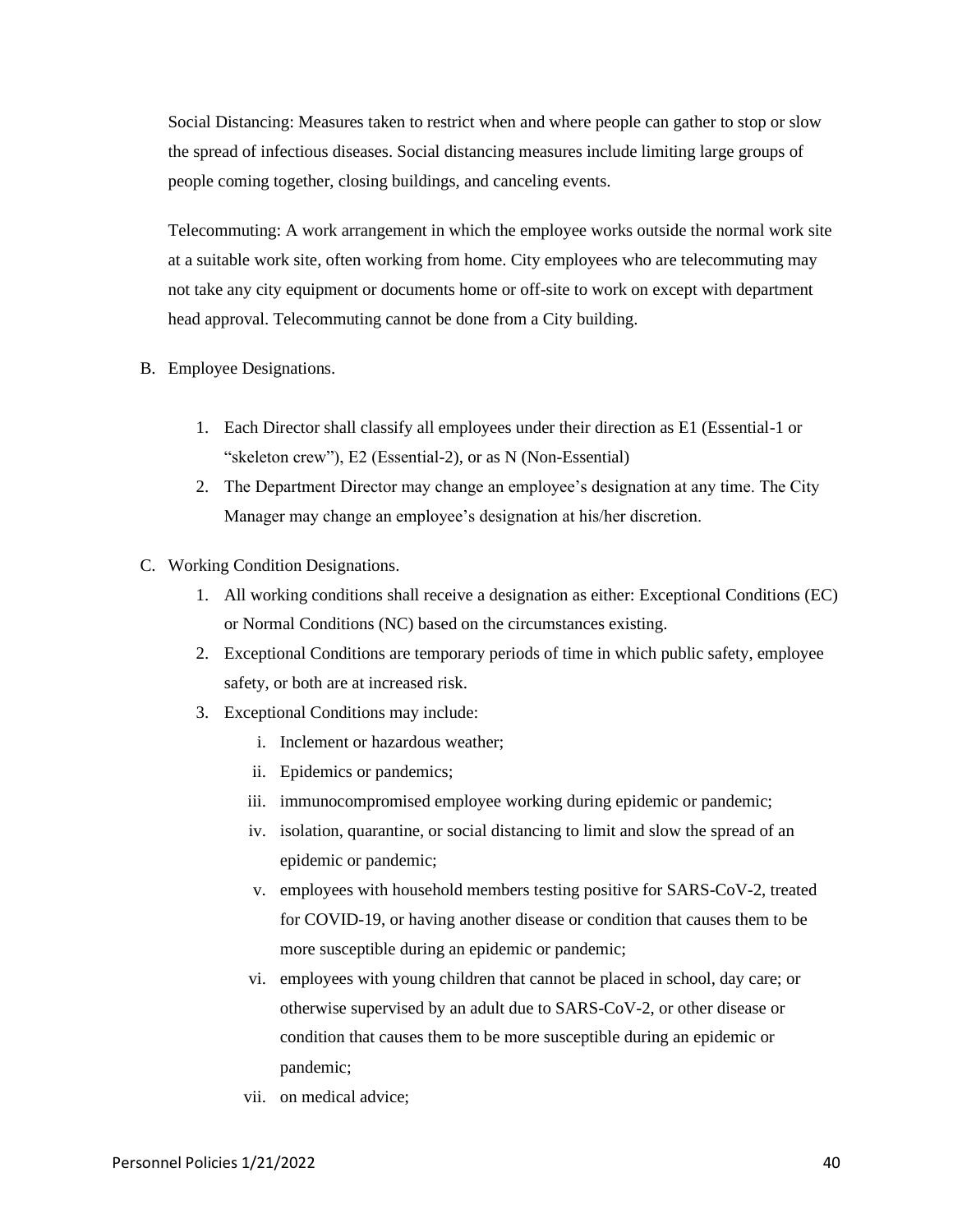- viii. building maintenance or unsafe building conditions; or
- ix. other conditions as determined by the City Manager.
- 4. During Normal Conditions, employees with designations E1, E2, and N shall work normally.
- 5. During Exceptional Conditions, E1 employees shall work normally except as their Department Director directs. Vacation and comp time in lieu of work are not permitted, except as authorized by the Department Director. E2 employees shall telecommute during Exceptional Conditions except as their Department Director directs. A Department Director may order, at any time, any E2 employee to report to work, and not allow vacation or comp time leave. A Department Director may rescind any vacation or comp time leave approval during Exceptional Conditions. During Exceptional Conditions, N employees shall either telecommute or use EC Paid Leave.
	- i. Telecommuting shall only be available as authorized or required by an employee's Department Director and the City Manager.
	- ii. Telecommuting employees shall be available via computer and phone (if provided) and provide a contact phone number where they can be easily and readily reached during the regular workday while working remotely from the work site.
- 6. The City Manager may declare Exceptional Conditions for any or all departments, locations, or individual employees. Absent such a declaration, the working conditions are Normal Conditions.
- 7. Employees may request a designation of the working conditions as Exceptional Conditions from their Department Director through their chain of command. Final Exceptional Conditions designation shall be approved by the City Manager.
- 8. Department Directors may declare Exceptional Conditions for their departments, parts of their departments, or an individual employee or employees, subject to approval by the City Manager.
- 9. During an Exceptional Conditions designation, the City Manager may implement Curtailed Operations at any City office, building, department, or division.
- 10. The City Manager has discretion to terminate Exceptional Conditions at any time. The City Manager may Curtail Operations during Exceptional Conditions and return operations to normal during Exceptional Conditions. If Exceptional Conditions is terminated, all Curtailed Operations return to normal.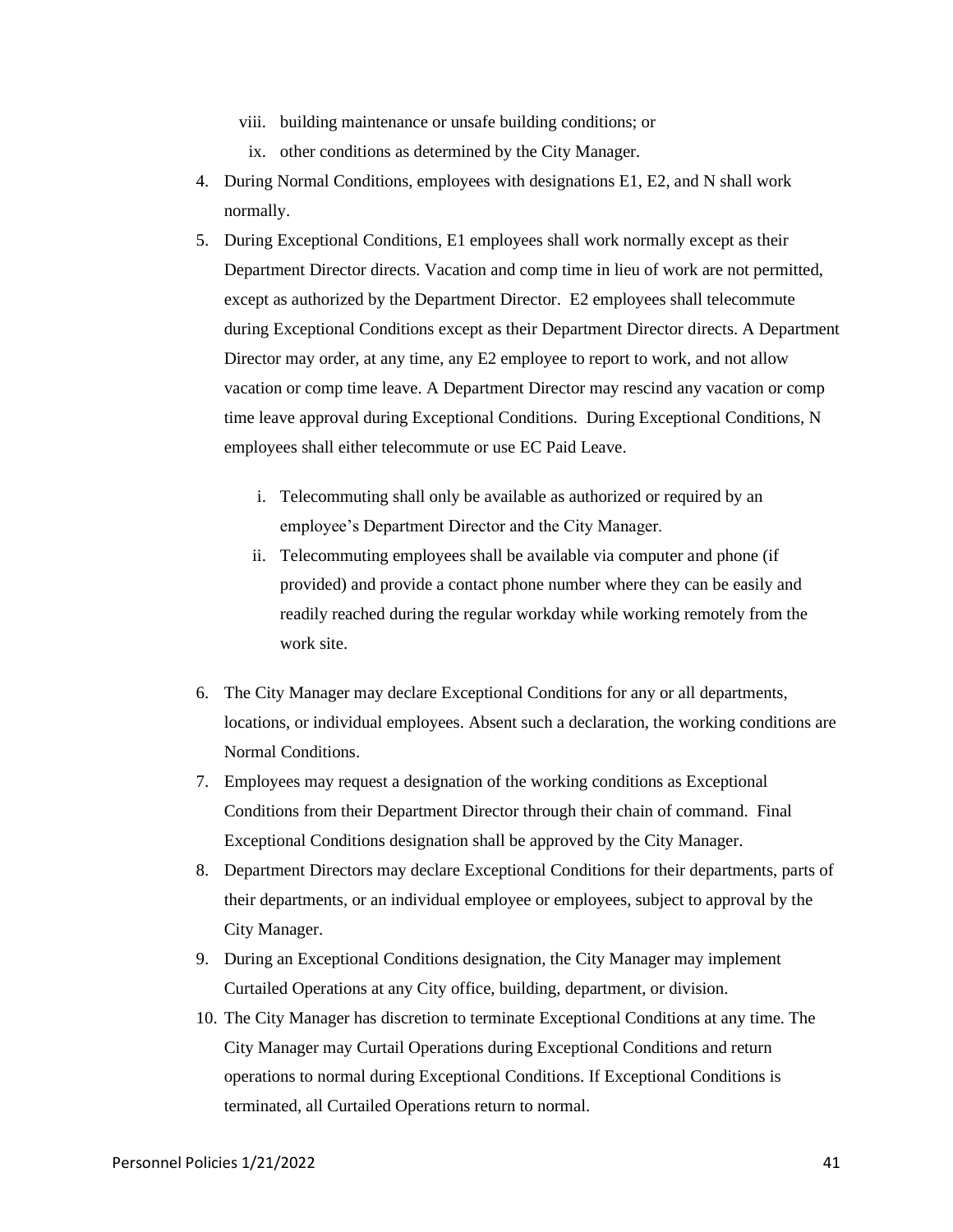- 11. For any employee that tested positive for a disease or condition related to any Declared Health Emergency/Disaster or was treated for any such disease or condition, the employee must provide a physician's note to return to work.
- D. Payroll During Exceptional Conditions.
	- 1. All employees working normally, or telecommuting shall be paid normally.
	- 2. A new category of employee leave shall be created: EC Paid Leave. EC Paid Leave is authorized at the discretion of the City Manager pursuant to either (A) a Declared Health Emergency/Disaster and exceptional conditions, or (B) for up to two (2) days pursuant to an Inclement Weather designation by the City Manager. The City Manager's has discretion whether to grant EC Paid Leave, and also what percentage of full salaries or wages are go be compensated for employees receiving EC Paid Leave no more than 100% The City Manager is empowered to require any or all N employees to telecommute or use EC Paid Leave. The City Manager is empowered to require any E1 or E2 employee to telecommute or use EC Paid Leave if, for example, they are on administrative paid leave, light duty, or other applicable category.
	- 3. All employees on EC Paid Leave will be paid normally and are expected to be ready to return to work during normal working hours when called upon. Workers on EC Paid Leave shall not be permitted to come to the work site unless called upon.
	- 4. Absence Form and Payroll Code. Employees authorized to use EC Paid Leave must do the following:
		- i. Absence Form. Complete EC Paid Leave Form (see attachment A) and turn it in to their Department Supervisor before submitting a timesheet with this reporting category.
		- ii. The Department Director shall forward the completed form to the Human Resources Department with the corresponding timesheet. Supervisors shall not retain a copy of this form in their supervisor file.
	- 5. Payroll Code. The Payroll Clerk shall utilize a payroll code description for the Exceptional Conditions for the purposes of tracking City expenses. For example, use payroll code "EC Leave COVID-19" for tracking COVID-19-related EC Paid Leave.
- E. Policy Exceptions.

Exceptions to this policy may be granted by the City Manager. Some policy provisions may not apply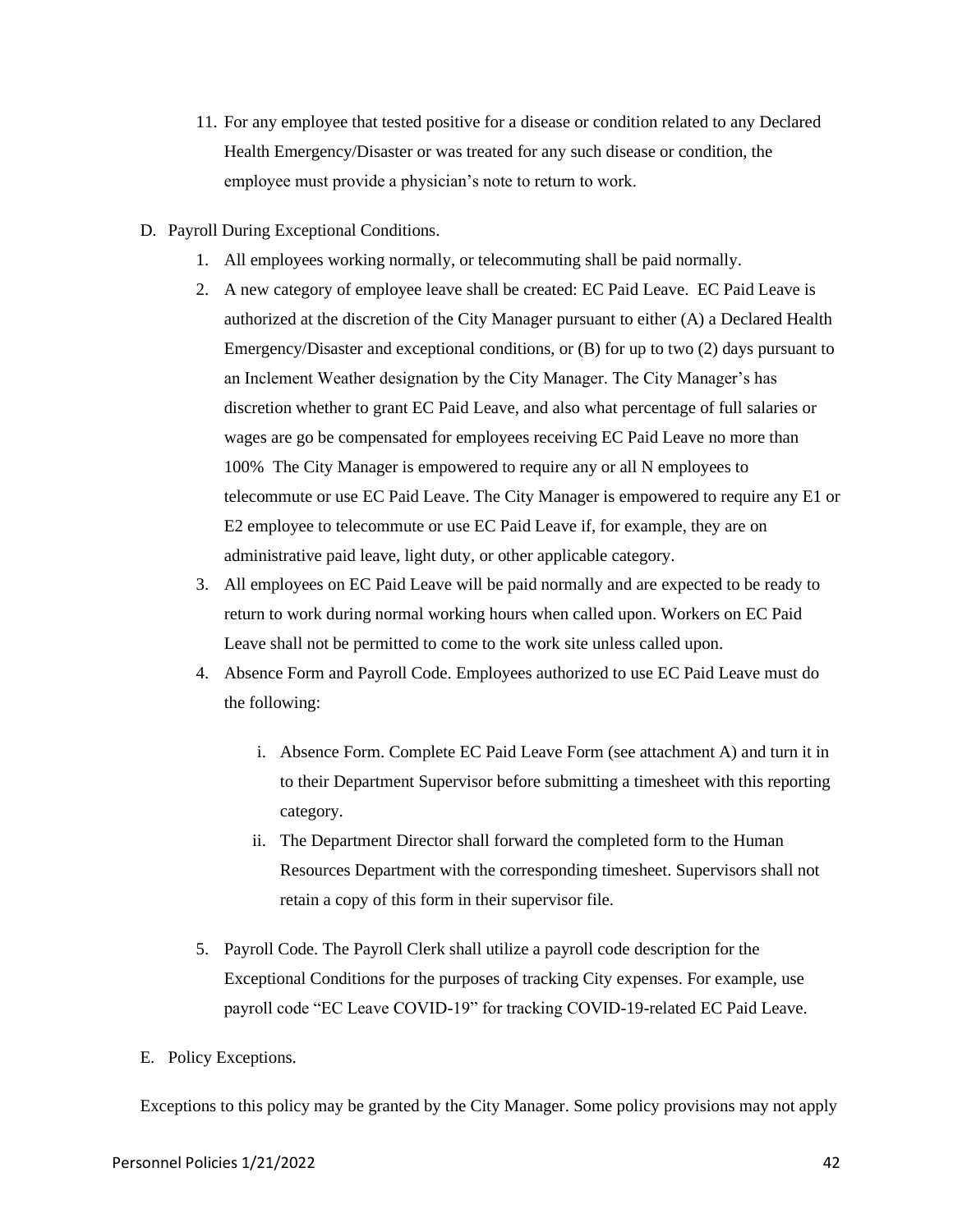to essential personnel. Any situation or circumstance not covered in this policy shall be governed by existing City policies and procedures.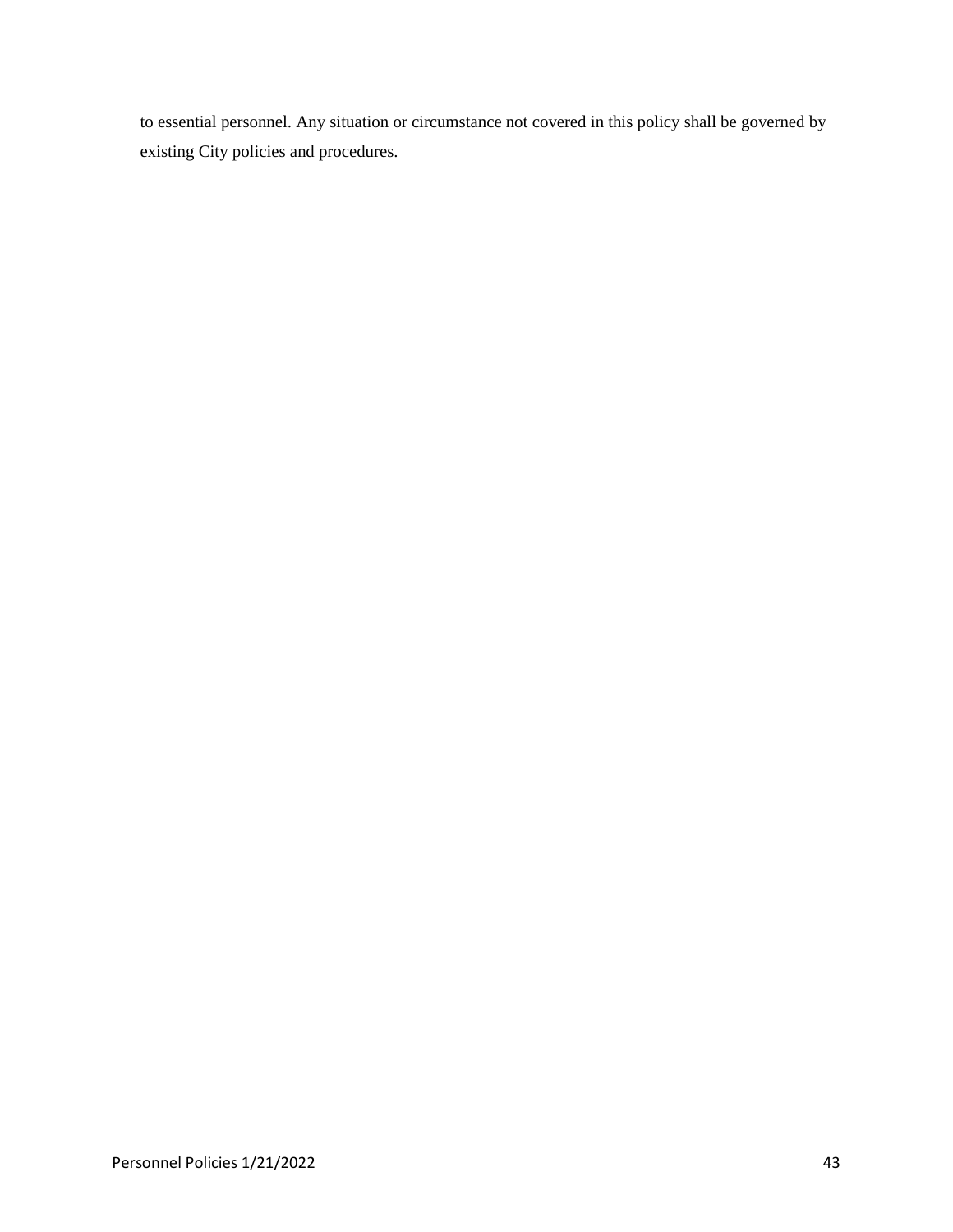## **CHAPTER IX**

## **Conduct**

## Section 1 – Attendance

Employees shall be at their places of work in accordance with City and departmental policies and regulations. Department heads shall establish work schedules and maintain daily employee attendance records.

#### Section 2 – Work Standards

It is the duty of each employee to maintain high standards of productivity, cooperation, efficiency, and economy in his/her work for the City. Department heads shall organize and direct the work of their departments to achieve these objectives.

If work habits, attitude, production, and/or personal conduct of an employee fall below appropriate standards, supervisors should point out the deficiencies at the time they are observed. Counseling and warning the employee in sufficient time for improvement shall ordinarily precede formal disciplinary action, but nothing can and shall prevent immediate formal action as provided elsewhere in these policies whenever the interest of the City requires.

## Section 3 – Political Activity

- A. While in uniform, engaged in working activity, or on active duty an employee may not take an active part in another person's political campaign for an elective position of the municipality.
- B. For the purposes of this section, a person takes an active part in a political campaign if the person:
	- 1. Makes a political speech;
	- 2. Distributes a card or other political literature;
	- 3. Writes a letter;
	- 4. Signs a petition;
	- 5. Actively and openly solicits votes; or
	- 6. Makes public derogatory remarks about a candidate for an elective position of the municipality.
- C. A City employee may not be required to contribute to a political fund or to render a political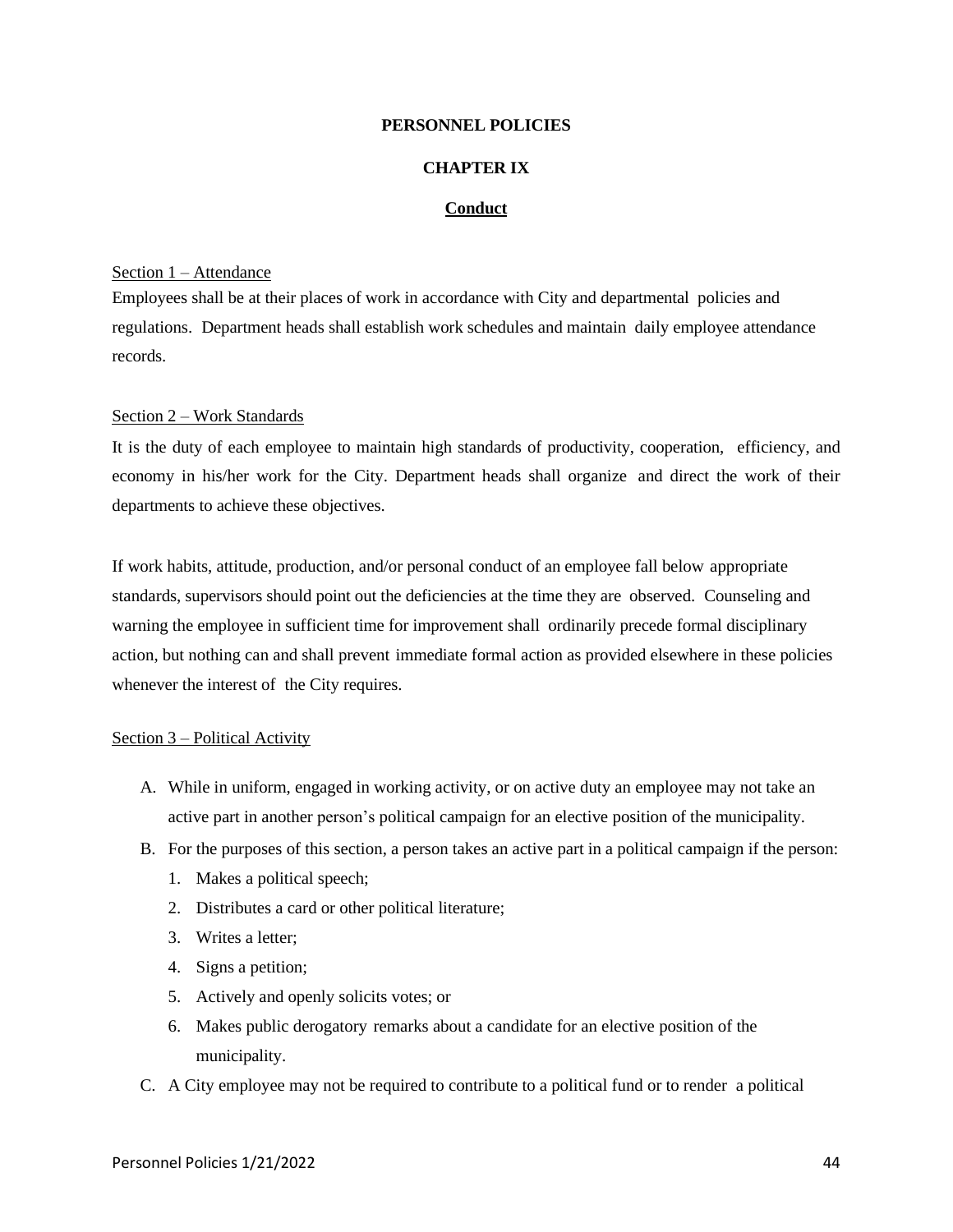service to a person or a party. An employee may not be removed, reduced in classification or salary, or otherwise prejudiced for refusing to contribute to a political fund or to render a political service.

- D. Except as expressly provided by this section, the City may not restrict a City employee's right to engage in a political activity.
- E. Nothing in this policy excuses employees from respecting, obeying State law, including that concerning elections.

## Section 4 – Solicitation

Solicitation of funds or anything of value for any purpose whatsoever shall be permitted of or by City employees on the job only with approval of the department head. No employee may be required to make any contribution or may be penalized in any way in connection with his/her employment based on the response to a solicitation.

## Section 5- Outside Employment

An employee shall not engage in outside employment, including self-employment, where such activity would constitute a conflict of interest or would adversely affect the employee's performance in the City service. Outside employment must be reported to the department head. If an employee's outside employment begins to interfere with the Effective performance of assigned City duties, the employee shall be required to terminate the outside employment or to resign from the City service.

## Section 6 – Acceptance of Gifts

All employees, regardless of position, are prohibited from accepting gifts or gratuities from individuals or firms with which the City does business. In many instances, businesses have a policy of giving gifts during holiday seasons, and the refusal or return of such gifts could create unnecessary ill will for the City. Under these circumstances, gifts of a value of \$25.00 or less may be accepted. Under no circumstances may gifts of cash be accepted.

## Section 7 – Relations with Mayor and City Council

## A. Definitions

"Council" means one or more of the Members of City Council, including the Mayor, and individual City Council Members.

"Unofficial Council Information" means written or printed information directly or indirectly from a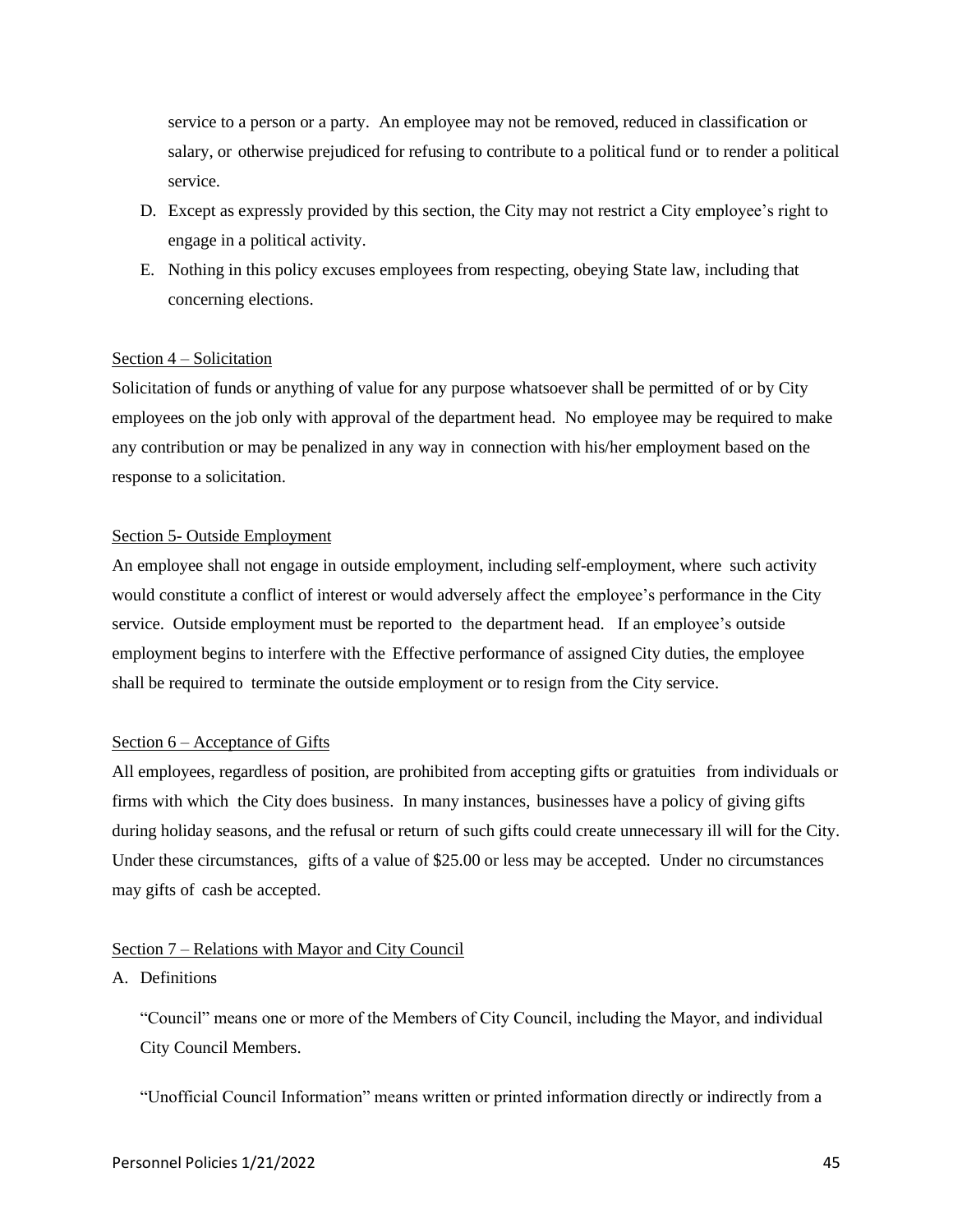Council Member, except for City Council agendas; City Council minutes; proclamations; declarations; official acts of the Mayor; official ordinances, resolutions, rules, regulations, orders or other acts of City Council; oaths; executed contracts, deeds, liens, easements, or liens; memoranda of understanding; conflict of interest statements; audio recordings or video recordings of City Council meetings; and discussions that solely concern the time, place, or agenda items for future City Council meetings.

"Council Member" means the Mayor or another City Council Member.

"Information" includes written documents, printed documents, messages, correspondence, records, logs, printed photographs, audio recordings, and video recordings, electronic or physical that were already "records of the city" under Big Spring Code Section 2-11 before they were requested, and any form of communication that passes information from such records of the city.

B. Council Requests for Information and Questions to Staff

When a Council Member requests information for any staff member, the staff member may provide the information. A staff member receiving the request must promptly notify a supervisor, a director, or the City Manager. Any supervisor who receives a request for information from a Council Member must notify a director or the City Manager. An employee who did not know that the person was a Council Member is exempted from this requirement.

- C. Responding to a Council Member's Request for Information or Question
	- 1. A director, the City Manager, the City Secretary, or the Assistant City Secretary must provide the information requested by Council only with the following procedure. All information requested by Council must be distributed by the City Manager, a director, the City Secretary, or Assistant City Secretary, or one of their designees, to all Council Members with the notation indicating which Council Member requested the information. If the information was requested during an official City Council meeting, the notation may be omitted.
	- 2. Information that may not be shared legally is exempted.
	- 3. Requests for information or answers to questions that may contain Unofficial Council Information that could lead to a walking quorum must be approved by the City Attorney or the City's officially authorized outside legal counsel prior to release and cannot be released if such a release would violate any law.
- D. Meetings with Council and Staff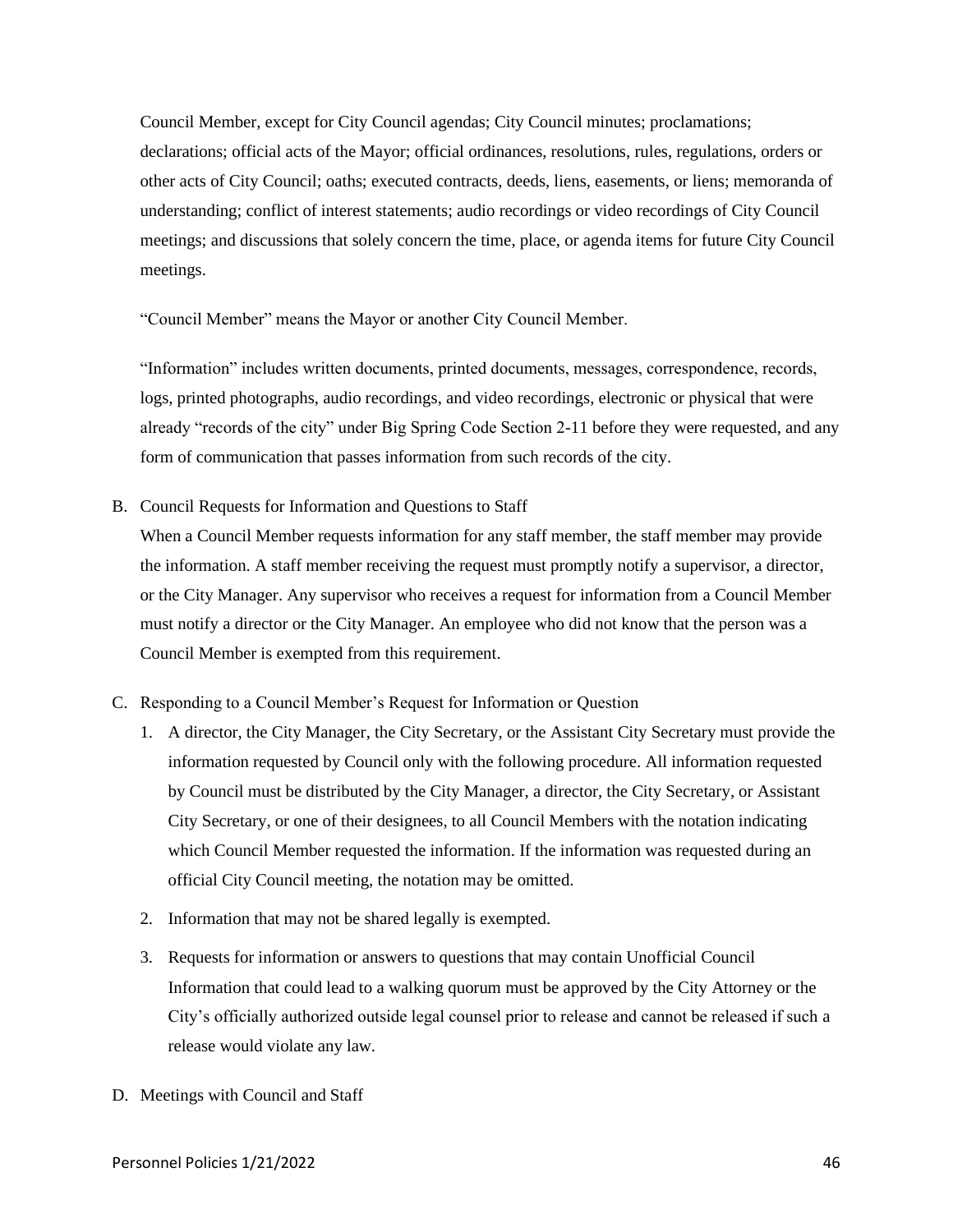For any regular staff meeting conducted by the City Manager or his or her designee, no Council Member may attend. The City Manager may cause minutes for such a meeting to be kept. For ad-hoc unofficial meetings with one or more Council Members and three or more City employees, minutes must be kept. Meetings that solely concern emergency management are exempted.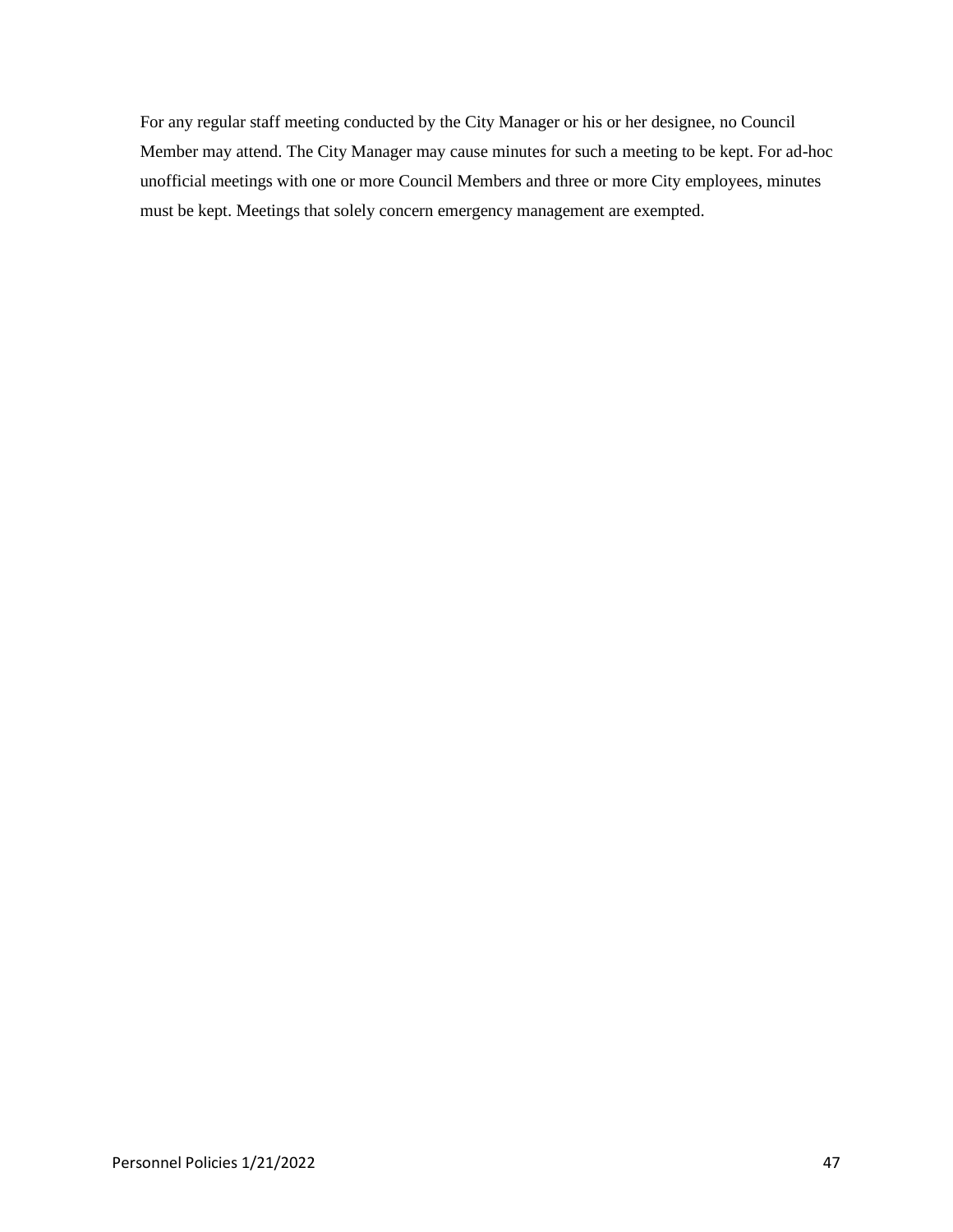## **CHAPTER X**

## **Disciplinary Action**

### Section 1 – Grounds

Disciplinary action may be taken against an employee for just cause. Just cause shall be related to the job involved and shall include but not be limited to illegal, unethical, abusive or unsafe acts; violation of City or departmental rules, regulations, policies, or procedures; insubordination, inefficiency; neglect or abandonment of duties; abuse of illness, injury, disability, or other benefits; tardiness or absence without leave; falsification of official documents or records; using or being under the influence of drugs or intoxicating beverages on the job; waste, damage, or unauthorized use of City property or supplies; unauthorized use or disclosure of official information; and unauthorized or improper use of official authority.

#### Section 2 – Types

Disciplinary action shall be consistent with the nature of the deficiency or infraction involved and with other relevant factors. Formal disciplinary action shall include oral reprimand, written reprimand, suspension without pay for up to 15 calendar days, demotion, and dismissal.

Any of these types of formal disciplinary action may be invoked for a particular deficiency or infraction, depending upon the exact circumstances. An employee may be formally warned at any time that he/she may be dismissed or otherwise disciplined for further unsatisfactory performance and/or conduct. Discipline shall be administered in an equitable manner for like offenses.

#### Section 3- Documentation

Department heads shall submit documentation of any disciplinary actions and the surrounding circumstances to the Personnel Director for inclusion in the official personnel files of the employees involved.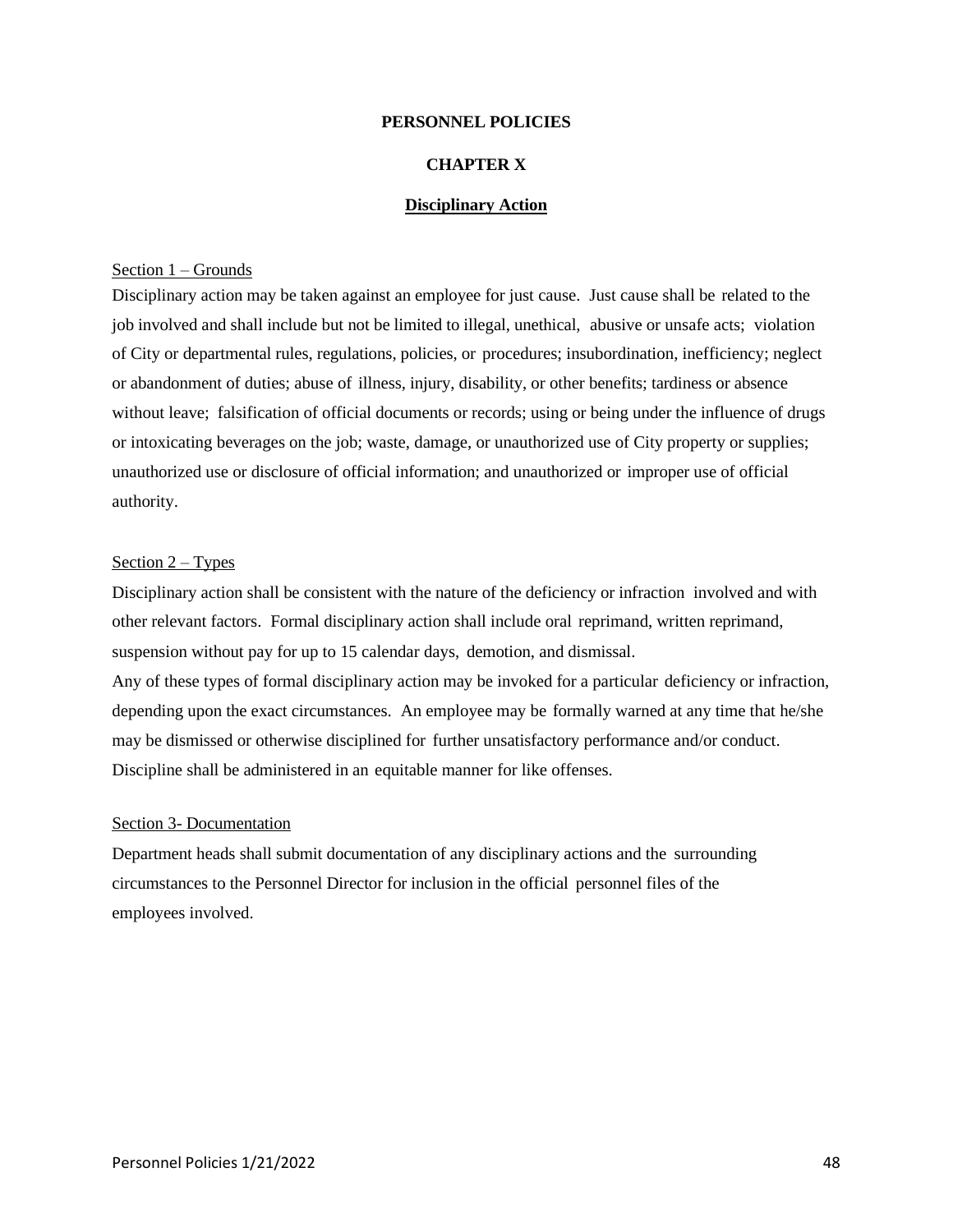## **CHAPTER XI**

## **Employee Appeals**

#### Section 1 – Grounds

Employees dissatisfied with specific working conditions, their performance evaluations, their position classifications, failure of probation (either initial or promotional), or any other job-related situations may appeal to management. Additionally, employees who believe they have been subjected to unfair treatment or discrimination may appeal to management. Additionally, employees who believe they have been subjected to unfair treatment or discrimination may appeal.

### Section 2 – Appeal Procedures

Employees are encouraged to informally take any job-related complaints or problems to their immediate supervisors. Following informal discussions, an employee remaining dissatisfied with a matter subject to appeal procedures may submit a written appeal to his/her supervisor or, in the case of failure of probation, directly to the department head. This appeal must be filed within five calendar days after the occurrence of the event or after the employee becomes aware of the event giving rise to the appeal, except that an employee dismissal must be appealed in writing within five working days of the employee's actual or constructive receipt of written notification of his/her dismissal. The initial recipient of an appeal shall forward a cop to the Personnel Director, who shall participate in the processing of the appeal when necessary to clarify or interpret policy.

It shall be the responsibility to the immediate supervisor to study the appeal and attempt to resolve it within three working days. Further discussions with the employee shall be encouraged. If the appeal cannot satisfactorily be resolved within the time limit, the immediate supervisor shall refer it with comments/and/ or recommendations to the next higher level of supervision, and so on up to the City Manager if necessary. Supervisors and employees should make every effort to resolve appeals at the lowest possible level. Employees shall be kept informed of the status of their appeals. If a person in the supervisory chain fails to resolve or refer an appeal within three working days, the employee may present the appeal directly to the next higher level of supervision. Each person in the supervisory chain shall ensure that the employee presenting an appeal is not subject to reprisal and that the processing of the appeal is conducted in the most objective manner possible, with maximum confidentiality.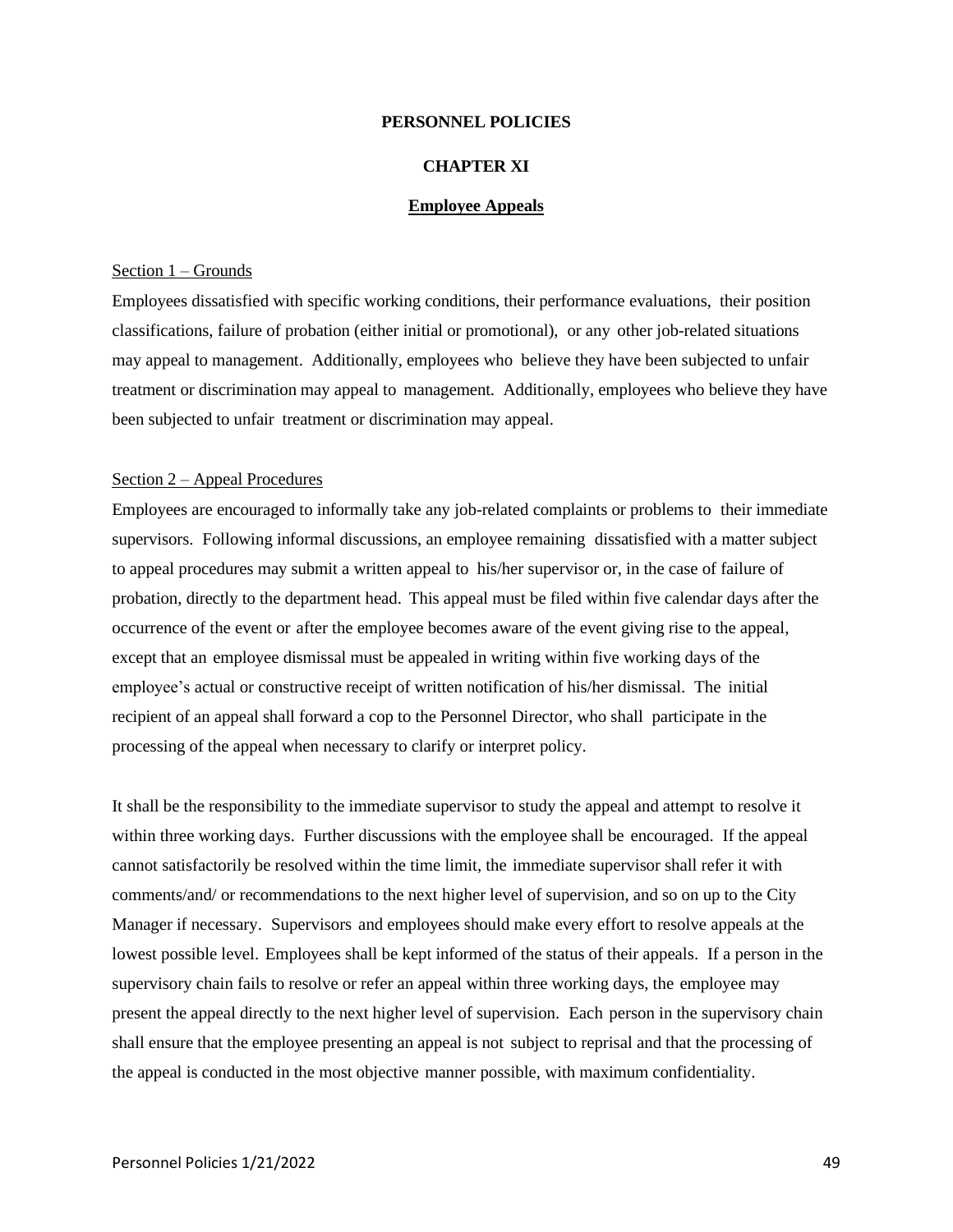## Section 3 - Disciplinary Hearing for City Employees

## A. Complaints

Before a complaint against a City employee may be considered by the Charging party as defined in subsection B (4), the complaint must be placed in writing and signed by the person making the complaint. A copy of the signed complaint must be presented to the affected City employee no later than one hundred and eighty (180) days after the complaint is filed and before any disciplinary action may be taken against the affected City employee. The charging party is hereby restricted to his original written statement and charges against the City employee, which shall not be amended, and no act or acts may be complained of by said charging party which did not happen or occur within one hundred eighty (180) days immediately preceding the date of disciplinary action by the City manager.

## B. Disciplinary Action

If disciplinary action is taken against a City employee who has been employed as an employee for more than three hundred and sixty-five (365) days, and has exhausted all internal appeal procedures, the employee is entitled to a public hearing before a Retired District Judge on the written statement and charges against the employee and the disciplinary action taken. In this charter provision:

- 1. "Retired District Judge" means a qualified neutral to which authority has been delegated to hear appeals of disciplinary action against an employee.
- 2. "Employee" means any employee of the City of Big Spring except the City Manager and department heads.
- 3. "Disciplinary action" includes termination, suspension, and demotion.
- 4. "Charging Party" means the City manager, director, department head or City employee with the authority and power to file *w*ritten disciplinary charges.

To obtain the hearing, an employee must file a written request with the City secretary no later than the fifteenth (15th) day after the City employee received the written statement and charges from the charging party.

The employee and the charging party shall forthwith endeavor to select a mutually agreeable Retired District Judge. If the parties are unable to agree upon a Retired District Judge within ten (10) days after the City employee files his appeal, the parties shall promptly request that a judge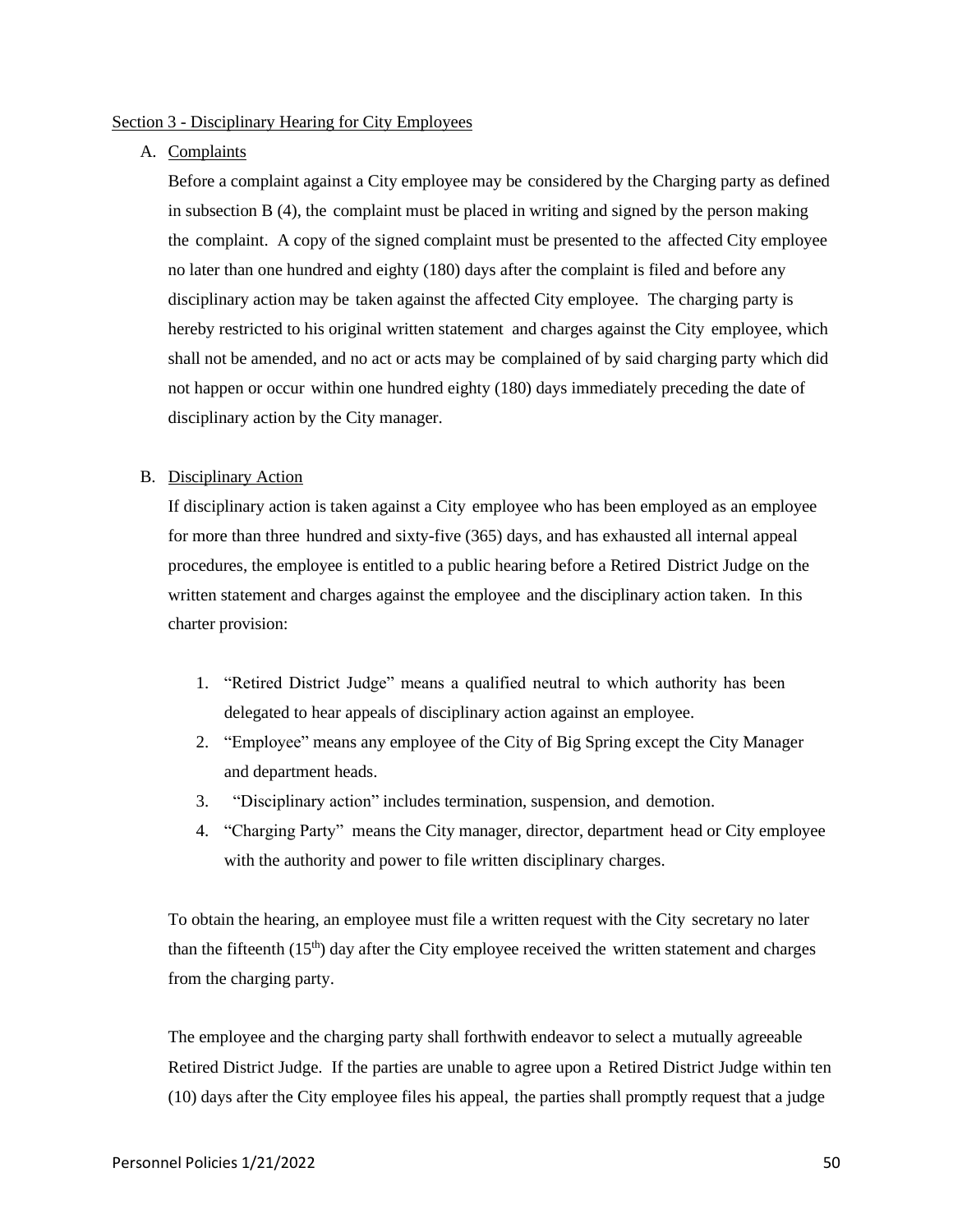of the  $118<sup>th</sup>$  judicial district court appoint a Retired District Judge. If an appointment cannot be made, a provider service can name a Retired District Judge to hear the disciplinary action.

The parties shall set the earliest date possible that is available to the Retired District Judge for a hearing. If the Retired District Judge cannot hear the case within forty-five (45) days of his selection, the parties shall request another judge.

Each Party shall pay one-half of any deposit required by the Retired District Judge. The deposits from each party will be applied to the fees and expenses of the Retired District Judge. The remaining fees and expenses of the Retired District Judge shall be borne by the 'nonprevailing, if any, as determined by the Retired District Judge. Each party shall pay the costs of their own witnesses.

The employee is entitled to:

- 1. Examine any document, paper, book, or material considered in the formation of the charges of necessary to establish a proper defense.
- 2. Be represented by counsel or by a person of his choice; and
- 3. Present witnesses in his defense and cross-examine any adverse witness.

The hearing must be fair and impartial, and the Retired District Judge shall determine if the facts justify the disciplinary action taken against the employee. The Retired District Judge may consider only the evidence presented at the hearing. Disciplinary action may not be taken against an employee without good and reasonable cause.

The Retired District Judge shall uphold the disciplinary action, dismiss it, or reduce it. The decision of the Retired District Judge is final and binding on all parties.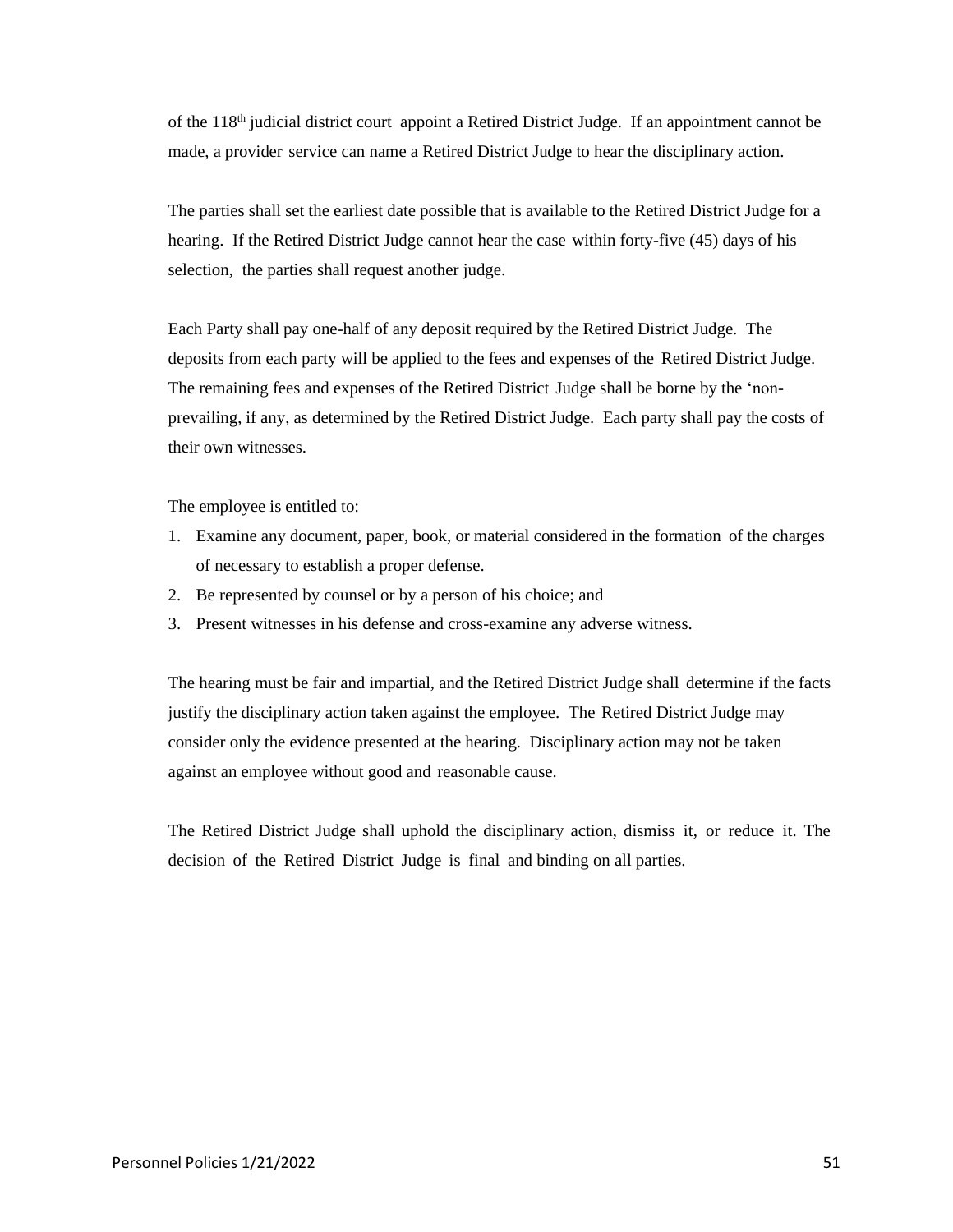#### **CHAPTER XII**

#### **Non-Disciplinary Separation**

### Section 1 – Resignation

An employee desiring to leave the City service in good standing should submit his/her resignation in the prescribed manner at least 10 working days in advance. The City Manager may waive any portion of the notice period.

#### Section 2 – Layoff

An employee may be laid off because of changes in duties or the organization or for lack of work or funds. Whenever possible, an employee laid off from one City department shall be transferred to a suitable position elsewhere. Whenever possible, at least two weeks' notice shall be given an employee prior to layoff.

Layoffs shall be carried out on the basis of demonstrated job performance with the most proficient employees being retained the longest period. Seniority within the City service may be used to determine the order of layoff among employees with substantially equivalent records of job performance, with the most senior employees being retained the longest. Temporary employees shall be laid off before permanent employees performing similar duties, and part time employees shall be laid off before full time employees performing similar duties who have completed their probationary periods. Layoffs shall not be considered disciplinary actions.

#### Section 3 – Incapacity

An employee may be separated for incapacity for medical reasons when the employee no longer meets the standards of fitness required for the position. **Rev. 11-27-84 And when the City cannot provide "reasonable accommodation" to the incapacitated individual and a specific position.** A finding of incapacity shall be made through individual medical determination by a competent authority as prescribed by the Personnel Director.

Separation for incapacity shall not be considered disciplinary action and shall not operate to deny an employee to use any accrued illness, injury, disability, or other benefits.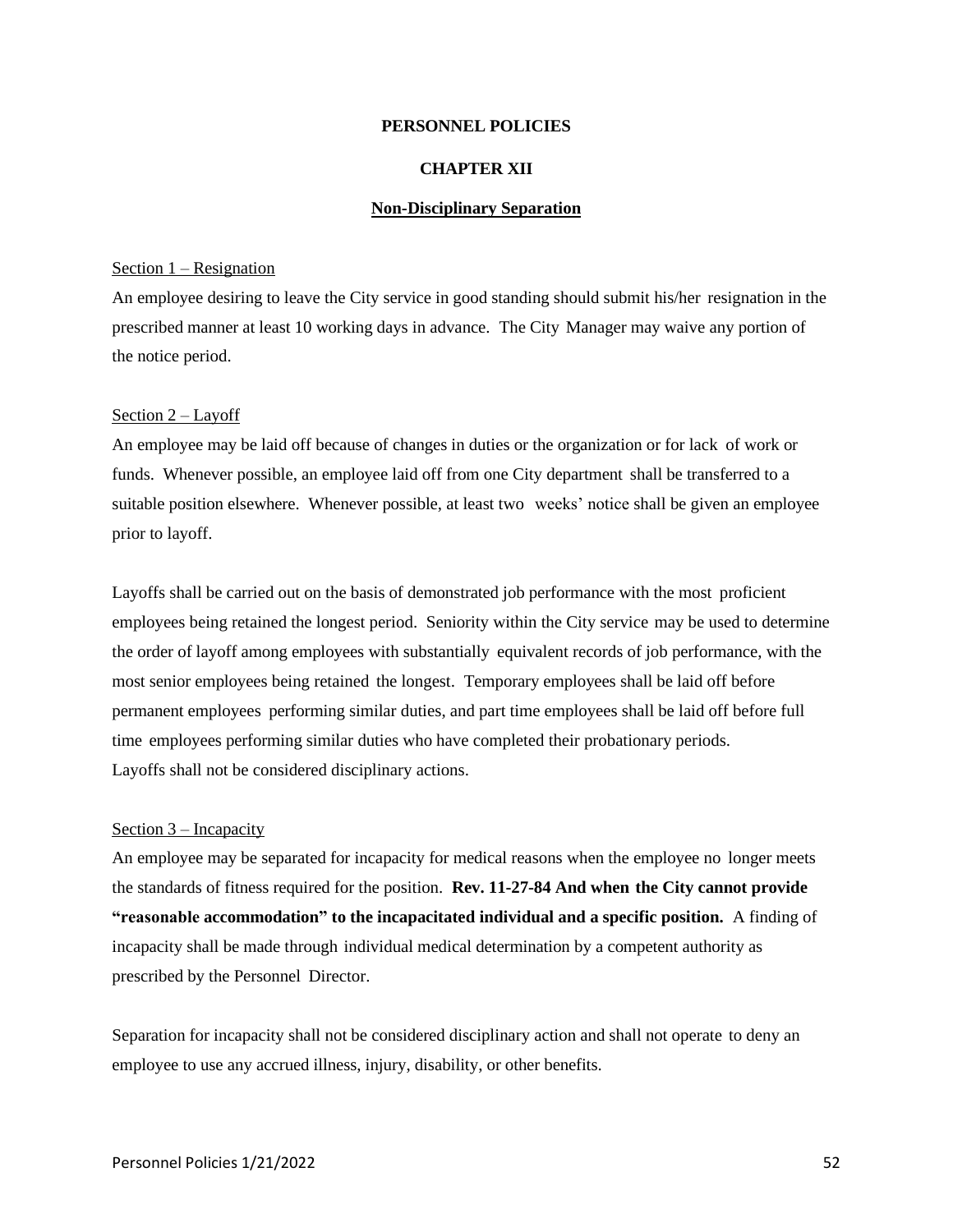## **CHAPTER XIII**

## **Reinstatement**

### Section 1 – After Separation

A person who is separated in good standing may be reinstated to his/her former type of position within three months following separation, provided the person remains qualified to perform the duties of the position and such reinstatement would be in the interest of the City.

**Rev. 11-23-82 A person who is separated in good standing may be reinstated, with loss of seniority, to his/her former type of position within three months following separation, provided the person remains qualified to perform the duties of the position, and has not withdrawn funds from the TMRS, such reinstatement must be approved by the City Manager.**

## Section 2 – After Layoff

A person who was laid off, including a temporary employee separated upon completion recalled to work at any time provided the person remains of duties, may be routinely qualified to perform the duties of the position.

### Section 3 – Veterans

Employees who left the City service to enter on duty with the Armed Forces of the United States shall be eligible for reinstatement in accordance with applicable State and Federal laws.

#### Section 4 – Re-employment

Former employees not eligible for reinstatement under specific provisions of this chapter may be considered for employment as members of the general public. Provisions governing restoration of sick leave credits shall not apply.

### **Rev. 11-23-82 Section 4 – Re-employment**

**Former employees not eligible for reinstatement under specific provisions of this chapter may be considered for employment as members of the general public.**

**Provisions governing restoration of sick leave credits shall not apply. Employees who have worked**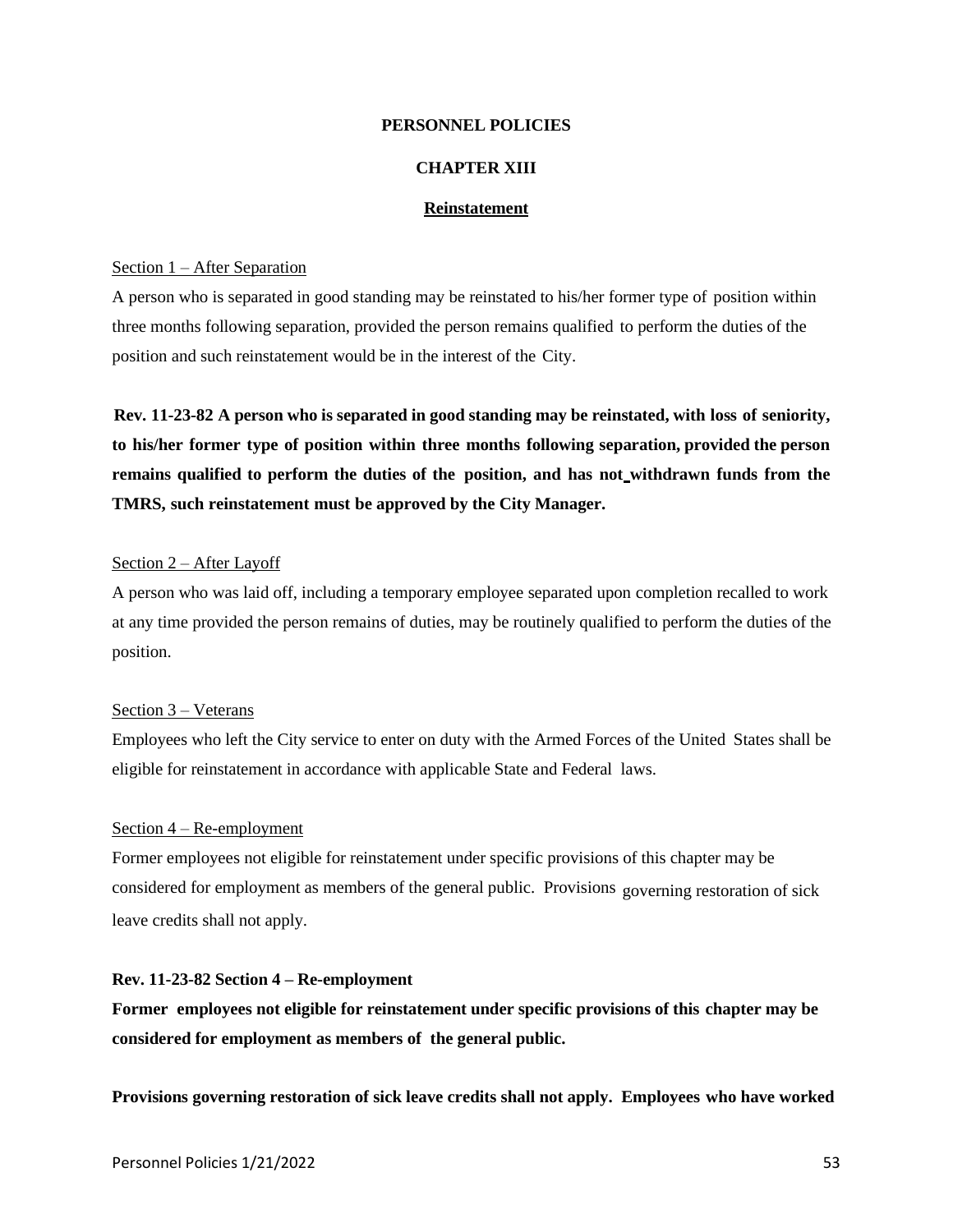**for the City a total of two separate permanent appointments will not be considered for future openings without the approval of the City Manager.**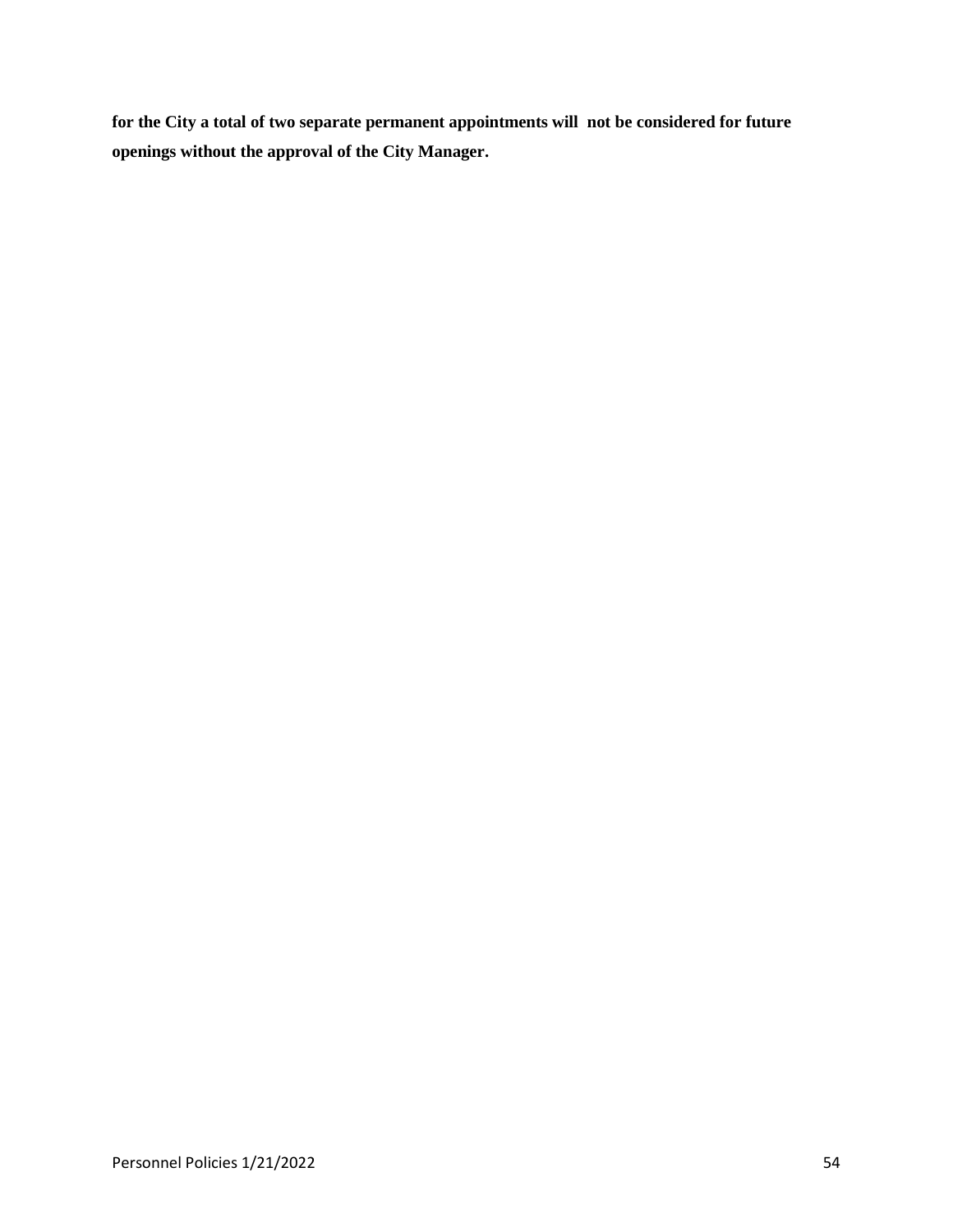#### **CHAPTER XIV**

#### **Personnel Files and Reports**

#### Section 1 – Personnel Files

The Personnel Director shall maintain personnel files for all City employees. Unless otherwise provided by law, personnel files and information shall be confidential and may not be used or divulged for purposes or connected with the City personnel management system except with the permission of the employees involved. Nothing herein shall prevent the compilation and use of impersonal statistical information. An employee shall have the right of inspection of his/her official personnel file under procedures prescribed by the Personnel Director.

## Section 2 – Status Changes

Department heads shall report changes in the official and personal status of their employees in accordance with procedures developed by the Personnel Director.

## Section 3 – Personnel Reports

The Personnel Director shall prepare such rosters, narrative reports, statistical summaries, and other reports as are necessary or desirable to provide information to management.

## Section 4 – Application Forms

All persons seeking employment in the City service shall complete employment application forms approved by the City Manager. Application forms shall require background information concerning training, experience, and other pertinent job-related matters. All applications must be signed. The Personnel Director may require proof of statements or claims on an application as he/she deems appropriate. Employment application forms shall only require information necessary to process the applications, directly related to job requirements, required for pre-employment investigation purposes, or necessary to evaluate the effectiveness of the City equal employment opportunity program. Certain race/ethnic/sex information may be obtained for statistical and program evaluation purposes but shall not be used in the selection process.

#### Section 5 – Exit Interviews

With the cooperation of the employee, an exit interview shall be conducted upon an employee's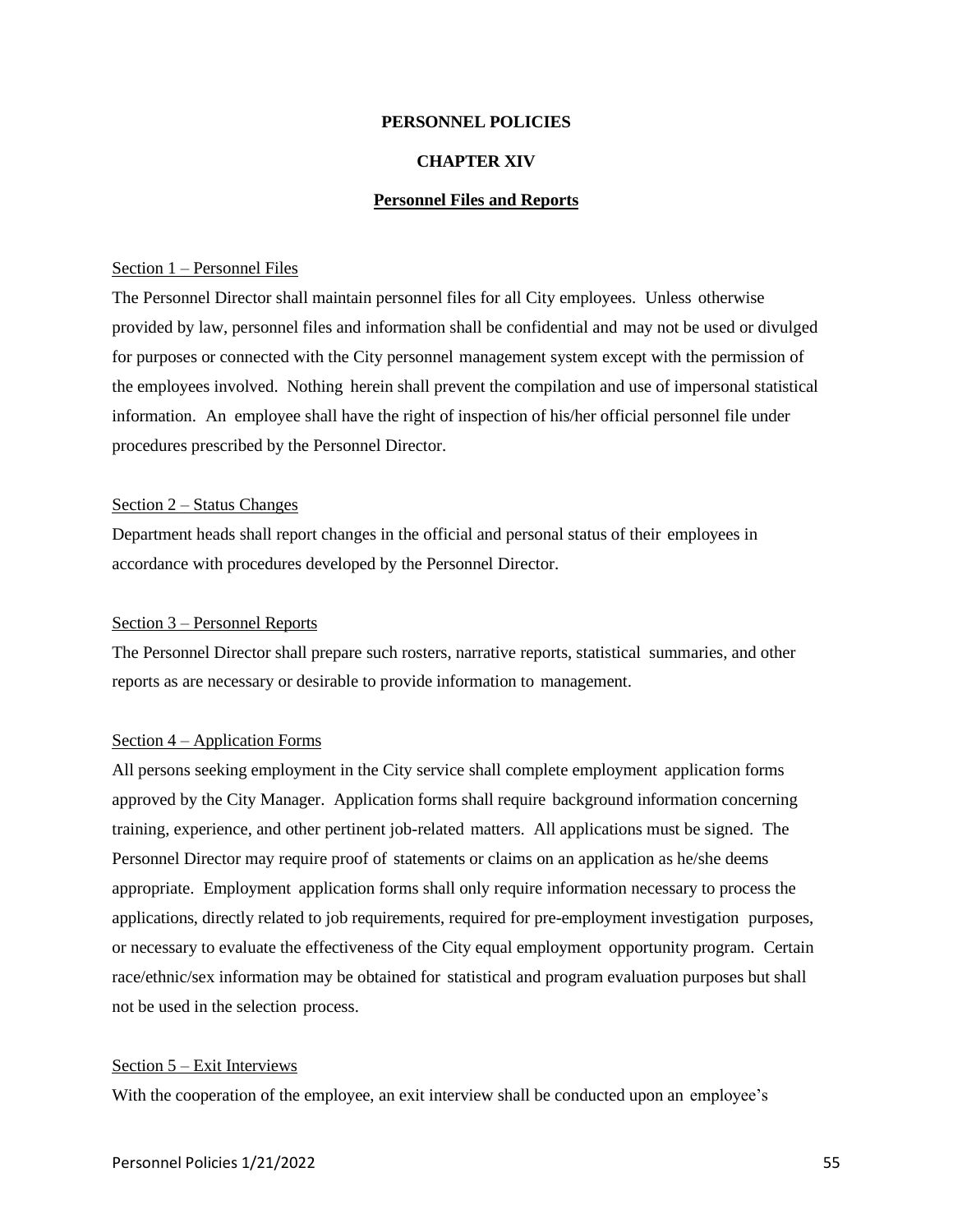separation from the City service regardless of length of service, position, or the circumstances of separation.

The Personnel Director or his/her designee shall be responsible for conducting all exit interviews. The Personnel Director shall ensure, if possible, that each employee is interviewed prior to his/her separation from City employment. Results of exit interviews shall be recorded on forms prescribed by the Personnel Director.

At the time of the exit interview or just prior to the employee leaving his/her department, all City property such as keys, identification cards, and uniforms shall be collected.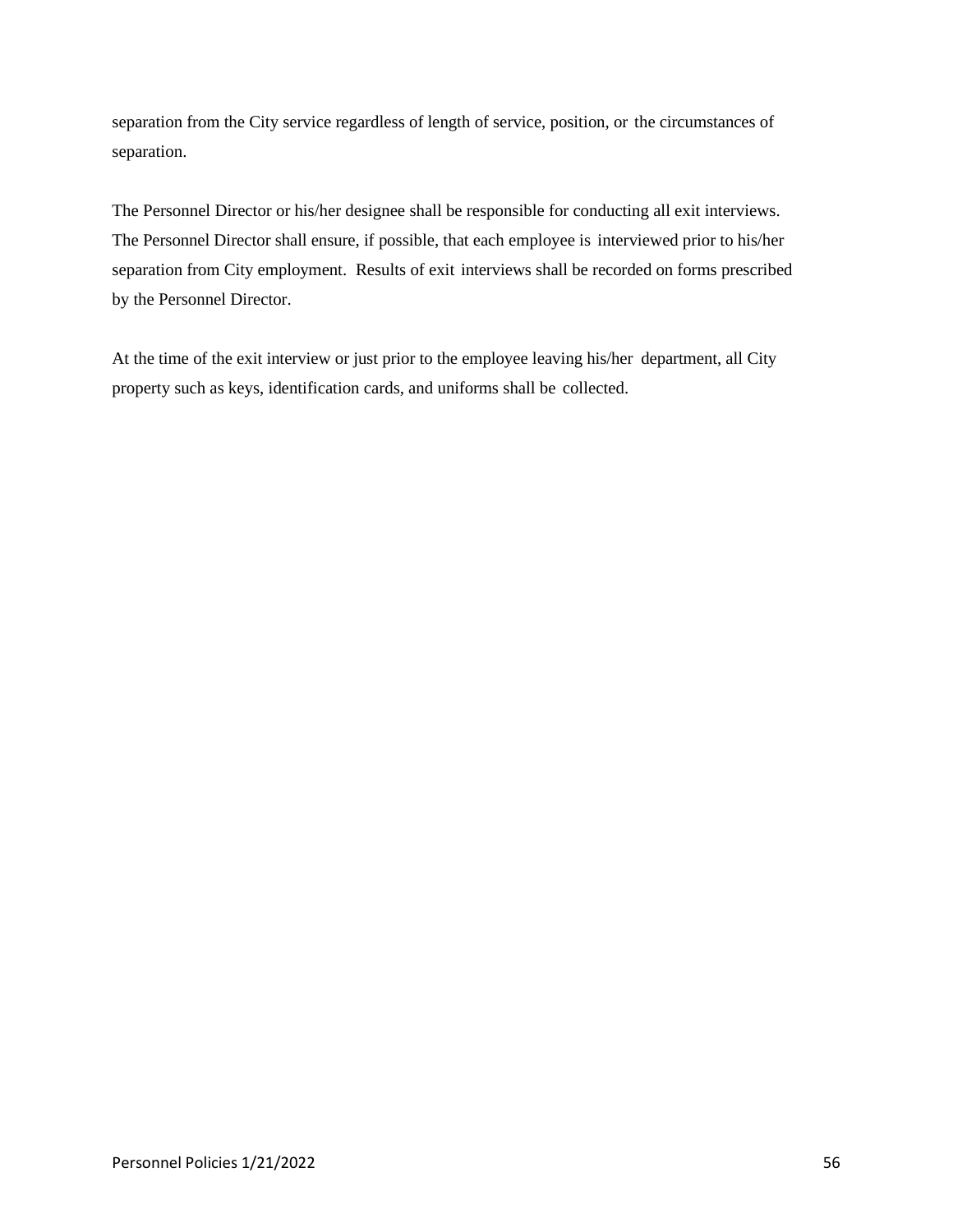#### **CHAPTER XV**

#### **Drugs, Usage, and Treatment**

#### **Rev. 5-7-91**

The Drug-free Workplace Act of 1988 was passed by the Congress as part of its response to the concerns of society over the increasing use of drugs in the Workplace. Companies and organizations are required to comply with this law if they are awarded any federal contracts or grant monies amounting to \$25,000 or more per year. Additionally, and in accordance with the Texas Workers Compensation Act, employers with 15 or more employees who maintain worker's compensation coverage must adopt a written policy on the elimination of drug abuse in the Workplace.

The City of Big Spring is committed to providing a drug-free environment for the health, safety, and security of our employees and will voluntarily comply with the 1988 Drug-Free Workplace Act and the Texas Worker's Compensation Act.

Accidents and injuries throughout the nation which are caused by or related to drug and alcohol abuse are increasingly frequent and have reached alarming proportions. Illegal drug usage adds enormously to the national cost of health and rehabilitation services. These rising medical costs are borne equally by all of our employees and by the City. We encourage every employee to participate actively in the war against drugs. Only through our combined efforts can we be successful.

The unlawful distribution, dispensation, possession, sale, use or manufacture of a controlled substance and/or alcohol on alcohol on City premises or while conducting City business is absolutely prohibited. Violations of this policy will result in disciplinary action up to and including termination and legal consequences.

- 1. Employees are expected and required to report to work on time and fit for duty; that is, in appropriate mental and physical condition to perform their job duties. Reporting to work under the influence of alcohol, or traceable amount of controlled including illegal inhalants, will not be acceptable, nor will the use of legally obtained prescription drugs to the point that ability to function in a safe and efficient manner is impaired.
- 2. All "street drugs" are controlled substances. Some controlled substances are prescription drugs that can be used legally under the direction of a physician; however, the use of prescription drugs without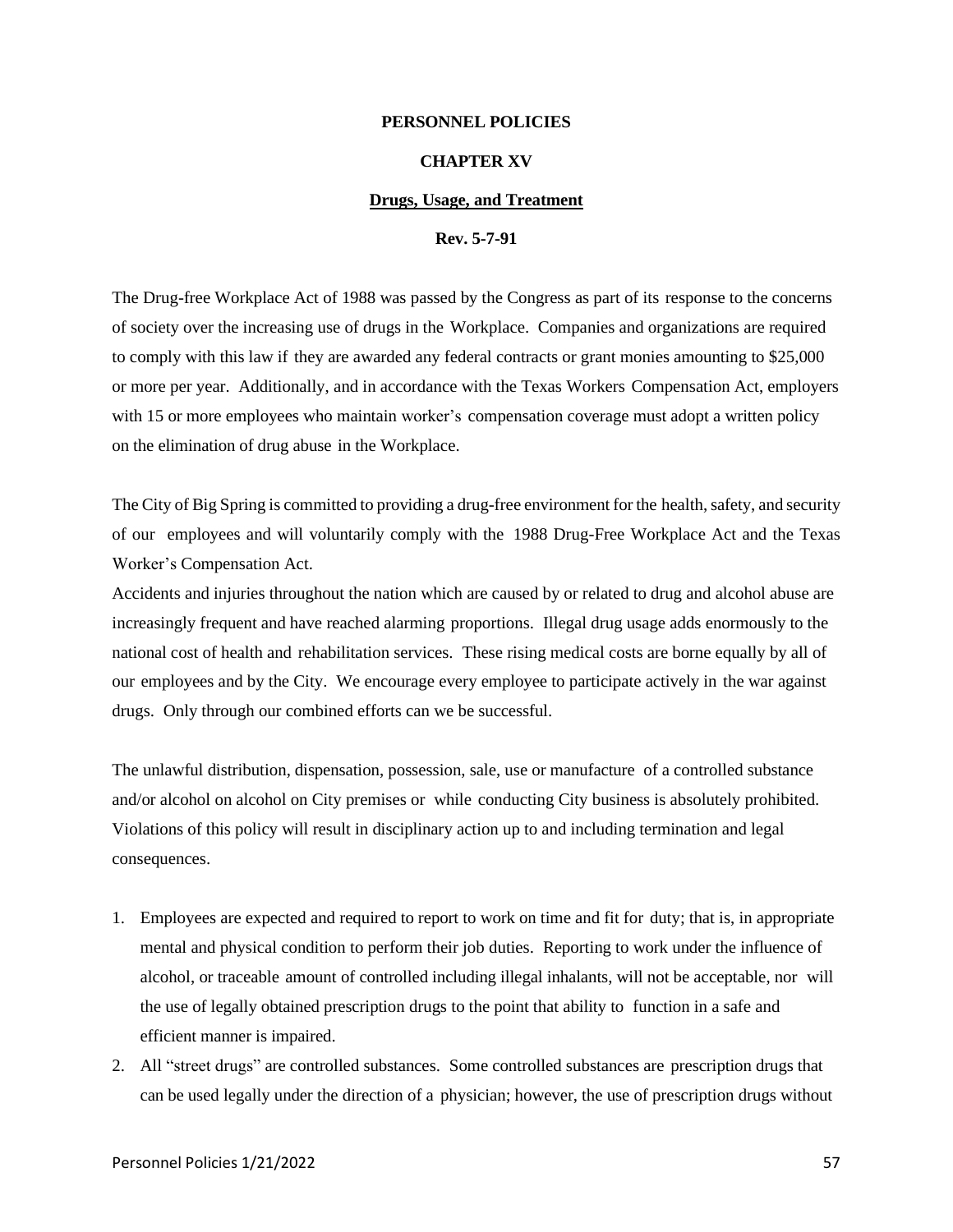a prescription is illegal and a violation of this policy.

- 3. The City recognized substances abuse as a major health, safety, and security problem. Employees needing help in dealing with substance abuse problems encouraged to seek appropriate assistance either on their own or by contacting the Personnel Director for assistance program details. The City has provided free medical insurance benefits for our employees which may help ease the financial burden of professional assistance. Voluntary efforts to seek help will not be noted in any personnel records or reports.
- 4. Employees observing or hearing about violations are expected to report them immediately to the department head or to the Personnel Director. Failure to report known violations of this drug and alcohol policy will be cause for disciplinary action up to and including termination.
- 5. In accordance with the Drug-Free Workplace Act employees are mandated to report any convictions of drug usage on City premises or while conducting City Business within five business days of conviction or this policy will be considered violated and resulting in cause for disciplinary action up to and including termination.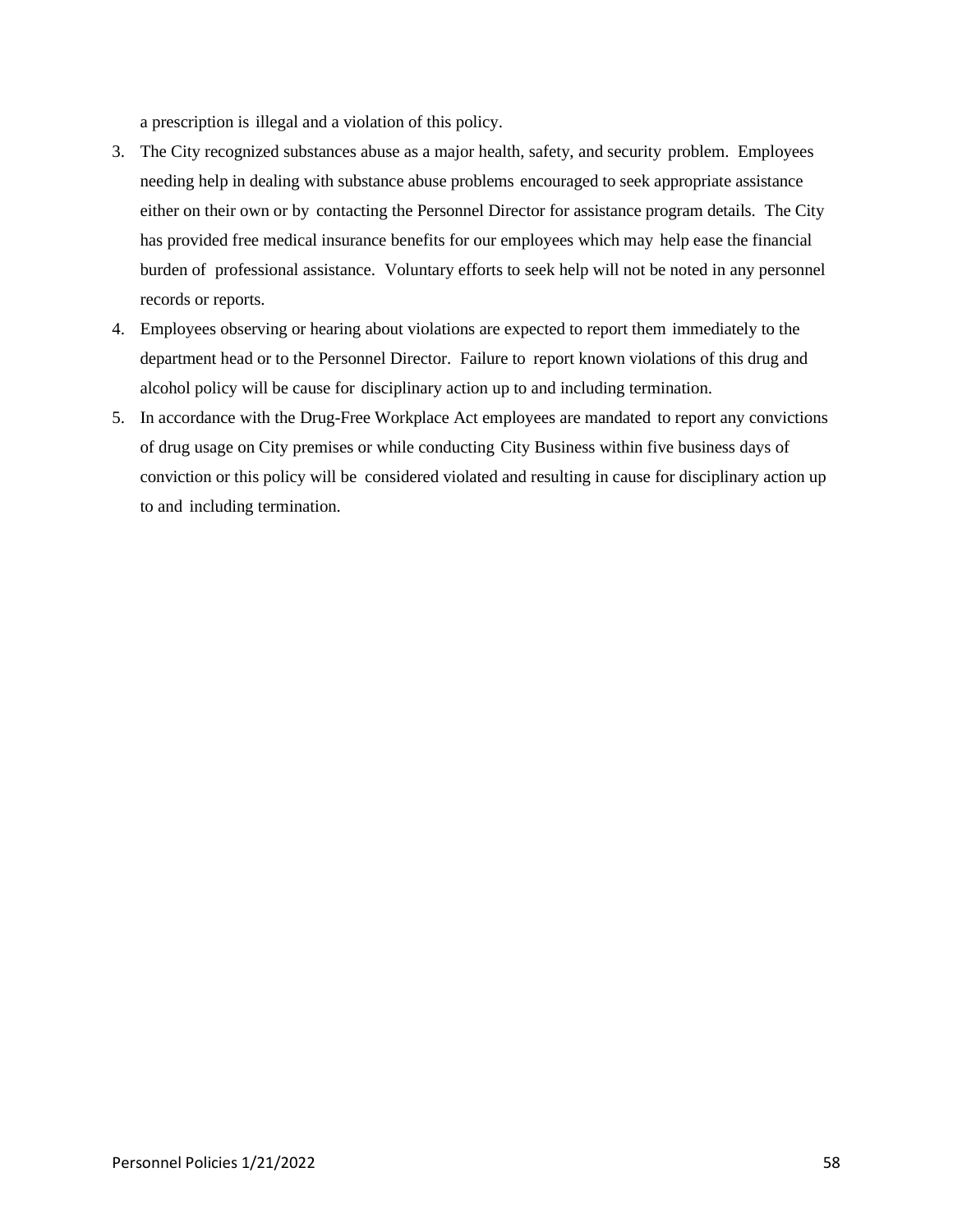## **CHAPTER XVI**

## **Sexual And Other Unlawful Harassment**

All City employees are entitled to a workplace free of unlawful harassment by management, supervisors, co-workers, citizens, and vendors. This means that each employee must be respectful of others and act professionally. City employees are also prohibited from engaging in unlawful harassment of other employees, citizens, vendors, and all other third parties.

**Sexual Harassment** All types of sexual harassment are prohibited. Unwelcome sexual advances, requests for sexual favors, and other verbal or physical conduct of a sexual nature constitute sexual harassment when:

- submission to such conduct is made either explicitly or implicitly a term or condition of an individual's employment, or
- submission to or rejection of such conduct by an individual is used as a basis for employment decisions affecting such individual, or
- such conduct has the purpose or effect of unreasonably interfering with an individual's work performance or creating an intimidating, hostile, or offensive work environment.

Sexual harassment may include a range of subtle and not so subtle behaviors and may involve individuals of the same or different gender. Sexual harassment does not require sexual attraction or interest. This policy prohibits including but not limited to: sexual advances and requests for sexual favors, sexual jokes and innuendo; comments about bodies, sexual prowess, sexual preferences, sexual experiences or sexual deficiencies; leering, whistling, or touching; verbal abuse of a sexual nature, including insulting or obscene comments or gestures; display in the workplace of sexually suggestive objects or pictures, including nudity and pornography; and all inappropriate conduct of a sexual nature, whether it be physical, verbal or visual conduct.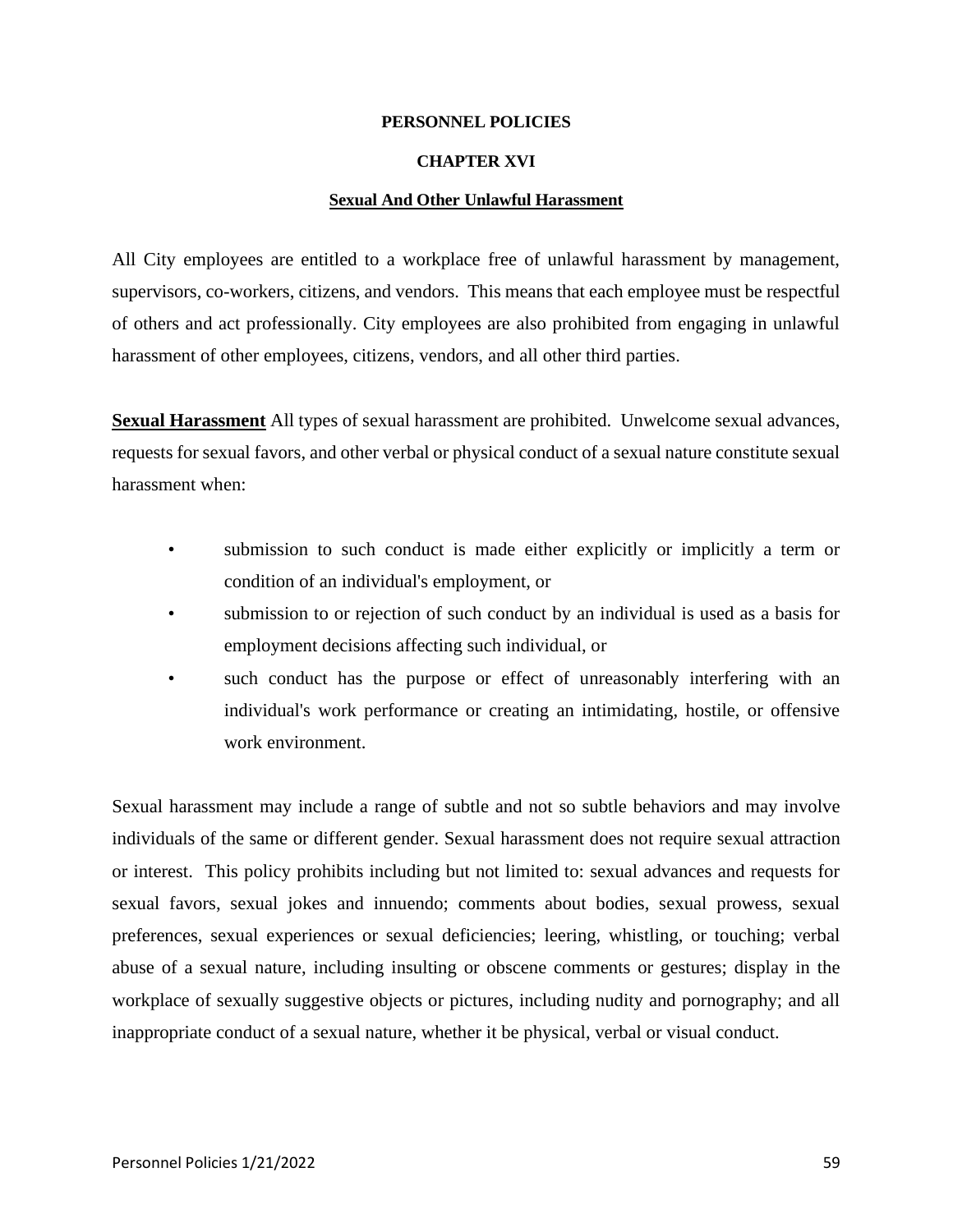**Other Prohibited Harassment** In addition to the City's prohibition against sexual harassment, harassment on the basis of any other legally protected characteristic is also strictly prohibited. This means that verbal or physical conduct that singles out, denigrates, or shows hostility or aversion toward someone because of race, religion, color, national origin, age, disability, genetics, veteran status, citizenship, or any other characteristic protected by law is also prohibited.

Prohibited conduct includes, but is not limited to, epithets, slurs, and negative stereotyping; threatening, intimidating, or hostile conduct; denigrating jokes and comments; and writings or pictures, that single out, denigrate, or show hostility or aversion toward someone on the basis of a protected characteristic. Conduct, comments, or innuendoes that may be perceived by others as harassing under this policy are wholly inappropriate and are strictly prohibited.

This policy also prohibits sending, showing, sharing, or distributing in any form, inappropriate jokes, pictures, comics, stories, etc., including but not limited to via facsimile, e-mail, cell phone or other electronic devices, social media, and/or the Internet, such as YouTube and Facebook. Harassment of any nature, when based on race, religion, color, sex, national origin, age or disability, genetics, veteran status, citizenship, or any other characteristic protected by law is prohibited and will not be tolerated.

This policy applies to City employees, and employees' interactions with citizens, vendors, and other visitors to the workplace.

**Mandatory Reporting** The City requires that employees report all perceived incidents of harassment, regardless of the offender's identity or position. Any employee who observes or otherwise learns of possible harassment in the workplace or who feels that harassment has occurred or has been subjected to conduct prohibited by this policy must report it immediately to one of the following:

- the Department Director;
- the Director of Human Resources;
- the City Manager.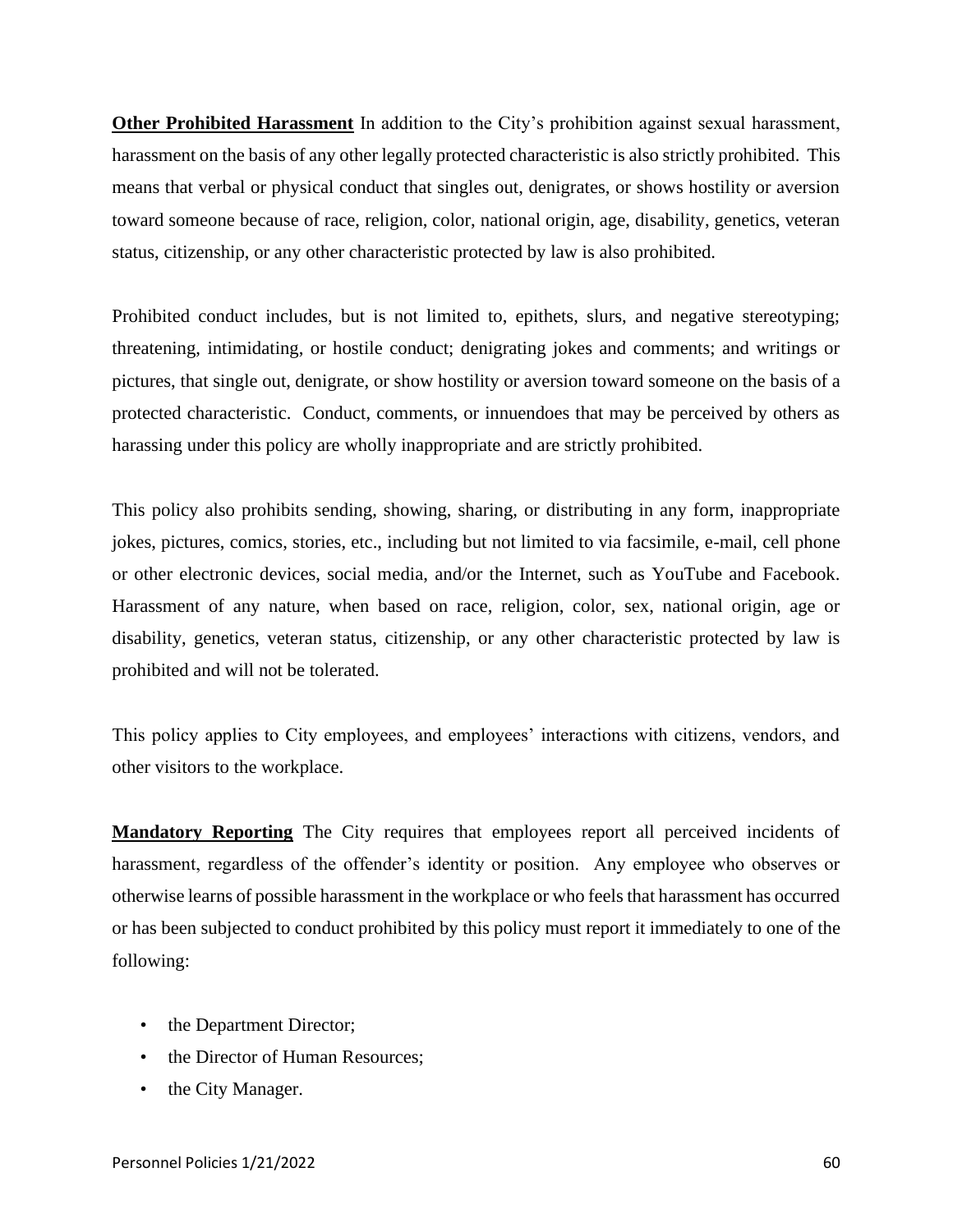Any employee who believes that she or he has been the target of sexual or other harassment, or who believes she or he has been subjected to retaliation for having brought or supported a complaint of sexual or other harassment, is encouraged, but not required, to directly inform the offending person or persons that *such* conduct is offensive and must stop. Any supervisor**,** manager**,** or Department Director who becomes aware of possible conduct prohibited by this policy must immediately advise the Department Director and /or the Director of Human Resources. The City is committed, and required by law, to take action if it learns of potential sexual or other harassment, even if the aggrieved employee does not wish to formally file a complaint. A formal Complaint Form is available from the Director of Human Resources, to assist with the complaint allegations, but it is not required for reporting harassment.

Under this policy, an employee may also report to and/or contact the Director of Human Resources directly, without regard to the employee's normal chain of command.

City of Big Spring Human Resources Office 310 Nolan Street Big Spring, Texas 79720 432-264-2345 Voice messages or e-mails may be left at any time.

**Investigation** All reports of prohibited conduct will be investigated immediately and promptly and in as confidential a manner as possible. Prompt remedial action will be taken. The investigation may include individual interviews with the parties involved and, where necessary, with individuals who may have additional relevant knowledge. All employees are required to cooperate with the investigation and to maintain confidentiality. Failure to cooperate in the investigation may result in disciplinary action.

**Retaliation Prohibited** Retaliation against employees who make a good faith charge or report of prohibited conduct or who assist in a complaint investigation is prohibited.Acts of retaliation must be reported immediately as set out above.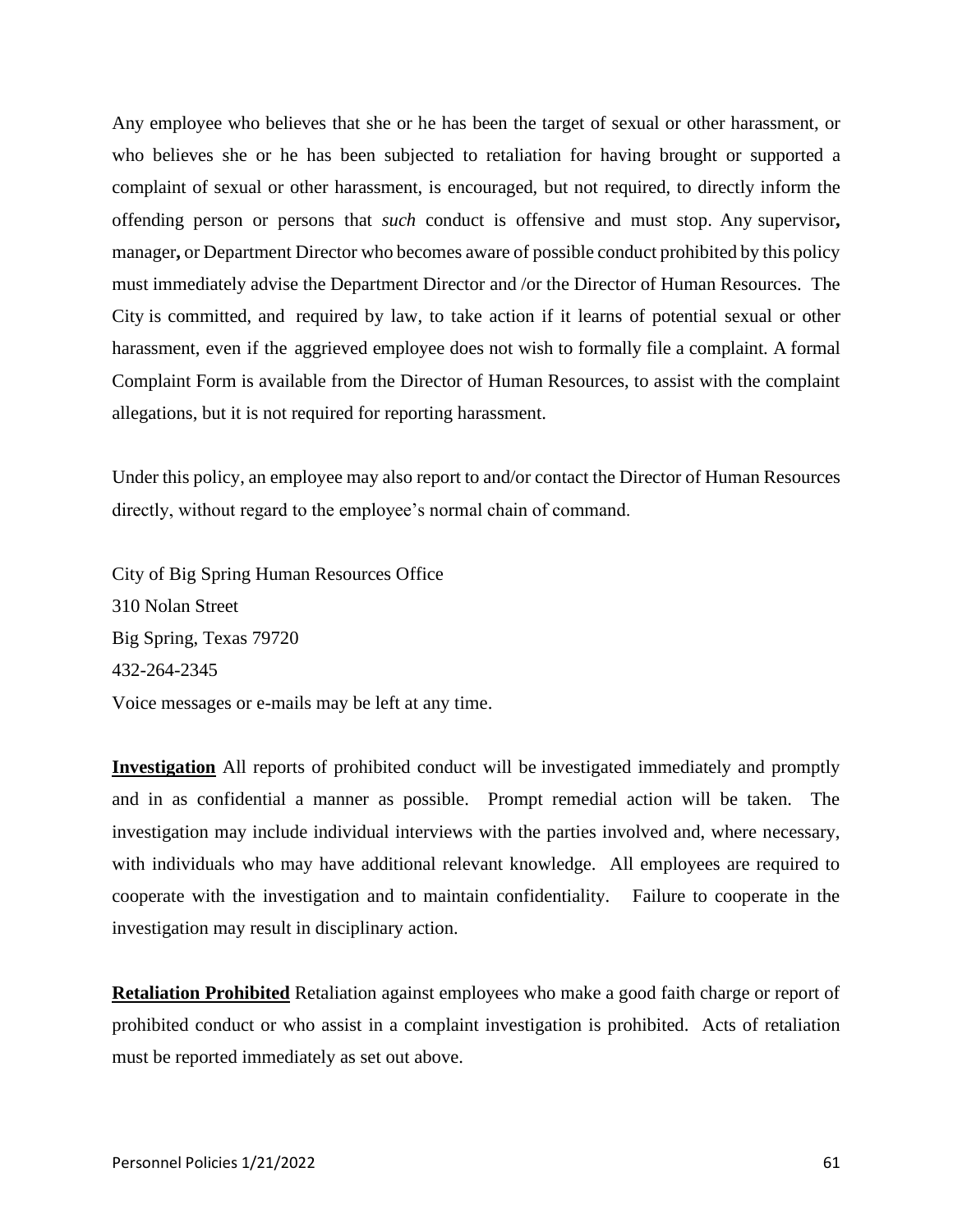**Responsive Action** Misconduct constituting harassment or retaliation will be dealt with appropriately.Discipline, up to and including dismissal will be imposed upon any employee who is found to have engaged in conduct prohibited by this policy. Likewise, disciplinary action will be imposed in situations where claims of prohibited conduct were untruthful, fabricated or exaggerated or when employees are untruthful during an investigation. Any employee who is terminated for violation of the City's Sexual and Other Unlawful Harassment Policy is ineligible for future employment with the City.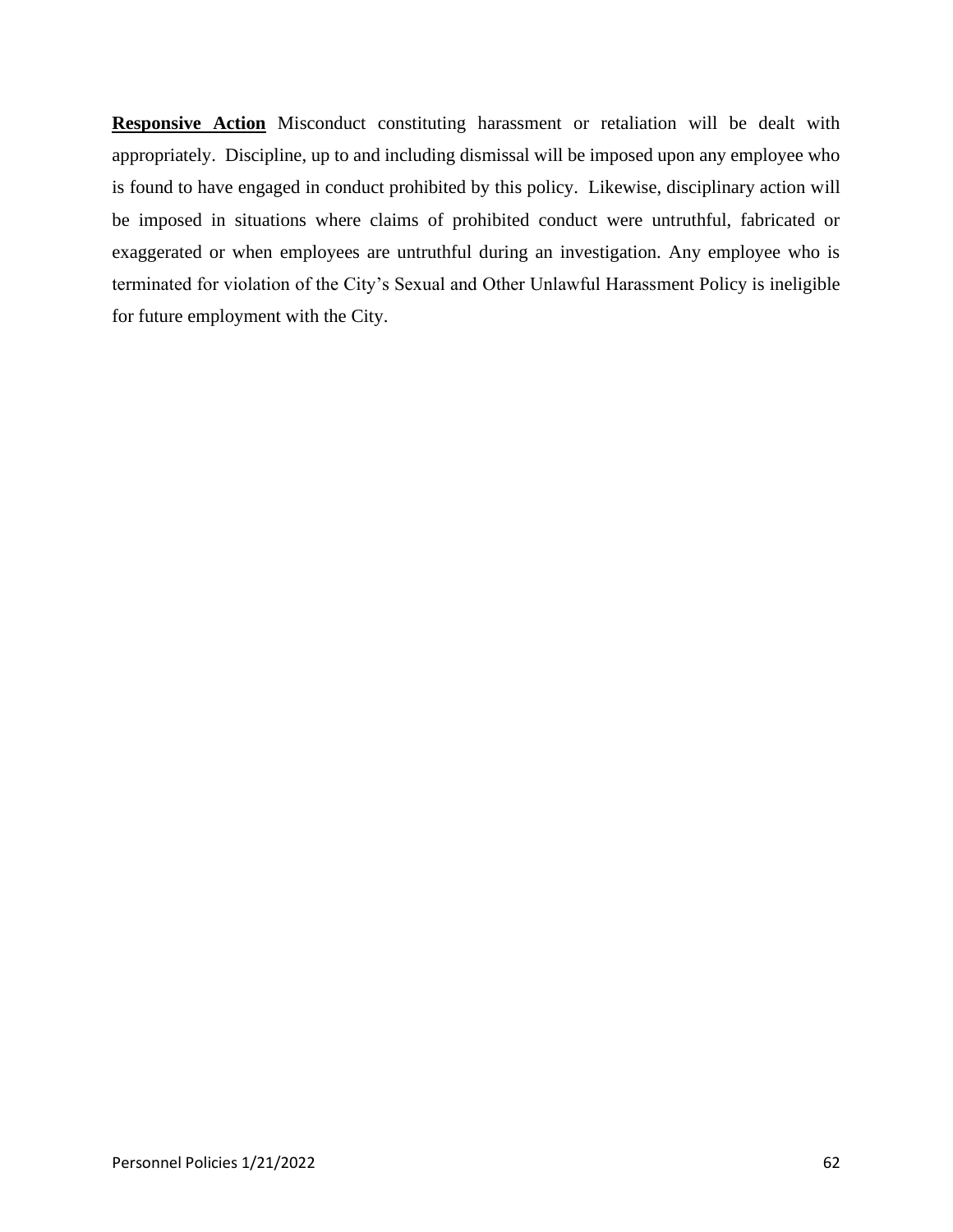# **CHAPTER XVII**

# **Drug and Alcohol Use Policy**

It is the desire of the City to provide an alcohol and drug-free, healthful, and safe workplace. To promote this goal, employees are required to report to work in appropriate mental and physical condition to perform their jobs in a satisfactory and safe manner.

**Prohibition Against Alcohol and Illegal and Unauthorized Drugs** While on City premises, while on duty, while conducting City**-**related business or other activities off premises, while driving a City-owned or leased vehicle, or while operating or using other City-owned or leased property or equipment, no employee may use, possess, distribute, sell, or be under the influence of alcohol (except under the limited circumstances described below), inhalants, illegal drugs, including drugs which are legally obtainable but which were not legally obtained, and prescribed or over-the-counter drugs which are not being used as prescribed or as intended by the manufacturer.

The use of alcohol by a City employee during a business lunch is prohibited even though the person with whom the employee is having lunch may be consuming alcohol. Further, an employee on duty or conducting City business, including City-related business entertainment, may not drive his or her own personal vehicle while under the influence of alcohol. No employee in his or her workrelated capacity should ever be impaired because of the excessive use of alcohol. City employees may not bring alcoholic beverages on City premises, including parking lots adjacent to City work areas, and may not store or transport alcohol in a City-owned or leased vehicle.

**Prohibition Against Illegal and Unauthorized Drug-Related Paraphernalia** This policy also prohibits the use, possession, distribution, and sale of drug-related paraphernalia while on City premises, while on duty, while conducting City**-**related business or other activities off premises, while driving a City-owned or leased vehicle, or while operating or using other City-owned or leased property or equipment. Drug-related paraphernalia includes material and/or equipment designed for use in testing, packaging, storing, injecting, ingesting, inhaling or otherwise introducing illegal or unauthorized drugs into the body.

**Permissive Use of Prescribed and Over-The-Counter Drugs** The legal use of prescribed and over-the-counter drugs is permitted while on City premises, while on duty, while conducting Cityrelated business or other activities off premises, while driving a City-owned or leased vehicle, or while operating or using other City-owned or leased property or equipment only if it does not impair an employee's ability to perform the essential functions of the job (or operate the vehicle, property or other equipment) effectively and in a safe manner that does not endanger the employee,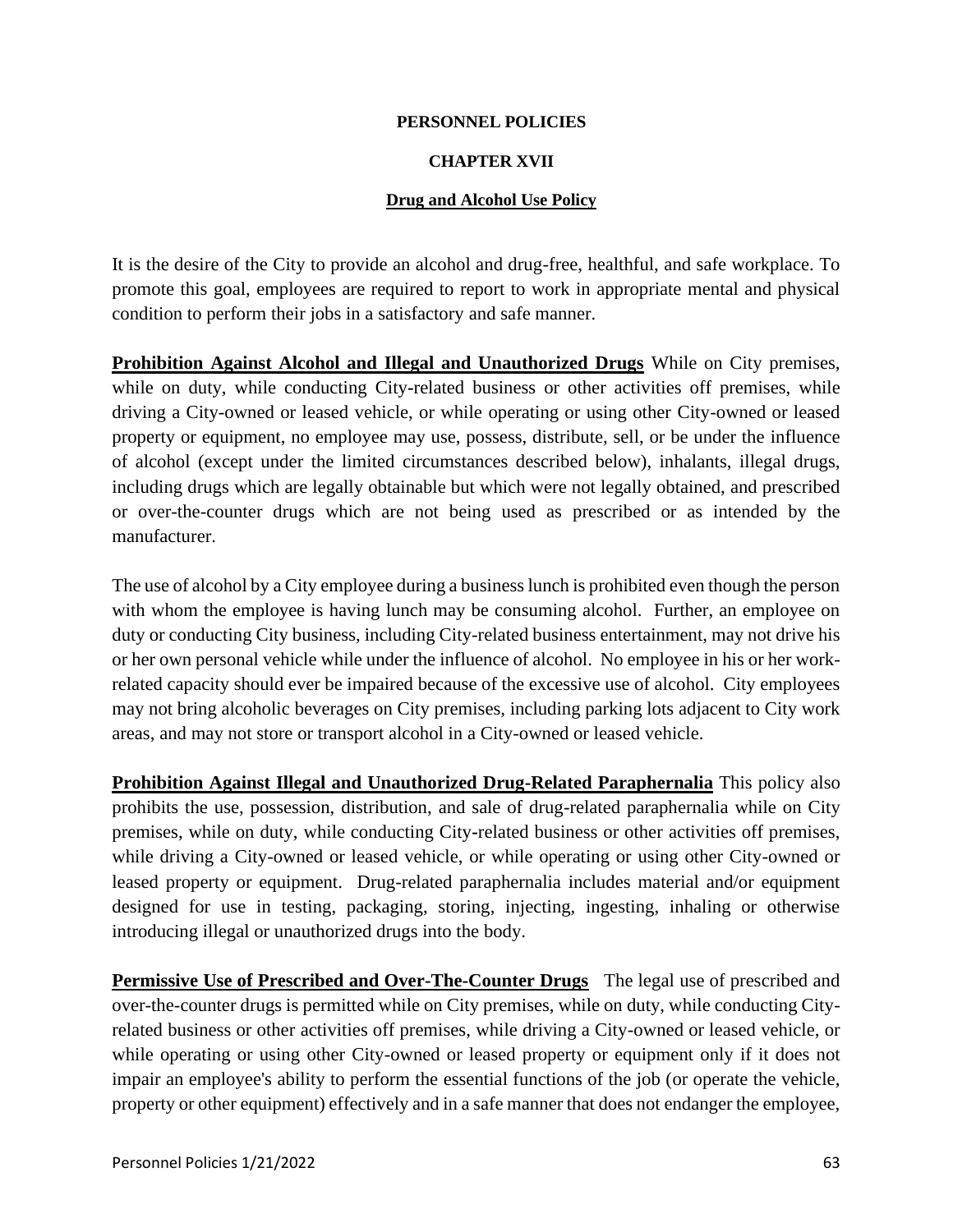citizens or other individuals in the workplace. Examples of impairment include, but are not limited to, drowsiness, dizziness, confusion, or feeling shaky.

**Police Department Employees** Certain City Police Department employees may be required to be in possession of alcohol and/or drugs in carrying out their job duties. Such employees will be exempted from certain portions of this policy under certain limited conditions. Additional guidelines may be established by Police Department operating procedures.

**Mandatory Disclosure by Employees** Employees taking prescription medication and/or overthe-counter medication must report such use to either their Department Director or to the City Manager if there is a reasonable likelihood the medication will impair the employee's ability to perform the essential functions of his or her job (or operate a vehicle, property or other equipment, if applicable) effectively and in a safe manner that does not endanger the employee, citizens or other individuals in the workplace. Human Resources shall keep a list of such medications in the employee's medical file. Examples of impairment include, but are not limited to, slurred speech, drowsiness, dizziness, confusion, or feeling shaky.

**On-Call Employees** Employees scheduled to be on call are expected to be fit for duty upon reporting to work. Any employee scheduled to be on call, and is called out, is governed by this policy. Sometimes, an employee who is not scheduled to be on call may nevertheless be called out. If this or any other situation occurs where the employee called out is under the influence of alcohol or has a presence in the system of drugs, such that reporting to work would result in a violation of this policy, the employee must so advise the appropriate supervisor on duty. The employee will not be required to report to work.

**Mandatory Reporting of Arrests and Convictions** Employees must notify their immediate supervisor and the Department Director, in writing, of any alcohol or drug-related arrest and/or convictions (including a plea of *nolo contendere*) or deferred adjudication, for a violation occurring off duty and/or in the workplace no later than twenty-four (24) hours after the arrest and/or conviction.

**Off-Duty Conduct** The City may take disciplinary action, up to and including termination of employment, if an employee's off-duty use of or involvement with drugs or alcohol is damaging to the City's reputation or business, is inconsistent with the employee's job duties, or when such off-duty use, or involvement adversely affects the employee's job performance. Any employee reporting to work under the influence of illegal drugs or alcohol (.02 bac or higher) may be disciplined, up to and including termination.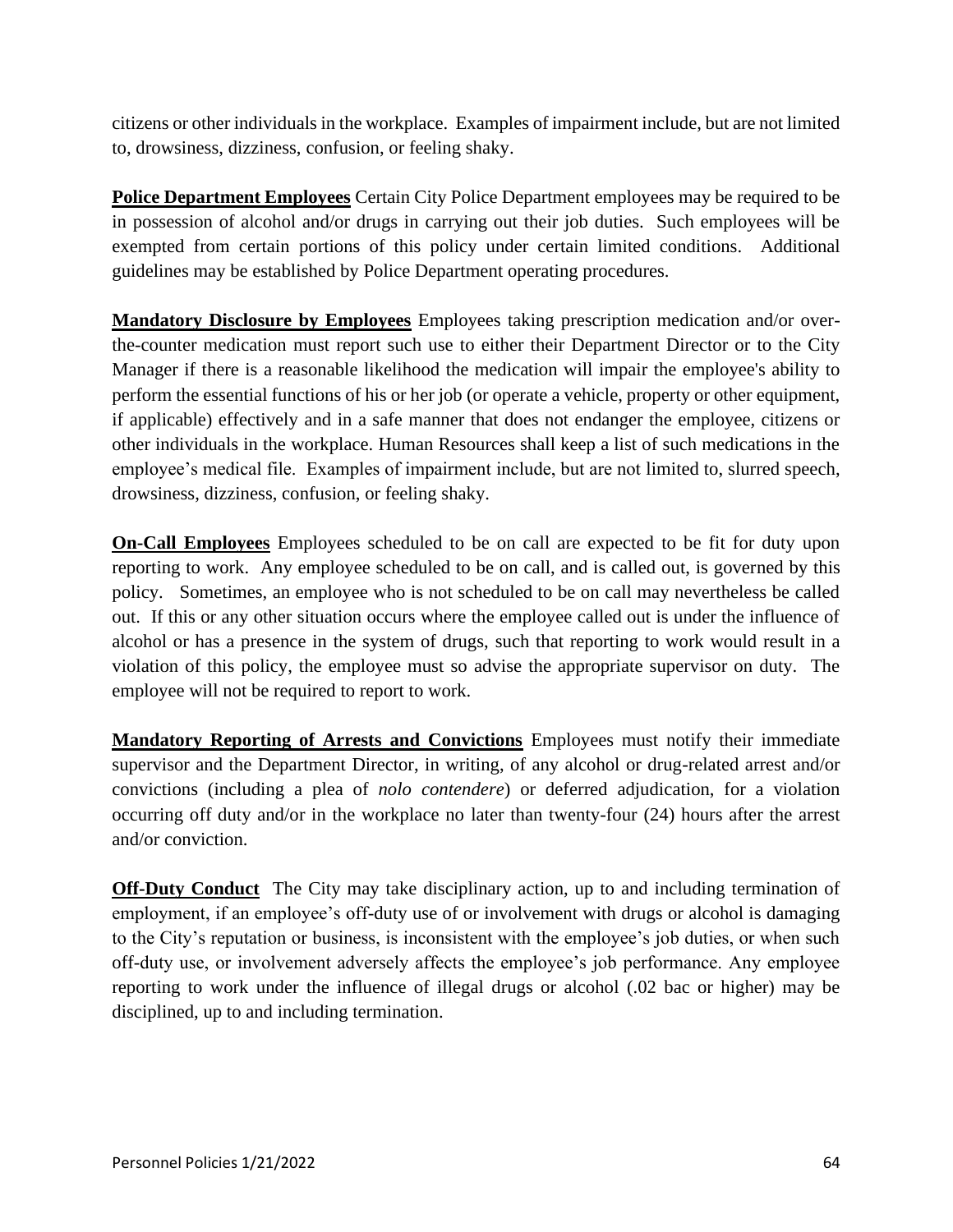# **Rehabilitation/Treatment**

- 1. It is the City's desire to assist employees who voluntarily request assistance with alcohol or drug dependency. For City support and assistance, however, an employee must acknowledge the problem and seek and accept counseling and/or rehabilitation before it impairs job performance and/or jeopardizes the employee's employment. The City will administer this policy in line with the Americans With Disabilities Act.
- 2. Employees with drug or alcohol problems that have not resulted in, and are not the immediate subject of, disciplinary action may request approval to take a leave of absence to participate in a rehabilitation or treatment program. (An employee may not enroll in a rehabilitation or treatment program in lieu of disciplinary action.) The leave of absence may be granted in the City Manager's sole discretion. Factors considered by the City in deciding whether to grant leave include: the length of the employee's employment with the City; the employee's prior work and disciplinary history; the employee's agreement to abstain from the use of the problem substance and follow all other requirements of the rehabilitation/treatment program; the reputation of the program and the likelihood of a successful outcome; the employee's compliance with City policies, rules, and prohibitions relating to conduct in the workplace; and the resulting hardship on the City due to the employee's absence. Unless otherwise required by law, it is the City's policy to grant such a leave of absence only once during the course of an employee's employment with the City.
- 3. During time off for a City-approved rehabilitation or treatment program, the employee must use any available vacation leave, sick leave, compensatory time off, or other accrued paid leave time. The City Manager will determine whether additional unpaid leave may be needed as an accommodation or otherwise after all paid leave is used.
- 4. If the employee successfully completes the prescribed rehabilitation or treatment, the City will make reasonable efforts to return the employee to the prior position or one of similar pay and status. However, employment with the City following a City-approved leave for rehabilitation or treatment is conditioned on the following:

Initial negative test for drugs and/or alcohol before returning to work;

A written release to return to work from the City-approved rehabilitation or treatment facility/program;

Periodic and timely confirmation of the employee's on-going cooperation and successful participation in any follow-up or ongoing counseling, testing, or other treatment required in connection with the City-approved rehabilitation or treatment program, if applicable;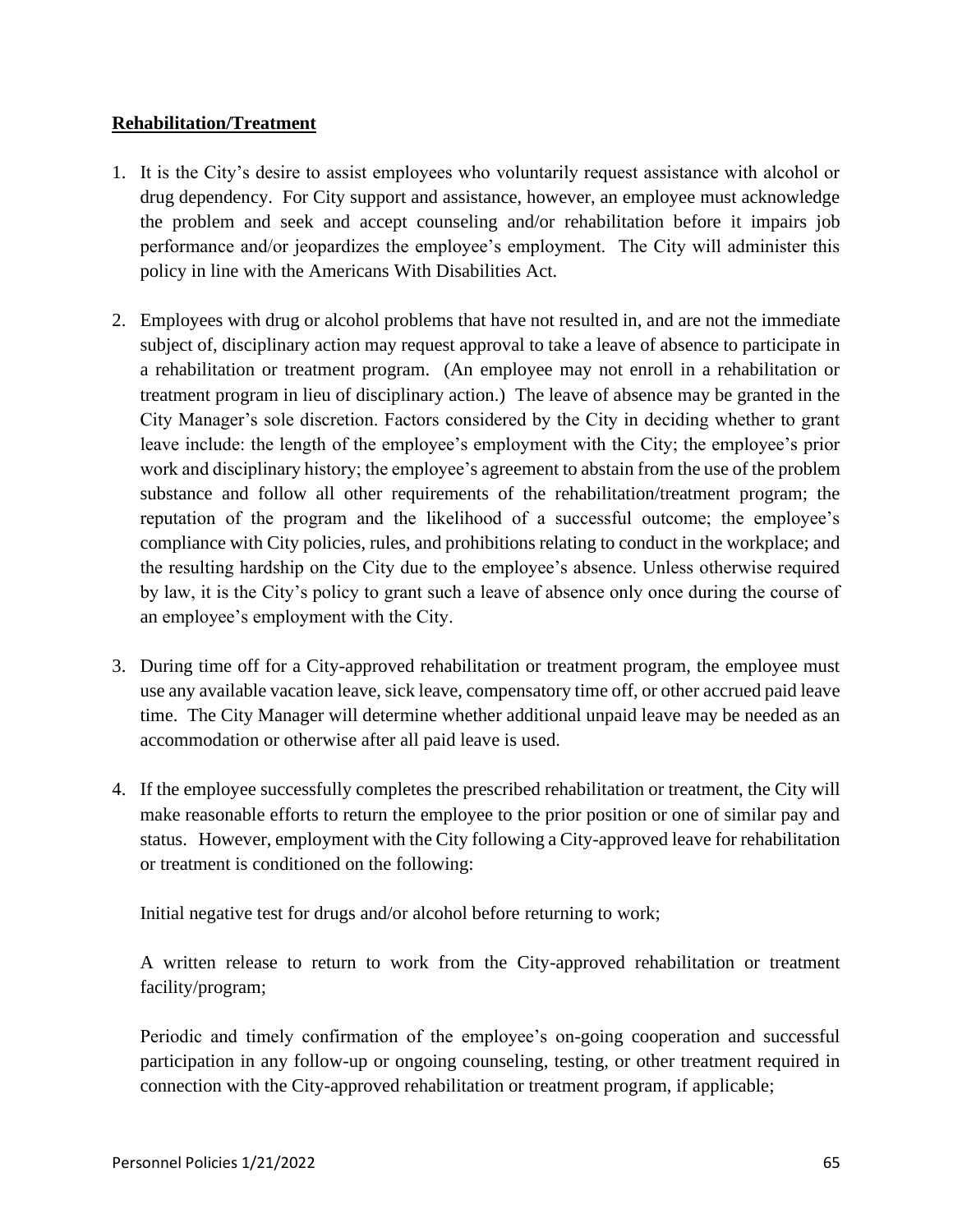In addition to any testing required in connection with the employee's ongoing treatment or followup to treatment, safety sensitive employees who participate in rehabilitation or treatment under this section will also be required to submit to periodic and/or random testing by the City during 12-month period following the employee's return to work following treatment.

**Policy Violations** Violations of this policy will generally lead to disciplinary action, up to and including immediate termination of employment and/or required participation in a substance abuse rehabilitation or treatment program. The Police and Fire Departments may follow their own disciplinary rules or under their respective agreements, if any, regarding violation of this policy. Employees with questions or concerns about substance dependency or abuse are encouraged to discuss these matters with their supervisor or the Director of Human Resources to receive assistance or referrals to appropriate resources in the community.

# **TESTING**

**Types of Tests** Testing may include one or more of the following: urinalysis, hair testing, breathalyzer, Intoxilyzer, blood, or other generally accepted testing procedure.

**Testing of Applicants** All applicants to whom a conditional offer of employment has been made will be required to submit to testing for illegal and unauthorized drugs. A positive test result, refusal to test, or attempts to alter or tamper with a sample or any other part of the test, will render the applicant ineligible for consideration of employment or future employment with the City. For clear and manifest cause, the City Manager may decide to remove a prospective employee's ineligibility for a positive test result.

# **Testing of Employees**

- 1. Employees may be tested for alcohol and/or illegal and unauthorized drugs after a workplace injury or accident or "near miss," when reasonable suspicion exists, return to duty, or in connection with any required treatment or rehabilitation. The City may conduct random testing on employees holding safety-sensitive positions.
- 2. Police and Fire Department employees are also subject to any applicable Departmental rules and regulations regarding illegal and unauthorized drug and alcohol testing.
- 3. For purposes of this policy, reasonable suspicion is a belief based on articulable observations (e.g., observation of alcohol or drug use, apparent physical state of impairment, incoherent mental state, changes in personal behavior that are otherwise unexplainable, deteriorating work performance that is not attributable to other factors, a work-related accident or injury,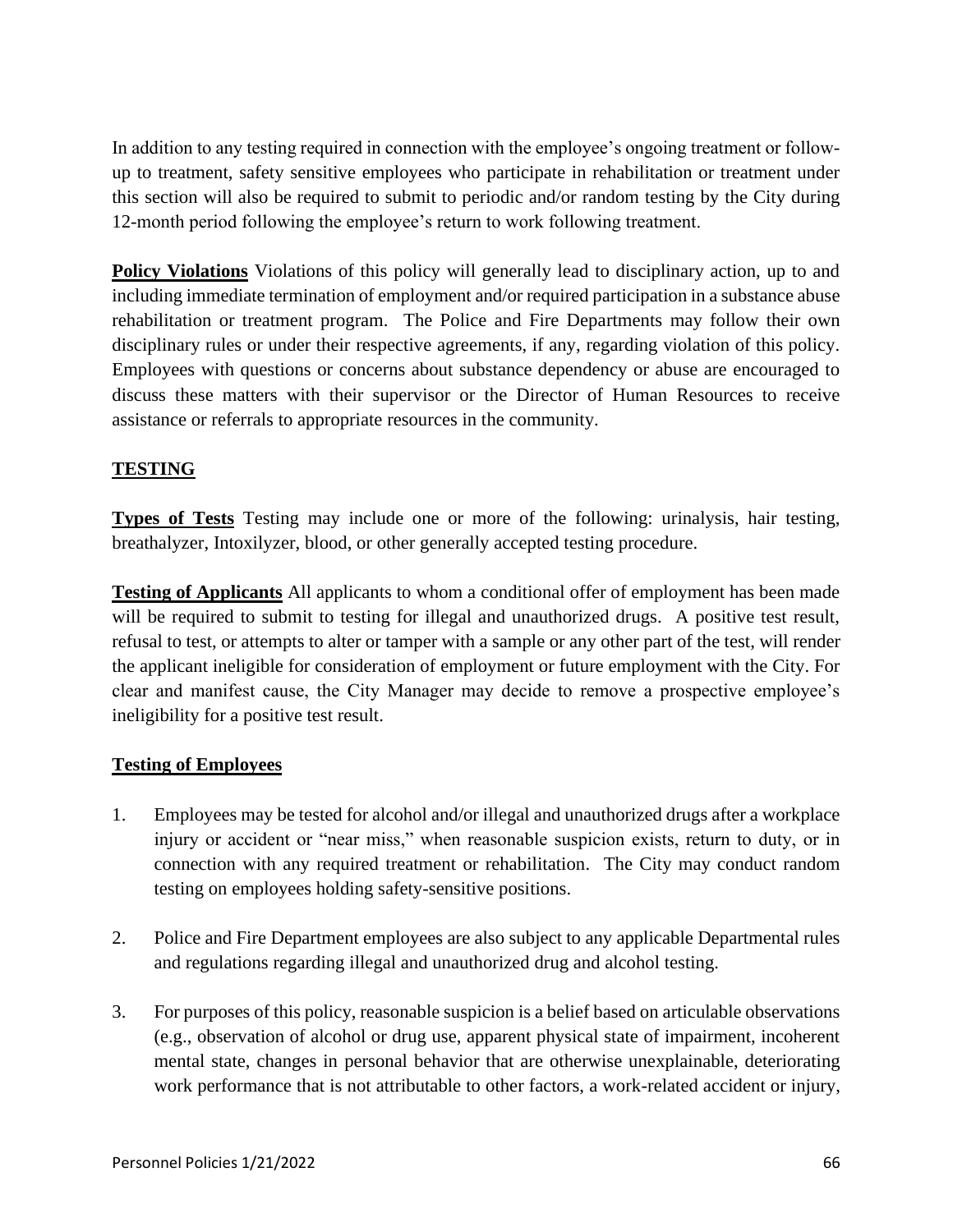evidence of possession of substances or objects which appear to be illegal or unauthorized drugs or drug paraphernalia) sufficient to lead a supervisor to suspect that the employee is under the influence of illegal or unauthorized drugs or alcohol. Supervisors who refer an employee for reasonable suspicion testing must document the specific factors that support reasonable suspicion testing (e.g., the who, what, when, where of the employee's behavior and other symptoms, statements from other employees or third parties, and other evidence supporting the reasonable suspicion testing).

- 4. Tests will be paid for by the City. To the extent possible, testing will normally be done during the employee's normal work time.
- 5. Any employee who refuses to be tested, or who attempts to alter or tamper with a sample or any other part of the testing process, will be subject to disciplinary action up to and including termination.
- 6. A positive test result is a violation of the City's Drug and Alcohol Use Policy and may result in disciplinary action up to and including termination of employment. Any employee who is terminated for violation of the City's Drug and Alcohol Use Policy is ineligible for future employment with the City. For clear and manifest cause, the City Manager may decide to remove a prospective employee's ineligibility under this part.
- 7. The City has additional obligations when testing for controlled substances and alcohol for those employees regulated by the U.S. Department of Transportation. Please see the City's Drug and Alcohol Policy for DOT Employees for additional information.

# **Testing Procedures**

- 1. All testing must normally be authorized in advance by both the employee's Department Director and the Director of Human Resources. If the Department Director is unavailable within a reasonable period of time, the Director of Human Resources may, with sole discretion, authorize the testing of an employee. If the Director of Human Resources is unavailable within a reasonable period of time, the Department Director may, with sole discretion, authorize the testing of an employee. For reasonable suspicion testing, testing may not be authorized without the supervisor's documentation of the articulable factors which led the supervisor to suspect that the employee is under the influence of illegal or unauthorized drugs or alcohol. Testing should be arranged as soon as possible after the supervisor's articulable observations.
- 2. If an employee's conduct resulted in a workplace accident, injury or "near miss," or reasonable suspicion exists to believe that the employee has violated the City's Drug and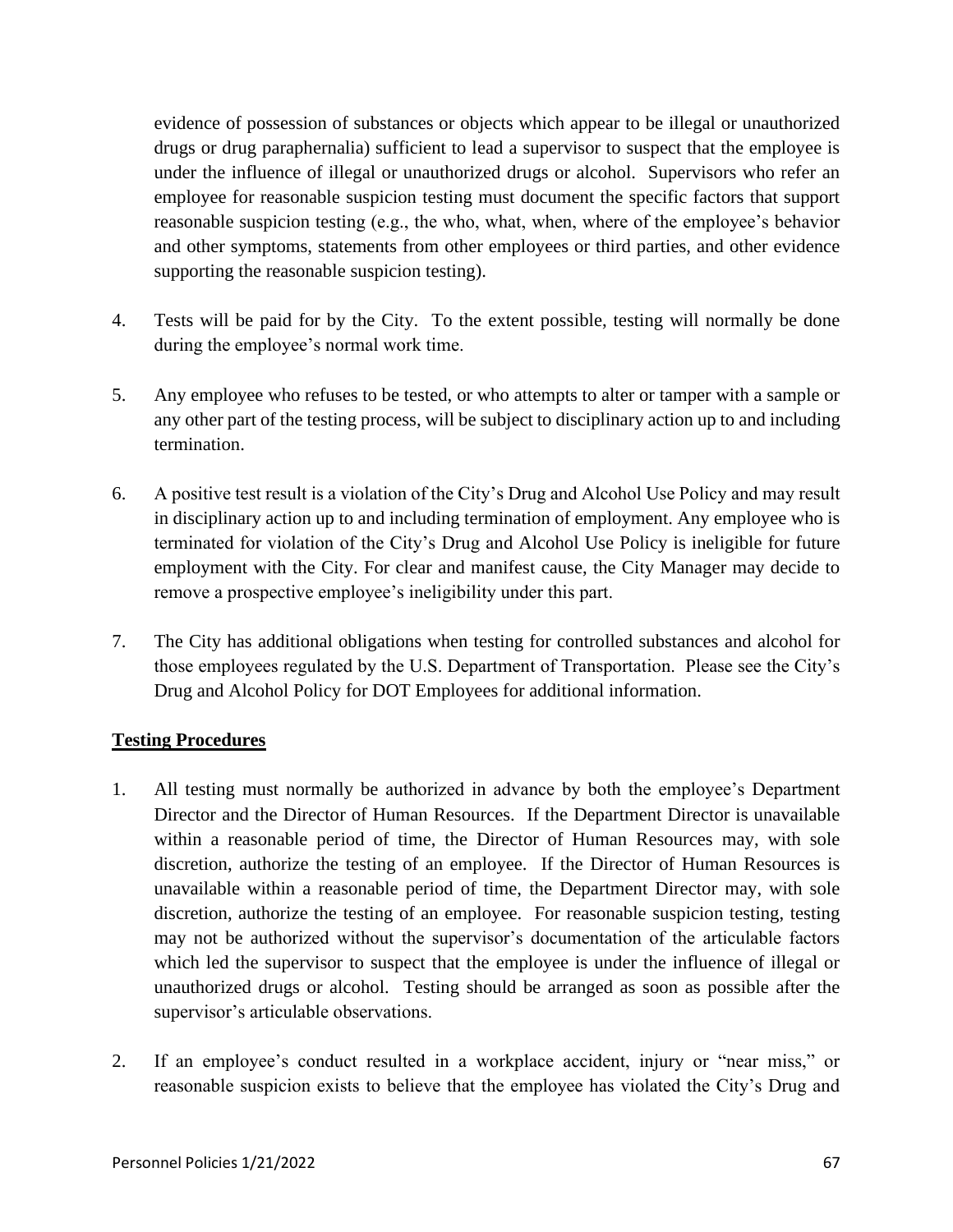Alcohol Use Policy, the employee will be provided with transportation to the testing facility. A supervisor or other designated City representative may be required to stay with the employee during the testing process. The City may, in its discretion, reassign the employee or put the employee on administrative leave until the test results are received. The City will make arrangements to have the employee transported home after the testing.

- 3. All substance abuse testing will be performed by an approved laboratory or healthcare provider chosen by the City. All positive test results will be subject to confirmation testing.
- 4. Test results will be maintained in a confidential file separate and apart from the employee's personnel file. Any medical-related information will be confidential and accessible only by the Director of Human Resources; supervisors and managers on a need to know basis, including those who have a need to know about necessary restrictions on the work or duties of an employee and any necessary accommodation; first aid and safety personnel when appropriate; government officials; insurance companies as may be necessary to provide health or life insurance to employees; by court order or as otherwise legally mandated; and as necessary to protect the interests of the City.

# Section 1 - Drug and Alcohol Policy for DOT Employees

**Employees/Applicants Subject To Testing** City employees who drive a commercial motor vehicle (CMV) requiring a Commercial Driver's License (CDL) as part of their job duties are subject to alcohol and drug testing as required by the U.S. Department of Transportation (DOT) and the Federal Motor Carrier Safety Administration and as outlined in this policy. The employee's supervisor or the Director of Human Resources will advise the employee if the employee is subject to DOT testing and the terms of this policy. Employees who are not required by DOT to hold a CDL are not subject to this policy. Applicants for employment for a position requiring a CDL are also subject to testing under this policy with a conditional offer of employment.

Employees covered by this policy are also required to comply with the City's Drug and Alcohol Use Policy. In other words, this DOT Drug and Alcohol Policy is in addition to, not in lieu of, the provisions of the City's general Drug and Alcohol Use Policy. DOT tests will be completely separate from non-DOT tests in all respects. DOT tests take priority and will be conducted and completed before a non-DOT test is begun. All drug and alcohol testing performed under this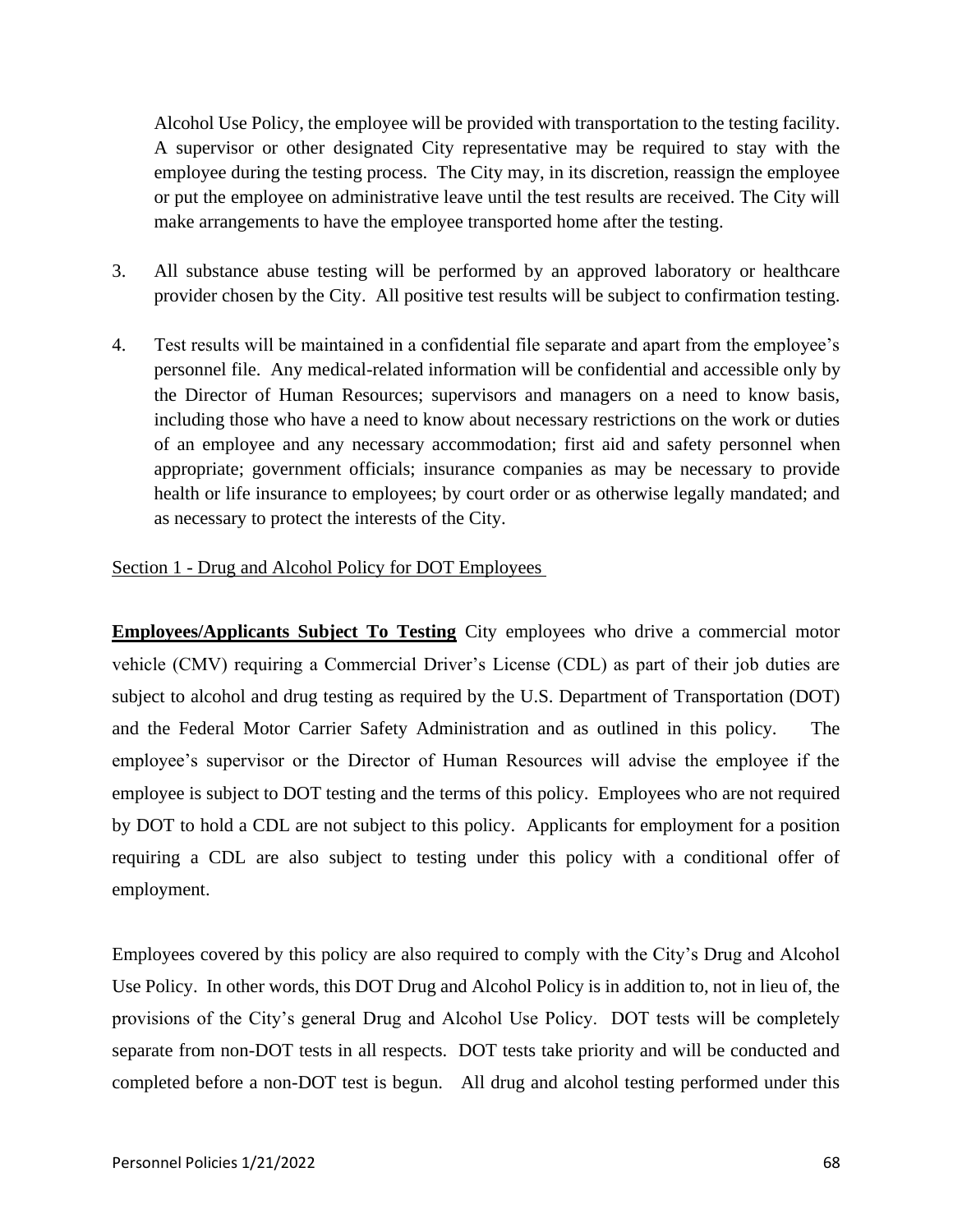DOT Policy will comply with applicable DOT procedures. If this policy conflicts with DOT regulations in any way, the DOT regulations will govern.

An employee subject to the provisions of this policy may be a person employed by the City. The list of job titles on Attachment A may change as job responsibilities change or as new jobs are added to the City's work force. Employees required by DOT to hold a CDL, due to the type of vehicle or equipment they operate, are subject to this policy whether or not this list is immediately updated to include their job titles. Employees who hold these jobs are required to carry their CDLs when they are at work or are operating City equipment.

# **Prohibited Alcohol Use**

- a. **On-duty and Pre-duty Use** Reporting for, or remaining on, duty requiring the performance of safety-sensitive functions is prohibited under the following conditions:
	- While having a breath alcohol concentration of 0.04 or more as indicated via breath test;
	- While using alcohol; or
	- Within 4 hours after using alcohol.
- b. **Use Following An Accident** An employee required to take a post-accident alcohol test pursuant to this policy is prohibited from using alcohol for 8 hours following the accident, or until undergoing a post-accident alcohol test, whichever occurs first.

**Prohibited Drug Use** Illicit use of drugs by safety sensitive drivers is prohibited both on and off duty. An employee may not report for duty or remain on duty when using or after use of any controlled substances, except when the use is pursuant to the instructions of a licensed medical practitioner who has advised the employee that the substance will not adversely affect the employee's ability to safely operate a CMV. An employee may not report for duty, remain on duty or perform a safety sensitive function if the employee tests positive for controlled substances or has adulterated or substituted a test specimen.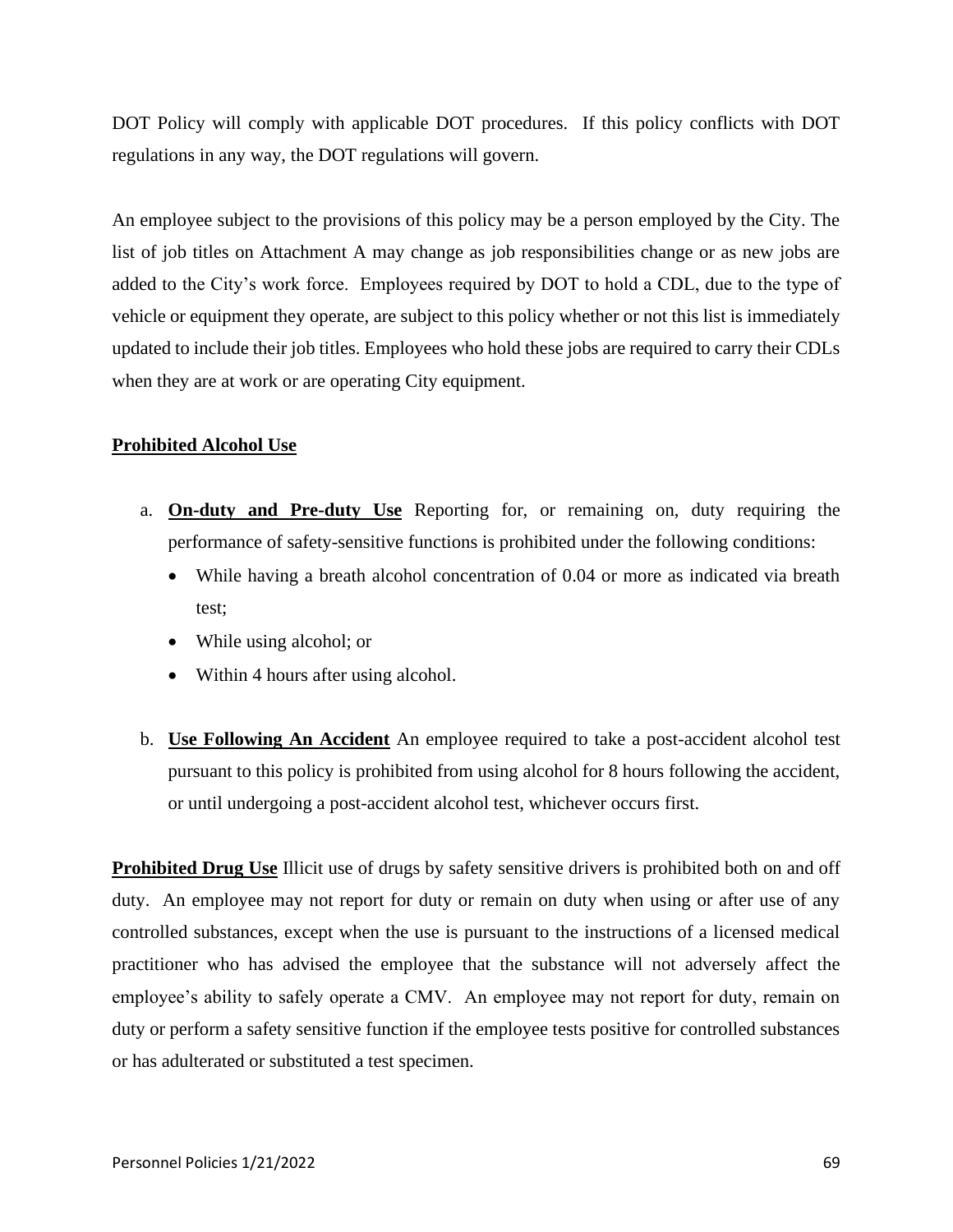**Required Alcohol and Drug Tests** DOT requires the following testing for covered drivers: preemployment, post-accident, random, reasonable suspicion, return-to-duty, and follow-up testing. Before conducting any required DOT testing, the City will notify the driver that the alcohol or drug test is required by DOT regulations.

- a. **Pre-employment Testing** Drug and alcohol tests will be conducted after a conditional offer of employment is made, but before actually performing safety-sensitive functions for the first time. These tests are also required when employees are promoted, demoted or transferred into a safety sensitive driver position.
- b. **Post-accident testing** Drug and alcohol tests will be conducted after accidents in which the driver's performance could have contributed to the accident (as determined by a citation for a moving traffic violation) and for all fatal accidents even if the driver is not cited for a moving traffic violation. Post-accident testing must be conducted as soon as practicable on all surviving drivers following an occurrence involving a CMV operating on a public road in commerce, as follows:
	- When the employee is issued a moving traffic violation citation and one or more of the vehicles involved is disabled and must be towed from the scene;
	- When the employee is issued a moving traffic violation citation and any person involved in the accident is injured to the extent that he/she requires and receives immediate medical treatment away from the scene of the accident; or
	- In an accident involving a fatality, testing will be performed on anyone who was performing safety sensitive functions with respect to the vehicle.

An employee subject to post-accident testing must remain readily available for such testing or will be deemed by the City to have refused to test. Nothing in this policy shall be construed to require the delay of necessary medical attention for injured people following an accident or to prohibit an employee from leaving the scene of an accident for the period necessary to obtain assistance in responding to the accident or to obtain necessary medical care.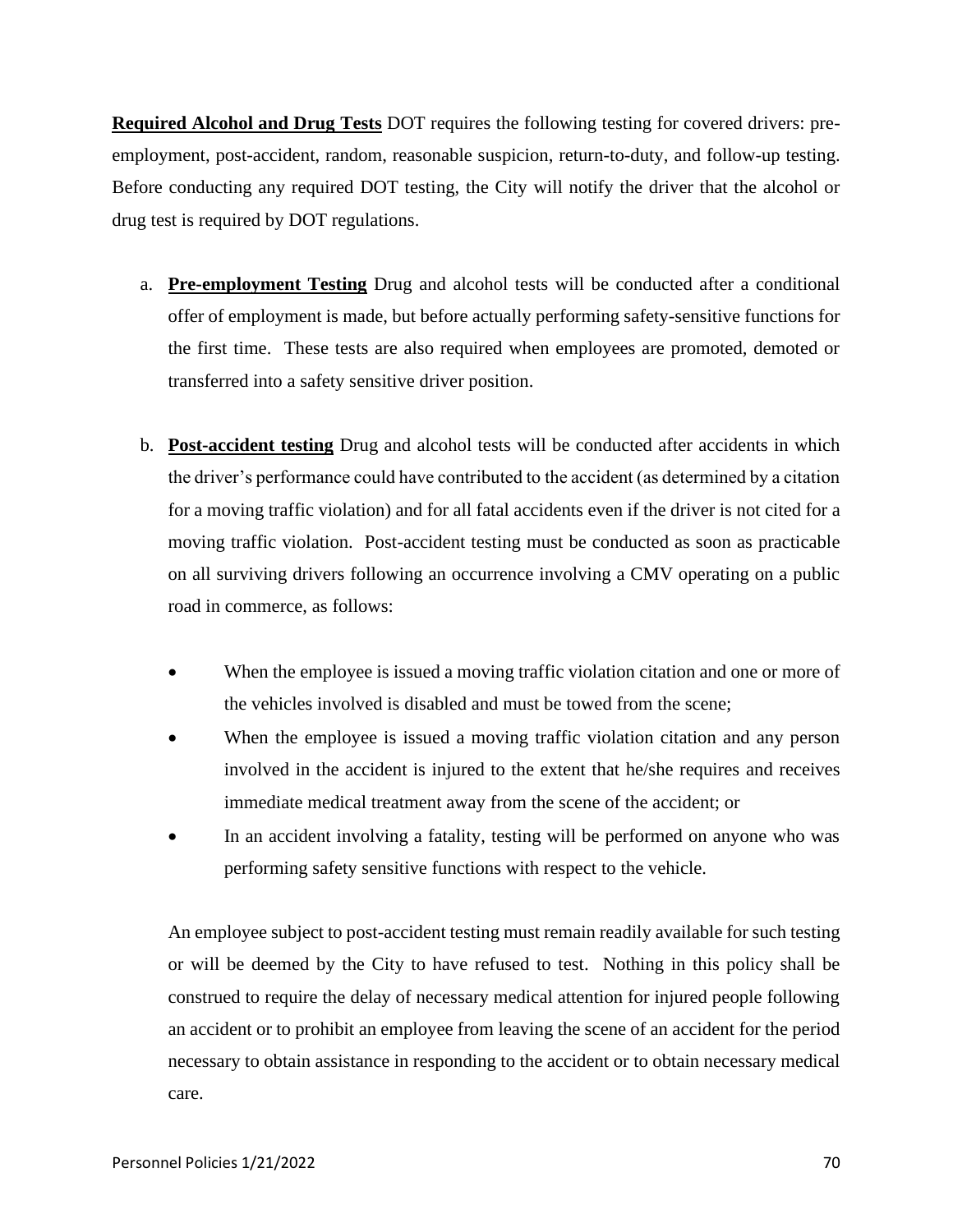In post-accident situations, the City may substitute a blood or breath alcohol test for a urine drug test, so long as the test is performed by state or local law enforcement officials using procedures required by their jurisdictions, provided such test results are received directly from the local jurisdiction or the driver. A positive post-accident test administered by law enforcement will result in the same action as a positive post-accident test performed at the City's behest.

**Post-Accident Alcohol Testing** If alcohol testing cannot be administered within 2 hours of one of the above listed occurrences, a written statement explaining why the alcohol test was not promptly administered must be provided to the Director of Human Resources by the appropriate supervisor. If alcohol testing cannot be administered within 8 hours after the occurrence, the City will cease attempts to administer an alcohol test and document the reasons the alcohol test was not administered. This report must be promptly forwarded to the Director of Human Resources.

**Post-Accident Drug Testing** A driver will be drug tested as soon as practicable but not later than 32 hours after one of the above listed occurrences. If the driver is not drug tested within 32 hours, the appropriate supervisor must prepare a report documenting the reason why and promptly forward the report to the Director of Human Resources.

c. **Reasonable Suspicion Testing** Reasonable suspicion drug and alcohol testing is conducted when a trained supervisor has reason to believe that an employee is in violation of this policy. The reasonable suspicion must be based on specific, contemporaneous, articulable observations concerning the appearance, behavior, speech, or body odors of the employee; the observations may also include indications of the chronic and withdrawal effects of controlled substances. The supervisor must consult with the Department Director (or designee) and affirm the basis of the suspicion. If the Department Director concurs, the employee will be required to undergo testing only after consultation with the Director of Human Resources. A written report of the reasonable suspicion observations must be prepared by the supervisor(s) who made the observation within 24 hours of the observed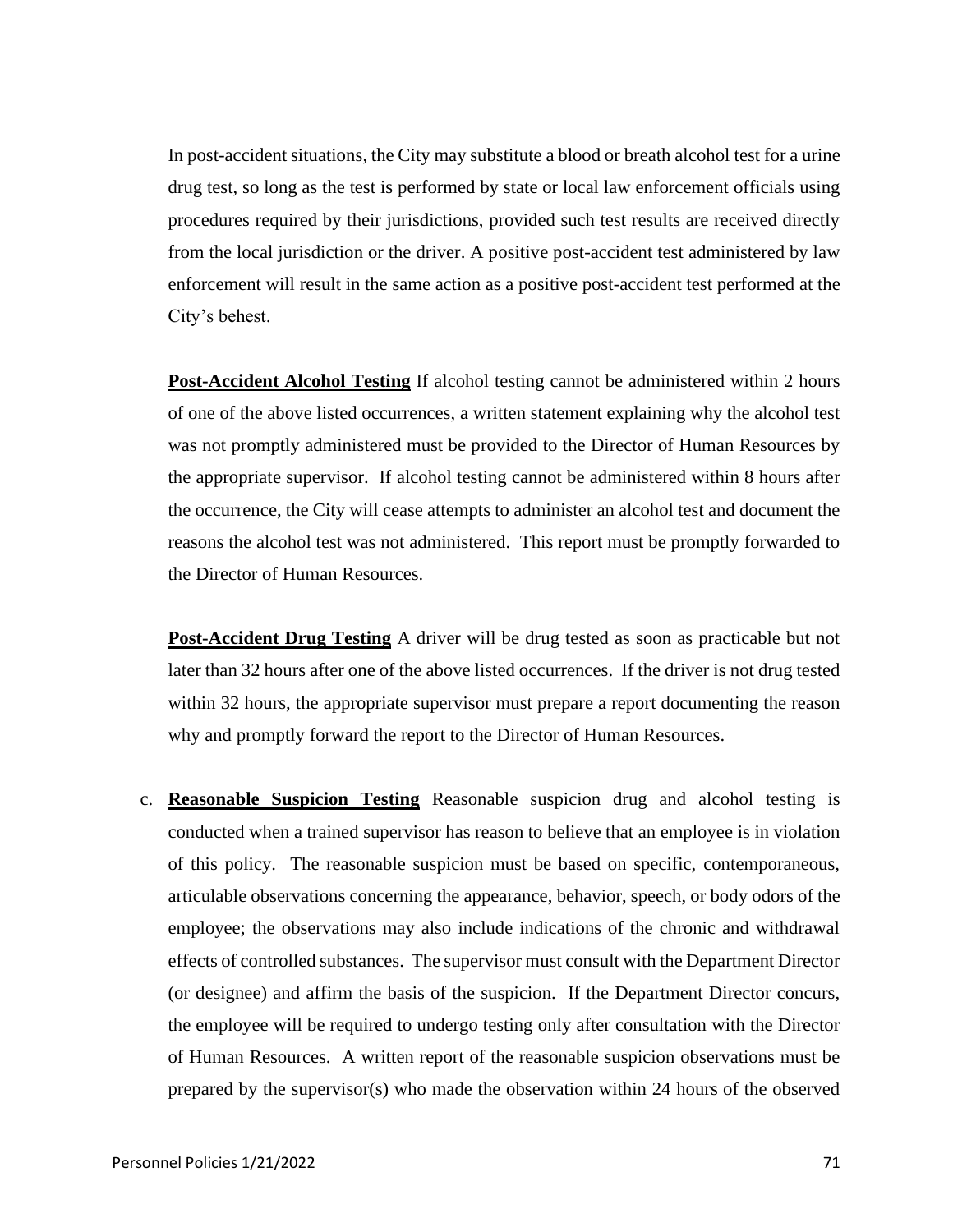behavior or before the results of tests are released, whichever is earlier. This report must be promptly forwarded to the Director of Human Resources.

**Reasonable Suspicion Alcohol Testing** Reasonable suspicion alcohol testing is permitted only if the reasonable suspicion observation is made during, just before, or just after, the period of the workday the employee is required to be in compliance with this policy. An employee may be directed to undergo reasonable suspicion testing only while the employee is performing, just before performing, or just after performing, safety sensitive functions. If alcohol testing cannot be administered within 2 hours after the reasonable suspicion observation, a written statement that explains why the alcohol test was not promptly administered must be given to the Director of Human Resources. If alcohol testing cannot be administered within 8 hours after the observation, the City will cease attempts to administer an alcohol test and the appropriate supervisor must immediately document the reasons that the alcohol test was not administered; this report must be promptly forwarded to the Director of Human Resources.

Notwithstanding the absence of a reasonable suspicion alcohol test under this policy, an employee may not report for duty or remain on duty requiring the performance of safety sensitive functions while the employee is under the influence of or impaired by alcohol, as shown by the behavioral, speech and performance indicators of alcohol misuse. In such instances, the employee will not be permitted to perform or continue to perform safety sensitive functions until:

- An alcohol test measures the employee's alcohol concentration at less than 0.02; or
- 24 hours have elapsed since the reasonable suspicion observation was made.

**Reasonable Suspicion Drug Testing** A driver will be drug tested as soon as practicable but not later than 32 hours after the reasonable suspicion observation. If the driver is not drug tested within 32 hours, the appropriate supervisor must prepare a report documenting the reason why and promptly forward the report to the Director of Human Resources.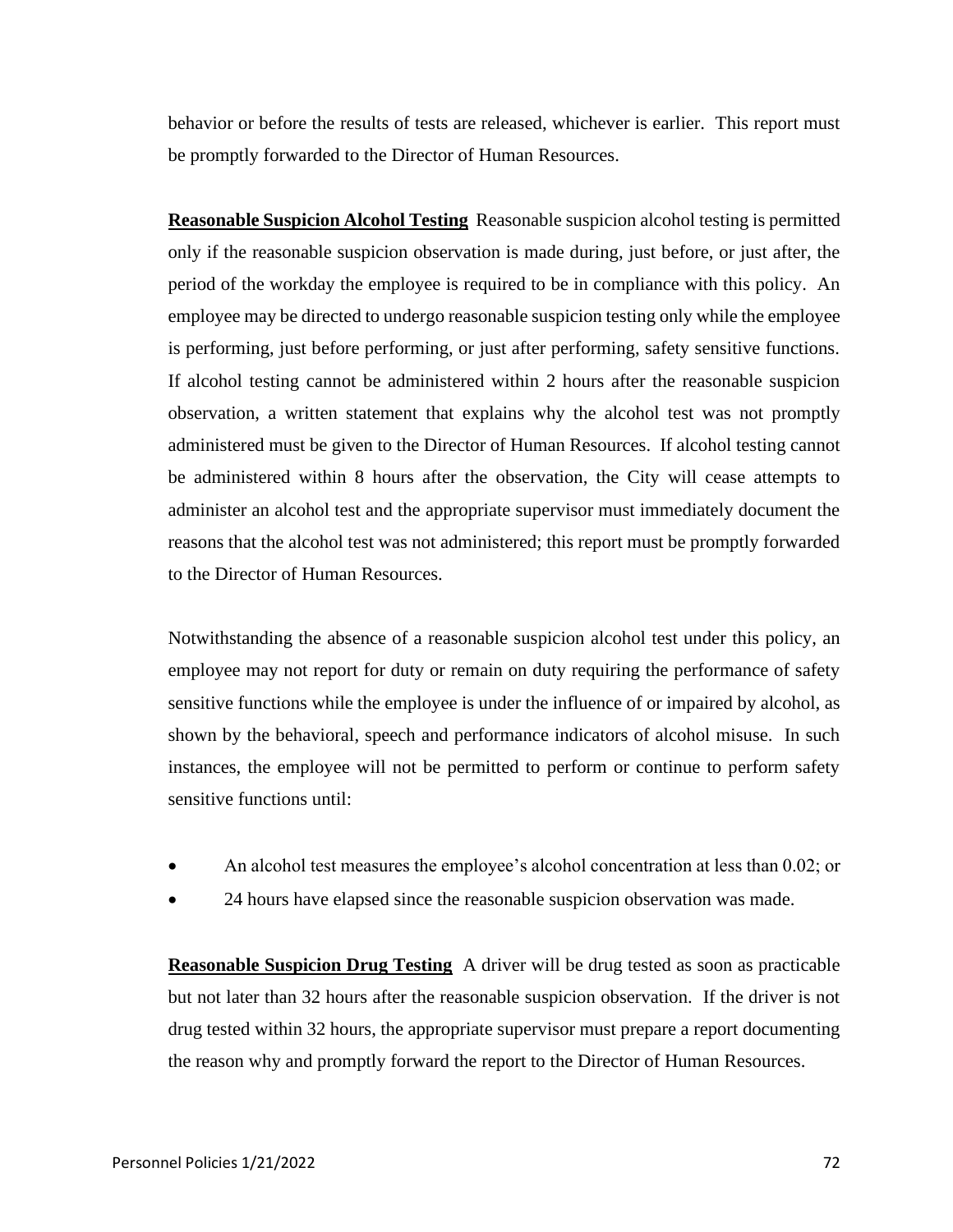- d. **Random Testing** Drivers are selected for random, unannounced drug and alcohol testing using a scientifically valid method, such as a random number table or a computer-based random number generator that is matched with the employee's Social Security number, payroll identification number, or other comparable identifying numbers. Each driver subject to this policy will have an equal chance of being tested each time random selections are made. The number of drivers randomly selected will be in accordance with applicable DOT regulations. Each driver randomly selected for testing will be tested during the selection period. Dates and times for random testing are unannounced and spread reasonably throughout the calendar year. Each driver selected for random testing must proceed to the test site immediately after notification; if, however, the driver is performing a safety-sensitive function, other than driving a CMV, at the time of notification, the City will instead ensure that the driver ceases to perform the safety-sensitive function and proceeds to the testing site as soon as possible. A driver will be randomly tested for alcohol just before, during, or just after performing, safety sensitive functions; random testing for drugs does not have to be conducted in immediate time proximity to performing safety sensitive functions.
- e. **Return-to-duty and follow-up testing** Return-to-duty tests are conducted when a driver who has violated DOT's prohibited drug and alcohol standards returns to performing safety sensitive duties. Follow-up tests are unannounced, and at least 6 tests must be conducted in the first 12 months after a driver returns to duty; follow-up tests may be extended for up to 60 months following a driver's return to duty. Drug tests must be negative and alcohol tests must demonstrate a breath alcohol level of less than 0.02. The driver will pay all costs associated with return-to-duty testing. When applicable, the City will follow all applicable DOT regulations in requiring return-to-duty and follow-up testing. The City is not, however, required to hire an applicant or continue the employment of a driver who has violated DOT drug and alcohol regulations, or this policy and it is the policy of the City not to do so. Thus, return-to-duty and follow-up tests are generally applicable only for those seeking assistance as set out below and, based on individual circumstances, for those who may have had an alcohol concentration of 0.02 or greater, but less than 0.04.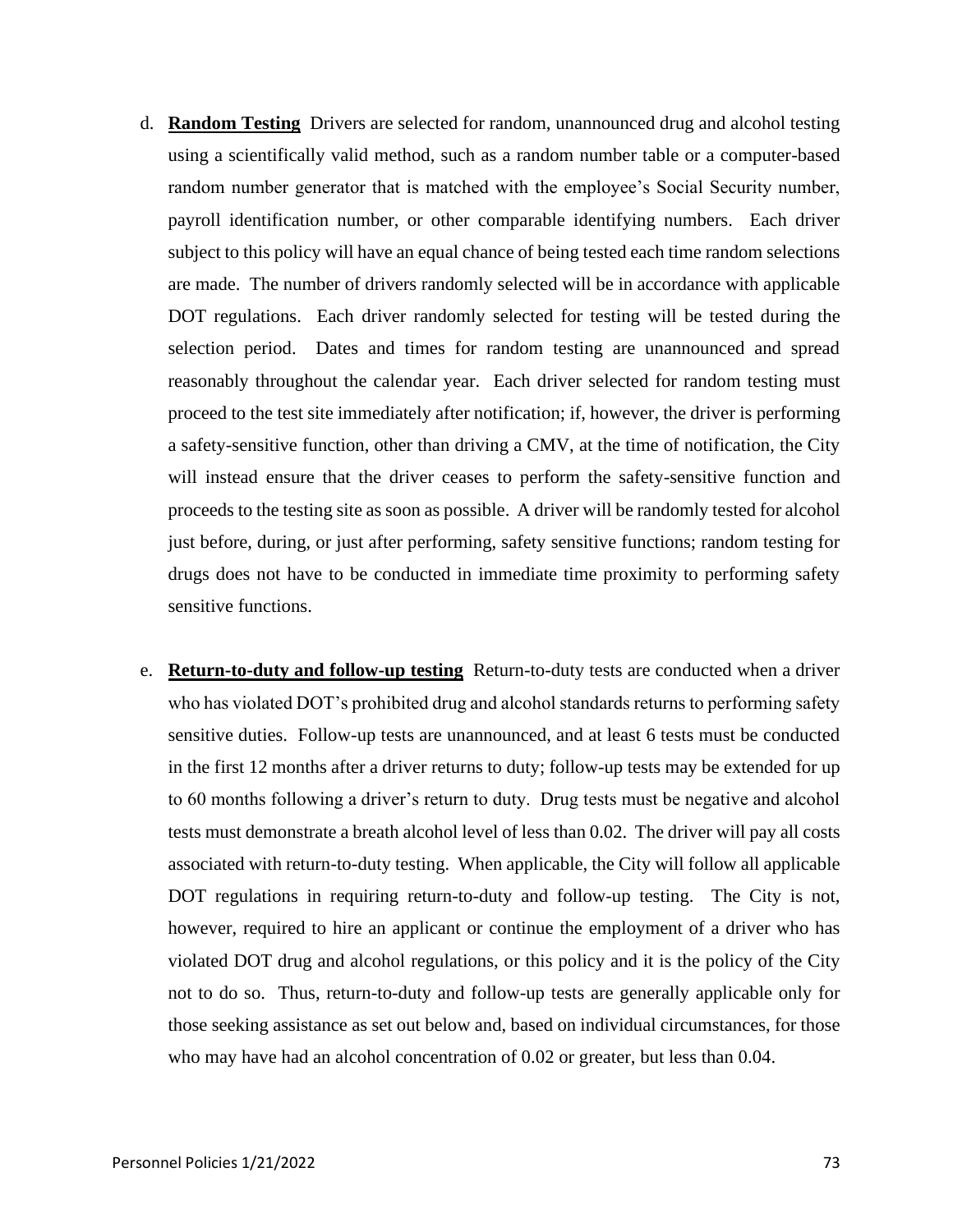**Refusal to Test** An employee who refuses to be tested in any of the above circumstances, who obstructs the testing process, or who tampers/alters a specimen, will not be permitted to perform or continue to perform safety sensitive functions and will likely be terminated. An applicant who does one of these prohibited acts will not be hired. Except in the case of pre-employment testing, a refusal to test includes the failure to appear for testing within a reasonable time, as well as failure to remain at the testing site until the testing process is complete. Failure to test also includes the failure to provide the required sample with no adequate medical explanation, and the failure to cooperate with any part of the testing process (e.g., refusing to empty pockets when asked to do so, behaving in a confrontational way that disrupts the collection process, or failure to undergo a medical exam or evaluation as directed by the physician medical review officer (MRO) as part of the verification process).

# **Additional Information About Alcohol Testing**

- a. **Consequences of a Positive Alcohol Test** An employee who is tested and has an alcohol concentration of 0.04 or greater will be removed from safety sensitive functions and may be terminated. An employee who is tested and has an alcohol concentration of .02 to.039 will not be permitted to perform safety sensitive functions for a minimum of 24 hours and will be disciplined, up to and including termination. If not terminated, then the employee will receive a mandatory referral to a substance abuse professional. Any non-compliance with the treatment recommendations of the substance abuse professional will result in disciplinary action, up to and including termination. (The employee will be placed on administrative leave without pay during the treatment period. That employee may use accrued sick leave during the treatment period.)
- b. **Alcohol Testing Procedures** A trained breath alcohol technician will conduct alcohol tests. If the alcohol concentration is 0.02 or greater, a second confirmation test will be conducted in accordance with DOT regulations, the results of which will determine any actions taken. Any result of less than 0.02 alcohol concentration is considered a "negative" test. The second, confirmation test results determine if the employee is in violation of this policy. Testing procedures that ensure accuracy, reliability and confidentiality of test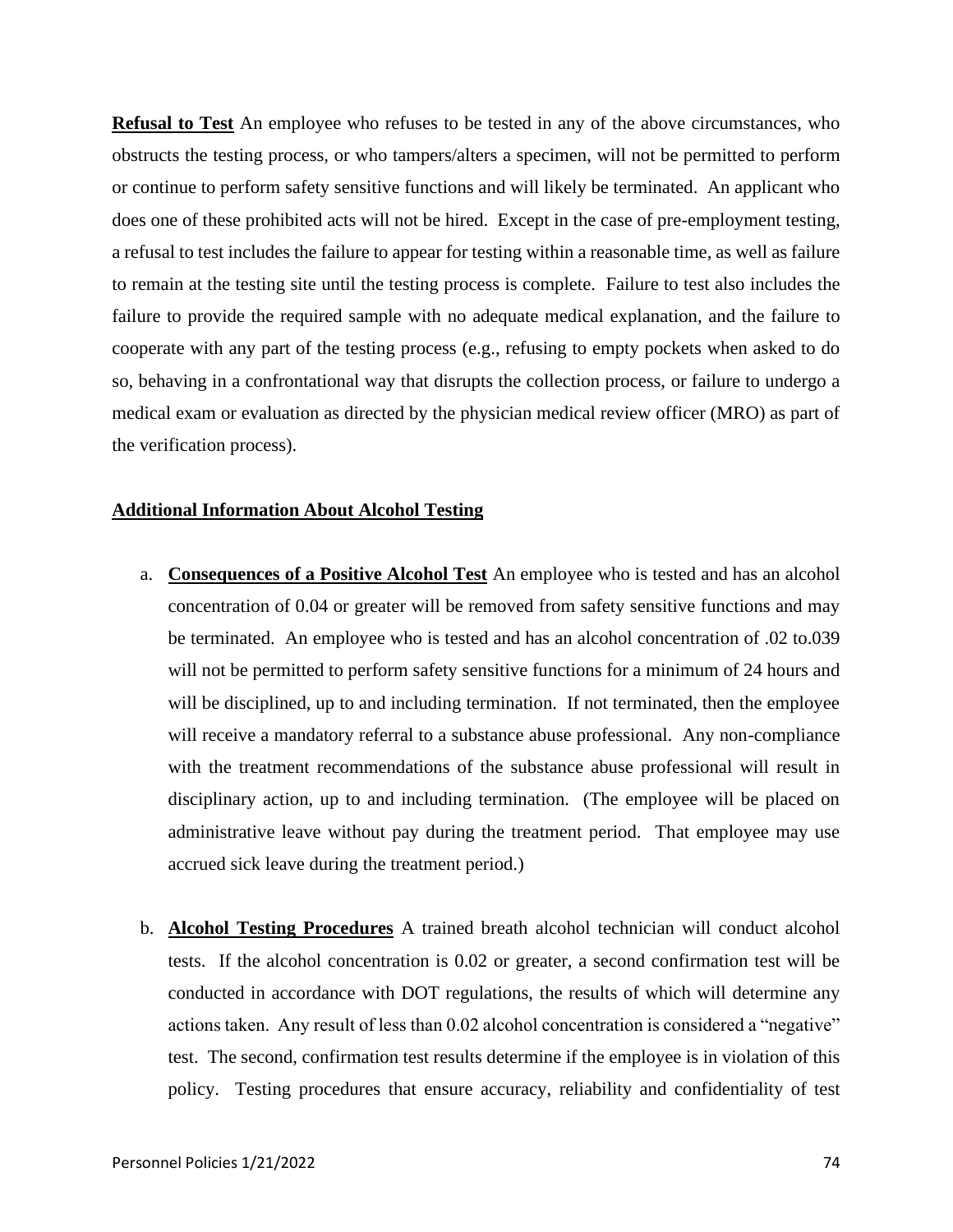results will be followed pursuant to DOT regulations.

# **Additional Information About Drug Testing**

- a. **Drug Testing Procedures** Drug testing is conducted by analyzing a driver's urine specimen at a lab certified by the U.S. Department of Health and Human Services. The driver provides a specimen in a location that affords privacy, and the "collector" seals and labels the specimen, completes a chain of custody document, and prepares the specimen and accompanying paperwork for shipment to a drug-testing lab. "Split" urine specimens provide drivers with an opportunity for a second test, if needed. If the driver challenges the validity of the test, then the employee has 72 hours to request that the split specimen be sent for testing to another certified lab approved by the City's Director of Human Resources. The second test will be at the driver's own expense.
- b. **Drugs Tested For** DOT requires testing for the following drugs:
	- Marijuana (THC)
	- Cocaine
	- Amphetamines
	- Opioids
	- Phencyclidine (PCP)

A screening test is performed first. If it is positive for one or more of these drugs, then a confirmation test is performed. Whenever the terms "drug," "drugs" or "controlled substances" are used in this policy, they refer to the substances listed above. The City will not test for any other substances under this policy. The City may, however, (1) test for other controlled substances pursuant to its general Drug and Alcohol Use Policy; or (2) modify the list of DOT tested drugs at the direction of DOT.

c. **Review of Drug Test Results** All positive drug test results are reviewed and interpreted by a physician medical review officer (MRO) before they are reported to the City. If the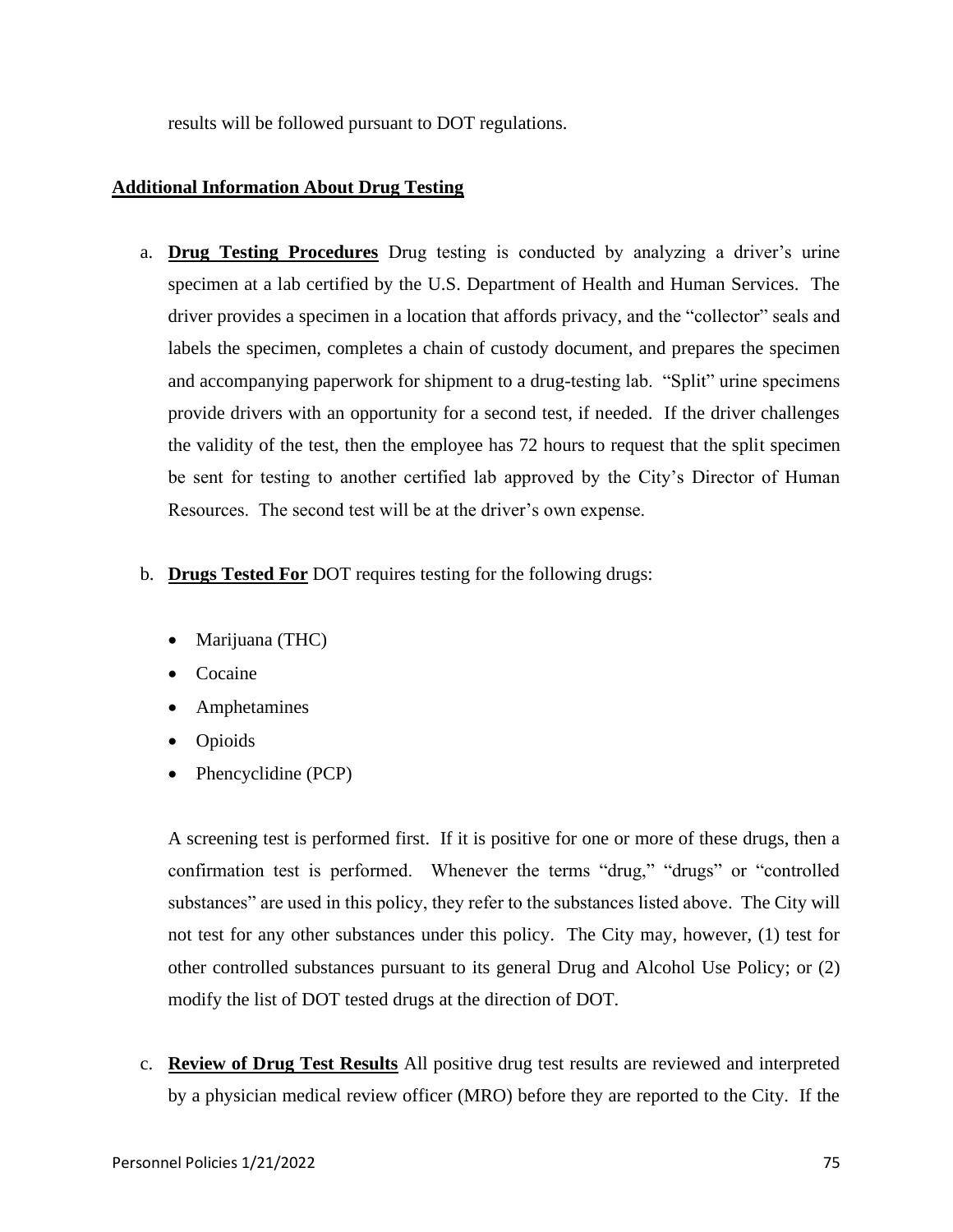lab reports a positive result to the MRO, the MRO will contact the driver (either in person or by phone) and will conduct an interview to determine if there is an alternative medical explanation for the drug(s) found in the driver's urine specimen. If the driver provides appropriate documentation and the MRO determines that it is a legitimate medical use of the prohibited drug(s), the drug test result is reported as a negative to the City.

d. **Consequences of a Positive Drug Test** A driver will be removed from safety sensitive duties and placed on administrative leave if the test returns a positive for drugs. The removal cannot take place until the MRO has interviewed the driver and determined that the positive test resulted from the unauthorized use of a controlled substance. A confirmed positive drug result will result in termination of employment.

**Confidentiality** Test results may be released only to the driver, designated City officials, a substance abuse professional, laboratory officials or a medical review officer. Records will also be made available to a subsequent employer or other identified person upon the driver's specific written request. Test results will not be released to others except as required by law or expressly authorized in the applicable DOT regulations (e.g., the decision maker in a lawsuit, appeal or administrative proceeding initiated by or on behalf of the driver and arising from a positive DOT drug or alcohol test or refusal to test; this includes workers' compensation and unemployment proceedings.) All test results will be kept in a confidential file by the Director of Human Resources. Management and supervisory personnel who are authorized to have access to alcohol and drug testing results must maintain complete confidentiality regarding this information. City employees who make a reasonable suspicion observation or who witness an accident must also maintain confidentiality. Breach of confidentiality relating to test results or any other related matters will likely result in disciplinary action up to and including termination of employment.

**Information From Prior Employers** For new hires, promotions and transferred employee-drivers seeking to perform safety sensitive functions for the first time, the City is required, with the driver's written consent, to obtain information from previous employers regarding alcohol test results of 0.04 or greater, verified positive drug test results, refusals to test (including verified adulterated or substituted drug test results), and any other violation of DOT drug and alcohol testing regulations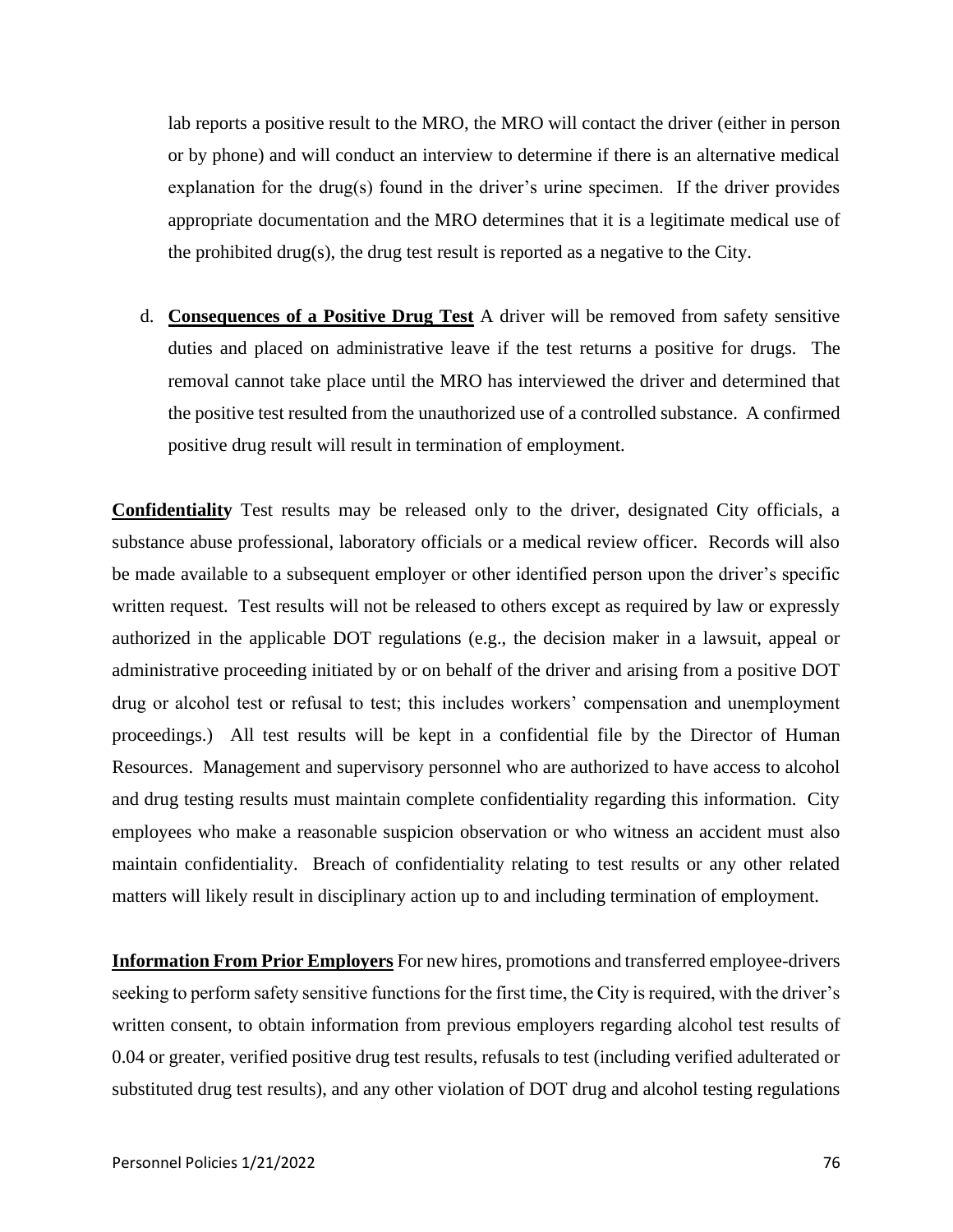within the two years prior to the date of the driver's application, promotion or transfer. Affected individuals must sign a Breath Alcohol and Drug Testing Results Request. The City will obtain and review the information before allowing the person to perform safety sensitive functions. If the City receives any such information about an applicant-driver, the applicant will not be hired; if such information is received about an employee seeking promotion or transfer, the employee will not be promoted or transferred to the driver position and may also receive disciplinary action, up to and including termination of employment. The City will maintain a written, confidential record of the information it obtains and/or the good faith efforts it made to obtain the information. This information will be retained for a minimum of 3 years. The City will also ask if the person has tested positive, or refused to test, on any pre-employment drug or alcohol test administered by an employer to which the driver applied for, but did not obtain, safety sensitive transportation work covered by a DOT agency drug and alcohol testing rules during the past 2 years. If the person admits to such conduct, the person will not be allowed to perform safety sensitive functions for the City. If the driver refuses to provide the City with the required written consent, the driver will not be permitted to perform safety sensitive functions and will likely be disciplined (up to and including termination of employment) if employed, or not hired if applying for employment.

**Record Retention** The City will maintain and retain records under this policy as mandated by DOT regulations.

**Notification to Applicants/Employees of Positive Test Results** The City will notify applicants of the results of a pre-employment drug test if the applicant requests such results within 60 calendar days of being notified of the disposition of the employment application. The City will notify an employee of the results of random, reasonable suspicion and post-accident drug tests if the test results are confirmed positive, and also which controlled substance(s) verified positive after the MRO confirms the positive. The City will also make reasonable efforts to contact and request each driver who tested positive to contact and discuss the results of their drug test with the MRO who has been unable to contact the driver. The City will immediately notify the MRO that the driver has been notified to contact the MRO within 72 hours.

**Employee Admission of Drug/Alcohol Use** An employee who admits to alcohol misuse or drug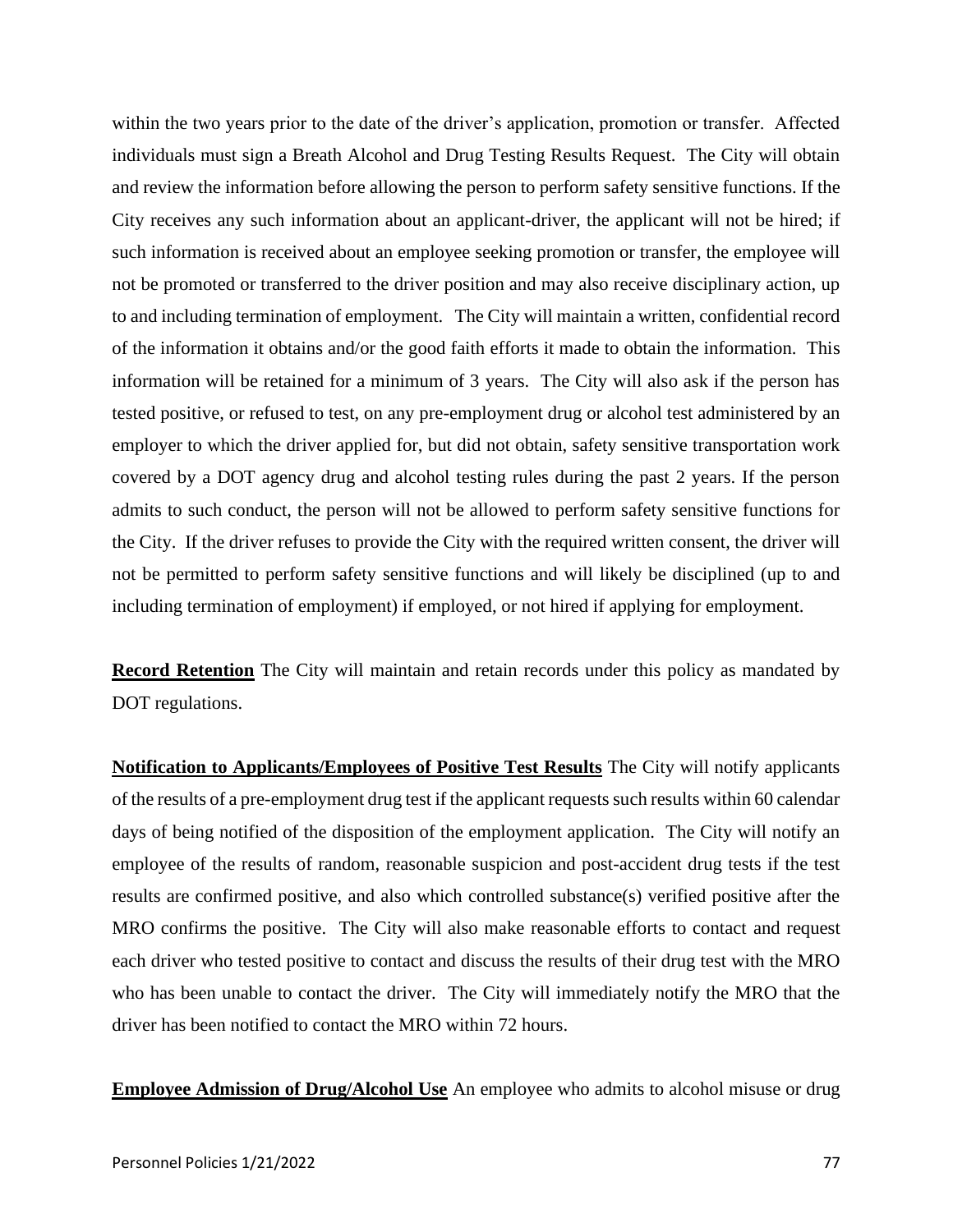use must do so in accordance with the City's general Drug and Alcohol Use Policy; provided, however, the employee may not self-identify in order to avoid the testing requirements of this DOT policy. Further, the employee must make the admission prior to performing a safety sensitive function, i.e., prior to reporting for duty. The employee may not perform a safety sensitive function until the City is satisfied that the employee has been evaluated and has successfully completed educational or treatment requirements in accordance with the City's general Drug and Alcohol Use Policy. A drug and alcohol abuse evaluation expert, *i.e.,* an EAP professional, a substance abuse professional or a qualified drug and alcohol counselor, will determine successful completion. Prior to the employee performing safety sensitive functions, the employee must undergo a return to duty alcohol test with a result of less than 0.02 and/or a return to duty drug test with a negative test result.

**Safety Sensitive Functions** For purposes of this policy, safety sensitive function or duty means all the time from the time a driver begins to work or is required to be in readiness to work until the time the driver is relieved from work and all responsibility for performing work. Safety sensitive functions/duties include:

- All time at a City, facility, or other property, or on any public property, waiting to be dispatched, unless the driver has been relieved from duty by the City;
- All time inspecting equipment as required by applicable DOT regulations or otherwise inspecting, servicing, or conditioning any CMV at any time;
- All time spent at the driving controls of a CMV in operation;
- All time, other than driving time, in or upon any CMV;
- All time loading or unloading a vehicle, supervising, or assisting in the loading or unloading, attending a vehicle being loaded or unloaded, remaining in readiness to operate the vehicle, or in giving or receiving receipts for shipments loaded or unloaded; and
- All time repairing, obtaining assistance, or remaining in attendance upon a disabled vehicle.

**Transportation to Testing Site** With the exception of pre-employment and random testing, employees will be driven to the testing facility by a supervisor. The supervisor will remain with the employee during the testing process. The City will make arrangements to have the employee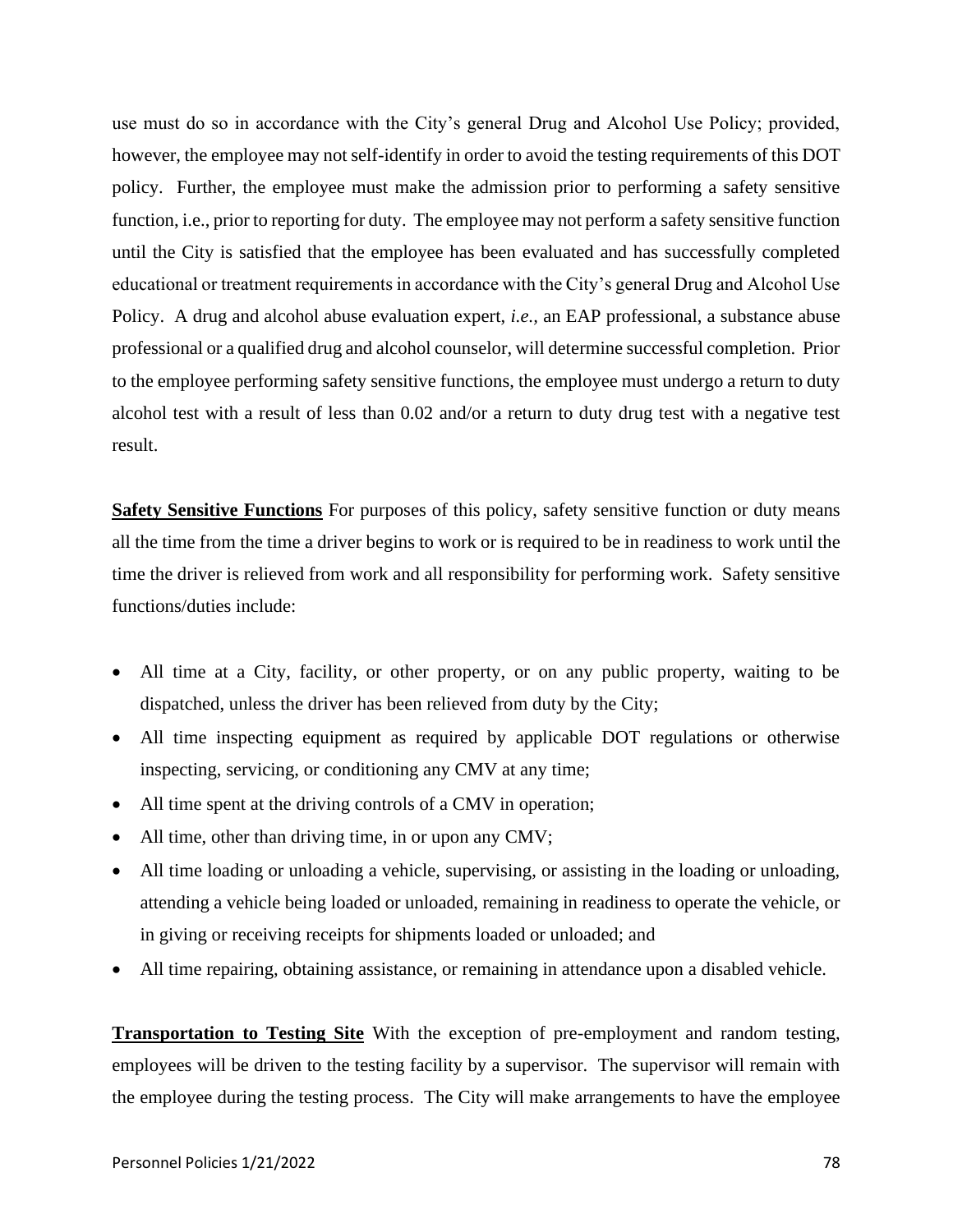transported back to the City or home, as appropriate, after the testing is complete.

**Questions** Anyone with questions regarding this policy should contact the Director of Human Resources.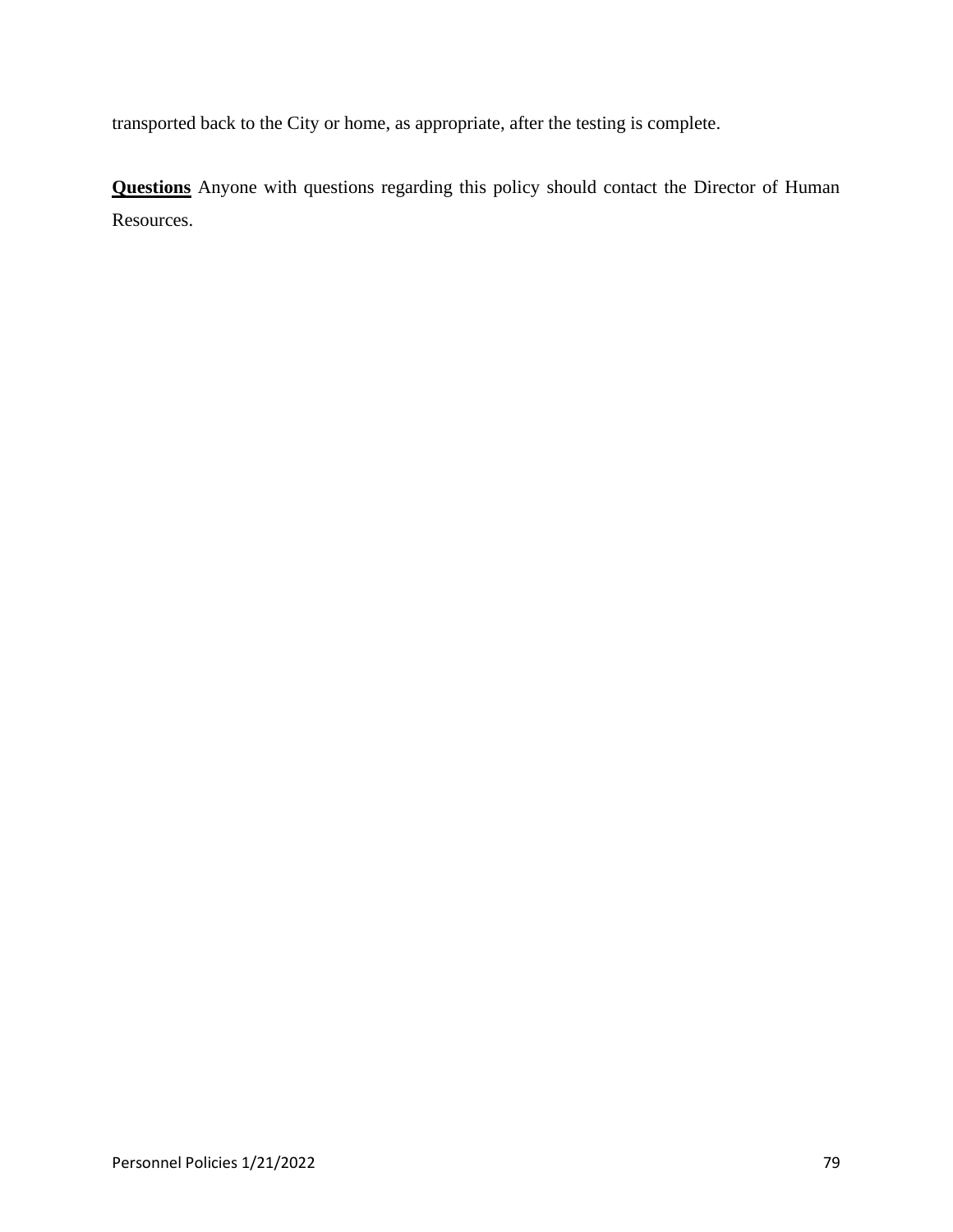# **PERSONNEL POLICIES**

# **CHAPTER XVIII**

# **Social Media**

**New 3-13-18**

### Policy

An employee's use of social media, both on and off duty, must not interfere with or conflict with the employee's duties or job performance, reflect negatively on the City or violate any City policy. The intent of these standards is to regulate the creation and distribution of information concerning the City, its employees and citizens through electronic media, including, but not limited to online forums, instant messaging and internet social media and blogging sites. This policy is designing to protect the City's reputation and ensure that an employee's communications not only reflect positively on the employee as an individual, but also on the City.

The term "social media" encompasses tweets and twittering, Facebook, LinkedIn, blogs, and other online journals and diaries; bulletin boards and chat rooms, micro-blogging and all other social networking sites, instant messaging and the posting of video on YouTube and similar media.

#### Use of City's Internet

Use of the City's Internet is a privilege and City employees must responsibly and ethically use it. The City may monitor an employee's access, use, and postings to the City's Internet to: ensure compliance with internal policies; support the performance of internal investigations; assist management of information systems; and for all other lawful purposes. The City expects all employees to follow the guidelines below when posting information on the City's Social media sites.

#### **Other City Policies**

This policy should be read and interpreted in conjunction with other City policies, including but not limited to, policies prohibiting harassment, discrimination, offensive conduct or inappropriate behavior. Violations of the Social Media Policy may lead to disciplinary action. The City provides an effective system for employee complaints "off-line" through Chapter XI, Employees Appeals, without resorting to social media.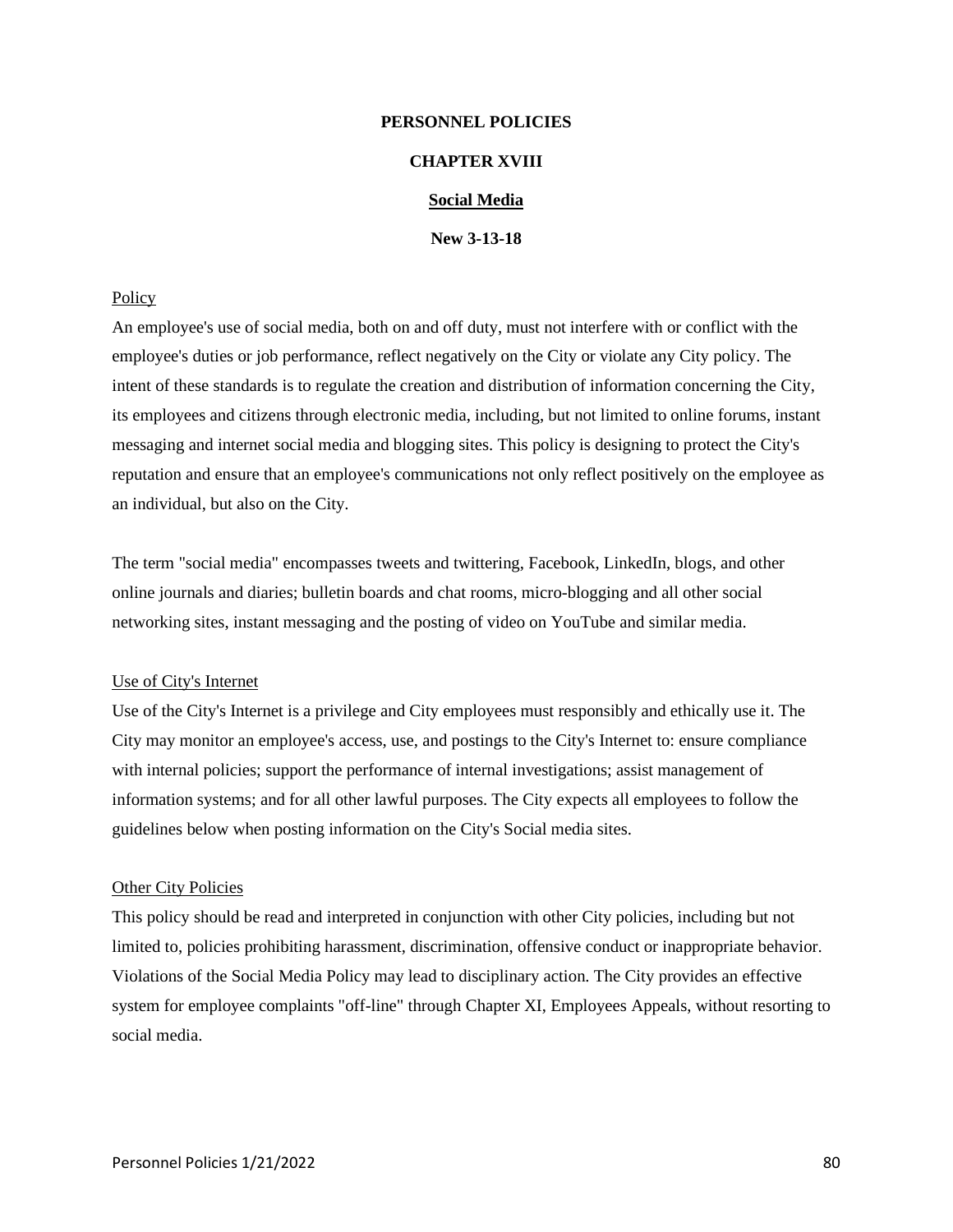# Employee Guidelines: Use of City's Social Media on Work Time

Any blogging or posting of information on the Internet or other City social media sites must comply with the City's guidelines, regardless of where the blogging or posting is done.

- Blogging or posting information of a personal nature on the Internet or other City social media sites is prohibited during work hours. Employees are not permitted to engage in social networking of a personal nature while using any of the City's electronic social media sites.
- Employees must obtain written authorization from the City Manager or the IT Director to update or post on social media sites on behalf of the City and all content must be approved prior to posting. All of the employee's time spent updating or posting on City social media sites as part of the employee's job duties is compensable time that must be reported and counted in the calculation of overtime.
- No use of social media on work time and on City equipment on City-operated networks is considered private or confidential, even if password protected or otherwise restricted. The City reserves the rights to access, intercept, monitor, and review all information accessed, posted, sent, stored, printed or received through its communications systems or equipment at any time.
- Never disclose any confidential information concerning another employee of the City in a blog or other posting to the Internet. Posting of confidential information may violate state law and subject the user to criminal penalty. All requests for City documents must be processed through the Public Information Act.
- Employees must abide by all federal and state law and policies of the City with regard to information sent through the City's Internet.
- Individual supervisors do not have the authority to make exceptions to these guidelines.

# Employee Guidelines: Use of Personal Social Media While Not on Work Time

The City recognizes that many City employees utilize social media when not at work. The City requires that employees be aware of guidelines regarding posting of work-related information on personal social media sites, and they are listed below.

• If the employee's social networking includes any information related to the City, the employee must make it clear to the readers that the views expressed are the employee's alone and not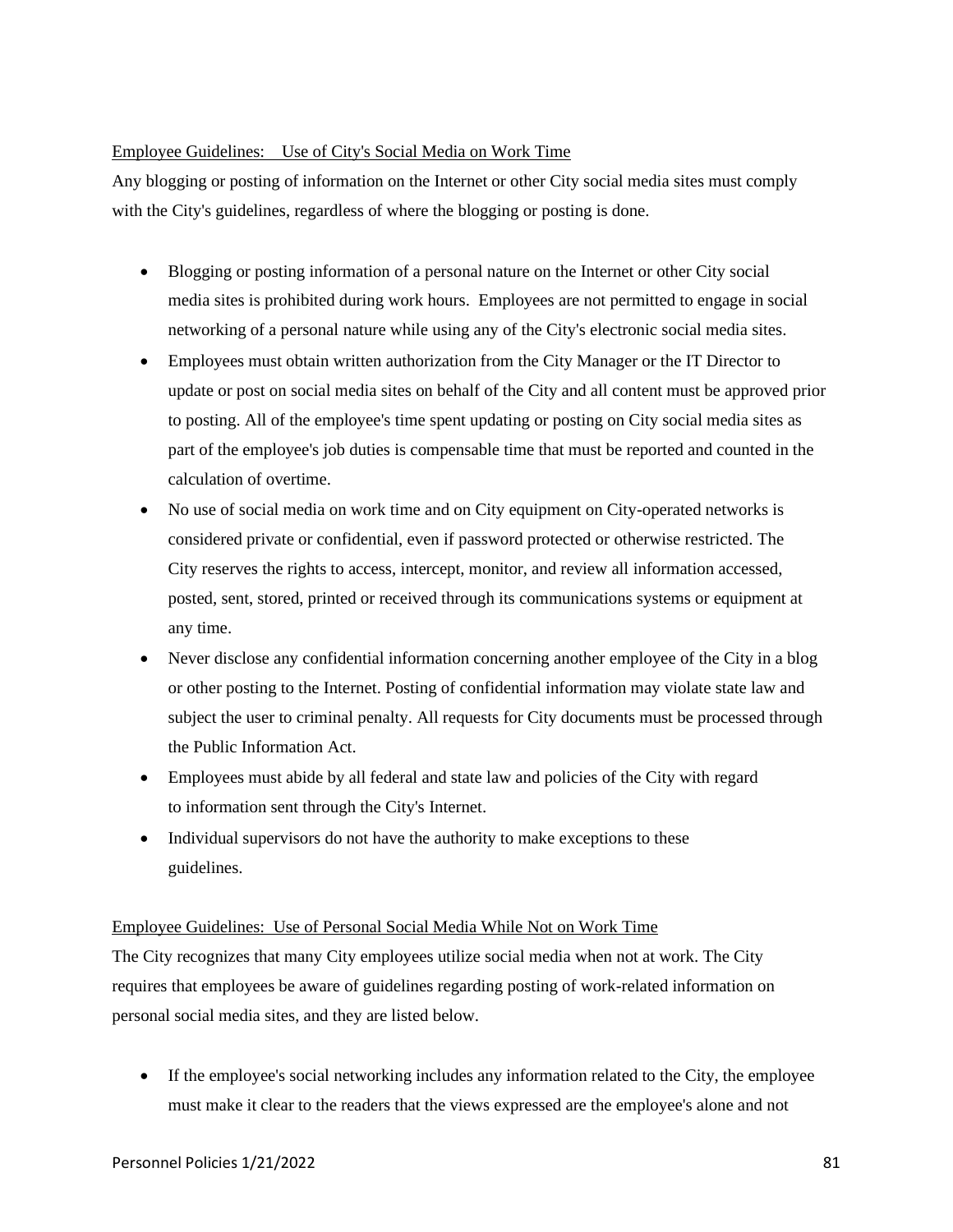reflective of the views of the City.

- Employees are encouraged to act responsibly on and off duty, and to exercise good judgment when using social media. Recognize that postings on your social media site, even if done off premises and while off duty, could have an adverse effect on the City's legitimate business interests.
- Respect coworkers and the City. Do not put anything on your personal social media site that may defame, embarrass, insult, demean or damage the reputation of the City or any of its employees.
- Do not put anything on your personal social media site that may constitute violation of the City's Harassment policy. Do not post any pornographic pictures of any type that could identify you as an employee of the City. Be mindful that the City's harassment policy covers both work and non-work time, including postings on social media sites.
- Do not post pictures of yourself or others on your personal social media site containing images of City uniforms or insignia, City logos, City equipment or City work sites.
- Do not post information on your personal social media site that could adversely impact the City and/or an employee of the City.
- Do not permit or fail to remove postings violating this policy, even when placed by others on your social media site.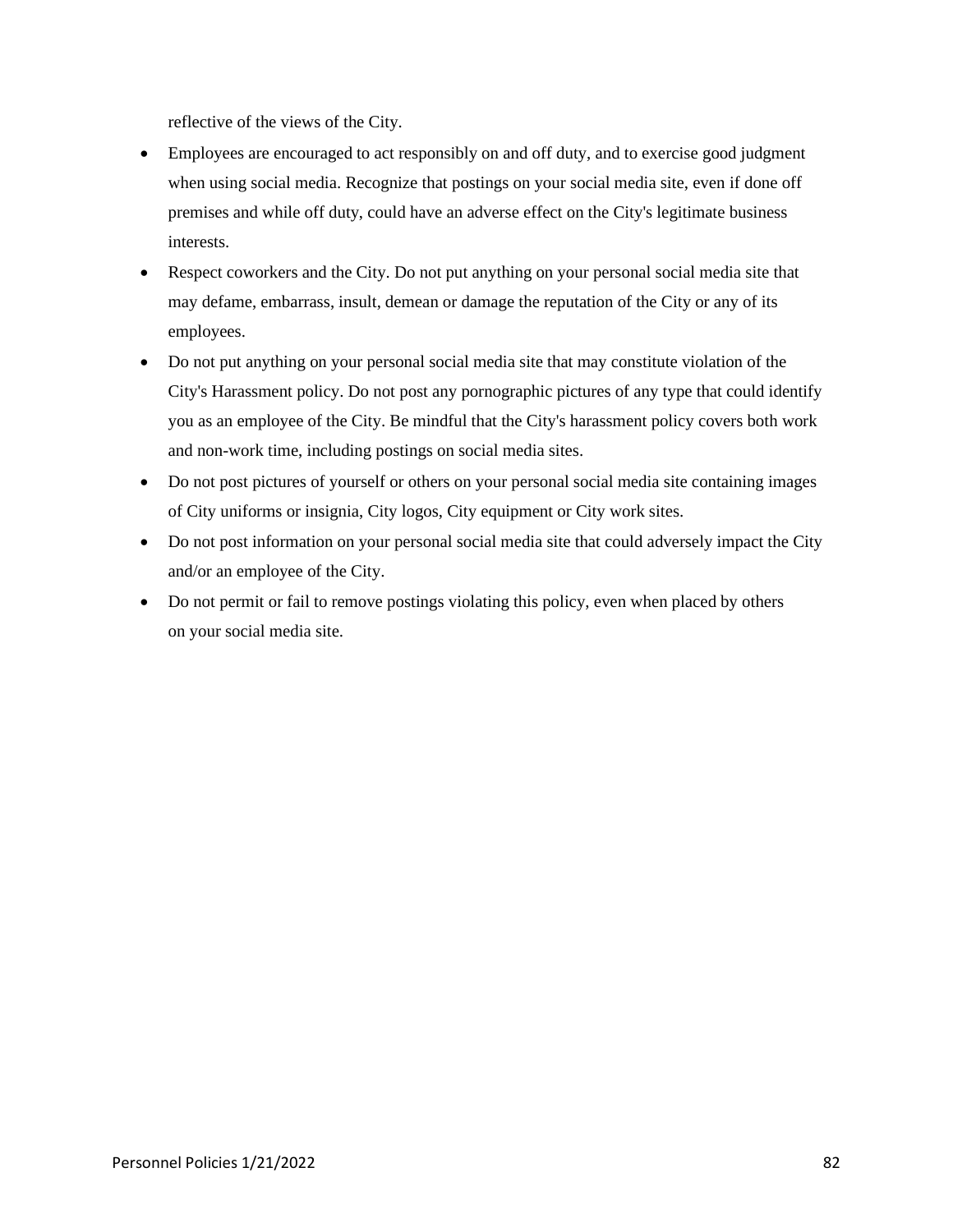# **PERSONNEL POLICIES**

# **CHAPTER XIX**

# **Travel Policy**

# General

As with all expenses of the City, employees shall recognize that the citizens of Big Spring fund our operations and it is of upmost importance to only expend funds in order to benefit the citizens of Big Spring. Responsible stewardship of the funds allocated to the City for said purpose is required.

City funded travel includes attendance at professional association meetings, representing the City at various governmental and/or regulatory agencies, professional development, educational activities and involvement with other agencies performing similar tasks.

Employees authorized for travel shall be entitled to transportation, accommodations, and other reasonable services that meet quality standards for convenience, safety, and comfort. This policy requires that travelers shall, whenever possible, use the most economical and/or reasonable accommodations. Employees engaged in necessary and authorized travel in conduct of City business will be advanced or reimbursed for the costs and documented expenses necessary to conduct business for the City.

### Guidelines and Procedures for Travel Authorization and Advances

- A. Employees may request advance travel funds. The request shall be submitted on the City's Travel Expense Report and prior authorization by the Division Director and the City Manager is required.
- B. Qualified reimbursable expenses resulting from travel for City business that is due to any employee shall be itemized on the Travel Expense Report and approved by the Division Director and the City Manager before being submitted for processing by the Finance Department.
- C. Requests for travel advances and travel expenses shall be requested and processed as follows:
	- 1. A separate Travel Expense Report must be provided for each employee traveling for City related business.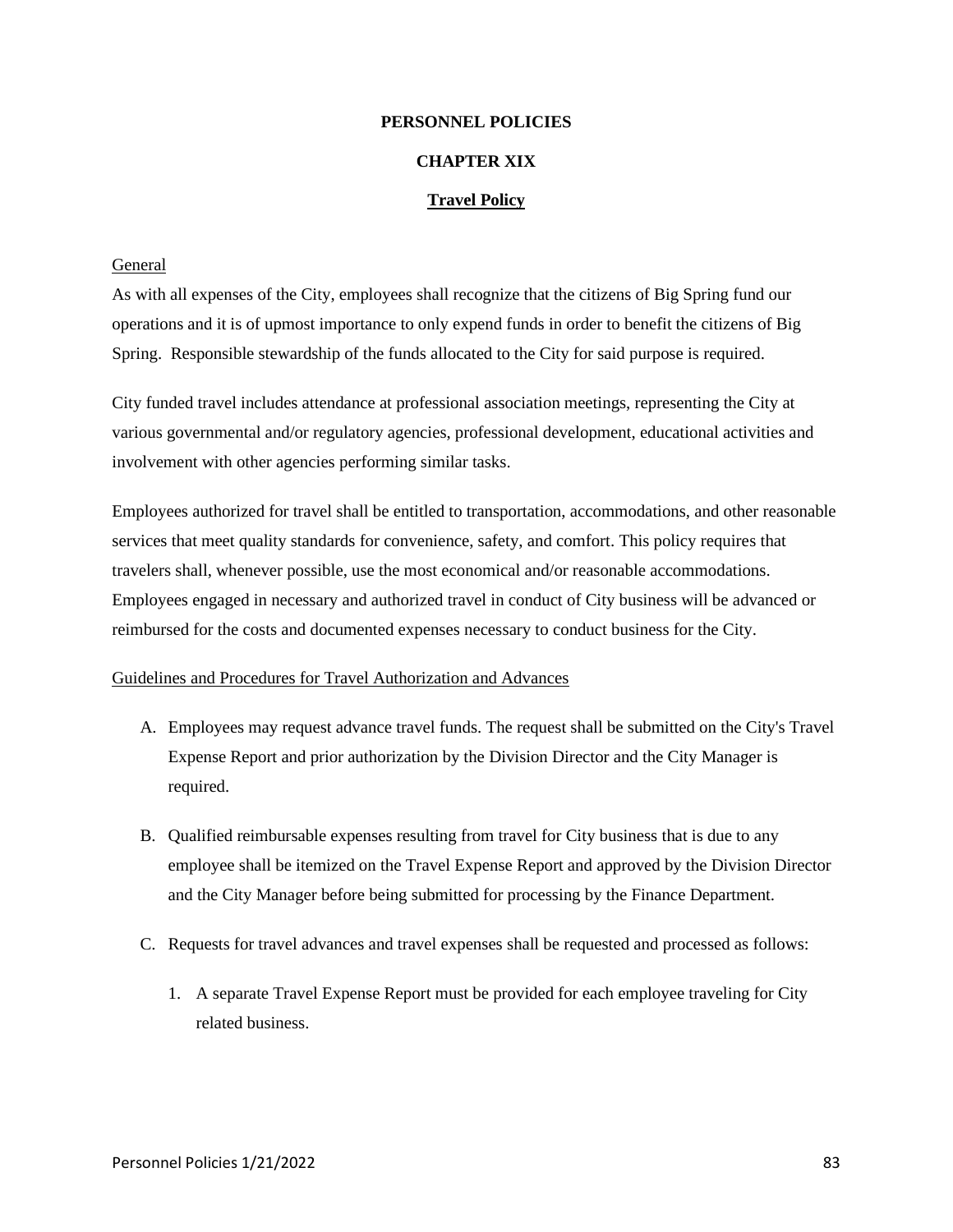- 2. Section 1 of the Travel Expense Report shall identify the individual that is traveling and the person to whom any advance payment is made. Section 3 shall be completed and include all prepaid expenses, including but not limited to, registration fees, airline tickets, etc.
- 3. The Travel Expense Report(s) shall be submitted to and approved by the Division Director before it is submitted to the City Manager and final approval. The City Manager shall authorize the report before it is presented to the Finance Department for processing. (See Section 2 of Travel Expense Report).
- 4. If an advanced payment is requested, the Finance Department shall return a check for the preauthorized amount and the Travel Expense Report to the employee identified in Section 1.
- 5. Within **three (3) business days** following the employee's return to work, the employee shall complete Sections 4 and 5 of the Travel Expense Report and submit the report to the Finance Department for reconciliation. All applicable receipts for purchases made with a City-issued credit or purchase card shall be attached. Expenses corresponding to missing receipts for credit or purchase card purchases will not be reimbursed without prior authorization from the City Manager. Receipts for per diem advances shall not be required. The Finance Director shall report any failure to timely file a Travel Expense Report to the appropriate Division Director for appropriate action.
- 6. Funds due to an employee for over expenditure of an advance shall not be issued without written approval by the City Manager, or his designee.
- D. Additional Authorization for Airline Travel: Airline travel shall be specifically avoided unless it is determined to be the most economical mode of travel. If airline travel is necessary, coach fare shall be utilized unless it is unavailable. Authorization by the City Manager is required before any reservations for airline travel are made.
- E. The Finance Department will process the Travel Expense Report on the assumption that the travel was properly authorized, and the funds are available in the City's budget.
- F. All Travel Expense Reports and the processing thereof, are subject to the requirements herein provided in addition to any other applicable policies and procedures of the City of Big Spring.
- G. The City may prepay such expenses as registration fees, hotel costs, airline fare, or other public transportation costs directly to the entity to which they are due.
- H. Any funds due to the City by an employee following authorized travel shall be paid upon final processing of the Travel Expense Report by the Finance Department. Any failure by any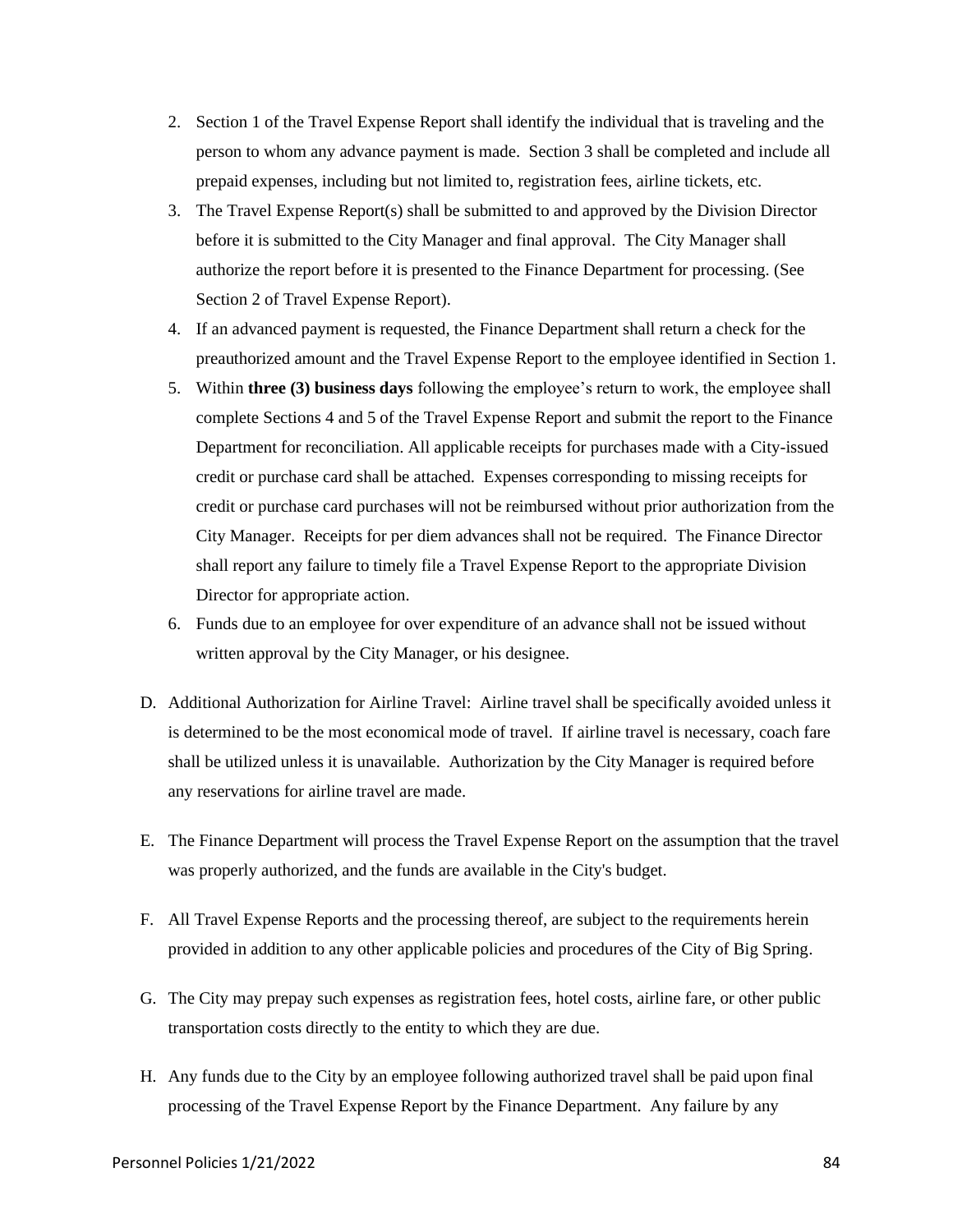employee to repay unauthorized expenses shall be reported to the City Manager and the employee's traveling privileges shall be revoked until such funds are repaid.

# **Expense Reimbursements**

Reimbursement of expenses shall conform to the following guidelines:

- A. Mileage Reimbursement
	- 1. The mileage reimbursement rate shall be equal to the prevailing Internal Revenue Service (IRS) mileage rate for business travel when the use of a personal vehicle is deemed to be the most reasonable means of transportation. (See Section B below regarding employees who receive an automobile allowance.)
	- 2. Employees are expected to report the shortest distance between points of departure and destination for all travel. Travel between an employee's residence and City offices shall not be eligible for reimbursement.
	- 3. Two (2) or more employees traveling to the same destination must travel in transportation provided by the City or in the same personal vehicle, as determined by the Division Director. Use of a personal vehicle in lieu of City provided transportation is not eligible for reimbursement unless prior authorization is approved by the City Manager, or his designee, for reasonable cause.
- B. Reimbursements for Employees Receiving an Automobile Allowance

Employees receiving a monthly automobile allowance are not eligible for vehicle mileage reimbursements but may request reimbursement on fuel if travel is a distance of one hundred miles (100) or more, round trip. To receive reimbursement for fuel, the employee shall:

- 1. Fill his/her tank before departure at his/her own expense;
- 2. Make subsequent fuel purchases using a City-issued credit or purchase card; and
- 3. Document and attach all receipts for subsequent fueling to the Travel Expense Report.
- C. Miscellaneous Reimbursements

The following expenses shall be reimbursable expenses with approval of the Division Director and the City Manager, or their respective designees:

1. Car rental expenses;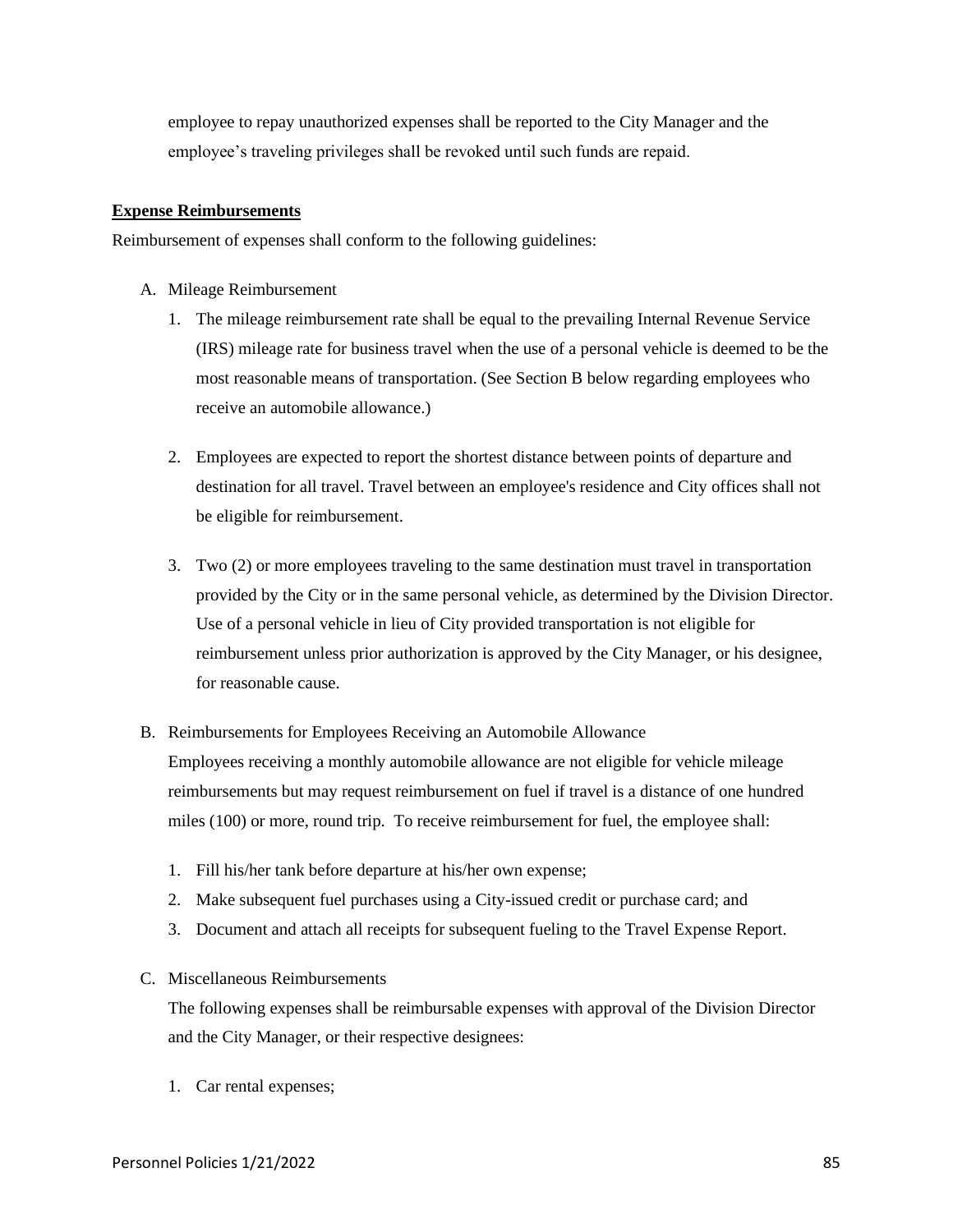- 2. Toll road charges;
- 3. Parking fees; and
- 4. Taxi fares
- D. Per Diem Meals and Incidental Expenses (M&IE) and Required Reimbursement
	- 1. Advancements and reimbursements for meals shall be paid to each employee authorized to travel for City business and distributed pursuant to the Meals and Incidental Expenses (M&IE) schedules provided by the General Services Administration (GSA), accessible at www.gsa.gov/perdiem.
	- 2. It shall be the responsibility of each traveling employee to determine the appropriate M&IE rate and provide documentation of the qualified per diem rate per day of travel by attaching it to the Travel Expense Form.
	- 3. The per diem rate for the first and last days of travel shall be calculated at seventy-five percent (75%) of the standard per diem per day rate (also provided by GSA) unless authorized by the Division Director and the City Manager, or their respective designees, for reasonable cause. Reasonable cause would include, but is not limited to, the time of departure and time of return.
	- 4. Receipts for meals shall not be required unless an employee uses a City-issued credit or purchase card. An employee using a credit or purchase card shall reimburse the City for any amount in excess of the total per diem authorized for the trip.

**EXAMPLE**: Based on the per diem rate for Dallas, TX (2018) of \$64/day and a conference lasting three (3) days, calculation for reimbursement to the City is as follows:

|      | \$48.00  | $(75\% \text{ of rate}) - 1^{\text{st}}$ day of travel  |
|------|----------|---------------------------------------------------------|
|      | \$64.00  | $(100\% \text{ of rate}) - 2^{\text{nd}}$ day of travel |
| $^+$ | \$48.00  | $(75\% \text{ of rate}) - 3^{\text{rd}}$ day of travel  |
|      | \$160.00 | authorized per diem for trip                            |
|      |          |                                                         |
|      | \$180.00 | charged to City credit or purchase card                 |
|      | \$160.00 | authorized per diem for trip                            |
|      | \$20.00  | due to City by employee                                 |
|      |          |                                                         |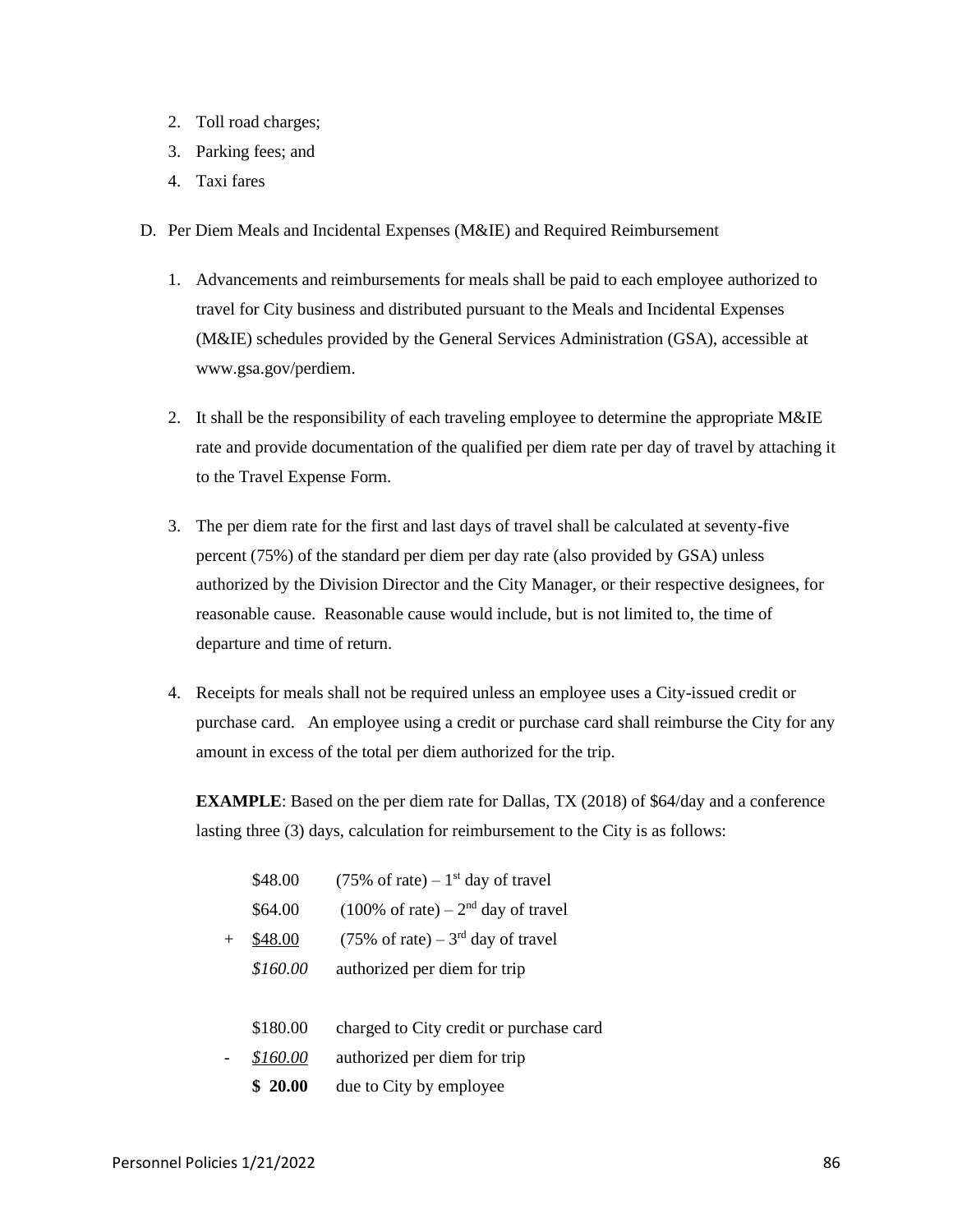# **Using a city credit or purchase card for the purchase of alcohol or indemnities such as room service or entertainment is prohibited.**

- E. Per Diem Lodging and Reimbursement:
	- 1. Advancements and reimbursements for lodging shall be paid to each employee authorized to travel for City business and distributed pursuant to the per diem rates published by the General Services Administration (GSA), accessible at www.gsa.gov/perdiem.
	- 2. If accommodations can be made at the conference hotel at the conference reduced or block rate and those reduced or block rates are in excess of the per diem rate provided by the GSA, an employee may request a waiver of the per diem rate. To qualify for a waiver and receive an excess disbursement for lodging, the employee shall attach the documentation identifying the hotel as the conference hotel to the Travel Expense Report prior to approval by the Division Director and City Manager, or their respective designees.
	- 3. If accommodations at the conference hotel cannot be arranged and other accommodations at area hotels are in excess of the per diem rate provided by the GSA, an employee may request a waiver of the per diem rate. To qualify for a waiver and receive an excess disbursement for lodging, the employee shall attach reasonable documentation to support the excess disbursement to the Travel Expense Report prior to approval by the Division Director and the City Manager, or their respective designees.
	- 4. If time is of the essence in booking a hotel/motel at a rate in excess of the GSA rate, an employee may proceed with making reservations only with prior authorization from the Division Director. Authorization from the City Manager shall be required before the cancellation date of the reservation.

# **Authorization to Travel with a Spouse**

A Division Director and the City Manager, or their respective designees, may authorize a spouse to accompany an employee traveling for City business. If authorization is granted, an employee shall reimburse all expenses contributable to a spouse, including but not limited to:

- A. Upgrades to lodging that would not otherwise be charged, such as room upgrades to accommodate additional persons;
- B. All meal expenses contributable to a spouse;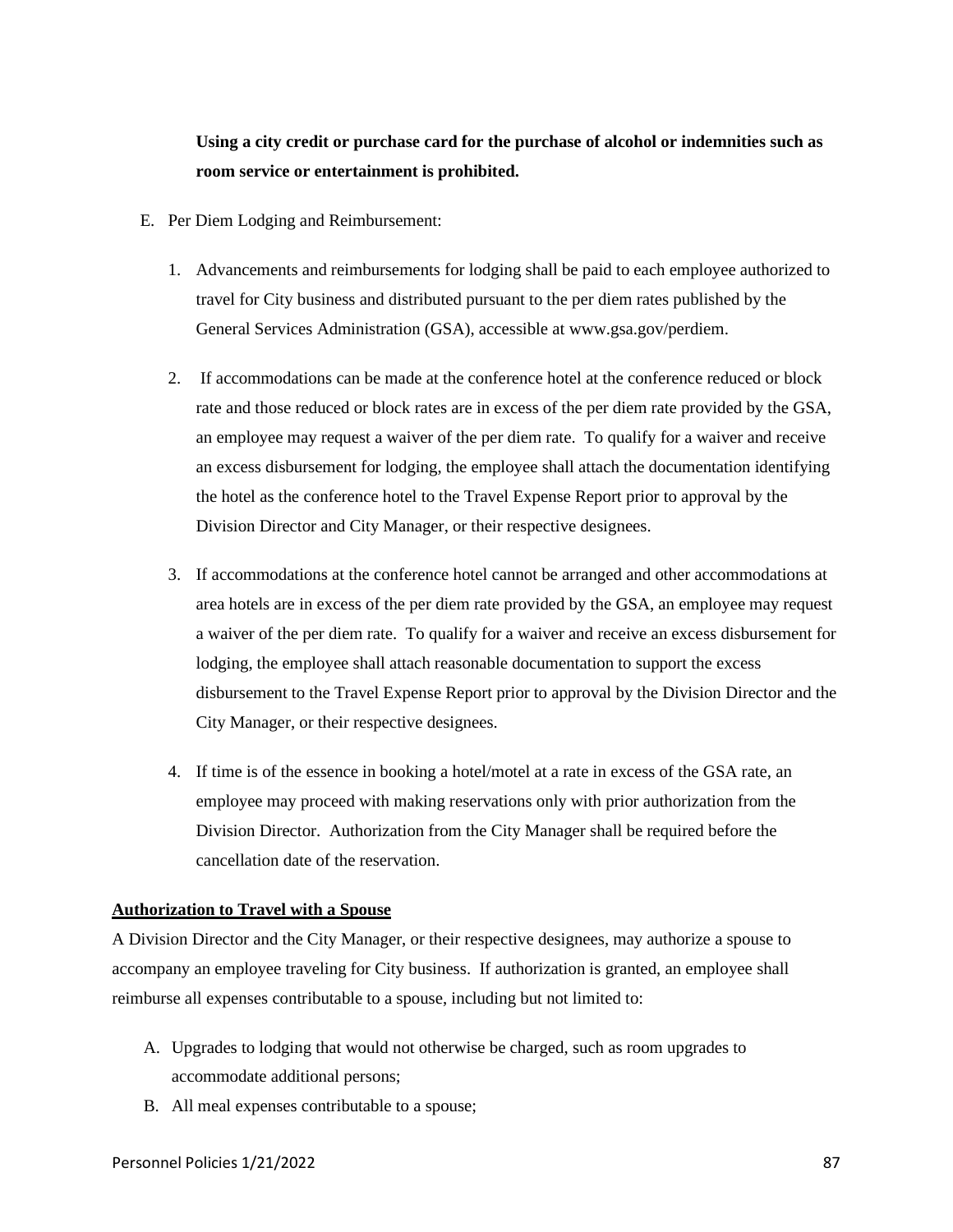- C. Travel expenses, such as airline tickets or bus tickets, and
- D. Any other charge the City deems reasonably contributable to a spouse.

# **Same-Day Travel**

- A. A Travel Expense Report is not required for travel in which an employee(s) departs and returns on the same day if the employee:
	- 1. Received prior authorization from his/her Division Director for the travel; and
	- 2. Reimbursement for no more than two (2) meals is necessary.
- B. A cash advancement or reimbursement for same day travel will be made through petty cash and a Travel Expense Report shall not be required.
- C. Petty cash and City-issued credit or purchase card expenses relating to same-day travel shall be processed as follows:
	- 1. The GSA per diem rate for M&IEs (found at www.gsa.gov/perdiem) shall be utilized for determining the advancement or reimbursement of funds processed through petty cash. Documentation from the GSA website shall serve as appropriate evidence of petty cash disbursements and no receipt shall be required; and
	- 2. Receipts for purchases made with a City-issued credit or purchases card is required. Employees exceeding the authorized per diem rate shall reimburse the City the difference.

# **Compensation for Travel Time and Non-Travel Days**

- A. Travel Time. Employees traveling for City business shall be entitled to receive compensation for all travel time to and from a City office and the authorized destination.
- B. Non-Travel Days. Compensation shall not exceed eight (8) hours per day during non-travel days unless instruction time at an authorized event exceeds eight (8) hours in any one day.
- C. Optional Time. Time spent attending optional after-hour functions hosted or arranged by an organization affiliated with the event is not eligible for compensation.
- D. Exceeding Forty Hours. If an employee accumulates an excess of forty (40) hours in any one work week while traveling or attending an event, the employee shall report all excess hours as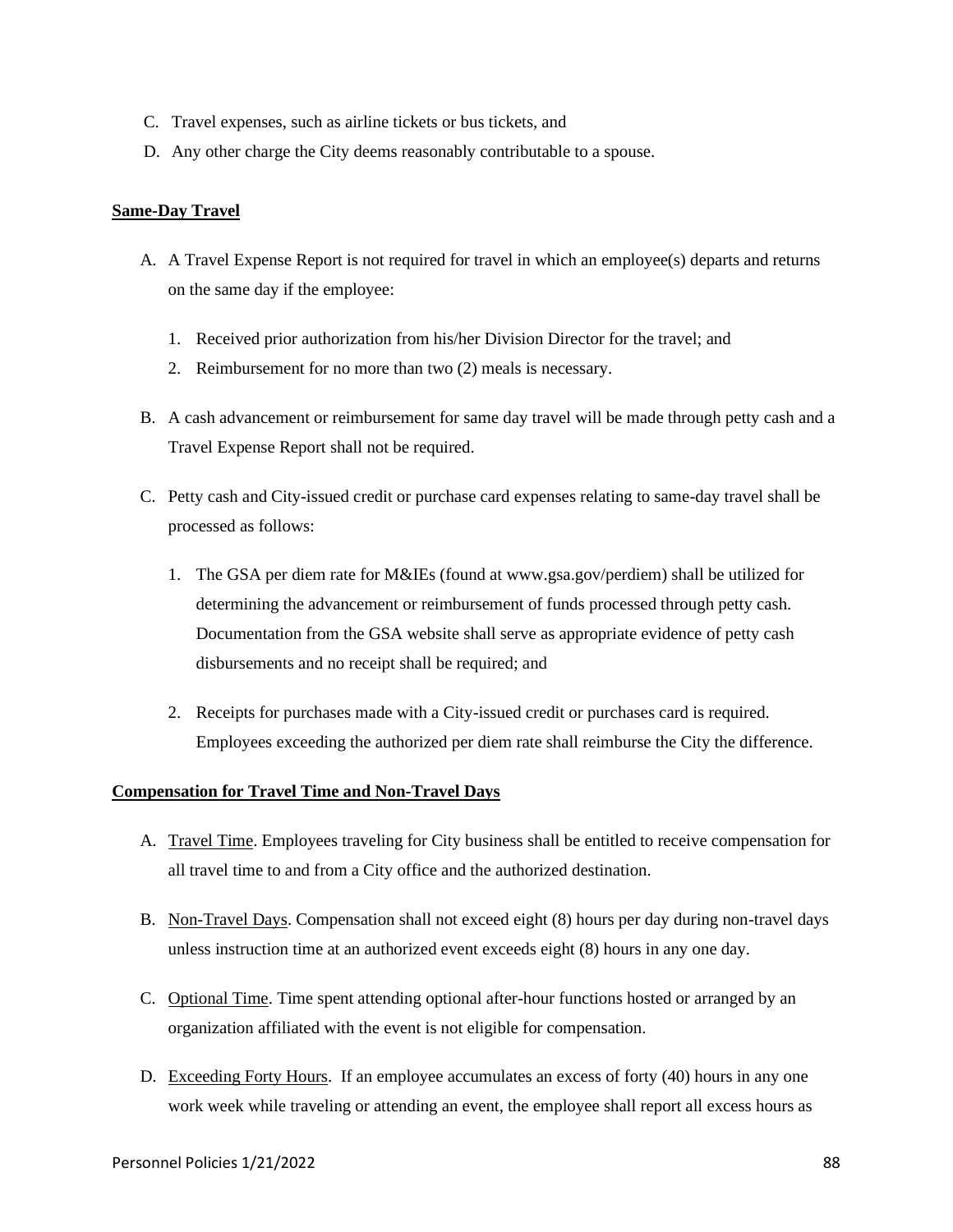compensatory time or, as determined by the Division Director, shall schedule time off to avoid or reduce accumulation of compensatory time.

# **Out of State Travel**

Travel outside the State of Texas shall be avoided whenever possible. If out of State travel cannot be avoided, prior authorization from the City Manager, or his designee, shall be requested prior to any arrangements for the travel is made.

# **Expenses Not Covered in Policy**

Approval by the City Manager, or his designee, shall be obtained prior to any expenditure of funds for advances or reimbursements not specifically addressed in this policy.

# **Abuse of Policy**

Abuse of this policy, including falsifying expense reports or submitting false claims, will result in disciplinary action, up to and including termination of employment.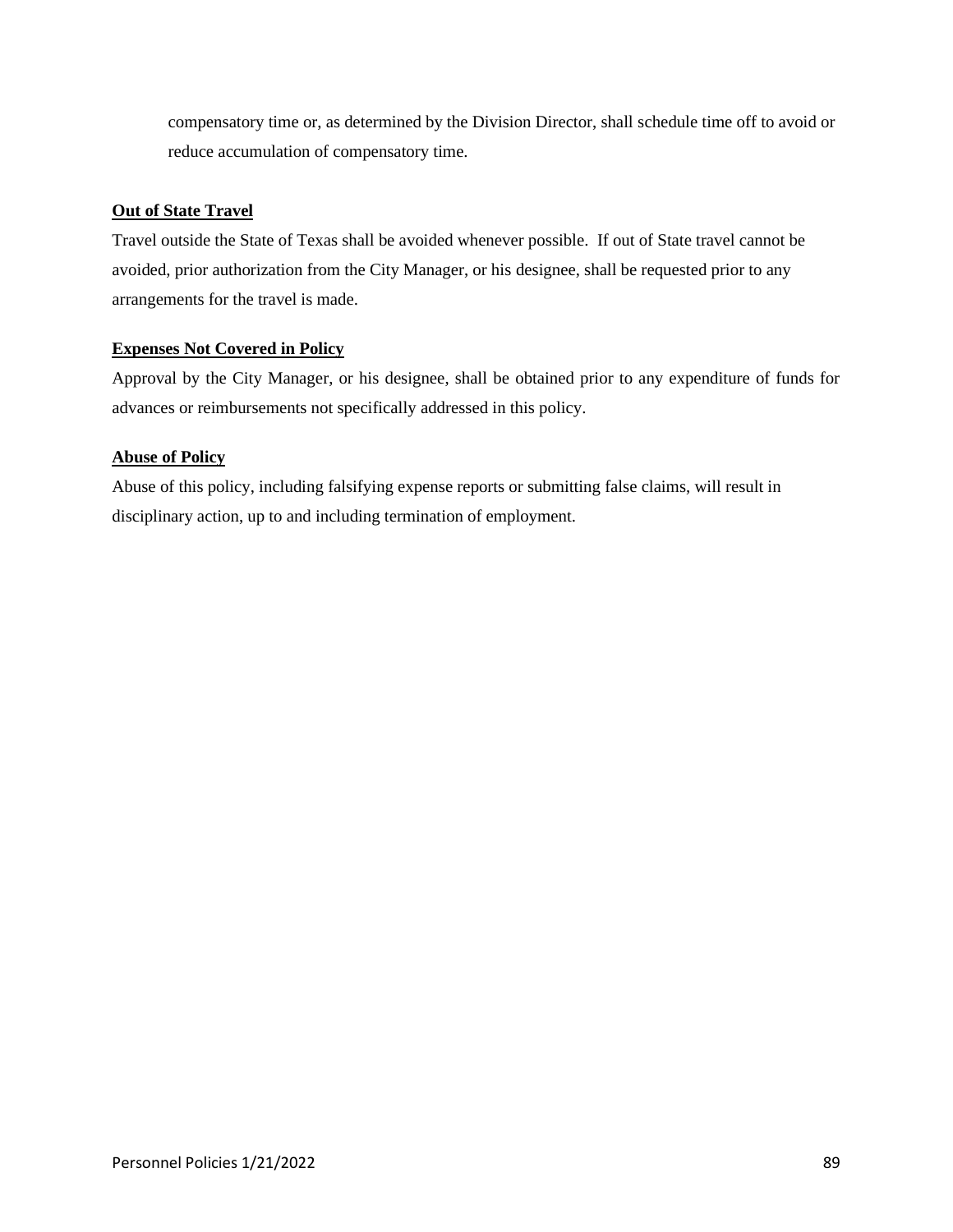#### **PERSONNEL POLICIES**

# **CHAPTER XX**

# **Security Awareness**

#### **1. Introduction**

Technical security controls are a vital part of our information security framework but are not in themselves sufficient to secure all information assets. Effective information security also requires the awareness and proactive support of all employees, officials, Council members and Contractors, supplementing and making full use of the technical security controls. This is obvious in the case of social engineering attacks and other current exploits being used, which specifically target vulnerable humans rather than IT and network systems.

Lacking adequate information security awareness, a member is less likely to recognize or react appropriately to information security threats and incidents are more likely to place information assets at risk of compromise. In order to protect information assets, all authorized users of the local government computer systems or databases, Councilmembers, and contractors must be informed about relevant, current information security matters, and motivated to fulfill their information security obligations.

#### **1.1 Objective**

This policy specifies the City of Big Spring Security Awareness and Training Program to inform, assess, train, and remediate all Members regarding their information security obligations.

#### **1.2 Scope**

This policy applies throughout the organization as part of the corporate governance framework. It applies to City of Big Spring employees, managers, directors, administrators, councilmembers, officials and contractors with access to the local government computer systems, network, databases, company information, confidential personal information, personally identifiable information, and/or customer data. This policy also applies to third party employees working for the organization whether they are explicitly bound (e.g. by contractual terms and conditions) or implicitly bound (e.g. by generally held standards of ethics and acceptable behavior) to comply with our information security policies.

For the purposes of this policy the term "Member" or "Members" shall mean any City of Big Spring employee, manager, director, administrator, or Councilmember, official, or contractor that has been authorized as a user of the local government computer systems, network, databases, company information, confidential personal information, personally identifiable information, or those who may handle customer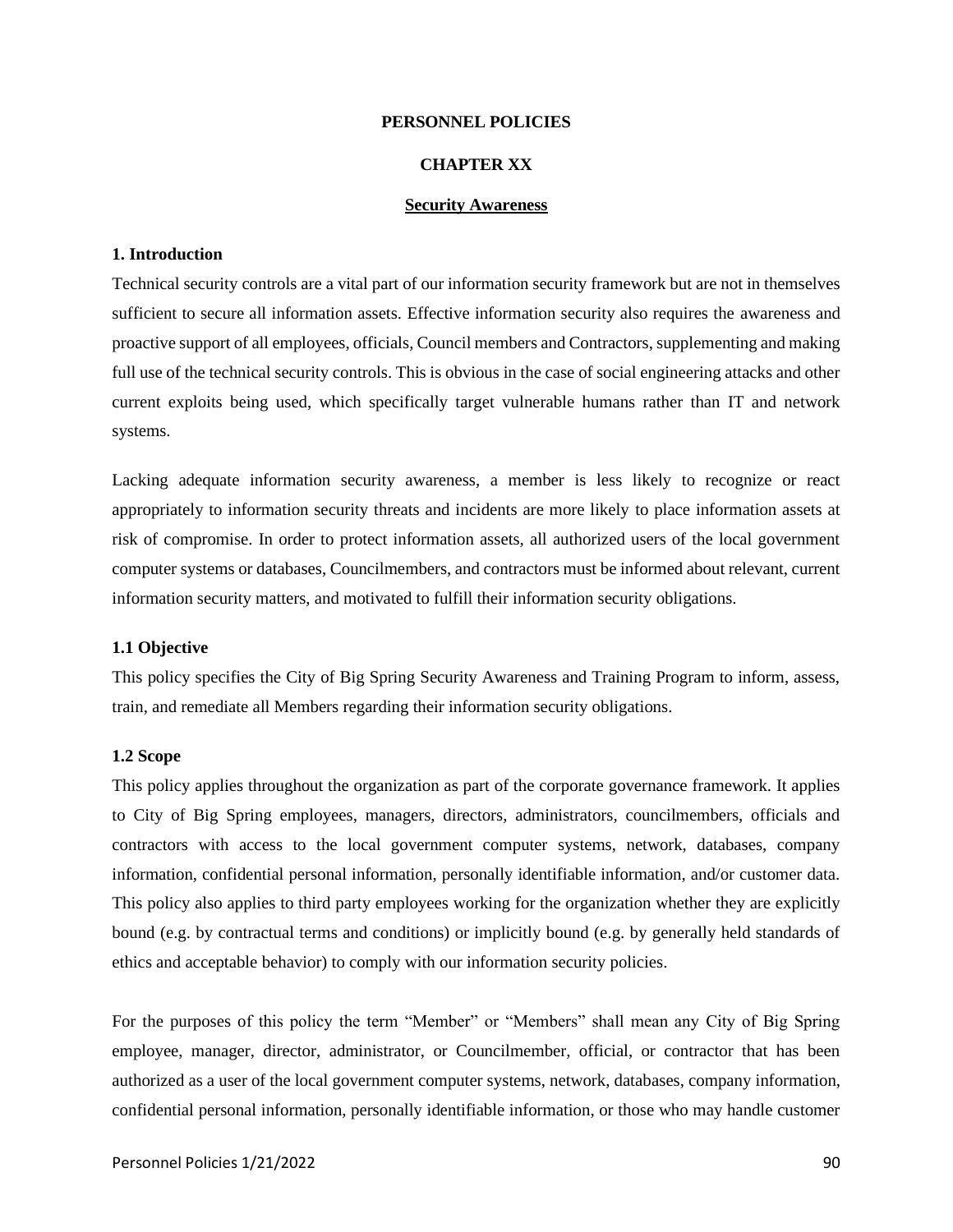data.

# **1.3 Document Changes and Feedback**

This policy will be reviewed and updated as needed to reflect, among other things, changes to applicable law, update or changes to City of Big Spring requirements, technology, and the results or findings of any audit.

# **1.4 Referenced Documents**

Documents that are relevant to this policy include the following:

| <b>Policy</b>                   | <b>Policy Owner</b>             | <b>Document Location</b>      |
|---------------------------------|---------------------------------|-------------------------------|
| City of Big Spring              | City of Big Spring              | <b>Human Resources</b>        |
| Handbook/Personnel Policies     |                                 |                               |
| City of Big Spring Directives   | City of Big Spring/City Manager | <b>Human Resources</b>        |
| IT Acknowledgment and Agreement | City of Big Spring              | <b>Human Resources</b>        |
| KnowBe4 Security Awareness      | Know <sub>Be4</sub>             | Administered by               |
| Training                        |                                 | <b>Information Technology</b> |
|                                 |                                 | Manager                       |

# **2. Policy Requirements**

All awareness training must fulfill the requirements for the security awareness program as listed below:

- The information security awareness program should ensure that all Members achieve and maintain at least a basic level of understanding of information security matters, such as general obligations under various information security policies, standards, procedures, guidelines, laws, regulations, contractual terms, and generally held standards of ethics and acceptable behavior.
- Additional training is appropriate for Members with specific obligations towards information security that are not satisfied by basic security awareness, as determined by the IT Manager, or have failed completion of an assigned course. Such training requirements must be identified in departmental/personal training plans and funded accordingly. The training requirements will reflect relevant prior experience, training and/or professional qualifications, as well as anticipated job requirements.
- Security awareness and training activities should commence as soon as practicable after a Member join the organization, generally through assigned training activities assigned by the IT Manager. The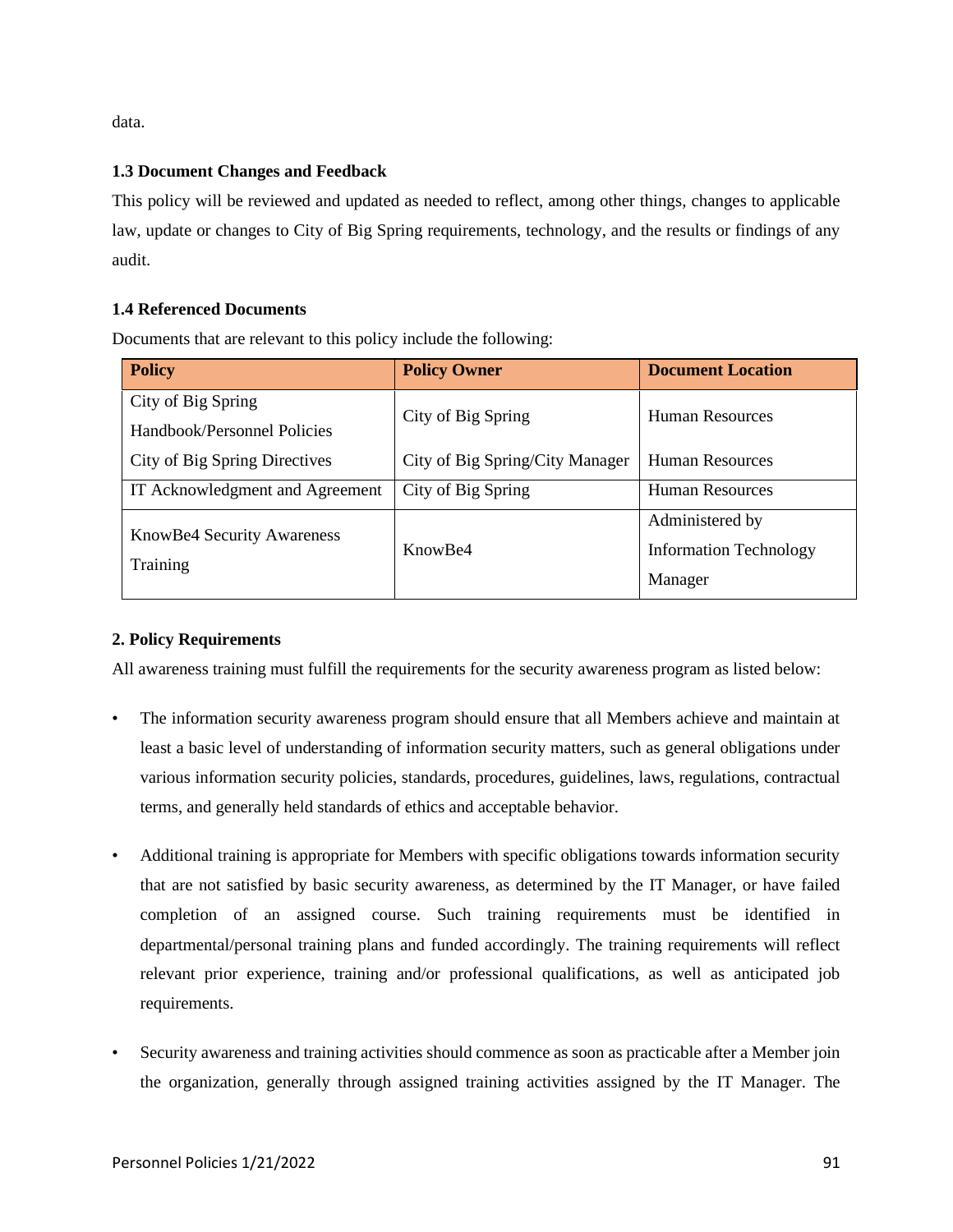training activities should continue on a continuous/rolling basis thereafter in order to maintain a reasonably consistent level of awareness.

- Where necessary and practicable, security awareness and training materials and exercises should suit their intended audiences in terms of styles, formats, complexity, technical content, etc. Everyone needs to know why information security is so important, but the motivators may be different for those individuals focused on their own duties or managers with broader responsibilities to the organization and their staff.
- The City of Big Spring Human Resources (HR) and Information Technology (IT) Departments will provide information on the location of the security awareness training materials, along with security policies, standards, and guidance on a wide variety of information security matters.

# **2.1 City of Big Spring Information Security Awareness Training**

The City of Big Spring Information Technology (IT) department requires that each Member, upon hire and at least annually thereafter, successfully complete all assigned Security Courses. Certain Members may be required to complete additional training modules depending on their specific job requirements. All Members will be given a reasonable amount time to complete each course so as to not disrupt business operations.

### **2.2 Simulated Social Engineering Exercises**

The City of Big Spring IT department will conduct periodic simulated social engineering exercises including but not limited to phishing (e-mail), vishing (voice), smishing (SMS), USB testing, and physical assessments. The City of Big Spring IT department will conduct these tests at random throughout the year with no set schedule or frequency. The City of Big Spring IT department may conduct targeted exercises against specific departments or individuals based on a risk determination.

### **2.3 Remedial Training Exercises**

From time to time, City of Big Spring Members may be required to complete remedial training courses or may be required to participate in remedial training exercises with the City of Big Spring IT Department as part of a risk-based assessment.

### **3. Compliance & Non-Compliance with Policy**

Compliance with this policy is mandatory for all Members. The City of Big Spring IT Department will monitor compliance and non-compliance with this policy and report to the City Manager the results of training and social engineering exercises.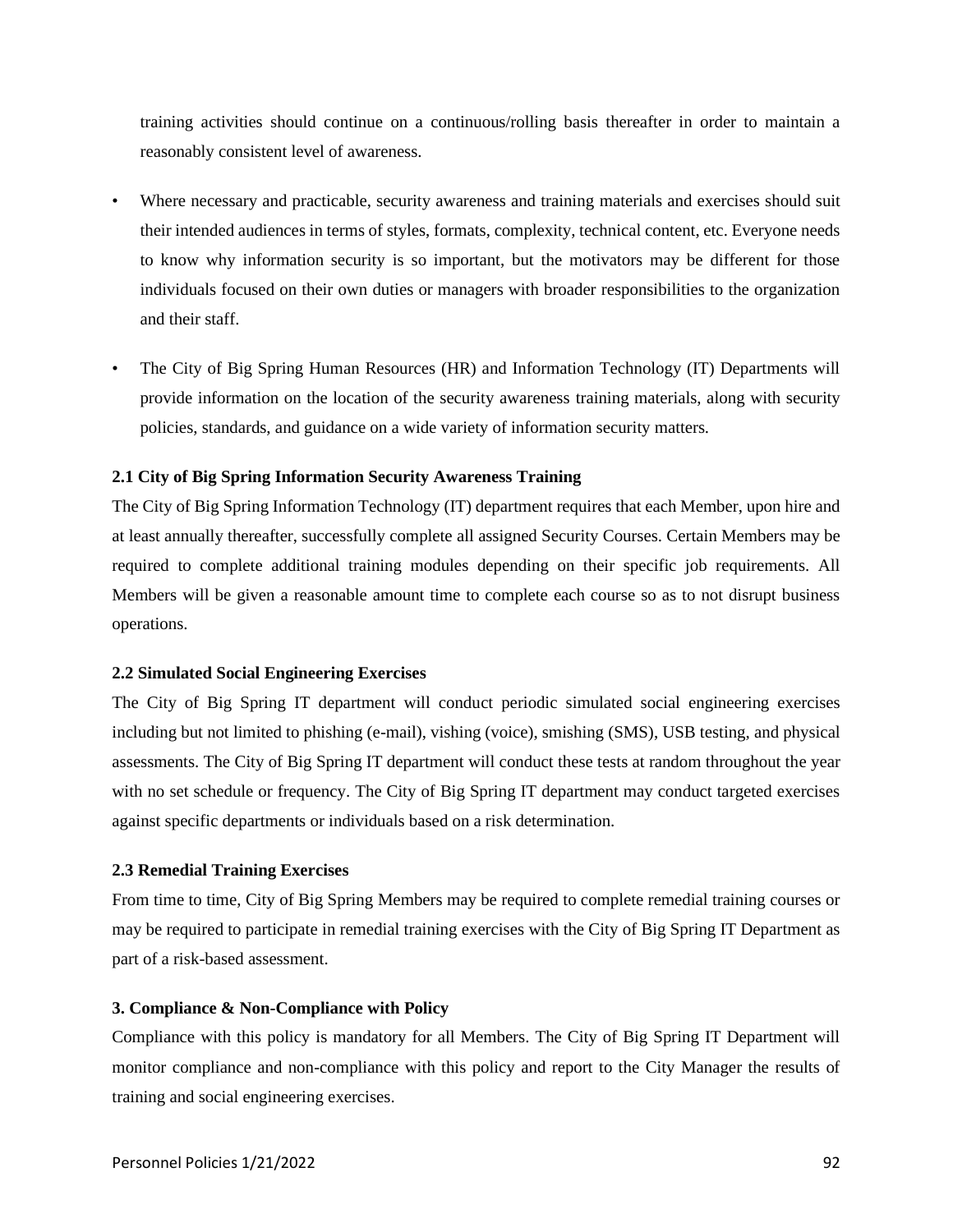The penalties for non-compliance are described in Appendix A of this policy.

# **3.1 Non-Compliance Actions**

Certain actions or non-actions by Members may result in a non-compliance event (Failure).

A Failure includes but is not limited to:

- Failure to complete required training within the time allotted
- Failure of a social engineering exercise

Failure of a social engineering exercise includes but is not limited to:

- Clicking on a URL within a phishing test
- Replying with any information to a phishing test
- Opening an attachment that is part of a phishing test
- Enabling macros that are within an attachment as part of a phishing test
- Allowing exploit code to run as part of a phishing test
- Entering any data within a landing page as part of a phishing test
- Transmitting any information as part of a vishing test
- Replying with any information to a smishing test
- Plugging in a USB stick or removable drive as part of a social engineering exercise
- Failing to follow company policies in the course of a physical social engineering exercise

Certain social engineering exercises can result in multiple Failures being counted in a single test. The maximum number of Failure events per social engineering exercise is two (2).

The City of Big Spring IT Department may also determine, on a case by case basis, that specific Failures are a false positive and should be removed from that member's total Failure count.

# **3.2 Compliance Actions**

Certain actions or non-actions by members may result in a compliance event (Pass).

A Pass includes but is not limited to:

- Successfully identifying a simulated social engineering exercise.
- Not having a Failure during a social engineering exercise (Non-action).
- Reporting real social engineering attacks to the IT department by utilizing the Phishing Alert Report button in outlook, or on other approved email programs.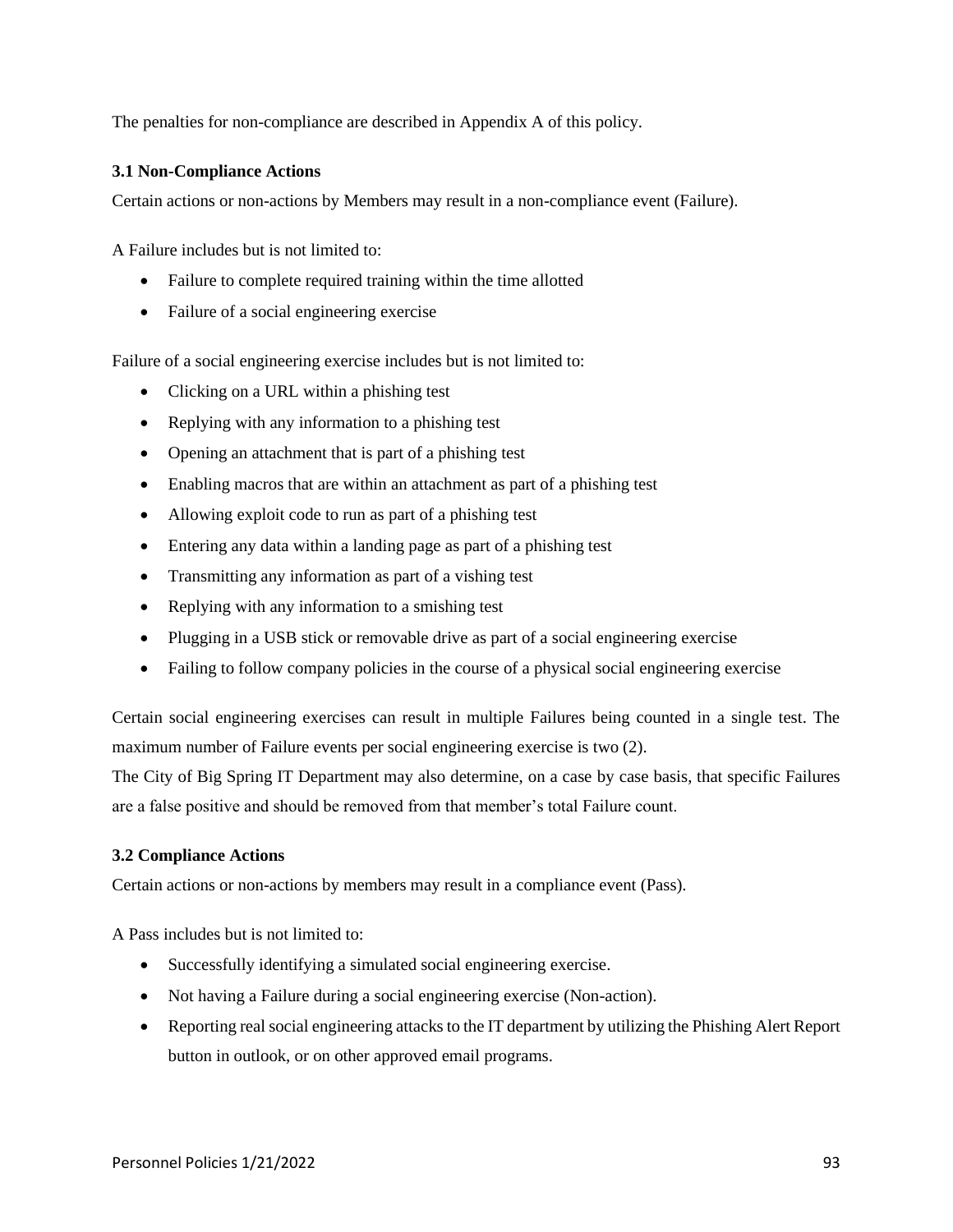# **3.3 Removing Failure Events through Passes**

Each Failure will result in a Remedial training or coaching event as described in Appendix A of this document. Subsequent Failures will result in escalation of training or coaching. De-escalation will occur when three consecutive Passes have taken place.

# **4. Responsibilities and Accountabilities**

Listed below is an overview of the responsibilities and accountabilities for managing and complying with this policy program.

The Information Technology (IT) Manager is accountable for running an effective information security awareness and training program that informs and motivates Members to help protect the organization's and the organization's customer's information assets.

The Information Technology (IT) Manager is also responsible for developing and maintaining a comprehensive suite of information security policies (including this one), standards, procedures and guidelines that are to be mandated and/or endorsed by management where applicable. Working in conjunction with other corporate functions, it is also responsible for conducting suitable awareness, training, and educational activities to raise awareness and aid understanding of Member's responsibilities identified in applicable policies, laws, regulations, contracts, etc.

All Directors are responsible for ensuring that their staff and others within their responsibility participate in the information security awareness, training, and educational activities where appropriate and required.

All Members are personally accountable for completing the security awareness training activities, and complying with applicable policies, laws, and regulations at all times.